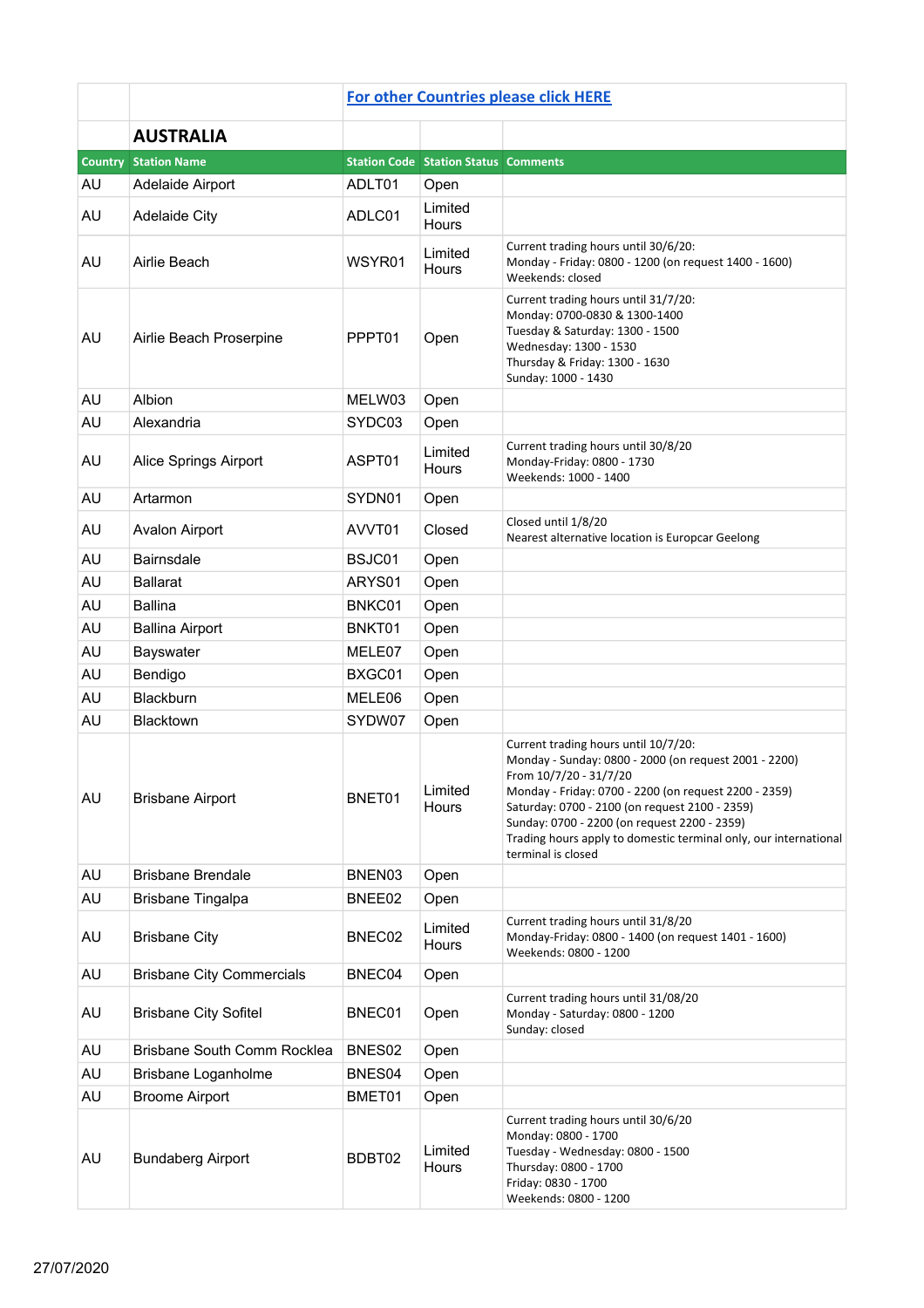|           |                             | <b>For other Countries please click HERE</b> |                                             |                                                                                                                                                                         |  |  |  |
|-----------|-----------------------------|----------------------------------------------|---------------------------------------------|-------------------------------------------------------------------------------------------------------------------------------------------------------------------------|--|--|--|
|           | <b>AUSTRALIA</b>            |                                              |                                             |                                                                                                                                                                         |  |  |  |
|           | <b>Country Station Name</b> |                                              | <b>Station Code Station Status Comments</b> |                                                                                                                                                                         |  |  |  |
| <b>AU</b> | <b>Bundaberg City</b>       | BDBC02                                       | Limited<br><b>Hours</b>                     | Current trading hours until 31/8/20<br>Monday: 0800 - 1700<br>Tuesday - Wednesday: 0800 - 1500<br>Thursday: 0800 - 1700<br>Friday: 0830 - 1700<br>Weekends: 0800 - 1200 |  |  |  |
| AU        | <b>Cairns Airport</b>       | CNST01                                       | Limited<br>Hours                            | Current trading hours until 30/09/20<br>Monday to Sunday: 0800-1930                                                                                                     |  |  |  |
| <b>AU</b> | Cairns City                 | CNSC01                                       | Limited<br><b>Hours</b>                     | Current trading hours until 30/09/20<br>Monday to Friday: 0800-1600<br>Weekends: 0800-1200                                                                              |  |  |  |
| <b>AU</b> | Campbellfield               | MELN <sub>13</sub>                           | Open                                        |                                                                                                                                                                         |  |  |  |
| AU        | Canberra Airport            | CBRT01                                       | Limited<br><b>Hours</b>                     | Current trading hours until 30/9/20:<br>Monday - Tuesday: 0700 - 1800<br>Wednesday - Friday: 0700 - 1900<br>Saturday: 0800 - 1600<br>Sunday: 0900 - 1830                |  |  |  |
| <b>AU</b> | Canberra City               | CBRC01                                       | Limited<br><b>Hours</b>                     | Current trading hours until 31/7/20<br>Monday - Friday: 0830 - 1630<br>Saturday: 0800 - 1200<br>Sunday: Closed                                                          |  |  |  |
| AU        | Cessnock                    | CESC01                                       | Open                                        |                                                                                                                                                                         |  |  |  |
| AU        | Clayton                     | MELE09                                       | Open                                        |                                                                                                                                                                         |  |  |  |
| AU        | <b>Clovelly Park</b>        | ADLS01                                       | Open                                        |                                                                                                                                                                         |  |  |  |
| AU        | Coffs Harbour Airport       | CFST03                                       | Limited<br>Hours                            | Current trading hours until 31/7/20:<br>Monday - Friday: 0800-1100 & 1400-1700<br>Saturday: closed<br>Sunday: 1600 - 1700                                               |  |  |  |
| AU        | Coolangatta                 | OOLT01                                       | Limited<br>Hours                            | Current trading hours until 30/8/20<br>Monday - Sunday: 0800 - 2000 (Sat on request 0700-0759)                                                                          |  |  |  |
| AU        | Dandenong                   | MELE02                                       | Open                                        |                                                                                                                                                                         |  |  |  |
| <b>AU</b> | Darling Harbour             | SYDE01                                       | Limited<br>Hours                            | Current trading hours until 31/7/20:<br>Monday - Friday: 0800 - 1200 (on request 1201 - 1700)                                                                           |  |  |  |
| AU        | Darwin Airport              | DRWT01                                       | Limited<br>Hours                            | Current trading hours until 30/6/20:<br>Monday-Sunday: 0630 - 2230                                                                                                      |  |  |  |
| AU        | Darwin City                 | DRWC01                                       | Open                                        |                                                                                                                                                                         |  |  |  |
| AU        | Devonport Airport           | DPOT02                                       | Limited<br>Hours                            | Current trading hours until 31/7/20:<br>Monday - Friday: 0900-1700<br>Weekends: on request                                                                              |  |  |  |
| AU        | Devonport City              | DPOC02                                       | Limited<br>Hours                            | Current trading hours until 31/7/20:<br>Monday - Friday: 0900-1700<br>Weekends: on request                                                                              |  |  |  |
| AU        | Devonport Ferry             | DPOP02                                       | Limited<br>Hours                            | Current trading hours until 31/7/20:<br>Monday - Friday: 0900-1700<br>Weekends: on request                                                                              |  |  |  |
| AU        | Epping                      | MELN03                                       | Open                                        |                                                                                                                                                                         |  |  |  |
| AU        | Exmouth                     | EXMC01                                       | Open                                        |                                                                                                                                                                         |  |  |  |
| AU        | Exmouth-Learmonth Airport   | EXMT01                                       | Open                                        |                                                                                                                                                                         |  |  |  |
| AU        | Frankston                   | MELS02                                       | Open                                        |                                                                                                                                                                         |  |  |  |
| AU        | Fremantle                   | JFMW01                                       | Open                                        |                                                                                                                                                                         |  |  |  |
| AU        | Geelong                     | GEXN01                                       | Open                                        |                                                                                                                                                                         |  |  |  |
| AU        | Gepps Cross                 | ADLN02                                       | Open                                        |                                                                                                                                                                         |  |  |  |
| AU        | <b>Gold Coast Southport</b> | SHQC02                                       | Open                                        |                                                                                                                                                                         |  |  |  |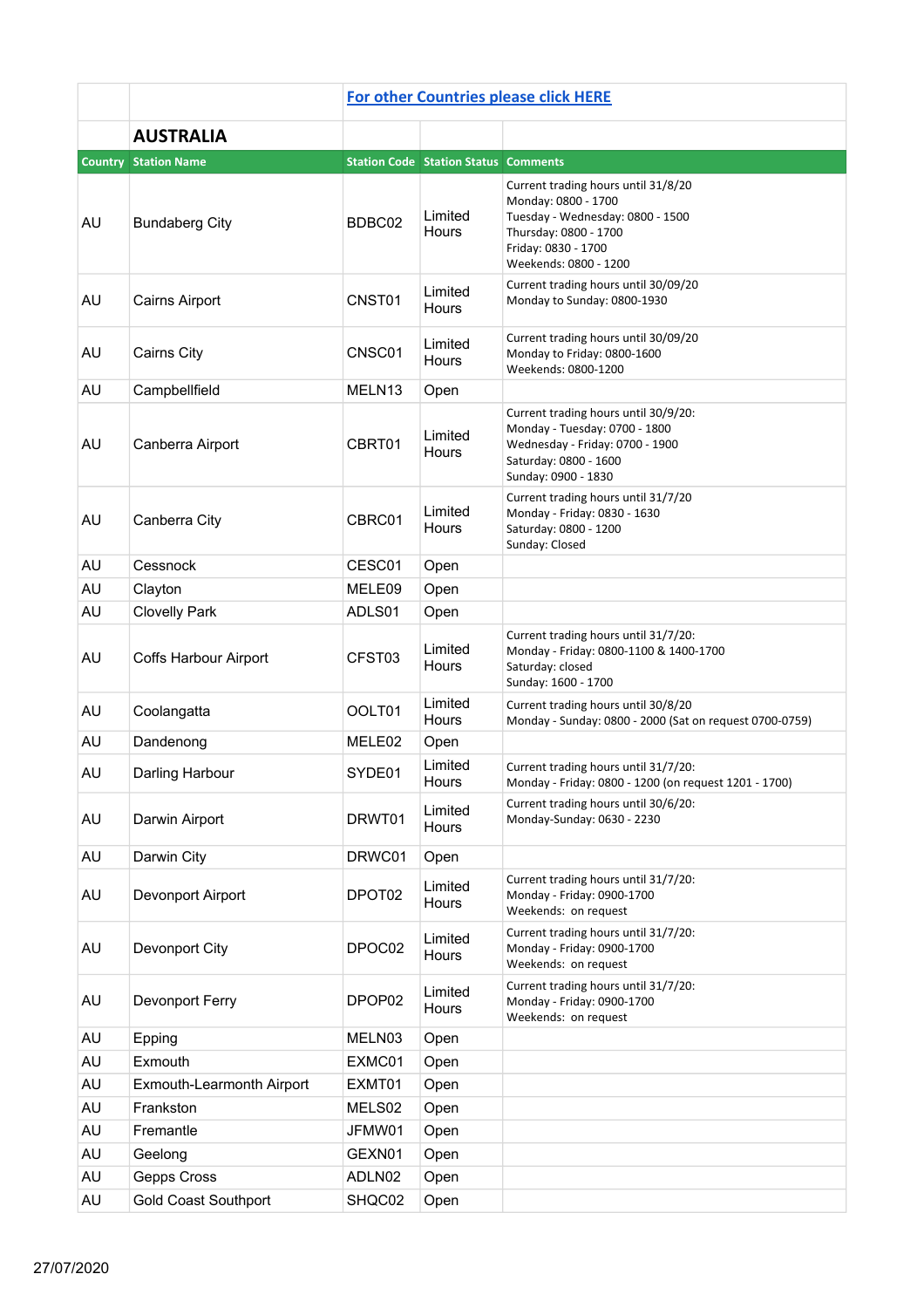|    |                                        | <b>For other Countries please click HERE</b> |                                             |                                                                                                                                                         |  |  |
|----|----------------------------------------|----------------------------------------------|---------------------------------------------|---------------------------------------------------------------------------------------------------------------------------------------------------------|--|--|
|    | <b>AUSTRALIA</b>                       |                                              |                                             |                                                                                                                                                         |  |  |
|    | <b>Country Station Name</b>            |                                              | <b>Station Code Station Status Comments</b> |                                                                                                                                                         |  |  |
| AU | Goolwa Airport                         | ADLO01                                       | Limited<br>Hours                            | Current trading hours until 31/7/20:<br>Monday - Sunday: 0900-1700                                                                                      |  |  |
| AU | Gunnedah                               | GUHC02                                       | Open                                        |                                                                                                                                                         |  |  |
| AU | Hahndorf                               | ADLE05                                       | Open                                        |                                                                                                                                                         |  |  |
| AU | Hervey Bay Airport                     | HVBT02                                       | Open                                        |                                                                                                                                                         |  |  |
| AU | Hervey Bay City                        | HVBC02                                       | Open                                        |                                                                                                                                                         |  |  |
| AU | <b>Hobart Airport</b>                  | HBAT02                                       | Limited<br>Hours                            | Current trading hours until 30/9/20:<br>Monday - Friday: 0800-1700 (on request 1701-2100)<br>Weekends: on request (0800-2100)                           |  |  |
| AU | <b>Hobart City</b>                     | HBAC03                                       | Limited<br>Hours                            | Current trading hours until 31/7/20:<br>Monday - Friday: 0800-1700<br>Saturday: 0800 -1200<br>Sunday: closed                                            |  |  |
| AU | Ipswich                                | BNEW03                                       | Limited<br>Hours                            | Current trading hours until 31/7/20:<br>Monday - Friday: 0730 - 1300 (on request 1301 - 1700)<br>Weekends: 0800 - 1200                                  |  |  |
| AU | Kalgoorlie Airport                     | KGIT02                                       | Open                                        |                                                                                                                                                         |  |  |
| AU | Karratha Airport                       | KTAT01                                       | Open                                        |                                                                                                                                                         |  |  |
| AU | Karratha City                          | KTAC01                                       | Open                                        |                                                                                                                                                         |  |  |
| AU | Launceston Airport                     | LSTT02                                       | Limited<br>Hours                            | Current trading hours until 30/9/20:<br>Monday - Friday: 0800-1700 (on request 1701-2100)<br>Weekends: on request (0800-2100)                           |  |  |
| AU | Launceston City                        | LSTC05                                       | Limited<br>Hours                            | Current trading hours until 31/7/20:<br>Monday - Friday: 0800-1700<br>Saturday: 0800 - 1200<br>Sunday: on request only 0800 - 1200                      |  |  |
| AU | Lisarow                                | SYDN05                                       | Open                                        |                                                                                                                                                         |  |  |
| AU | Lismore Airport                        | LSYT01                                       | Open                                        | Current trading hours until 31/7/20<br>Monday - Friday: 0730 - 1600<br>Weekends: 0800 - 1200                                                            |  |  |
| AU | <b>Mackay Airport</b>                  | MKYT01                                       | Limited<br>Hours                            | Current trading hours until 31/7/20:<br>Monday - Friday: 0800 - 1600<br>Saturday: 0800 - 1200<br>Sunday: 0900 - 1430                                    |  |  |
| AU | Maitland                               | MTLC03                                       | Open                                        |                                                                                                                                                         |  |  |
| AU | Maroochydore Airport                   | MCYT01                                       | Limited<br>Hours                            | Closed until 10/7/20<br>Nearest alternative location is Europcar Maroochydore South<br>(Warana)<br>From 10/7/20 - 31/8/20<br>Monday-Sunday: 0930 - 1430 |  |  |
| AU | Maroochydore South (Warana)            | MCYC02                                       | Open                                        |                                                                                                                                                         |  |  |
| AU | Melbourne Airport                      | MELT01                                       | Limited<br><b>Hours</b>                     | Current trading hours until 31/7/20:<br>Monday - Sunday: 0800-2030, on request after hours                                                              |  |  |
| AU | Melbourne City                         | MELC01                                       | Open                                        |                                                                                                                                                         |  |  |
| AU | Melbourne Laverton A&G                 | MELW04                                       | Open                                        |                                                                                                                                                         |  |  |
| AU | <b>Sydney Central</b>                  | SYDR01                                       | Limited<br>Hours                            | Current trading hours until 31/7/20:<br>Monday - Friday: 0800 - 1200 (on request 1201 - 1700)                                                           |  |  |
| AU | Merimbula                              | MIMC01                                       | Open                                        |                                                                                                                                                         |  |  |
| AU | Merimbula Airport                      | MIMT01                                       | Open                                        |                                                                                                                                                         |  |  |
| AU | Milperra                               | SYDW02                                       | Open                                        |                                                                                                                                                         |  |  |
| AU | Moorabbin                              | MELS03                                       | Open                                        |                                                                                                                                                         |  |  |
| AU | Morayfield Smash Repairs (repla BNEN06 |                                              | Open                                        |                                                                                                                                                         |  |  |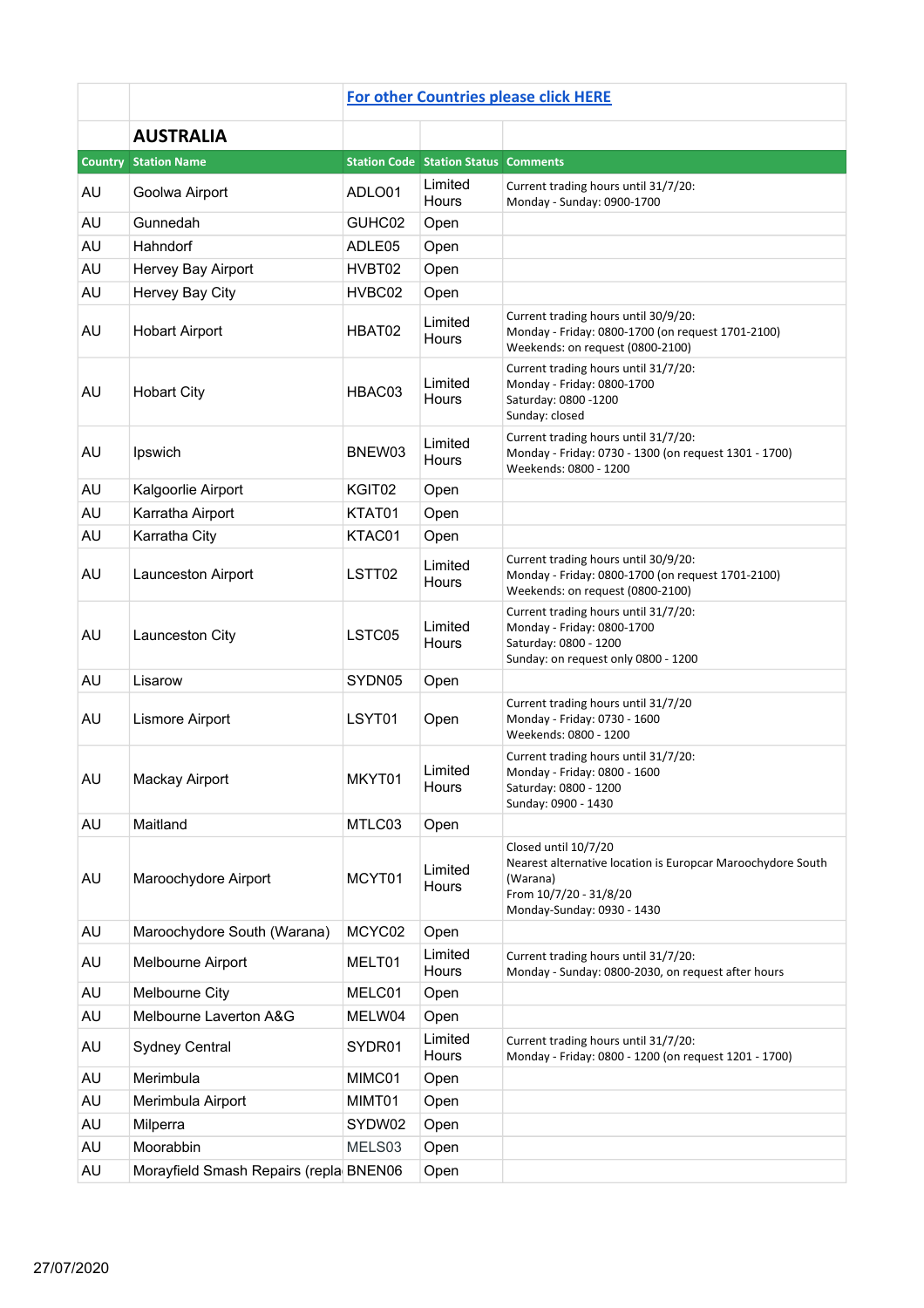|           |                             | <b>For other Countries please click HERE</b> |                                             |                                                                                                                                                                                                                                                  |  |  |
|-----------|-----------------------------|----------------------------------------------|---------------------------------------------|--------------------------------------------------------------------------------------------------------------------------------------------------------------------------------------------------------------------------------------------------|--|--|
|           | <b>AUSTRALIA</b>            |                                              |                                             |                                                                                                                                                                                                                                                  |  |  |
|           | <b>Country Station Name</b> |                                              | <b>Station Code Station Status Comments</b> |                                                                                                                                                                                                                                                  |  |  |
| AU        | Mt Barker                   | ADLE01                                       | Limited<br>Hours                            | Current trading hours until 31/10/20<br>Monday - Friday: 0830 - 1600<br>Saturday: 0830 - 1130<br>Sunday: Closed                                                                                                                                  |  |  |
| AU        | Murray Bridge               | ADLE04                                       | Open                                        |                                                                                                                                                                                                                                                  |  |  |
| AU        | Muswellbrook                | NSOS02                                       | Open                                        |                                                                                                                                                                                                                                                  |  |  |
| AU        | Newcastle Airport           | NTLC02                                       | Limited<br>Hours                            | Current trading hours until 31/7/20<br>Operating as Meet & Greet only<br>Monday - Sunday: 0730 - 1700<br>On request: 1701 - 2200 Mon - Sat; 1701 - 1800 Sun                                                                                      |  |  |
| AU        | Newcastle City              | NTLC02                                       | Open                                        |                                                                                                                                                                                                                                                  |  |  |
| AU        | Newman                      | ZNEO01                                       | Open                                        |                                                                                                                                                                                                                                                  |  |  |
| AU        | Osborne Park                | PERN01                                       | Closed                                      | Closed until further notice<br>Nearest alternative location is Europcar Perth City                                                                                                                                                               |  |  |
| AU        | Parramatta                  | SYDW06                                       | Open                                        |                                                                                                                                                                                                                                                  |  |  |
| AU        | Penrith                     | SYDW08                                       | Open                                        |                                                                                                                                                                                                                                                  |  |  |
| AU        | Perth Airport               | PERT01                                       | Limited<br>Hours                            | Current trading hours until 31/7/20:<br>Monday-Sunday: 0600-2200<br>(on request 2201 - 2359)                                                                                                                                                     |  |  |
| AU        | Perth City                  | PERC01                                       | Open                                        |                                                                                                                                                                                                                                                  |  |  |
| <b>AU</b> | Port Lincoln Airport        | PLOT01                                       | Open                                        |                                                                                                                                                                                                                                                  |  |  |
| AU        | Preston                     | MELN07                                       | Open                                        |                                                                                                                                                                                                                                                  |  |  |
| AU        | Richmond                    | MELC05                                       | Open                                        |                                                                                                                                                                                                                                                  |  |  |
| AU        | Rockhampton                 | RROKT01                                      | Limited<br>Hours                            | Curren trading hours until 30/9/20<br>Monday-Friday: 0700 -1645<br>Saturday: 0700 - 1100<br>Sunday: 0900 - 1700                                                                                                                                  |  |  |
| AU        | Singleton                   | SIXC02                                       | Open                                        |                                                                                                                                                                                                                                                  |  |  |
| AU        | South Melbourne             | MELC03                                       | Limited<br>Hours                            | Current trading hours until 31/7/20<br>Monday - Sunday 0800 -1200                                                                                                                                                                                |  |  |
| AU        | Southern Cross              | MELX01                                       | Open                                        |                                                                                                                                                                                                                                                  |  |  |
| AU        | St Kilda                    | MELC02                                       | Open                                        |                                                                                                                                                                                                                                                  |  |  |
| AU        | Surfers Paradise            | SFPC01                                       | Limited<br>Hours                            | Current trading hours until 31/7/20:<br>Monday - Friday: 1000 - 1600,<br>on request 0800 - 0959 & 1601 - 1700<br>Weekends: 0800 - 1200                                                                                                           |  |  |
| AU        | <b>Sydney Airport</b>       | SYDT01                                       | Limited<br>Hours                            | Current trading hours until 08/08/20<br>Monday - Sunday: 0800 - 2100<br>Available on request after hours (0600 - 0759 & 2101-2200)<br>After hours fee applies<br>Trading hours apply to domestic terminal only; International<br>terminal closed |  |  |
| AU        | <b>Sydney City</b>          | SYDC01                                       | Open                                        |                                                                                                                                                                                                                                                  |  |  |
| AU        | Tamworth                    | TMWC01                                       | Open                                        |                                                                                                                                                                                                                                                  |  |  |
| AU        | Toowoomba                   | TWBC02                                       | Open                                        |                                                                                                                                                                                                                                                  |  |  |
| AU        | Toowoomba Wellcamp Airport  | WTBT02                                       | Open                                        |                                                                                                                                                                                                                                                  |  |  |
| AU        | <b>Townsville Airport</b>   | TSVT01                                       | Limited<br>Hours                            | Current trading hours until 10/7/20:<br>Monday - Friday: 0830 - 1300<br>Weekends: closed                                                                                                                                                         |  |  |
| AU        | <b>Townsville City</b>      | TSVC01                                       | Open                                        |                                                                                                                                                                                                                                                  |  |  |
| AU        | Tullamarine                 | MELN04                                       | Limited<br>Hours                            | Current trading hours until 31/7/20<br>Monday - Friday: 0800 - 1800<br>Weekends: 0800 - 1200                                                                                                                                                     |  |  |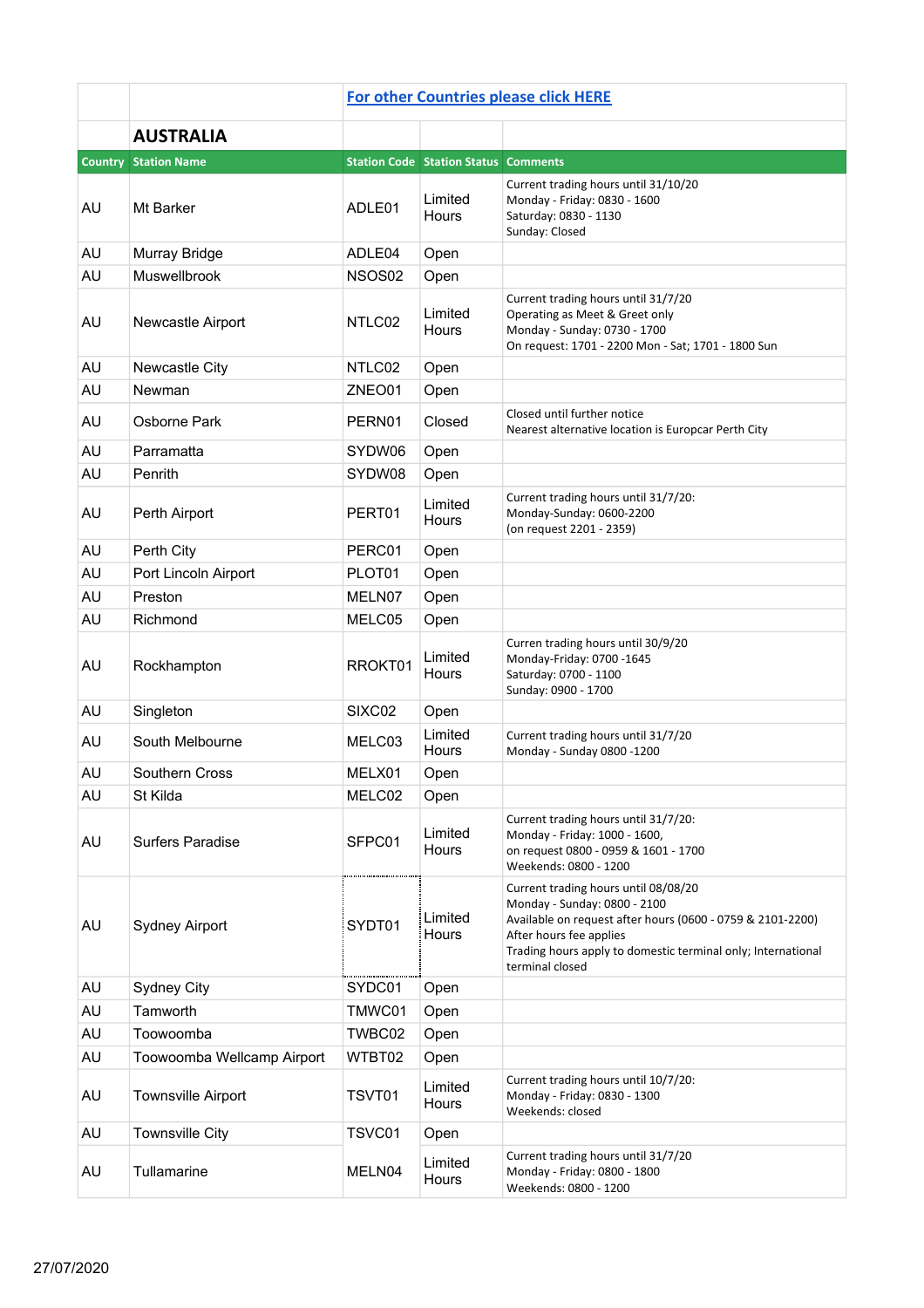|    |                             | <b>For other Countries please click HERE</b> |                                             |                                                                                         |  |  |
|----|-----------------------------|----------------------------------------------|---------------------------------------------|-----------------------------------------------------------------------------------------|--|--|
|    | <b>AUSTRALIA</b>            |                                              |                                             |                                                                                         |  |  |
|    | <b>Country Station Name</b> |                                              | <b>Station Code Station Status Comments</b> |                                                                                         |  |  |
| AU | Victor Harbor               | ADLE03                                       | Limited<br>Hours                            | Current trading hours until 31/7/20<br>Monday - Friday: 0900 - 1700                     |  |  |
| AU | Werribee                    | MELW01                                       | Open                                        |                                                                                         |  |  |
| AU | Wollongong                  | WOLC02                                       | Limited<br>Hours                            | Current trading hours until 31/7/20<br>Monday - Friday: 0800 - 1600<br>Weekends: closed |  |  |
| AU |                             |                                              |                                             |                                                                                         |  |  |
| AU |                             |                                              |                                             |                                                                                         |  |  |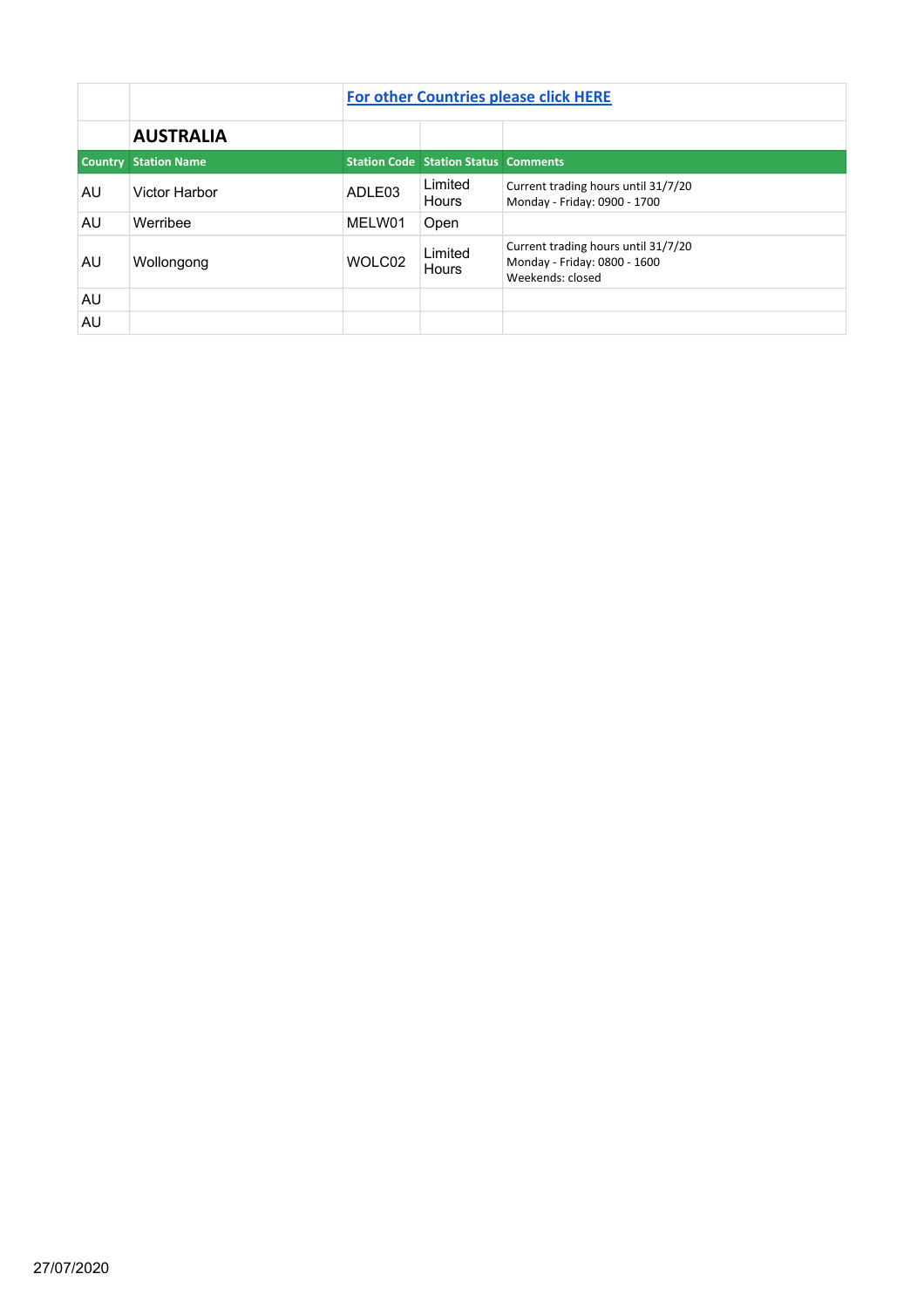|                | <b>BELGIUM</b>                |                     |                         |                               |
|----------------|-------------------------------|---------------------|-------------------------|-------------------------------|
| <b>Country</b> | <b>Station Name</b>           | <b>Station Code</b> | <b>Station Status</b>   | <b>Comments</b>               |
| BE             | <b>ANTWERP RRS</b>            | ANRL01              | Closed                  | closed                        |
| <b>BE</b>      | <b>ANTWERP SCHELLE</b>        | ANRN01              | Limited<br>Hours        | 08.30 - 12.30 & 13.00 - 17.00 |
| <b>BE</b>      | <b>ARLON</b>                  | QONC02              | Limited<br><b>Hours</b> | 09.00 - 12.30 & 13.30 - 18.00 |
| <b>BE</b>      | ATH                           | QMON04              | Open                    |                               |
| <b>BE</b>      | <b>BRUSSELS AIRPORT</b>       | BRUT01              | Limited<br>Hours        | $08.30 - 18.00$               |
| <b>BE</b>      | <b>BRUSSELS DROGENBOS</b>     | BRUW02              | Open                    |                               |
| <b>BE</b>      | <b>BRUSSELS EUROPEAN AREA</b> | BRUC12              | Limited<br><b>Hours</b> | 08.30 - 12.30 & 13.00 - 17.00 |
| BE             | <b>BRUSSELS MIDI RRS</b>      | BRUL01              | Limited<br>Hours        |                               |
| <b>BE</b>      | <b>BRUSSELS ZAVENTEM DT</b>   | BRUN01              | Limited<br><b>Hours</b> | 08.30 - 12.30 & 13.00 - 17.00 |
| <b>BE</b>      | <b>CHARLEROI APT</b>          | CRLT01              | Closed                  | closed                        |
| <b>BE</b>      | <b>CHARLEROI CENTRE</b>       | CRLC01              | Limited<br>Hours        | 08.30 - 12.30 & 13.00 - 16.00 |
| BЕ             | <b>FAUVILLERS</b>             | QONN01              | Limited<br><b>Hours</b> | 09.00 - 12.30 & 13.30 - 18.00 |
| <b>BE</b>      | <b>GENT</b>                   | GNEN01              | Limited<br>Hours        | 08.30 - 12.30 & 13.00 - 16.00 |
| BE             | <b>H24 ASSISTANCE</b>         | BRUC11              | Open                    | towing compagnies             |
| BЕ             | <b>H24 ASSISTANCE VAB</b>     | BRUC33              | Open                    | towing compagnies             |
| BЕ             | <b>HASSELT</b>                | QHAC01              | Limited<br>Hours        |                               |
| ВE             | <b>KORTRIJK</b>               | KJKC01              | Open                    |                               |
| BЕ             | <b>LIEGE DT</b>               | LGGC01              | Limited<br>Hours        | 08.30 - 12.30 & 13.00 - 17.00 |
| ВE             | <b>LIEGE RRS</b>              | LGGL01              | Closed                  | closed                        |
| BE             | <b>MONS</b>                   | QMON01              | Limited<br>Hours        | $08.00 - 17.00$               |
| BE             | <b>NAMUR</b>                  | QNMC01              | Limited<br>Hours        | 08.30 - 12.30 & 13.00 - 16.00 |
| BE             | <b>OSTEND</b>                 | OSTC01              | Open                    |                               |
| BE             | <b>TOURNAI</b>                | TMOC01              | Limited<br>Hours        | 08.00 - 12.00 & 14.00 - 18.30 |
| BE             | <b>WATERLOO</b>               | BRUS01              | Limited<br>Hours        | 08.30 - 12.30 & 13.00 - 17.00 |
| BE             | <b>WAVRE</b>                  | ZGVC03              | Limited<br>Hours        | 08.30 - 12.30 & 13.00 - 17.00 |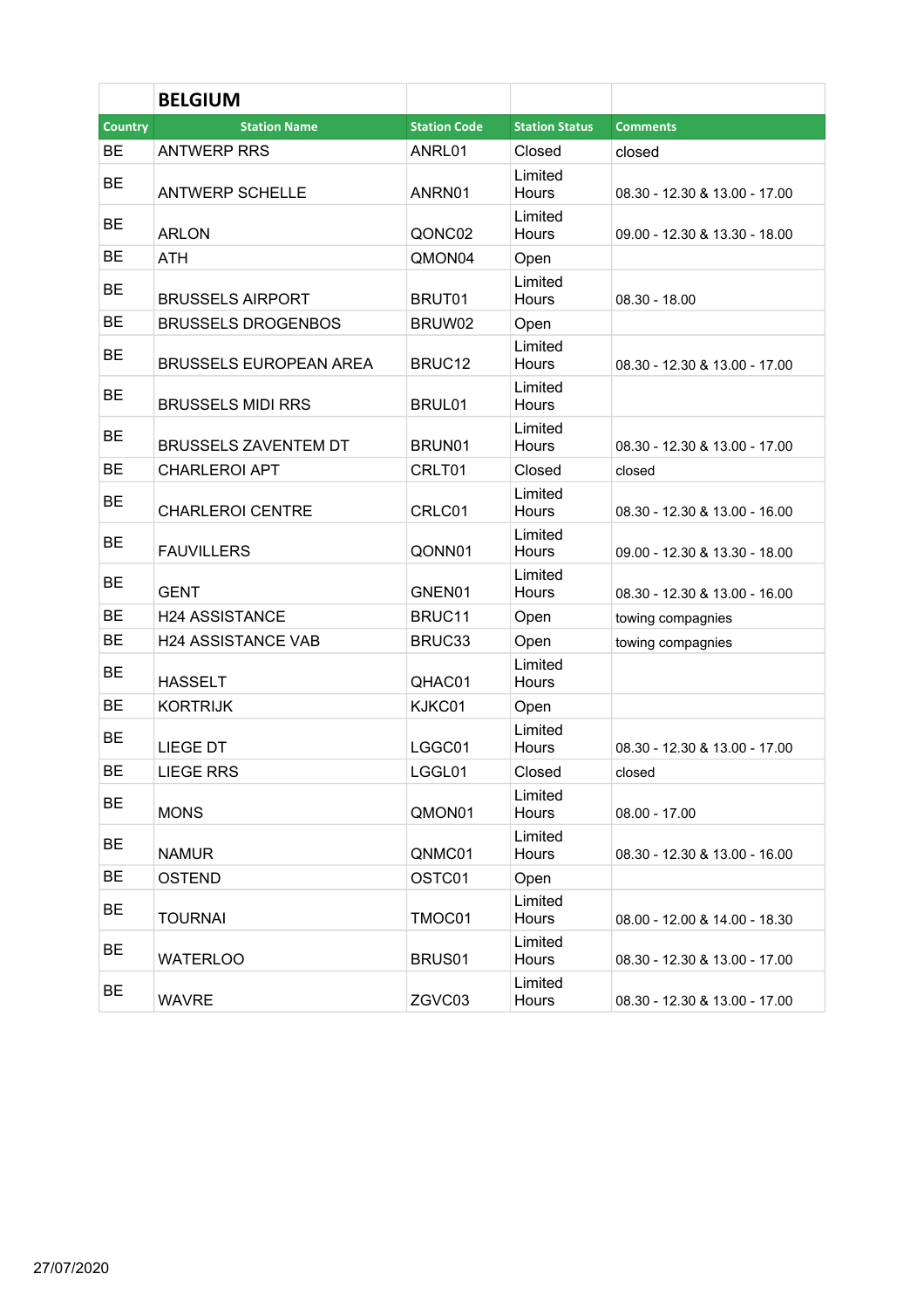|                | <b>GERMANY</b>                                                                                           |                           |                                              |                                                                                                      |
|----------------|----------------------------------------------------------------------------------------------------------|---------------------------|----------------------------------------------|------------------------------------------------------------------------------------------------------|
| <b>Country</b> | <b>Station Name</b>                                                                                      | <b>Station Code</b>       | <b>Station Status</b>                        | <b>Comments</b>                                                                                      |
| DE             | 52068 - AACHEN ROTHE ERDE - PHILIPSSTRASSE4                                                              | AAHC01                    | Open                                         | Mo-Fr: 07:30 - 00:00, Sa: 08:00 - 12:00, So: 09:00 - 11:00                                           |
| DE             | 73430 - AALEN - STUTTGARTER STRASSE 42                                                                   | ZESE06                    | Open                                         | Mo-Fr: 07:30 - 18:00, Sa: 08:00 - 12:00, So: 09:00 - 11:00                                           |
| DE             | 72461 - ALBSTADT-TAILFINGEN - HECHINGER STRASSE 132                                                      | AADC01                    | <b>Limited Hours</b>                         | Mo-Fr: 08:00 - 12:00 und 13:00 - 16:00, Sa: 08:00 - 11:00                                            |
| DE             | 36304 - ALSFELD/HESSEN - GRUENBERGER STRASSE 75                                                          | AFEC01                    | <b>Limited Hours</b>                         | Mo-Fr: 07:30 - 18:00, Sa: 08:00 - 12:00, So: 09:00 - 11:00                                           |
| DE             | 04600 - ALTENBURG - FABRIKSTRASSE 28                                                                     | AOCC02                    | Open                                         | Mo-Fr: 07:30 - 18:00, Sa: 08:00 - 12:00, So: 09:00 - 11:00                                           |
| DE             | 55232 - Alzey - Mainzer Str. 28                                                                          | <b>ALZEY</b>              | <b>Limited Hours</b>                         | Mo-Fr: 07:00 - 10:00 und 16:00 - 18:00                                                               |
| DE             | 92224 - AMBERG - REGENSBURGER STRASSE 67                                                                 | AEBC01                    | <b>Limited Hours</b>                         | Mo-Fr: 09:30 - 16:00, Sa: 09:00 - 12:00                                                              |
| DE             | 91522 - ANSBACH - WUERZBURGER LANDSTRASSE 49                                                             | NUES03                    | <b>Limited Hours</b>                         | Mo-Fr: 09:00 - 16:00, Sa: 09:00 - 11:00                                                              |
| DE<br>DE       | 59759 - ARNSBERG - WESTRING 1                                                                            | ZNRE02<br>ZCBC01          | <b>Limited Hours</b>                         | Mo-Fr: 08:00 - 17:00, Sa: 08:00 - 12:00                                                              |
| DE             | 63739 - ASCHAFFENBURG - HANAUER STRASSE 78<br>86156 - Augsburg - Biberbachstr. 1                         | AUGSBUR2                  | <b>Limited Hours</b><br><b>Limited Hours</b> | Mo-Fr: 07:00 - 17:00, Sa: 08:00 - 12:00<br>Mo-Fr: 08:00 - 12:00 und 14:00 - 17:00, Sa: 08:00 - 11:00 |
| DE             | 86165 - Augsburg - Zugspitzstr. 187                                                                      | AUGS1                     | <b>Limited Hours</b>                         | Mo-Fr: 08:00 - 12:00 und 14:00 - 17:00, Sa: 08:00 - 11:00                                            |
| DE             | 86157 - AUGSBURG - STADTBERGER STRASSE 99                                                                | AGBC01                    | <b>Limited Hours</b>                         | Mo-Fr: 07:30 - 18:00, Sa: 08:00 - 12:00                                                              |
| DE             | 86167 - AUGSBURG - BUERGERMEISTER-WEGELE STRASSE 6                                                       | AGBN01                    | <b>Limited Hours</b>                         | Mo-Fr: 07:30 - 18:00, Sa: 08:00 - 11:00                                                              |
| DE             | 26603 - AURICH - LEERER LANDSTRASSE 17                                                                   | EMEE02                    | <b>Limited Hours</b>                         | Mo-Fr: 08:00 - 14:00, Sa: 08:00 - 10:00                                                              |
| DE             | 71522 - BACKNANG - SULZBACHER STRASSE 116 A                                                              | BKGC02                    | <b>Limited Hours</b>                         | Mo-Fr: 07:30 - 12:00 und 13:00 - 18:00, Sa: 08:00 - 12:00                                            |
| DE             | 36251 - BAD HERSFELD - KLEINE INDUSTRIESTRASSE 11                                                        | HVFC03                    | <b>Limited Hours</b>                         | Mo-Fr: 07:30 - 12:00 und 14:00 - 18:00, Sa: 08:00 - 12:00, So: 09:00 - 12:00                         |
| DE             | 61348 - BAD HOMBURG - HINDENBURGRING 36                                                                  | BQMC02                    | <b>Limited Hours</b>                         | Mo-Fr: 08:00 - 17:00, Sa: 08:00 - 11:00                                                              |
| DE             | 53604 - BAD HONNEF - HAUPTSTRASSE 102                                                                    | BPEC01                    | Open                                         | Mo-Fr: 07:00 - 18:00, Sa: 08:00 - 12:00                                                              |
| DE             | 55543 - Bad Kreuznach - Bosenheimer Str. 284                                                             | <b>BADKREUZ</b>           | <b>Limited Hours</b>                         | Mo-Fr: 08:00 - 18:00, Sa: 08:00 - 10:00                                                              |
| DE             | 55543 - BAD KREUZNACH - INDUSTRIESTRASSE 34                                                              | QMZW02                    | <b>Limited Hours</b>                         | Mo-Fr: 08:00 - 12:00 und 14:00 - 17:00, Sa: 08:00 - 11:00                                            |
| DE             | 53474 - BAD NEUENAHR - HEERSTRASSE 164                                                                   | BNJS03                    | <b>Limited Hours</b>                         | Mo-Fr: 08:00 - 12:00 und 14:00 - 17:00, Sa: 08:00 - 11:00                                            |
| DE             | 32547 - BAD OEYNHAUSEN - VLOTHOER STRASSE 117                                                            | BFEN01                    | <b>Limited Hours</b>                         | Mo-Fr: 13:00 - 17:00, Sa: 09:00 - 11:00                                                              |
| DE             | 76532 - BADEN-BADEN - SINZHEIMER STRASSE 79 A                                                            | ZCCC01                    | <b>Limited Hours</b>                         | Mo-Fr: 08:00 - 11:00 und 15:00 - 18:00, Sa: 08:00 - 11:00                                            |
| DE             | 72336 - BALINGEN - Im Rohrbach 21                                                                        | BPJC01                    | <b>Limited Hours</b>                         | Mo-Fr: 08:00 - 12:00 und 14:00 - 17:00, Sa: 08:00 - 11:00                                            |
| DE             | 96052 - BAMBERG - HALLSTADTER STRASSE 95                                                                 | ZCDC02                    | Open                                         | Mo-Fr: 07:30 - 18:00, Sa: 08:00 - 12:00, So: 09:00 - 11:00                                           |
| DE             | 02625 - BAUTZEN - DRESDENER STRASSE 88 B                                                                 | BPZC01                    | <b>Limited Hours</b>                         | Mo-Fr: 08:00 - 12:30 und 13:30 - 18:00, Sa: 09:00 - 11:00                                            |
| DE             | 95448 - BAYREUTH - ALBRECHT-DUERER-STRASSE 3                                                             | BYUC01                    | <b>Limited Hours</b>                         | Mo-Fr: 08:00 - 11:00 und 14:00 - 17:00, Sa: 08:00 - 11:00                                            |
| DE             | 59269 - BECKUM - NEUBECKUMER STR. 100                                                                    | BEKC03                    | Closed                                       |                                                                                                      |
| DE             | 50181 - BEDBURG - OTTO-HAHN-STRASSE 8-10                                                                 | ZCFN05                    | Closed                                       |                                                                                                      |
| DE             | 18528 - BERGEN / RUEGEN - GINGSTER CHAUSSEE 6                                                            | ZSXN01                    | Open                                         | Mo-Fr: 08:00 - 18:00, Sa: 08:00 - 12:00                                                              |
| DE             | 51469 - BERGISCH-GLADBACH - MUELHEIMER STRASSE 102                                                       | ZCGW02                    | Open                                         | Mo-Fr: 07:30 - 17:00, Sa: 08:00 - 11:00, So: 10:00 - 11:00                                           |
| DE             | 10117 - Berlin - Kronenstr. 18                                                                           | BERLIN2                   | <b>Limited Hours</b>                         | Mo-Fr: 08:00 - 18:00, Sa: 08:00 - 12:00                                                              |
| DE             | 12107 - Berlin - Mariendorfer Damm 197-199                                                               | BERLIN3                   | <b>Limited Hours</b>                         | Mo-Fr: 08:00 - 18:00, Sa: 08:00 - 12:00                                                              |
| DE             | 10369 - Berlin - Weißenseer Weg 65                                                                       | BERLIN5                   | <b>Limited Hours</b>                         | Mo-Fr: 08:00 - 18:00, Sa: 08:00 - 12:00, So: 08:00 - 12:00                                           |
| DE             | 10787 - BERLIN - KURFUERSTENSTRASSE 101                                                                  | BERC01                    | <b>Limited Hours</b>                         | Mo-Fr: 07:00 - 18:00, Sa: 08:00 - 12:00                                                              |
| DE             | 10178 - BERLIN - ALEXANDERPLATZ 8                                                                        | BERC02                    | <b>Limited Hours</b>                         | Mo-Fr: 07:00 - 22:00, Sa: 07:00 - 20:00, So: 08:00 - 20:00                                           |
| DE             | 10365 - BERLIN - SIEGFRIEDSTRASSE 49-60                                                                  | BERE01                    | Open                                         | Mo-Fr: 06:30 - 18:30, Sa: 07:30 - 13:00, So: 09:00 - 12:00                                           |
| DE             | 10557 - BERLIN - EUROPAPLATZ 1                                                                           | BERL01                    | <b>Limited Hours</b>                         | Mo-Fr: 08:00 - 12:00                                                                                 |
| DE             | 10627 - BERLIN - BISMARCKSTRASSE 42                                                                      | BERW01                    | <b>Limited Hours</b>                         | Mo-Fr: 07:30 - 13:00                                                                                 |
| DE             | 12057 - BERLIN - KARL-MARX-STR. 260                                                                      | BERS01                    | <b>Limited Hours</b>                         | Mo-Fr: 08:00 - 11:00, Sa: 08:00 - 11:00                                                              |
| DE             | 13405 - BERLIN - KAPWEG 4                                                                                | BERN01                    | <b>Limited Hours</b>                         | Mo-Fr: 07:30 - 13:00                                                                                 |
| DE             | 12627 - BERLIN - FRITZ-LANG-PLATZ 6                                                                      | BERE03                    | Open                                         | Mo-Fr: 07:30 - 18:00, Sa: 08:00 - 12:00                                                              |
| DE             | 12489 - BERLIN - RUDOWER CHAUSSEE 25                                                                     | BERE02                    | Open                                         | Mo-Fr: 07:30 - 18:00, Sa: 08:00 - 12:00                                                              |
| DE             | 12167 - BERLIN - ALBRECHTSTRASSE 27                                                                      | BERC05                    | Open                                         | Mo-Fr: 07:00 - 18:00, Sa: 08:00 - 12:00                                                              |
| DE             | 12527 - Berlin - Mietwagenpavillion                                                                      | SXF1                      | <b>Limited Hours</b>                         | Mo-Fr: 08:00 - 18:00, Sa: 08:00 - 12:00                                                              |
| DE             | 13405 - Berlin - Mietwagencenter                                                                         | TXL1                      | <b>Limited Hours</b>                         | Mo-Fr: 08:00 - 18:00, Sa: 08:00 - 12:00                                                              |
| DE             | 12529 - BERLIN - CAR RENTAL PAVILION                                                                     | SXFT01                    | <b>Limited Hours</b>                         | Mo-Fr: 08:00 - 22:00, Sa: 08:00 - 18:00, So: 08:00 - 18:00                                           |
| DE             | 13405 - BERLIN - MIETWAGENCENTER                                                                         | TXLT01                    | <b>Limited Hours</b>                         | Mo-Fr: 08:00 - 22:00, Sa: 08:00 - 18:00, So: 10:00 - 20:00                                           |
| DE             | 13597 - BERLIN - SEEGEFELDER STRASSE 16                                                                  | BERW04                    | <b>Limited Hours</b>                         | Mo-Fr: 08:00 - 12:00 und 14:00 - 17:00, Sa: 08:00 - 11:00                                            |
| DE             | 10787 - Berlin-Schoeneberg - Budapester Str. 39<br>16321 - BERNAU BEI BERLIN - SCHWANEBECKER CHAUSSEE 12 | BERLIN4                   | <b>Limited Hours</b>                         | Mo-Fr: 08:00 - 17:00, Sa: 08:00 - 12:00                                                              |
| DE             |                                                                                                          | BERN03                    | <b>Limited Hours</b>                         | Mo-Fr: 07:30 - 15:00, Sa: 08:00 - 12:00<br>Mo-Fr: 08:00 - 11:00, Sa: 08:00 - 11:00                   |
| DE<br>DE       | 88400 - BIBERACH - SANDGRABENSTRASSE 22<br>33609 - Bielefeld - Stadtheider Str. 4                        | FMMW01<br><b>BIELEFEL</b> | <b>Limited Hours</b><br><b>Limited Hours</b> | Mo-Fr: 07:30 - 18:00, Sa: 08:00 - 12:00                                                              |
| DE             | 33609 - BIELEFELD - ECKENDORFER STRASSE 34                                                               | BFEC01                    | <b>Limited Hours</b>                         | Mo-Fr: 08:00 - 11:00 und 14:00 - 17:00, Sa: 09:00 - 12:00                                            |
| DE             | 74321 - BIETIGHEIM BISSINGEN - STUTTGARTER STRASSE 146                                                   | ZODN03                    | <b>Limited Hours</b>                         | Mo-Fr: 07:30 - 12:00 und 14:00 - 18:00, Sa: 08:00 - 11:00                                            |
| DE             | 54634 - BITBURG - SAARSTRASSE 20                                                                         | BBJC01                    | Open                                         | Mo-Fr: 08:00 - 17:00, Sa: 08:00 - 12:00                                                              |
| DE             | 44793 - Bochum - Alleestr. 32                                                                            | <b>BOCHUM</b>             | <b>Limited Hours</b>                         | Mo-Fr: 08:00 - 12:00 und 13:00 - 17:00, Sa: 09:00 - 11:00                                            |
| DE             | 44793 - BOCHUM - ALLEESTRASSE 53                                                                         | GEZC01                    | <b>Limited Hours</b>                         | Mo-Fr: 08:00 - 12:00 und 14:00 - 18:00, Sa: 09:00 - 11:00                                            |
| DE             | 53227 - Bonn - Königswinterer Str. 103a                                                                  | BONN <sub>2</sub>         | <b>Limited Hours</b>                         | Mo-Fr: 08:00 - 12:00 und 13:00 - 17:00, Sa: 08:00 - 11:00                                            |
| DE             | 53121 - Bonn - Justus-von-Liebig-Str. 6                                                                  | BONN <sub>1</sub>         | <b>Limited Hours</b>                         | Mo-Fr: 08:00 - 13:00, Sa: 08:00 - 11:00                                                              |
| DE             | 53119 - BONN - POTSDAMER PLATZ 7                                                                         | GFHN01                    | <b>Limited Hours</b>                         | Mo-Fr: 07:30 - 12:30 und 15:00 - 20:00                                                               |
| DE             | 53177 - BONN - KOBLENZER STRASSE 171                                                                     | GFHS01                    | <b>Limited Hours</b>                         | Mo-Fr: 08:00 - 12:30 und 13:30 - 18:00, Sa: 09:00 - 11:00                                            |
| DE             | 46242 - BOTTROP - ESSENER STRASSE 155                                                                    | BXPC01                    | Open                                         | Mo-Fr: 07:30 - 18:00, Sa: 08:00 - 14:00                                                              |
| DE             | 38112 - Braunschweig - Hansestr. 30                                                                      | <b>BRAUNSCH</b>           | <b>Limited Hours</b>                         | Mo-Fr: 08:00 - 12:00 und 15:00 - 18:00, Sa: 09:00 - 11:00                                            |
| DE             | 38102 - BRAUNSCHWEIG - BERLINER PLATZ 1C                                                                 | BWEC01                    | <b>Limited Hours</b>                         | Mo-Fr: 08:00 - 13:00 und 14:00 - 17:00, Sa: 09:00 - 11:00                                            |
| DE             | 28279 - Bremen - Fritz-Thiele-Str. 5                                                                     | <b>BREMEN</b>             | <b>Limited Hours</b>                         | Mo-Fr: 08:00 - 13:00, Sa: 09:00 - 12:00                                                              |
| DE             | 28195 - BREMEN - BREITENWEG 32                                                                           | BREC01                    | <b>Limited Hours</b>                         | Mo-Fr: 08:00 - 18:00, Sa: 08:00 - 12:00                                                              |
| DE             | 28199 - BREMEN - FLUGHAFENALLEE 29                                                                       | BRET01                    | <b>Limited Hours</b>                         | Mo-Fr: 08:00 - 12:30, Sa: 08:00 - 11:00                                                              |
| DE             | 28197 - BREMEN - LUDWIG-ERHARD-STRASSE 45                                                                | BREN25                    | <b>Limited Hours</b>                         | Mo-Fr: 07:00 - 17:00, Sa: 08:00 - 12:00                                                              |
| DE             | 27570 - BREMERHAVEN - ELBINGER PLATZ 2 a                                                                 | BRVC03                    | <b>Limited Hours</b>                         | Mo-Fr: 08:00 - 12:00                                                                                 |
| DE             | 76646 - BRUCHSAL - KINZIGSTRASSE 3                                                                       | FKBN01                    | <b>Limited Hours</b>                         | Mo-Fr: 08:00 - 12:00 und 14:00 - 17:00, Sa: 08:00 - 11:00                                            |
| DE             | 50321 - BRUEHL - AM RANKEWERK 2-4                                                                        | ZCKC02                    | <b>Limited Hours</b>                         | Mo-Fr: 08:00 - 12:30 und 13:30 - 18:00, Sa: 09:00 - 11:00                                            |
| DE             | 84489 - BURGHAUSEN - MARKTLER STRASSE 65                                                                 | QFLN01                    | <b>Limited Hours</b>                         | Mo-Fr: 07:30 - 13:30, Sa: 08:00 - 12:00                                                              |
| DE             | 29227 - CELLE - HANNOVERSCHE HEERSTRASSE 73                                                              | ZCNC02                    | <b>Limited Hours</b>                         | Mo-Fr: 08:00 - 12:00 und 14:00 - 17:00, Sa: 08:00 - 11:00                                            |
| DE             | 93413 - CHAM - DARSTEINSTRASSE 1                                                                         | QHQC01                    | Open                                         | Mo-Fr: 07:30 - 18:00, Sa: 08:00 - 12:00                                                              |
| DE             | 09111 - Chemnitz - Mauerstr. 2                                                                           | CHEMNITZ                  | <b>Limited Hours</b>                         | Mo-Fr: 08:00 - 14:00, Sa: 08:00 - 11:00                                                              |
| DE             | 09116 - CHEMNITZ - NEEFESTRASSE 149                                                                      | CHWC01                    | <b>Limited Hours</b>                         | Mo-Fr: 07:00 - 18:00, Sa: 08:00 - 12:00                                                              |
| DE             | 96450 - COBURG - KETSCHENDORFER STRASSE 82-84                                                            | ZCDN02                    | <b>Limited Hours</b>                         | Mo-Fr: 09:30 - 16:00, Sa: 09:00 - 12:00                                                              |
| DE             | 51067 - KOELN - Bergisch Gladbacher Strasse 696                                                          | CGNE04                    | <b>Limited Hours</b>                         | Mo-Fr: 08:00 - 12:30 und 13:30 - 18:00, Sa: 09:00 - 11:00                                            |
| DE             | 03050 - COTTBUS - DRESDENER STRASSE 18                                                                   | CBUC01                    | <b>Limited Hours</b>                         | Mo-Fr: 08:00 - 12:00 und 14:00 - 17:00, Sa: 09:00 - 11:00                                            |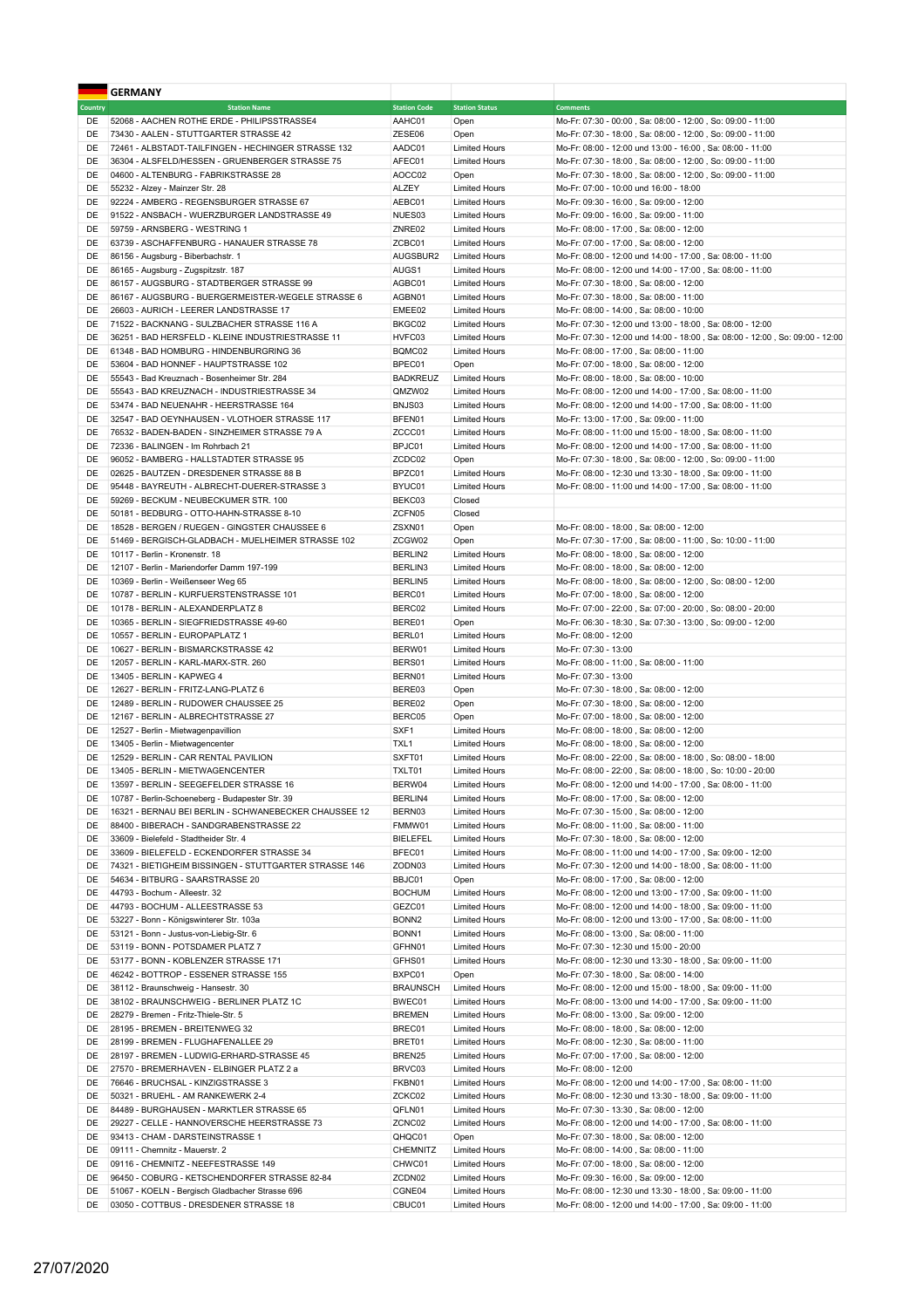|                | <b>GERMANY</b>                                                                      |                         |                                              |                                                                                                                        |
|----------------|-------------------------------------------------------------------------------------|-------------------------|----------------------------------------------|------------------------------------------------------------------------------------------------------------------------|
| <b>Country</b> | <b>Station Name</b>                                                                 | <b>Station Code</b>     | <b>Station Status</b>                        | <b>Comments</b>                                                                                                        |
| DE             | 74564 - CRAILSHEIM - HALLER STRASSE 208                                             | QEIC04                  | <b>Limited Hours</b>                         | Mo-Fr: 08:00 - 12:00 und 14:00 - 17:00                                                                                 |
| DE             | 85221 - Dachau - Münchener Strasse 71                                               | DACHAU                  | <b>Limited Hours</b>                         | Mo-Fr: 08:00 - 12:00 und 14:00 - 17:00, Sa: 08:00 - 11:00                                                              |
| DE             | 64293 - DARMSTADT NORTH - OTTO-ROEHM-STRASSE 53                                     | DASC01                  | <b>Limited Hours</b>                         | Mo-Fr: 07:30 - 17:00, Sa: 08:00 - 12:00                                                                                |
| DE             | 94469 - Deggendorf - Mettener Str. 15                                               | <b>DEGGENDO</b>         | <b>Limited Hours</b>                         | Mo-Fr: 08:00 - 12:00 und 15:00 - 17:00, Sa: 08:00 - 11:00                                                              |
| DE             | 94469 - DEGGENDORF - METTENER STRASSE 15                                            | OLGE02                  | <b>Limited Hours</b>                         | Mo-Fr: 08:00 - 12:00 und 15:00 - 17:00, Sa: 08:00 - 11:00                                                              |
| DE             | 27751 - DELMENHORST - NIEDERSACHSENDAMM 2                                           | ZCTC01                  | <b>Limited Hours</b>                         | Mo-Fr: 07:30 - 15:00, Sa: 08:00 - 12:00, So: 09:00 - 11:00                                                             |
| DE             | 06844 - DESSAU - ALBRECHTSTR. 48                                                    | ZSUC02                  | <b>Limited Hours</b>                         | Mo-Fr: 08:00 - 12:00 und 14:00 - 17:00, Sa: 08:00 - 10:00                                                              |
| DE             | 32756 - DETMOLD - BIELEFELDER STRASSE 74                                            | ZCUC01                  | Closed                                       |                                                                                                                        |
| DE             | 65582 - DIEZ/LAHN - LIMBURGER STRASSE 8C                                            | DIZC02                  | Open                                         | Mo-Fr: 07:00 - 18:00, Sa: 07:00 - 13:00, So: 09:00 - 11:00                                                             |
| DE             | 35684 - DILLENBURG FROHNHAUSEN - AUF DER LANGAAR 1                                  | DLPC01                  | <b>Limited Hours</b>                         | Mo-Fr: 08:00 - 12:00 und 14:00 - 17:00, Sa: 08:00 - 11:00                                                              |
| DE             | 66763 - DILLINGEN- SAAR - MERZIGER STRASSE 188A                                     | DIIC03<br>DIFC01        | <b>Limited Hours</b>                         | Mo-Fr: 08:00 - 12:00 und 13:00 - 17:00, Sa: 08:00 - 11:00                                                              |
| DE<br>DE       | 84130 - DINGOLFING - BAHNHOFSTRASSE 89-91                                           | QWRC02                  | Open                                         | Mo-Fr: 07:30 - 18:00, Sa: 09:00 - 12:00                                                                                |
| DE             | 86609 - DONAUWOERTH - BAHNHOFSTRASSE 24<br>41540 - DORMAGEN - KIELER STRASSE 26     | CGNN02                  | <b>Limited Hours</b><br><b>Limited Hours</b> | Mo-Fr: 08:00 - 12:00<br>Mo-Fr: 08:00 - 17:00                                                                           |
| DE             | 44145 - Dortmund - Evinger Str. 70-72                                               | DORTMUN2                | <b>Limited Hours</b>                         | Mo-Fr: 07:00 - 18:00, Sa: 08:00 - 11:00, So: 09:00 - 11:00                                                             |
| DE             | 44141 - Dortmund - Feldstr. 27                                                      | <b>DORTMUND</b>         | <b>Limited Hours</b>                         | Mo-Fr: 09:30 - 18:00, Sa: 08:00 - 10:00                                                                                |
| DE             | 44149 - DORTMUND - SPICHERNER STRASSE 67                                            | DTMC01                  | <b>Limited Hours</b>                         | Mo-Fr: 08:00 - 18:00, Sa: 08:00 - 12:00                                                                                |
| DE             | 44319 - DORTMUND - FLUGHAFENRING 1                                                  | DTMT01                  | <b>Limited Hours</b>                         | Mo-Fr: 08:00 - 11:30 und 13:30 - 16:30                                                                                 |
| DE             | 01069 - DRESDEN - STREHLENER STRASSE 5                                              | DRSC02                  | <b>Limited Hours</b>                         | Mo-Fr: 07:00 - 20:00, Sa: 08:00 - 12:00                                                                                |
| DE             | 01109 - DRESDEN - WILHELMINE-REICHARD-RING 1                                        | DRST01                  | <b>Limited Hours</b>                         | Mo-Fr: 14:30 - 20:30                                                                                                   |
| DE             | 01097 - DRESDEN - SCHLESISCHER PLATZ 1                                              | DRSN01                  | <b>Limited Hours</b>                         | Mo-Fr: 07:00 - 11:00                                                                                                   |
| DE             | 01219 - Dresden-Reick - Reicker Str. 44                                             | DRES1                   | <b>Limited Hours</b>                         | Mo-Fr: 07:30 - 17:00, Sa: 07:30 - 11:00                                                                                |
| DE             | 52351 - DUEREN - NIKOLAUS-OTTO-STRASSE 1                                            | DUUC01                  | <b>Limited Hours</b>                         | Mo-Fr: 08:00 - 12:00 und 14:00 - 17:00, Sa: 08:00 - 11:00                                                              |
| DE             | 40233 - DUESSELDORF - HOEHERWEG 105                                                 | DUSE01                  | Closed                                       |                                                                                                                        |
| DE             | 40549 - DUESSELDORF - HEERDTER LANDSTRASSE 141                                      | DUSW01                  | Closed                                       |                                                                                                                        |
| DE             | 40468 - DUESSELDORF - KIESHECKER WEG 141                                            | DUSN01                  | <b>Limited Hours</b>                         | Mo-Fr: 08:00 - 12:00 und 14:00 - 16:00, Sa: 09:00 - 11:00                                                              |
| DE             | 40474 - DUESSELDORF - STOCKUMER KIRCHSTRASSE 61                                     | DUSR01                  | Open                                         |                                                                                                                        |
| DE             | 40210 - DUESSELDORF - BISMARCKSTRASSE 95                                            | DUSC01                  | <b>Limited Hours</b>                         | Mo-Fr: 07:00 - 18:00, Sa: 10:00 - 14:00, So: 10:00 - 14:00                                                             |
| DE             | 40210 - DUESSELDORF - BISMARCKSTRASSE 95                                            | DUSL01                  | Open                                         | Mo-Fr: 07:00 - 20:00, Sa: 08:00 - 13:00, So: 10:00 - 14:00                                                             |
| DE             | 40474 - DUESSELDORF - Flughafenstrasse 120                                          | DUST01                  | <b>Limited Hours</b>                         | Mo-Fr: 08:00 - 22:30, Sa: 09:00 - 22:30, So: 09:00 - 22:30                                                             |
| DE             | 47167 - Duisburg - Theodor-Heuss-Str. 96                                            | DUISBUR3                | <b>Limited Hours</b>                         | Mo-Fr: 08:00 - 15:00                                                                                                   |
| DE             | 47055 - Duisburg - Forststr. 30                                                     | <b>DUISBURG</b>         | <b>Limited Hours</b>                         | Mo-Fr: 08:00 - 13:00, Sa: 08:00 - 12:00                                                                                |
| DE             | 47051 - DUISBURG - MAINSTRASSE 19                                                   | DUIC02                  | Open                                         | Mo-Fr: 07:30 - 18:00, Sa: 07:30 - 12:00                                                                                |
| DE             | 40591 - Duesseldorf - Harffstr. 7                                                   | DUSS <sub>1</sub>       | <b>Limited Hours</b>                         | Mo-Fr: 08:30 - 17:00, Sa: 08:00 - 11:00                                                                                |
| DE             | 40549 - Duesseldorf - Wiesenstr. 66a                                                | DUESSEL2                | <b>Limited Hours</b>                         | Mo-Fr: 07:30 - 18:00, Sa: 08:00 - 12:00                                                                                |
| DE             | 40474 - Duesseldorf - Terminal Ring 1 Zentralgebaeude                               | DUS1                    | <b>Limited Hours</b>                         | Mo-Fr: 08:00 - 16:30, Sa: 09:00 - 14:00, So: 09:00 - 14:00                                                             |
| DE             | 40599 - DUESSELDORF - NUERNBERGER STRASSE 33                                        | DUSS <sub>02</sub>      | <b>Limited Hours</b>                         | Mo-Fr: 08:00 - 12:00 und 14:00 - 17:00, Sa: 08:00 - 11:00                                                              |
| DE             | 16225 - EBERSWALDE - BREITE STRASSE 144                                             | EBXC02                  | Open                                         | Mo-Fr: 07:30 - 18:00, Sa: 08:00 - 12:00, So: 09:00 - 11:00                                                             |
| DE             | 99817 - EISENACH - BAHNHOFSTRASSE 37                                                | EIBC02                  | <b>Limited Hours</b>                         | Mo-Fr: 08:00 - 12:00 und 14:00 - 17:00, Sa: 08:00 - 11:00                                                              |
| DE             | 26721 - EMDEN - NESSERLANDER STRASSE 60 A                                           | EMEC02                  | <b>Limited Hours</b>                         | Mo-Fr: 08:00 - 12:00 und 14:00 - 17:00, Sa: 08:00 - 11:00                                                              |
| DE             | 85435 - ERDING - RENNWEG 30                                                         | MUCE05                  | <b>Limited Hours</b>                         | Mo-Fr: 07:30 - 17:00, Sa: 08:00 - 11:00                                                                                |
| DE<br>DE       | 99085 - Erfurt - Eugen-Richter-Str. 44<br>99099 - ERFURT - WEIMARISCHE STRASSE 32 a | <b>ERFURT</b><br>ERFC01 | <b>Limited Hours</b><br><b>Limited Hours</b> | Mo-Fr: 08:00 - 12:00 und 15:00 - 18:00, Sa: 08:00 - 10:00<br>Mo-Fr: 07:00 - 13:00 und 14:00 - 18:00, Sa: 08:00 - 11:00 |
| DE             | 41812 - ERKELENZ - GEWERBESTRASSE SUED 10                                           | DUSW04                  | <b>Limited Hours</b>                         | Mo-Fr: 08:00 - 12:00 und 14:00 - 17:00, Sa: 08:00 - 11:00                                                              |
| DE             | 91052 - ERLANGEN - HILPERTSTRASSE 29                                                | ERLC01                  | <b>Limited Hours</b>                         | Mo-Fr: 07:30 - 17:00, Sa: 08:00 - 12:00, So: 09:00 - 13:00                                                             |
| DE             | 65760 - ESCHBORN - MERGENTHALERALLEE 73-75                                          | QLHN01                  | <b>Limited Hours</b>                         | Mo-Fr: 08:00 - 14:00                                                                                                   |
| DE             | 45139 - Essen - Lysegang 9                                                          | <b>ESSEN</b>            | <b>Limited Hours</b>                         | Mo-Fr: 07:30 - 11:30, Sa: 08:00 - 11:00                                                                                |
| DE             | 45141 - ESSEN - SCHUETZENBAHN 65                                                    | ESSC01                  | <b>Limited Hours</b>                         | Mo-Fr: 07:30 - 23:59, Sa: 08:00 - 23:59, So: 07:30 - 23:59                                                             |
| DE             | 45239 - ESSEN - RUHRTALSTRASSE 101                                                  | ESSS01                  | Open                                         | Mo-Fr: 07:30 - 18:00, Sa: 08:00 - 12:00, So: 09:00 - 11:00                                                             |
| DE             | 45355 - ESSEN - FUERSTAEBTISSINSTRASSE 18                                           | ESSW01                  | Open                                         | Mo-Fr: 07:30 - 18:00, Sa: 08:00 - 12:00, So: 09:00 - 11:00                                                             |
| DE             | 73730 - Esslingen - Fritz-Müller-Str. 1                                             | <b>ESSLINGE</b>         | <b>Limited Hours</b>                         | Mo-Fr: 10:00 - 15:00, Sa: 08:00 - 11:00                                                                                |
| DE             | 73730 - ESSLINGEN - SCHORNDORFER STRASSE 14                                         | ESLC01                  | <b>Limited Hours</b>                         | Mo-Fr: 08:00 - 14:00, Sa: 09:00 - 11:00                                                                                |
| DE             | 76275 - ETTLINGEN - KARLSRUHER STRASSE 6                                            | FKBS02                  | <b>Limited Hours</b>                         | Mo-Fr: 08:00 - 12:00 und 14:00 - 16:00, Sa: 08:00 - 11:00                                                              |
| DE             | 53879 - EUSKIRCHEN - EIFELRING 45-49                                                | ZEDC01                  | <b>Limited Hours</b>                         | Mo-Fr: 08:00 - 16:00, Sa: 08:00 - 12:00                                                                                |
| DE             | 24941 - Flensburg - Rudolf-Diesel-Str. 3                                            | <b>FLENSBUR</b>         | <b>Limited Hours</b>                         | Mo-Fr: 08:00 - 13:00                                                                                                   |
| DE             | 24941 - FLENSBURG - ZUR BLEICHE 51                                                  | FLFC01                  | <b>Limited Hours</b>                         | Mo-Fr: 08:00 - 11:00 und 14:00 - 17:00, Sa: 08:00 - 11:00                                                              |
| DE             | 65936 - Frankfurt - Westerbachstr. 122                                              | FRAN1                   | <b>Limited Hours</b>                         | Mo-Fr: 08:00 - 18:00, Sa: 08:00 - 11:00                                                                                |
| DE             | 60314 - Frankfurt - Ferdinand-Happ-Str. 3-5                                         | FRANKHAN                | <b>Limited Hours</b>                         | Mo-Fr: 08:00 - 12:30 und 13:30 - 18:00, Sa: 08:00 - 11:00                                                              |
| DE             | 60549 - Frankfurt - Terminal 2                                                      | FRA1                    | <b>Limited Hours</b>                         | Mo-Fr: 09:00 - 19:00, Sa: 09:00 - 19:00, So: 09:00 - 19:00                                                             |
| DE             | 60314 - FRANKFURT AM MAIN - HANAUER LANDSTRASSE 334                                 | FRAE02                  | <b>Limited Hours</b>                         | Mo-Fr: 07:00 - 23:59, Sa: 08:00 - 00:00, So: 09:00 - 00:00                                                             |
| DE             | 60329 - FRANKFURT AM MAIN - IM HAUPTBAHNHOF 1                                       | FRAL01                  | <b>Limited Hours</b>                         | Mo-Fr: 08:00 - 12:00 und 14:00 - 18:00, Sa: 10:00 - 14:00                                                              |
| DE             | 60486 - FRANKFURT AM MAIN - LUDWIG-LANDMANN-STRASSE 399                             | FRAW01                  | <b>Limited Hours</b>                         | Mo-Fr: 07:00 - 18:00, Sa: 08:00 - 12:00                                                                                |
| DE             | 60528 - FRANKFURT AM MAIN - LYONER STRASSE 68                                       | FRAS02                  | Closed                                       |                                                                                                                        |
| DE             | 60389 - FRANKFURT AM MAIN - HOMBURGER LANDSTRASSE 4                                 | FRAC04                  | Closed                                       |                                                                                                                        |
| DE             | 60549 - FRANKFURT AM MAIN - AIRPORT CITY MALL, BEREICH A                            | FRAT01                  | Open                                         | Mo-Fr: 06:00 - 00:30, Sa: 06:00 - 00:30, So: 06:00 - 00:30                                                             |
| DE             | 15232 - FRANKFURT AN DER ODER - DRESDENER PLATZ 4                                   | ZFRC02                  | <b>Limited Hours</b>                         | Mo-Fr: 08:00 - 12:00 und 14:00 - 17:00, Sa: 08:00 - 11:00                                                              |
| DE             | 50226 - FRECHEN - EUROPAALLEE 115                                                   | FECC01                  | <b>Limited Hours</b>                         | Mo-Fr: 08:00 - 12:00 und 14:00 - 17:00, Sa: 08:00 - 11:00                                                              |
| DE             | 09599 - FREIBERG / SACHSEN - ANTON-GUENTHER-STRASSE 1 B                             | ZTZE02                  | <b>Limited Hours</b>                         | Mo-Fr: 08:00 - 12:00 und 14:00 - 17:00, Sa: 09:00 - 11:00                                                              |
| DE<br>DE       | 79108 - Freiburg - Zinkmattenstr. 4<br>79115 - FREIBURG - LOERRACHER STRASSE 10     | <b>FREIBURG</b>         | <b>Limited Hours</b><br><b>Limited Hours</b> | Mo-Fr: 07:30 - 12:30 und 15:00 - 18:00, Sa: 08:00 - 12:00<br>Mo-Fr: 07:00 - 18:00, Sa: 08:00 - 12:00                   |
| DE             | 79194 - GUNDELFINGEN - INDUSTRIESTRASSE 24                                          | QFBC01<br>QFBN02        | Open                                         | Mo-Fr: 07:30 - 18:00, Sa: 08:00 - 12:00                                                                                |
| DE             | 83395 - FREILASSING - LUDWIG-ZELLER-STRASSE 1                                       | QFLE01                  | <b>Limited Hours</b>                         | Mo-Fr: 08:00 - 14:00, Sa: 08:00 - 12:00                                                                                |
| DE             | 85356 - Freising - Raiffeisenstr. 32                                                | FREI1                   | <b>Limited Hours</b>                         | Mo-Fr: 08:00 - 17:00, Sa: 08:00 - 11:00                                                                                |
| DE             | 72250 - FREUDENSTADT - ROBERT-BUERKLE-STR. 30                                       | ZQHW02                  | <b>Limited Hours</b>                         | Mo-Fr: 08:00 - 12:00, Sa: 08:00 - 11:00                                                                                |
| DE             | 61169 - FRIEDBERG - KAISERSTRASSE 156                                               | FRAN05                  | Open                                         | Mo-Fr: 07:30 - 18:00, Sa: 08:00 - 12:00                                                                                |
| DE             | 88045 - FRIEDRICHSHAFEN - EUGENSTRASSE 47                                           | FDHC02                  | <b>Limited Hours</b>                         | Mo-Fr: 08:00 - 11:30, Sa: 08:00 - 11:30                                                                                |
| DE             | 90765 - FUERTH - Hans-Vogel-Strasse 134                                             | FUHC01                  | <b>Limited Hours</b>                         | Mo-Fr: 08:00 - 17:00, Sa: 08:00 - 11:00                                                                                |
| DE             | 36037 - FULDA - PETERSBERGER STRASSE 42                                             | GJHC01                  | <b>Limited Hours</b>                         | Mo-Fr: 08:00 - 12:00 und 14:00 - 16:00, Sa: 08:00 - 11:00                                                              |
| DE             | 82467 - GARMISCH-PARTENKIRCHEN - ST.-MARTIN-STRASSE 6                               | ZEIC04                  | <b>Limited Hours</b>                         | Mo-Fr: 09:00 - 14:00, Sa: 09:00 - 10:00                                                                                |
| DE             | 73312 - GEISLINGEN - ROEMERSTRASSE 7                                                | ZESS01                  | Open                                         | Mo-Fr: 07:30 - 18:00, Sa: 08:00 - 12:00, So: 09:00 - 11:00                                                             |
| DE             | 47608 - GELDERN - WESELER STRASSE 117                                               | ZQPS01                  | <b>Limited Hours</b>                         | Mo-Fr: 08:00 - 12:00 und 14:00 - 17:00, Sa: 08:00 - 11:00                                                              |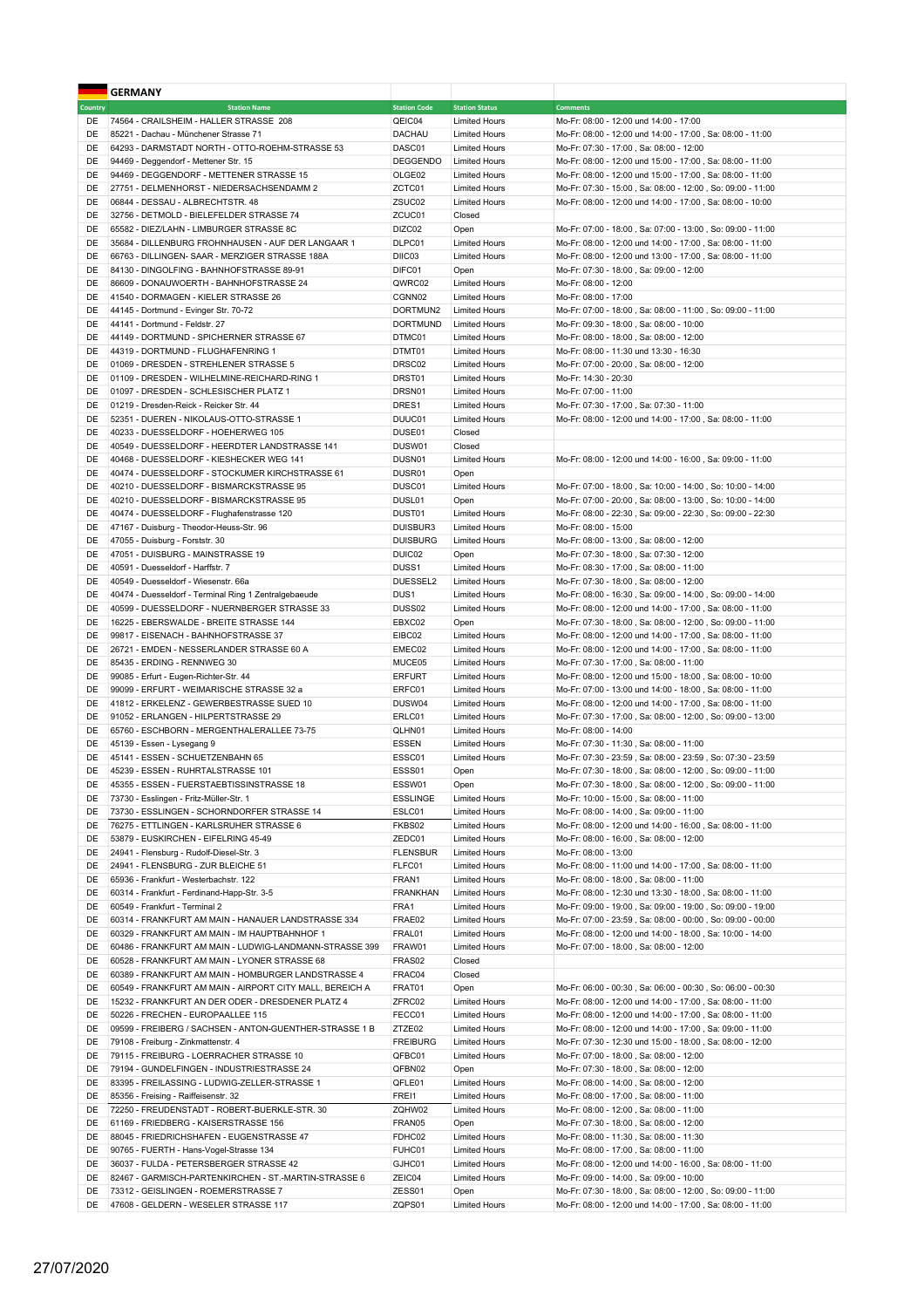|                | <b>GERMANY</b>                                         |                     |                       |                                                                              |
|----------------|--------------------------------------------------------|---------------------|-----------------------|------------------------------------------------------------------------------|
| <b>Country</b> | <b>Station Name</b>                                    | <b>Station Code</b> | <b>Station Status</b> | <b>Comments</b>                                                              |
| DE             | 45891 - GELSENKIRCHEN - EMSCHERSTRASSE 14              | ZEJC02              | <b>Limited Hours</b>  | Mo-Fr: 08:00 - 12:00                                                         |
| DE             | 07548 - GERA - LEIBNIZSTRASSE 74                       | HQTC01              | <b>Limited Hours</b>  | Mo-Fr: 08:00 - 13:00 und 14:00 - 17:00, Sa: 08:00 - 11:00                    |
| DE             | 82538 - GERETSRIED - JESCHKENSTRASSE 20                | MUCS03              | Closed                |                                                                              |
| DE             | 35394 - GIESSEN - SCHIFFENBERGER WEG 120               | GINC01              | <b>Limited Hours</b>  | Mo-Fr: 08:00 - 18:00, Sa: 08:00 - 12:00                                      |
| DE             | 35396 - Giessen - Marburger Str. 191-193               | <b>GIESSEN</b>      | <b>Limited Hours</b>  | Mo-Fr: 08:00 - 12:00 und 14:30 - 18:00, Sa: 08:00 - 10:00                    |
| DE             | 73037 - GOEPPINGEN - ULMER STRASSE 42                  | GOXC01              | <b>Limited Hours</b>  | Mo-Fr: 08:00 - 16:00, Sa: 08:00 - 10:00                                      |
| DE             | 02827 - GOERLITZ - REICHENBACHER STRASSE 3             | ZGEC02              | <b>Limited Hours</b>  | Mo-Fr: 08:00 - 12:00 und 14:00 - 17:00, Sa: 08:00 - 11:00                    |
| DE             | 37081 - GOETTINGEN - GRONER LANDSTRASSE 27             | GJVC01              | <b>Limited Hours</b>  | Mo-Fr: 08:00 - 12:00 und 14:00 - 17:00, Sa: 08:00 - 11:00                    |
| DE             | 99867 - GOTHA - KINDLEBER STRASSE 132                  | ERFW01              | <b>Limited Hours</b>  | Mo-Fr: 08:00 - 17:00, Sa: 09:00 - 11:00                                      |
| DE             | 17489 - GREIFSWALD - AN DEN BAECKERWIESEN 1            | ZGWC01              | <b>Limited Hours</b>  | Mo-Fr: 08:00 - 12:00 und 14:00 - 17:00, Sa: 08:00 - 11:00                    |
| DE             | 97947 - GRUENSFELD - WALTERSBERG 1                     | QWUE01              | <b>Limited Hours</b>  | Mo-Fr: 08:00 - 12:00 und 14:00 - 17:00, Sa: 08:00 - 11:00                    |
| DE             | 89312 - GUENZBURG/DONAU - SCHLACHTHAUSSTRASSE 44       | QULE02              | <b>Limited Hours</b>  | Mo-Fr: 09:00 - 12:00 und 16:00 - 18:00, Sa: 08:00 - 11:00                    |
| DE             | 18273 - GUESTROW - NEUKRUGER STRASSE 63                | GWZC01              | <b>Limited Hours</b>  | Mo-Fr: 08:00 - 12:00 und 14:00 - 17:00, Sa: 08:00 - 11:00                    |
| DE             | 33330 - GUETERSLOH - NORDRING 39                       | GUTC01              | <b>Limited Hours</b>  | Mo-Fr: 08:00 - 12:00 und 14:00 - 17:00, Sa: 08:00 - 11:00                    |
| DE             | 51645 - GUMMERSBACH - GUMMERSBACHER STRASSE 70         | GMJC01              | <b>Limited Hours</b>  | Mo-Fr: 08:00 - 11:00 und 13:00 - 16:00, Sa: 09:00 - 11:00                    |
| DE             | 58095 - HAGEN - ELBERFELDER STRASSE 90                 | GKCC01              | <b>Limited Hours</b>  | Mo-Fr: 08:00 - 11:00 und 13:00 - 16:00, Sa: 09:00 - 11:00                    |
| DE             | 55483 - HAHN FLUGPLATZ - TERMINAL - CAR RENTAL CENTER  | HHNT01              | <b>Limited Hours</b>  | Mo-Fr: 08:00 - 00:00, Sa: 08:00 - 00:00, So: 08:00 - 00:00                   |
| DE             | 55483 - Hahn-Flughafen - Gebaeude 600                  | HHN1                | Closed                |                                                                              |
| DE             | 06116 - HalleanderSaale - Berliner Str. 220            | HALLE               | <b>Limited Hours</b>  | Mo-Fr: 08:00 - 17:00                                                         |
| DE             | 06112 - HALLE/SAALE - GRENZSTRASSE 17                  | HAQC01              | <b>Limited Hours</b>  | Mo-Fr: 08:00 - 12:00 und 14:00 - 17:00, Sa: 08:00 - 12:00                    |
| DE             | 20097 - Hamburg - Amsinckstr. 43                       | HAMBURG2            | <b>Limited Hours</b>  | Mo-Fr: 08:00 - 16:00, Sa: 08:00 - 12:00                                      |
| DE             | 22045 - Hamburg - Ahrensburger Str. 138-148            | HAMBURG3            | <b>Limited Hours</b>  | Mo-Fr: 08:00 - 13:00 und 16:00 - 18:00, Sa: 08:00 - 10:00                    |
| DE             | 22041 - HAMBURG - BRAUHAUSSTRASSE 24-28                | HAMC03              | Open                  | Mo-Fr: 00:00 - 23:59, Sa: 00:00 - 23:59, So: 00:00 - 23:59                   |
| DE             | 21077 - HAMBURG - WINSENER STRASSE 210                 | HAMS01              | <b>Limited Hours</b>  | Mo-Fr: 08:00 - 12:00 und 14:00 - 17:00, Sa: 08:00 - 11:00                    |
| DE             | 20099 - HAMBURG - HEIDI-KABEL-PLATZ 10                 | HAML01              | <b>Limited Hours</b>  | Mo-Fr: 08:00 - 18:00, Sa: 08:00 - 18:00, So: 08:00 - 18:00                   |
| DE             | 20459 - HAMBURG - ROEDINGSMARKT 14                     | HAMC01              | <b>Limited Hours</b>  | Mo-Fr: 08:00 - 12:00 und 14:00 - 17:00, Sa: 08:00 - 11:00                    |
| DE             | 22391 - HAMBURG - HEEGBARG 31                          | HAMN08              | Closed                |                                                                              |
| DE             | 22299 - HAMBURG - BARMBEKER STRASSE 158                | HAMC05              | Closed                |                                                                              |
| DE             | 22335 - Hamburg - Flughafenstr. 1-3 Terminal 2         | HAM1                | <b>Limited Hours</b>  | Mo-Fr: 09:00 - 18:00, Sa: 08:00 - 14:00, So: 08:00 - 14:00                   |
| DE             | 22335 - HAMBURG - FLUGHAFENSTRASSE 1                   | HAMT01              | <b>Limited Hours</b>  | Mo-Fr: 08:00 - 23:00, Sa: 08:00 - 20:00, So: 09:00 - 23:00                   |
| DE             | 22761 - HAMBURG - BORNKAMPSWEG 60                      | HAMN25              | <b>Limited Hours</b>  | Mo-Fr: 07:00 - 16:00, Sa: 08:00 - 12:00, So: 09:00 - 11:00                   |
| DE             | 63452 - Hanau - Ruhrstr. 15                            | <b>HANAU</b>        | <b>Limited Hours</b>  | Mo-Fr: 07:30 - 11:30 und 15:00 - 18:00, Sa: 08:00 - 10:00                    |
| DE             | 63450 - HANAU - AUHEIMER STRASSE 2                     | HNUC02              | <b>Limited Hours</b>  | Mo-Fr: 08:00 - 15:00, Sa: 08:00 - 12:00                                      |
| DE             | 30519 - Hannover - Heuerstr. 5                         | <b>HANNOVER</b>     | <b>Limited Hours</b>  | Mo-Fr: 08:00 - 16:00, Sa: 08:00 - 11:00                                      |
| DE             | 30165 - HANNOVER - VAHRENWALDER STRASSE 197            | HAJN01              | <b>Limited Hours</b>  | Mo-Fr: 07:00 - 18:00, Sa: 08:00 - 12:00, So: 08:00 - 11:00                   |
| DE             | 30159 - HANNOVER - ERNST-AUGUST-PLATZ 1                | HAJL01              | <b>Limited Hours</b>  | Mo-Fr: 09:00 - 14:30, Sa: 09:00 - 14:30                                      |
| DE             | 30855 - LANGENHAGEN - FLUGHAFENSTRASSE 4               | HAJT01              | <b>Limited Hours</b>  | Mo-Fr: 08:00 - 00:00, Sa: 08:00 - 00:00, So: 09:00 - 00:00                   |
| DE             | 45525 - HATTINGEN - BRUCHSTRASSE 37                    | QBOS01              | <b>Limited Hours</b>  | Mo-Fr: 08:00 - 12:00 und 14:00 - 17:00, Sa: 08:00 - 11:00                    |
| DE             | 69115 - HEIDELBERG - BERGHEIMER STRASSE 159            | HDBC01              | <b>Limited Hours</b>  | Mo-Fr: 08:00 - 16:00, Sa: 08:00 - 12:00                                      |
| DE             | 89518 - Heidenheim - Gutenbergstr. 6                   | <b>HEIDENHE</b>     | <b>Limited Hours</b>  | Mo-Fr: 08:00 - 12:00 und 14:00 - 17:00, Sa: 08:00 - 11:00                    |
| DE             | 89520 - HEIDENHEIM - SIEMENSSTRASSE 70                 | ZNIC01              | <b>Limited Hours</b>  | Mo-Fr: 08:00 - 12:00 und 14:00 - 17:00, Sa: 08:00 - 11:00                    |
| DE             | 74076 - Heilbronn - Austr. 70                          | <b>HEILBRON</b>     | <b>Limited Hours</b>  | Mo-Fr: 07:30 - 17:00, Sa: 07:30 - 10:30                                      |
| DE             | 74076 - HEILBRONN - WEIPERTSTRASSE 17                  | HLEC01              | <b>Limited Hours</b>  | Mo-Fr: 08:00 - 13:30, Sa: 08:00 - 12:00                                      |
| DE             | 52525 - HEINSBERG - INDUSTRIESTRASSE 54                | DUSW02              | Open                  | Mo-Fr: 07:30 - 18:00, Sa: 08:00 - 12:00                                      |
| DE             | 44625 - Herne - Dorstener Str. 174                     | <b>HERNE</b>        | <b>Limited Hours</b>  | Mo-Fr: 08:00 - 17:00, Sa: 08:00 - 11:00, So: 09:00 - 11:00                   |
| DE             | 44628 - HERNE - CASTROPER STRASSE 7                    | HURC01              | <b>Limited Hours</b>  | Mo-Fr: 08:00 - 12:30 und 13:30 - 18:00, Sa: 09:00 - 11:00                    |
| DE             | 71083 - HERRENBERG - NAGOLDER STR. 18                  | ZPZS05              | <b>Limited Hours</b>  | Mo-Fr: 07:00 - 12:00, Sa: 08:00 - 10:00                                      |
| DE             | 31135 - HILDESHEIM - PORSCHESTRASSE 2                  | ZNOC01              | <b>Limited Hours</b>  | Mo-Fr: 07:30 - 18:00, Sa: 08:00 - 12:00                                      |
| DE             | 95030 - Hof - Ernst-Reuter-Str. 135                    | HOF                 | <b>Limited Hours</b>  | Mo-Fr: 08:00 - 11:00 und 15:00 - 17:00, Sa: 08:00 - 11:00                    |
| DE             | 95030 - HOF / SAALE - OSSECKER STRASSE 179             | HOQC02              | Open                  | Mo-Fr: 07:30 - 18:00, Sa: 08:00 - 12:00, So: 10:00 - 12:00                   |
| DE             | 37603 - HOLZMINDEN - ALLERSHEIMER STRASSE 57           | HOZC01              | <b>Limited Hours</b>  | Mo-Fr: 08:00 - 12:00 und 14:00 - 17:00, Sa: 08:00 - 11:00                    |
| DE             | 66424 - Homburg - Berliner Str. 130                    | <b>HOMBURG</b>      | <b>Limited Hours</b>  | Mo-Fr: 08:00 - 12:00 und 15:00 - 18:00, Sa: 08:00 - 11:00                    |
| DE             | 02977 - HOYERSWERDA - SPREMBERGER CHAUSSEE 2           | CBUS01              | <b>Limited Hours</b>  | Mo-Fr: 08:00 - 12:30 und 13:30 - 18:00, Sa: 09:00 - 11:00                    |
| DE             | 50354 - HUERTH - LUXEMBURGER STRASSE 352               | ZNPC01              | Open                  | Mo-Fr: 07:30 - 18:00, Sa: 08:00 - 12:00, So: 09:00 - 11:00                   |
| DE             | 55743 - IDAR OBERSTEIN - CARL-BENZ-STRASSE 3           | OBBC01              | <b>Limited Hours</b>  | Mo-Fr: 08:00 - 12:00 und 14:00 - 17:00, Sa: 08:00 - 12:00                    |
| DE             | 55743 - Idar-Oberstein - Mainzer Str. 106              | <b>IDAROBER</b>     | <b>Limited Hours</b>  | Mo-Fr: 08:00 - 11:00 und 15:00 - 17:00, Sa: 08:00 - 11:00                    |
| DE             | 85051 - Ingolstadt - Münchener Str. 29                 | INGO1               | <b>Limited Hours</b>  | Mo-Fr: 08:00 - 12:00 und 14:00 - 17:00, Sa: 08:00 - 11:00                    |
| DE             | 85053 - INGOLSTADT - ERNI-SINGERL-STRASSE 1            | IGSC01              | <b>Limited Hours</b>  | Mo-Fr: 07:00 - 17:00, Sa: 08:00 - 12:00                                      |
| DE             | 58642 - ISERLOHN LETMATHE - HAGENER STRASSE 162        | ISEW01              | <b>Limited Hours</b>  | Mo-Fr: 08:00 - 12:00 und 14:00 - 17:00, Sa: 08:00 - 11:00                    |
| DE             | 25524 - ITZEHOE - POTTHOFSTRASSE 1A                    | HAMN04              | Open                  | Mo-Fr: 07:30 - 18:00, Sa: 08:00 - 12:00, So: 09:00 - 11:00                   |
| DE             | 07745 - JENA - RUDOLSTAEDTER STRASSE 60                | ZJSC01              | <b>Limited Hours</b>  | Mo-Fr: 08:00 - 12:00 und 14:00 - 16:00, Sa: 09:00 - 11:00                    |
| DE             | 67657 - Kaiserslautern - Mainzer Str. 86               | <b>KAISERSL</b>     | <b>Limited Hours</b>  | Mo-Fr: 08:00 - 16:00, Sa: 08:00 - 11:00                                      |
| DE             | 67663 - Kaiserslautern - Opelkreisel 15                | KAISERS3            | <b>Limited Hours</b>  | Mo-Fr: 08:00 - 12:00 und 14:00 - 17:00, Sa: 08:00 - 11:00                    |
| DE             | 67663 - KAISERSLAUTERN - PARISER STRASSE 200           | KLTC01              | <b>Limited Hours</b>  | Mo-Fr: 07:30 - 12:30 und 13:00 - 18:00, Sa: 08:00 - 12:00, So: 09:00 - 11:00 |
| DE             | 59174 - KAMEN - SUEDFELD 13                            | ZQIN01              | <b>Limited Hours</b>  | Mo-Fr: 08:00 - 12:00 und 14:00 - 17:00, Sa: 08:00 - 11:00                    |
| DE             | 76185 - Karlsruhe - Rheinstr. 116                      | <b>KARLSRUH</b>     | <b>Limited Hours</b>  | Mo-Fr: 08:00 - 12:00 und 13:00 - 16:00, Sa: 08:00 - 11:00                    |
| DE             | 76227 - KARLSRUHE - OTTOSTRASSE 18                     | FKBC01              | <b>Limited Hours</b>  | Mo-Fr: 08:00 - 18:00, Sa: 08:00 - 12:00                                      |
| DE             | 34123 - Kassel - Leipziger Str.90                      | <b>KASSEL</b>       | <b>Limited Hours</b>  | Mo-Fr: 08:00 - 12:00 und 14:00 - 18:00, Sa: 08:00 - 10:00                    |
| DE             | 34123 - KASSEL - LEIPZIGER STRASSE 63                  | KSFC01              | <b>Limited Hours</b>  | Mo-Fr: 08:00 - 18:00, Sa: 08:00 - 12:00                                      |
| DE             | 34125 - KASSEL - DRESDENER STRASSE 5                   | KSFC10              | <b>Limited Hours</b>  | Mo-Fr: 08:00 - 12:00 und 14:00 - 17:00, Sa: 08:00 - 11:00                    |
| DE             | 65451 - KELSTERBACH - KLEINER KORNWEG 2-4              | QLHC01              | <b>Limited Hours</b>  | Mo-Fr: 07:00 - 17:00, Sa: 08:00 - 12:00                                      |
| DE             | 87437 - Kempten - Bleicherstr. 4                       | KEMP1               | <b>Limited Hours</b>  | Mo-Fr: 08:00 - 12:00 und 14:00 - 17:00, Sa: 08:00 - 11:00                    |
| DE             | 87437 - KEMPTEN - KAUFBEURER STRASSE 85                | ZNSC01              | <b>Limited Hours</b>  | Mo-Fr: 08:00 - 11:30, Sa: 08:00 - 11:30                                      |
| DE             | 50170 - KERPEN SINDORF - DIESELSTRASSE 17              | ZNTC02              | Open                  | Mo-Fr: 07:30 - 18:00, Sa: 08:00 - 12:00, So: 09:00 - 11:00                   |
| DE             | 24143 - Kiel - Werftstr. 199                           | KIEL                | <b>Limited Hours</b>  | Mo-Fr: 07:30 - 11:00 und 15:00 - 18:00, Sa: 08:00 - 10:00                    |
| DE             | 24113 - KIEL - TONBERG 15                              | KELC01              | <b>Limited Hours</b>  | Mo-Fr: 08:00 - 11:00 und 14:00 - 17:30, Sa: 08:00 - 11:00                    |
| DE             | 73230 - KIRCHHEIM UNTER TECK - STUTTGARTER STRASSE 106 | ZEBS02              | <b>Limited Hours</b>  | Mo-Fr: 08:00 - 13:00, Sa: 08:00 - 11:00                                      |
| DE             | 47533 - KLEVE - TICHELSTRASSE 14                       | ZQPW02              | <b>Limited Hours</b>  | Mo-Fr: 08:00 - 12:00 und 14:00 - 17:00, Sa: 08:00 - 11:00                    |
| DE             | 56070 - Koblenz - Andernacher Str.176-180              | <b>KOBLENZ</b>      | Closed                |                                                                              |
| DE             | 56070 - KOBLENZ - ANDERNACHER STRASSE 199              | ZNVC01              | <b>Limited Hours</b>  | Mo-Fr: 07:00 - 18:00, Sa: 08:00 - 12:00                                      |
| DE             | 50825 - KOELN - WIDDERSDORFER STRASSE 213              | CGNW02              | <b>Limited Hours</b>  | Mo-Fr: 08:00 - 12:00 und 14:00 - 20:00, Sa: 08:00 - 23:59, So: 09:00 - 23:59 |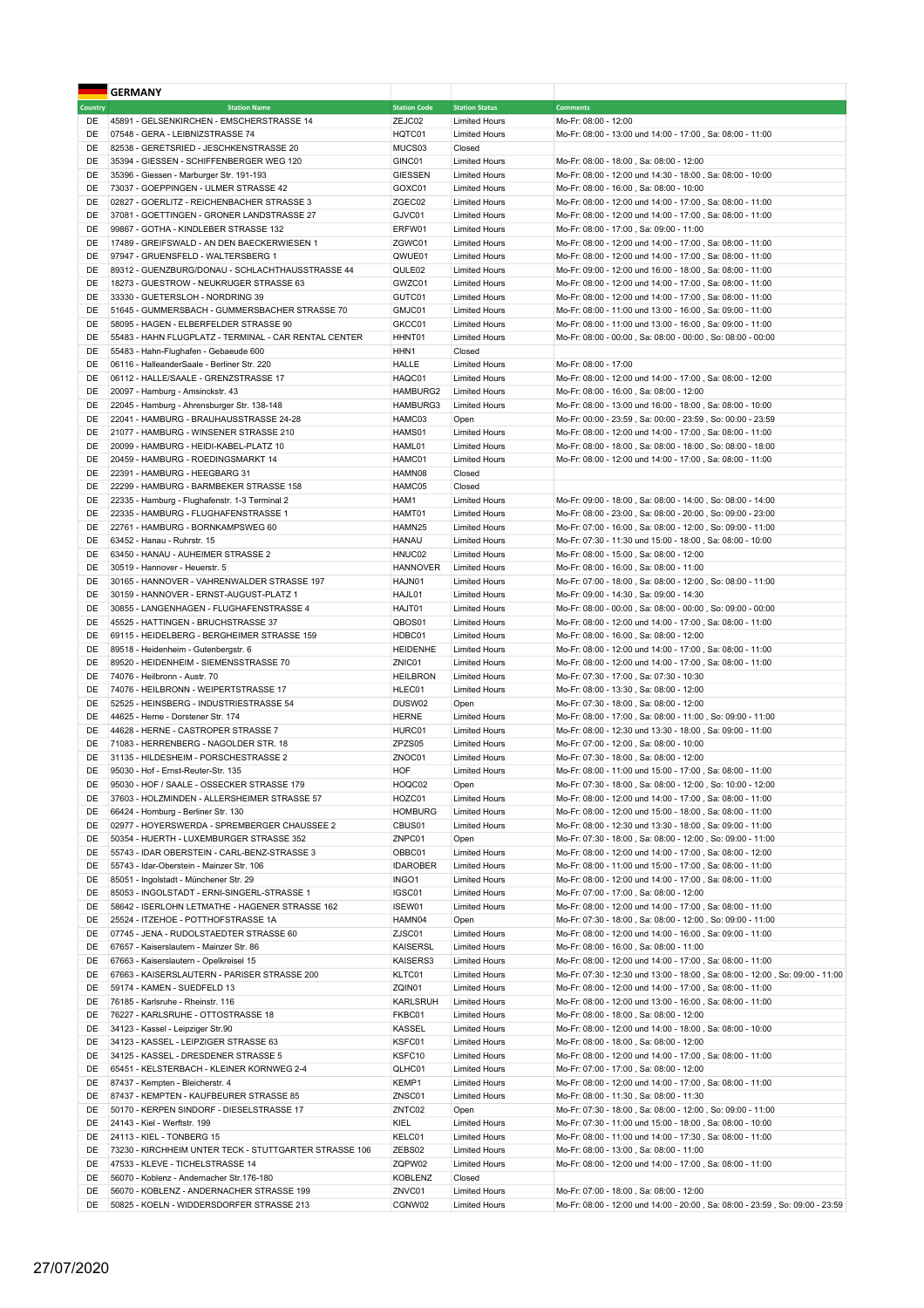|          | <b>GERMANY</b>                                                                                          |                                       |                                              |                                                                                                       |
|----------|---------------------------------------------------------------------------------------------------------|---------------------------------------|----------------------------------------------|-------------------------------------------------------------------------------------------------------|
| Country  | <b>Station Name</b>                                                                                     | <b>Station Code</b>                   | <b>Station Status</b>                        | <b>Comments</b>                                                                                       |
| DE       | 50679 - KOELN - WILLY-BRANDT-PLATZ 2                                                                    | CGNE01                                | Open                                         | Mo-Fr: 00:00 - 23:59, Sa: 00:00 - 23:59, So: 00:00 - 23:59                                            |
| DE       | 50739 - KOELN - ROBERT-PERTHEL-STRASSE 28                                                               | CGNN01                                | Open                                         | Mo-Fr: 07:30 - 18:00, Sa: 08:00 - 12:00                                                               |
| DE       | 50667 - KOELN - TRANKGASSE 11                                                                           | CGNL01                                | <b>Limited Hours</b>                         | Mo-Fr: 07:00 - 20:00                                                                                  |
| DE       | 50968 - KOELN - KOBLENZER STRASSE 1-9                                                                   | CGNS01                                | <b>Limited Hours</b>                         | Mo-Fr: 08:00 - 12:00 und 14:00 - 17:00, Sa: 08:00 - 11:00                                             |
| DE       | 51147 - KOELN - MIETWAGENZENTRUM                                                                        | CGNT01                                | <b>Limited Hours</b>                         | Mo-Fr: 08:00 - 18:00, Sa: 11:00 - 15:00, So: 12:00 - 16:00                                            |
| DE       | 51145 - KOELN - FRANKFURTER STRASSE 464                                                                 | ZPYW01                                | <b>Limited Hours</b>                         | Mo-Fr: 08:00 - 12:00 und 14:00 - 17:00, Sa: 08:00 - 11:00                                             |
| DE       | 50825 - Koeln - Oskar-Jaeger-Str. 115                                                                   | KOLN1                                 | <b>Limited Hours</b>                         | Mo-Fr: 08:00 - 12:00 und 15:00 - 17:00, Sa: 08:00 - 11:00                                             |
| DE<br>DE | 51065 - Koeln - Frankfurter Str. 200                                                                    | KÖLN <sub>2</sub><br>CGN <sub>1</sub> | <b>Limited Hours</b><br><b>Limited Hours</b> | Mo-Fr: 08:00 - 12:00, Sa: 08:00 - 10:00                                                               |
| DE       | 51147 - Koeln - Terminal 1 / Mietwagenzentrum<br>86343 - Koenigsbrunn - Bürgermeister-Wohlfahrt-Str. 31 | <b>KÖNIGSBR</b>                       | <b>Limited Hours</b>                         | Mo-Fr: 08:00 - 16:30, Sa: 08:00 - 12:00<br>Mo-Fr: 08:00 - 12:00 und 14:00 - 17:00, Sa: 08:00 - 11:00  |
| DE       | 78467 - KONSTANZ - REICHENAUSTRASSE 184                                                                 | QKZC01                                | Open                                         | Mo-Fr: 07:30 - 18:00, Sa: 08:00 - 12:00                                                               |
| DE       | 47799 - KREFELD - UERDINGER STRASSE 72-74                                                               | QKFC01                                | <b>Limited Hours</b>                         | Mo-Fr: 08:00 - 12:00 und 14:00 - 16:00, Sa: 09:00 - 11:00                                             |
| DE       | 74653 - KUENZELSAU - MERGENTHEIMER STRASSE 126                                                          | ZPVC02                                | <b>Limited Hours</b>                         | Mo-Fr: 08:00 - 12:00 und 14:00 - 17:00, Sa: 08:00 - 11:00                                             |
| DE       | 76829 - LANDAU - IM JUSTUS 1 a                                                                          | FKBW02                                | <b>Limited Hours</b>                         | Mo-Fr: 08:00 - 13:00, Sa: 08:00 - 12:00                                                               |
| DE       | 86899 - Landsberg - Max-Planck-Str. 15a                                                                 | LANDSBER                              | <b>Limited Hours</b>                         | Mo-Fr: 08:00 - 12:00 und 14:00 - 17:00, Sa: 08:00 - 11:00                                             |
| DE       | 84032 - Landshut - Altdorfer Str. 1                                                                     | LAND1                                 | <b>Limited Hours</b>                         | Mo-Fr: 08:00 - 11:00 und 15:00 - 17:00, Sa: 08:00 - 11:00                                             |
| DE       | 84030 - LANDSHUT - ERGOLDINGER STRASSE 2H                                                               | QLGC02                                | <b>Limited Hours</b>                         | Mo-Fr: 07:30 - 18:00, Sa: 08:00 - 12:00                                                               |
| DE       | 63225 - LANGEN - AMPERESTRASSE 7 - 11                                                                   | NWBW02                                | Open                                         | Mo-Fr: 07:30 - 18:00, Sa: 08:00 - 12:00                                                               |
| DE       | 40764 - LANGENFELD - LANDWEHR 26                                                                        | ZNNS02                                | Open                                         | Mo-Fr: 07:30 - 18:00, Sa: 08:00 - 12:00                                                               |
| DE       | 91207 - LAUF A.D. PEGNITZ - INDUSTRIESTRASSE 8 B                                                        | LLFC01                                | <b>Limited Hours</b>                         | Mo-Fr: 08:00 - 12:00, Sa: 08:30 - 10:30                                                               |
| DE       | 26789 - LEER - ZOOSTRASSE 1                                                                             | LEYC01                                | <b>Limited Hours</b>                         | Mo-Fr: 08:00 - 12:00 und 14:00 - 17:00, Sa: 08:00 - 11:00                                             |
| DE       | 70771 - Leinfelden-Echterdingen - Nikolaus-Otto-Str. 3                                                  | STUTTGA2                              | <b>Limited Hours</b>                         | Mo-Fr: 07:30 - 10:30 und 15:00 - 17:00, Sa: 07:30 - 10:30                                             |
| DE       | 04315 - Leipzig - Kuchengartenstr. 3                                                                    | LEIPZIG2                              | <b>Limited Hours</b><br><b>Limited Hours</b> | Mo-Fr: 08:00 - 17:00, Sa: 08:00 - 11:00, So: 10:00 - 12:00<br>Mo-Fr: 08:00 - 15:00, Sa: 08:00 - 11:00 |
| DE<br>DE | 4159 - Leipzig - Georg-Schumann-Str. 335<br>04103 - LEIPZIG - SACHSENSEITE 3                            | LEIP1<br>LEJC02                       | <b>Limited Hours</b>                         | Mo-Fr: 08:00 - 00:00, Sa: 08:00 - 12:00                                                               |
| DE       | 04179 - LEIPZIG - LUETZNER STRASSE 179                                                                  | LEJC01                                | <b>Limited Hours</b>                         | Mo-Fr: 07:00 - 00:00, Sa: 08:00 - 11:00                                                               |
| DE       | 32657 - LEMGO - HERFORDER STRASSE 70                                                                    | LLJC02                                | <b>Limited Hours</b>                         | Mo-Fr: 08:00 - 16:00, Sa: 08:00 - 11:00                                                               |
| DE       | 57368 - LENNESTADT/GREVENBRUECK - KOELNER STRASSE 112                                                   | LNLC01                                | Open                                         | Mo-Fr: 07:30 - 18:00, Sa: 08:00 - 12:00, So: 10:00 - 11:00                                            |
| DE       | 71229 - LEONBERG - LEONBERGER STRASSE 42                                                                | LDPC03                                | Open                                         | Mo-Fr: 07:00 - 18:00, Sa: 08:00 - 12:00                                                               |
| DE       | 51373 - LEVERKUSEN WIESDORF - CARL-DUISBERG-STRASSE 101                                                 | LVEC02                                | <b>Limited Hours</b>                         | Mo-Fr: 08:00 - 12:30 und 13:30 - 18:00, Sa: 09:00 - 11:00                                             |
| DE       | 88131 - Lindau - Bregenzer Str. 27                                                                      | LINDAU                                | <b>Limited Hours</b>                         | Mo-Fr: 07:30 - 12:00 und 16:00 - 18:00, Sa: 08:00 - 11:00                                             |
| DE       | 88131 - LINDAU - PETER-DORNIER-STRASSE 1                                                                | QIIC02                                | <b>Limited Hours</b>                         | Mo-Fr: 08:00 - 16:00, Sa: 08:00 - 11:00                                                               |
| DE       | 49809 - LINGEN - JOSEFSTRASSE 41                                                                        | ZPQN02                                | <b>Limited Hours</b>                         | Mo-Fr: 09:00 - 17:00, Sa: 08:00 - 12:00                                                               |
| DE       | 59557 - LIPPSTADT - OSTENFELDMARK 8-10                                                                  | ZOBC01                                | <b>Limited Hours</b>                         | Mo-Fr: 08:00 - 12:00 und 14:00 - 17:00, Sa: 08:00 - 11:00                                             |
| DE       | 79540 - LOERRACH - WIESENTALSTR. 24                                                                     | QFBS02                                | <b>Limited Hours</b>                         | Mo-Fr: 08:00 - 12:00 und 15:00 - 18:00, Sa: 08:00 - 12:00                                             |
| DE       | 97816 - LOHR - BUERGERMEISTER-DR.-NEBELSTRASSE 9C                                                       | ZCBE02                                | Closed                                       |                                                                                                       |
| DE       | 23560 - Luebeck - Geniner Str. 120                                                                      | LÜBECK                                | <b>Limited Hours</b>                         | Mo-Fr: 09:00 - 16:00, Sa: 10:00 - 12:00                                                               |
| DE       | 71634 - LUDWIGSBURG - HEILBRONNER STRASSE 20                                                            | LLBC01                                | <b>Limited Hours</b>                         | Mo-Fr: 07:30 - 13:00, Sa: 09:00 - 11:00                                                               |
| DE       | 71679 - Ludwigsburg-Asperg - Südliche Friedrichstr. 6                                                   | <b>LUDWIGSB</b>                       | <b>Limited Hours</b>                         | Mo-Fr: 09:00 - 15:00, Sa: 08:00 - 12:00                                                               |
| DE<br>DE | 67059 - LUDWIGSHAFEN - ROHRLACHSTRASSE 110<br>23554 - LUEBECK - FACKENBURGER ALLEE 32 A - 38            | LWFC01<br>LBCC01                      | <b>Limited Hours</b><br><b>Limited Hours</b> | Mo-Fr: 08:00 - 15:00<br>Mo-Fr: 07:00 - 11:00 und 14:00 - 17:00, Sa: 08:00 - 11:00                     |
| DE       | 58507 - LUEDENSCHEID - LENNESTRASSE 92                                                                  | ZOCC01                                | <b>Limited Hours</b>                         | Mo-Fr: 08:00 - 12:00 und 14:00 - 17:00, Sa: 08:00 - 11:00                                             |
| DE       | 44536 - LUENEN - DORTMUNDER STRASSE 39                                                                  | ZOHC01                                | <b>Limited Hours</b>                         | Mo-Fr: 08:00 - 12:00 und 14:00 - 17:00, Sa: 08:00 - 11:00                                             |
| DE       | 39124 - MAGDEBURG - LUEBECKER STRASSE 85                                                                | MQGC01                                | <b>Limited Hours</b>                         | Mo-Fr: 07:30 - 00:00, Sa: 08:00 - 12:00                                                               |
| DE       | 55120 - Mainz - In der Dalheimer Wiese 13                                                               | MAIN1                                 | <b>Limited Hours</b>                         | Mo-Fr: 08:00 - 10:00 und 16:00 - 18:00, Sa: 08:00 - 10:00                                             |
| DE       | 55120 - MAINZ - RHEINALLEE 104                                                                          | QMZC01                                | <b>Limited Hours</b>                         | Mo-Fr: 07:00 - 16:00, Sa: 08:00 - 13:00, So: 09:00 - 12:00                                            |
| DE       | 55129 - Mainz-Hechtsheim - Robert-Koch-Str. 19                                                          | MAINZ2                                | <b>Limited Hours</b>                         | Mo-Fr: 08:00 - 12:00 und 15:00 - 18:00, Sa: 08:00 - 10:00                                             |
| DE       | 68199 - Mannheim - Casterfeldstr. 39-41                                                                 | MANN1                                 | <b>Limited Hours</b>                         | Mo-Fr: 08:00 - 12:00 und 16:00 - 18:00, Sa: 08:00 - 10:00                                             |
| DE       | 68165 - Mannheim - Bismarckplatz 15-17                                                                  | MANNHEI2                              | <b>Limited Hours</b>                         | Mo-Fr: 08:00 - 10:00 und 16:00 - 18:00 . Sa: 08:00 - 10:00                                            |
| DE       | 68309 - MANNHEIM - ROLLBUEHLSTRASSE 91-93                                                               | MHGC01                                | <b>Limited Hours</b>                         | Mo-Fr: 08:00 - 18:00, Sa: 08:00 - 14:00, So: 08:00 - 14:00                                            |
| DE       | 68199 - MANNHEIM - NECKARAUER STRASSE 50-52                                                             | MHGC02                                | <b>Limited Hours</b>                         | Mo-Fr: 08:00 - 12:00                                                                                  |
| DE       | 68165 - MANNHEIM - HEINRICH-LANZ-STRASSE 19-21                                                          | MHGC03                                | Closed                                       |                                                                                                       |
| DE       | 35039 - MARBURG - AFFOELLERSTRASSE 82                                                                   | ZOIC01                                | <b>Limited Hours</b>                         | Mo-Fr: 08:00 - 13:00 und 15:00 - 17:00, Sa: 08:00 - 11:00                                             |
| DE       | 95615 - MARKTREDWITZ - BAYREUTHER STRASSE 3                                                             | BYUE01                                | Closed                                       |                                                                                                       |
| DE<br>DE | 56727 - MAYEN - NIKOLAUS-OTTO-STRASSE 14<br>08393 - MEERANE - GUTEBORNER ALLEE 6                        | ZNVW01<br>ZWIN03                      | Open<br>Closed                               | Mo-Fr: 08:00 - 18:00, Sa: 08:30 - 13:00, So: 09:30 - 11:30                                            |
| DE       | 87700 - MEMMINGEN - BAHNHOFSTRASSE 24                                                                   | FMMC01                                | Closed                                       |                                                                                                       |
| DE       | 87766 - MEMMINGERBERG - AM FLUGHAFEN 42                                                                 | FMMT01                                | <b>Limited Hours</b>                         | Mo-Fr: 08:00 - 17:00, Sa: 08:00 - 17:00, So: 15:00 - 18:00                                            |
| DE       | 06217 - MERSEBURG - GEUSAER STRASSE 81A                                                                 | ERGC01                                | <b>Limited Hours</b>                         | Mo-Fr: 08:00 - 00:00, Sa: 09:00 - 11:00                                                               |
| DE       | 32427 - MINDEN - RINGSTRASSE 101                                                                        | ZOMC03                                | <b>Limited Hours</b>                         | Mo-Fr: 08:00 - 12:00, Sa: 09:00 - 11:00                                                               |
| DE       | 41065 - MOENCHENGLADBACH - KORSCHENBROICHER STRASSE 55                                                  | DUSW03                                | <b>Limited Hours</b>                         | Mo-Fr: 08:00 - 12:00 und 14:00 - 16:00, Sa: 09:00 - 11:00                                             |
| DE       | 47441 - Moers - Dr. Berns-Str. 40                                                                       | <b>MOERS</b>                          | <b>Limited Hours</b>                         | Mo-Fr: 08:00 - 13:00, Sa: 08:00 - 11:00                                                               |
| DE       | 47441 - MOERS - DUESSELDORFER STRASSE 7                                                                 | ZONC02                                | <b>Limited Hours</b>                         | Mo-Fr: 08:00 - 12:30 und 13:30 - 18:00, Sa: 09:00 - 11:00                                             |
| DE       | 41065 - Moenchengladbach - Korschenbroicherstr. 173                                                     | MÖNGLAD2                              | <b>Limited Hours</b>                         | Mo-Fr: 08:00 - 12:00 und 15:00 - 18:00, Sa: 09:00 - 11:00                                             |
| DE       | 45468 - MUELHEIM AN DER RUHR - DICKSWALL 60                                                             | ZOON03                                | Closed                                       |                                                                                                       |
| DE       | 80807 - MUENCHEN - INGOLSTAEDTER STRASSE 43                                                             | MUCN01                                | <b>Limited Hours</b>                         | Mo-Fr: 07:00 - 23:59, Sa: 08:00 - 23:59, So: 08:00 - 23:59                                            |
| DE       | 80335 - MUENCHEN - MARSSTRASSE 24                                                                       | MUCC01                                | Open                                         | Mo-Fr: 07:00 - 22:00, Sa: 08:00 - 23:59, So: 09:00 - 23:59                                            |
| DE       | 80939 - MUENCHEN - INGOLSTAEDTER STRASSE 172-180                                                        | MUCN25                                | <b>Limited Hours</b>                         | Mo-Fr: 07:00 - 18:00, Sa: 08:00 - 12:00                                                               |
| DE       | 81241 - MUENCHEN - LORTZINGSTRASSE 10                                                                   | MUCW01                                | Closed                                       |                                                                                                       |
| DE       | 81825 - MUENCHEN - BAJUWARENSTRASSE 118                                                                 | MUCE02                                | <b>Limited Hours</b>                         | Mo-Fr: 07:30 - 15:00                                                                                  |
| DE       | 81827 - MUENCHEN - WASSERBURGER LANDSTRASSE 81                                                          | MUCE11                                | <b>Limited Hours</b>                         | Mo-Fr: 07:00 - 18:30, Sa: 09:00 - 12:00                                                               |
| DE<br>DE | 80687 - MUENCHEN - LANDSBERGER STRASSE 170<br>48153 - MUENSTER - MUENSTERMANNWEG 14                     | MUCC10<br>MSRC01                      | Open<br><b>Limited Hours</b>                 | Mo-Fr: 07:00 - 18:30, Sa: 09:00 - 14:00<br>Mo-Fr: 08:00 - 11:00 und 14:00 - 17:00, Sa: 09:00 - 11:00  |
| DE       | 56218 - Muelheim-Kaerlich - Auf dem Hahnenberg 5                                                        | MÜLKÄR                                | <b>Limited Hours</b>                         | Mo-Fr: 08:00 - 16:00, Sa: 08:00 - 11:00                                                               |
| DE       | 81241 - Muenchen - Lortzingstr. 22                                                                      | MUEN1                                 | <b>Limited Hours</b>                         | Mo-Fr: 08:00 - 18:00, Sa: 08:00 - 12:00, So: 08:00 - 12:00                                            |
| DE       | 80993 - Muenchen - Triebstr. 3                                                                          | <b>MUENTRIE</b>                       | Closed                                       |                                                                                                       |
| DE       | 80339 - Muenchen - Landsberger Str. 14                                                                  | MUENCHE5                              | <b>Limited Hours</b>                         | Mo-Fr: 08:00 - 12:00 und 14:00 - 17:00, Sa: 08:00 - 11:00                                             |
| DE       | 81829 - Muenchen - Wamslerstr. 5-9                                                                      | <b>MUENSTAH</b>                       | <b>Limited Hours</b>                         | Mo-Fr: 08:00 - 17:00, Sa: 08:00 - 11:00                                                               |
| DE       | 81379 - Muenchen - Boschetsrieder Str. 54-56                                                            | <b>MUENWOLF</b>                       | <b>Limited Hours</b>                         | Mo-Fr: 08:00 - 15:00, Sa: 08:00 - 12:00                                                               |
| DE       | 85356 - Muenchen - Terminalstr.                                                                         | MUC1                                  | Open                                         | Mo-Fr: 08:00 - 16:00, Sa: 08:00 - 16:00, So: 08:00 - 16:00                                            |
| DE       | 85356 - MUENCHEN FLUGHAFEN - TERMINALSTRASSE MITTE                                                      | MUCT01                                | Open                                         | Mo-Fr: 06:30 - 23:59, Sa: 06:30 - 23:59, So: 06:30 - 23:59                                            |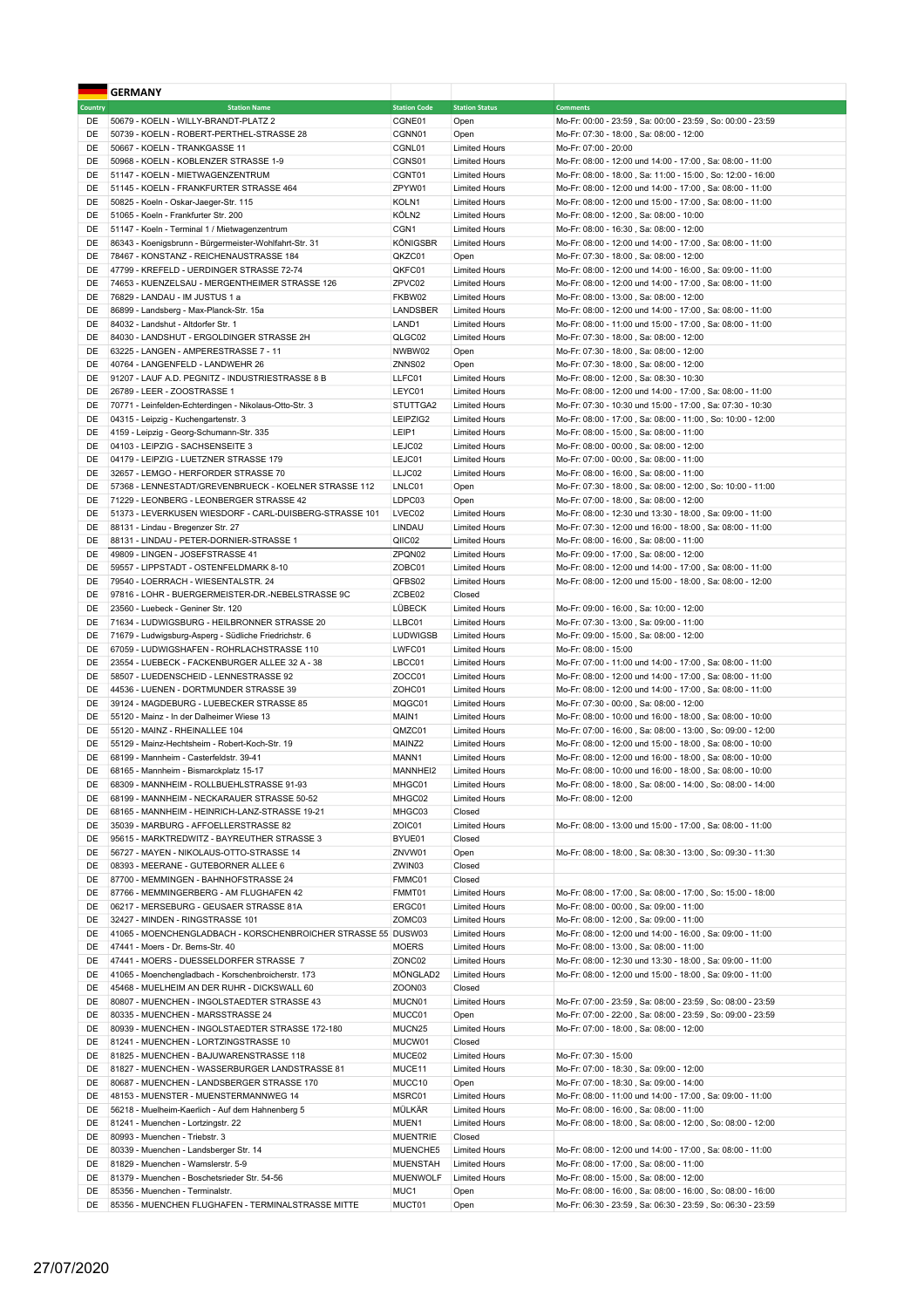|                | <b>GERMANY</b>                                       |                     |                       |                                                                                                      |
|----------------|------------------------------------------------------|---------------------|-----------------------|------------------------------------------------------------------------------------------------------|
| <b>Country</b> | <b>Station Name</b>                                  | <b>Station Code</b> | <b>Station Status</b> | <b>Comments</b>                                                                                      |
| DE             | 80335 - MUENCHEN - BAHNHOFPLATZ 2, 1st FLOOR         | MUCL01              | <b>Limited Hours</b>  | Mo-Fr: 07:30 - 21:00, Sa: 08:00 - 17:00, So: 09:00 - 18:00                                           |
| DE             | 81925 - MUENCHEN - ARABELLASTRASSE 5                 | MUCE01              | <b>Limited Hours</b>  | Mo-Fr: 08:00 - 15:00, Sa: 08:00 - 11:00                                                              |
| DE             | 81379 - MUENCHEN - BOSCHETSRIEDER STRASSE 121 A      | MUCS04              | Open                  | Mo-Fr: 07:30 - 18:00, Sa: 08:00 - 12:00                                                              |
| DE             | 63263 - NEU-ISENBURG - CARL-ULRICH-STRASSE 8         | NWBC01              | <b>Limited Hours</b>  | Mo-Fr: 08:00 - 12:00 und 14:00 - 17:00, Sa: 09:00 - 11:00                                            |
| DE             | 89231 - Neu-Ulm - Industriestr. 7                    | NEUU1               | <b>Limited Hours</b>  | Mo-Fr: 08:00 - 15:00, Sa: 08:00 - 11:00                                                              |
| DE             | 17033 - NEUBRANDENBURG - AM GUETERBAHNHOF 5          | NEBC01              | <b>Limited Hours</b>  | Mo-Fr: 07:00 - 16:00, Sa: 08:00 - 12:00                                                              |
| DE             | 92318 - NEUMARKT - ALTDORFER STRASSE 11              | NUEE02              | <b>Limited Hours</b>  | Mo-Fr: 08:00 - 10:00 und 16:00 - 18:00                                                               |
| DE             | 24536 - NEUMUENSTER - KIELER STR. 142                | EUMC02              | <b>Limited Hours</b>  | Mo-Fr: 08:00 - 17:00, Sa: 08:00 - 11:00                                                              |
| DE             | 92431 - Neunburg vorm Wald - Buchbinderstr. 2        | <b>NEUNBURG</b>     | Closed                |                                                                                                      |
| DE             | 66538 - Neunkirchen - Untere Bliesstr. 1             | <b>NEUNKIRC</b>     | <b>Limited Hours</b>  | Mo-Fr: 08:00 - 16:00, Sa: 08:00 - 11:00                                                              |
| DE             | 41464 - NEUSS - MOSELSTRASSE 6                       | ZOQC02              | <b>Limited Hours</b>  | Mo-Fr: 08:00 - 17:00, Sa: 08:00 - 12:00                                                              |
| DE             | 56566 - NEUWIED - BRESLAUER STRASSE 46               | ZOUC02              | Open                  | Mo-Fr: 08:00 - 18:00, Sa: 08:00 - 12:00, So: 09:00 - 11:00                                           |
| DE             | 25899 - NIEBUELL - GATHER LANDSTRASSE 29-31          | GWTC02              | Open                  | Mo-Fr: 07:30 - 18:00, Sa: 08:00 - 12:00, So: 09:00 - 11:00                                           |
| DE             | 31582 - NIENBURG - HANNOVERSCHE STRASSE 93           | ZOMN01              | <b>Limited Hours</b>  | Mo-Fr: 08:00 - 14:00, Sa: 09:00 - 11:00                                                              |
| DE             | 22851 - Norderstedt - Segeberger Chaussee 142        | NORDERST            | <b>Limited Hours</b>  | Mo-Fr: 08:00 - 16:00, Sa: 08:00 - 10:00                                                              |
| DE             | 22850 - NORDERSTEDT - SEGEBERGER CHAUSSEE 3          | NHBC01              | <b>Limited Hours</b>  | Mo-Fr: 07:30 - 12:00, Sa: 08:00 - 11:00                                                              |
| DE             | 99734 - Nordhausen - Freiherr-vom-Stein-Str. 38      | <b>NORDHAUS</b>     | <b>Limited Hours</b>  | Mo-Fr: 08:00 - 12:00 und 15:00 - 18:00, Sa: 08:00 - 10:00                                            |
| DE             | 99734 - NORDHAUSEN - IM KRUG 7                       | NDHC01              | <b>Limited Hours</b>  | Mo-Fr: 07:30 - 18:00, Sa: 08:00 - 12:00                                                              |
| DE             | 90409 - NUERNBERG - AEUSSERE BAYREUTHER STRASSE 83   | NUEN01              | <b>Limited Hours</b>  | Mo-Fr: 08:00 - 18:00, Sa: 08:00 - 12:00                                                              |
| DE             | 90411 - NUERNBERG - FLUGHAFENSTRASSE 100             | NUET01              | Closed                |                                                                                                      |
| DE             | 90461 - NUERNBERG - FRANKENSTRASSE 100               | NUES01              | Closed                |                                                                                                      |
| DE             | 72622 - NUERTINGEN - NEUFFENER STRASSE 138           | ZEBS05              | <b>Limited Hours</b>  | Mo-Fr: 08:00 - 12:00 und 14:00 - 17:00, Sa: 08:00 - 11:00                                            |
| DE             | 90431 - Nuernberg - Edisonstr. 23                    | NÜRNBERG            | <b>Limited Hours</b>  | Mo-Fr: 07:30 - 17:00, Sa: 08:00 - 11:00                                                              |
| DE             | 46149 - OBERHAUSEN - Buschhausener Strasse 185       | OBRC01              | <b>Limited Hours</b>  | Mo-Fr: 07:30 - 12:00 und 14:00 - 17:00, Sa: 08:00 - 11:00                                            |
| DE             | 73447 - OBERKOCHEN - HEIDENHEIMER STRASSE 112        | ZESS03              | <b>Limited Hours</b>  |                                                                                                      |
| DE             | 61440 - Oberursel - Nassauer Str. 29                 | OURS1               | <b>Limited Hours</b>  | Mo-Fr: 08:00 - 11:00 und 15:00 - 18:00, Sa: 08:00 - 10:00                                            |
| DE             | 74613 - OEHRINGEN - KARLSVORSTADT 49-51              | ZNJE01              | <b>Limited Hours</b>  | Mo-Fr: 10:00 - 12:00, Sa: 10:00 - 11:00                                                              |
| DE             | 63069 - Offenbach - Schreberstr. 6                   | <b>OFFENBAC</b>     | <b>Limited Hours</b>  | Mo-Fr: 07:30 - 12:00 und 14:00 - 18:00, Sa: 08:00 - 11:00                                            |
| DE             | 63069 - OFFENBACH - SPRENDLINGER LANDSTRASSE 173 a   | OFEC01              | <b>Limited Hours</b>  |                                                                                                      |
|                |                                                      |                     |                       | Mo-Fr: 07:30 - 17:00, Sa: 08:00 - 12:00<br>Mo-Fr: 08:00 - 11:00 und 16:00 - 18:00, Sa: 08:00 - 11:00 |
| DE             | 77652 - Offenburg - Okenstr. 76a                     | <b>OFFENBUR</b>     | <b>Limited Hours</b>  |                                                                                                      |
| DE             | 77652 - OFFENBURG - FREIBURGER STRASSE 16            | ZPAC01              | <b>Limited Hours</b>  | Mo-Fr: 08:00 - 12:00 und 14:00 - 17:00, Sa: 08:00 - 11:00                                            |
| DE             | 26122 - OLDENBURG / OLDENBURG - MOSLESTRASSE 74      | OENC01              | <b>Limited Hours</b>  | Mo-Fr: 08:00 - 18:00, Sa: 08:00 - 12:00                                                              |
| DE             | 57462 - OLPE - Frankfurter Strasse 2                 | SGEN01              | <b>Limited Hours</b>  | Mo-Fr: 08:00 - 12:00 und 14:00 - 17:00, Sa: 08:00 - 11:00                                            |
| DE             | 16515 - ORANIENBURG - Chausseestr. 8-9               | BERN04              | <b>Limited Hours</b>  | Mo-Fr: 07:30 - 15:00, Sa: 08:00 - 12:00                                                              |
| DE             | 49084 - Osnabrueck - Mindener Str. 234               | OSNABRÜC            | <b>Limited Hours</b>  | Mo-Fr: 08:00 - 17:00, Sa: 08:00 - 11:00                                                              |
| DE             | 49074 - OSNABRUECK - ERICH-MARIA-REMARQUE-RING 22    | OABC01              | <b>Limited Hours</b>  | Mo-Fr: 08:00 - 15:00, Sa: 09:00 - 11:00                                                              |
| DE             | 85521 - OTTOBRUNN - UNTERHACHINGER STRASSE 28        | MUCS08              | <b>Limited Hours</b>  | Mo-Fr: 08:00 - 15:00, Sa: 08:00 - 11:00                                                              |
| DE             | 33102 - PADERBORN - BAHNHOFSTRASSE 88                | PADC02              | <b>Limited Hours</b>  | Mo-Fr: 08:00 - 12:00 und 14:00 - 17:00, Sa: 08:00 - 11:00                                            |
| DE             | 94032 - Passau - Haitzinger Str. 22a                 | PASSAU              | <b>Limited Hours</b>  | Mo-Fr: 08:00 - 12:00 und 16:00 - 18:00, Sa: 08:00 - 12:00                                            |
| DE             | 94032 - PASSAU - HAITZINGER STRASSE 22               | ZPFC03              | <b>Limited Hours</b>  | Mo-Fr: 08:00 - 12:00 und 16:00 - 18:00, Sa: 08:00 - 12:00                                            |
| DE             | 75179 - PFORZHEIM - MANNHEIMER STRASSE 19            | UPFC01              | <b>Limited Hours</b>  | Mo-Fr: 08:00 - 12:00 und 14:00 - 17:00, Sa: 08:00 - 11:00                                            |
| DE             | 66955 - PIRMASENS - Lemberger Strasse 90             | ZPIC02              | <b>Limited Hours</b>  | Mo-Fr: 08:00 - 17:00, Sa: 08:00 - 12:00, So: 09:00 - 11:00                                           |
| DE             | 08527 - PLAUEN - STRASSBERGER STRASSE 99             | PLJC01              | <b>Limited Hours</b>  | Mo-Fr: 08:00 - 12:30 und 13:30 - 18:00, Sa: 09:00 - 11:00                                            |
| DE             | 14467 - POTSDAM - LANGE BRUECKE 6                    | XXPC02              | <b>Limited Hours</b>  | Mo-Fr: 07:00 - 17:00, Sa: 08:00 - 11:00, So: 08:00 - 11:00                                           |
| DE             | 76437 - RASTATT - IM WOEHR 3                         | ZRWC02              | <b>Limited Hours</b>  | Mo-Fr: 08:00 - 12:00 und 14:00 - 16:00, Sa: 08:00 - 11:00                                            |
| DE             | 40878 - RATINGEN - SANDSTRASSE 65                    | RTJC01              | Open                  | Mo-Fr: 07:30 - 18:00, Sa: 08:00 - 12:00                                                              |
| DE             | 88214 - Ravensburg-Weissenau - Franz-Beer-Str. 27    | RAVENSBU            | <b>Limited Hours</b>  | Mo-Fr: 08:00 - 11:00 und 15:00 - 17:00, Sa: 08:00 - 11:00                                            |
| DE             | 45661 - Recklinghausen - Dieselstr. 9                | <b>RECKLING</b>     | <b>Limited Hours</b>  | Mo-Fr: 07:00 - 11:00 und 15:00 - 17:00, Sa: 08:00 - 10:00                                            |
| DE             | 93053 - Regensburg - Bajuwarenstr. 14                | <b>REGEBAVB</b>     | <b>Limited Hours</b>  | Mo-Fr: 08:00 - 17:00, Sa: 07:30 - 10:30                                                              |
| DE             | 93059 - Regensburg - An der Schergenbreite 10a       | REGE2               | <b>Limited Hours</b>  | Mo-Fr: 07:30 - 11:30 und 15:00 - 16:00, Sa: 07:30 - 10:30                                            |
| DE             | 93047 - Regensburg - Margaretenstr. 8                | REGE4               | Limited Hours         | Mo-Fr: 08:00 - 13:00 und 15:00 - 17:00, Sa: 08:00 - 11:00                                            |
| DE             | 93053 - REGENSBURG - BAJUWARENSTRASSE 2              | ZPMC01              | <b>Limited Hours</b>  | Mo-Fr: 07:00 - 15:00, Sa: 08:00 - 12:00                                                              |
| DE             | 42853 - REMSCHEID - FREIHEITSTR. 14-18               | ZPNC02              | <b>Limited Hours</b>  | Mo-Fr: 08:00 - 16:00, Sa: 08:00 - 11:00                                                              |
| DE             | 24782 - BUEDELSDORF - AM AHLMANNKAI 2                | KELW02              | <b>Limited Hours</b>  | Mo-Fr: 08:00 - 12:00 und 13:00 - 17:00, Sa: 08:00 - 11:00                                            |
| DE             | 72770 - Reutlingen - Markwiesenstr. 47               | <b>REUTLING</b>     | <b>Limited Hours</b>  | Mo-Fr: 07:30 - 10:30 und 16:00 - 18:00, Sa: 08:00 - 11:00                                            |
| DE             | 72766 - REUTLINGEN - STUTTGARTER STRASSE 8           | RULC01              | <b>Limited Hours</b>  | Mo-Fr: 07:30 - 12:00 und 17:00 - 18:00, Sa: 08:00 - 11:00                                            |
| DE             | 46414 - RHEDE / BOCHOLT - DAENNENDIEK 21             | BCOC01              | <b>Limited Hours</b>  | Mo-Fr: 08:00 - 12:00 und 14:00 - 17:00, Sa: 08:00 - 11:00                                            |
| DE             | 77836 - RHEINMUENSTER - HALIFAX AVENUE 420B          | FKBT01              | Closed                |                                                                                                      |
| DE             | 01591 - RIESA - LAUCHHAMMER STRASSE 14               | IESC05              | Open                  | Mo-Fr: 07:30 - 18:00, Sa: 08:00 - 12:00, So: 09:00 - 11:00                                           |
| DE             | 63110 - RODGAU-JUEGESHEIM - FERDINAND-PORSCHE-RING 1 | ZOZE02              | Closed                |                                                                                                      |
| DE             | 83024 - Rosenheim - Ebersberger Str. 60              | <b>ROSENHEI</b>     | <b>Limited Hours</b>  | Mo-Fr: 08:00 - 11:00 und 15:00 - 17:00, Sa: 08:00 - 11:00                                            |
| DE             | 83022 - ROSENHEIM - KUFSTEINER STRASSE 63            | RSQC01              | <b>Limited Hours</b>  | Mo-Fr: 08:00 - 16:00                                                                                 |
| DE             | 18055 - Rostock - Tessiner Str. 97                   | <b>ROSTOCK</b>      | <b>Limited Hours</b>  | Mo-Fr: 08:00 - 15:00, Sa: 08:00 - 10:00                                                              |
| DE             | 18057 - ROSTOCK - WARNOWUFER 32                      | RSOC01              | <b>Limited Hours</b>  | Mo-Fr: 07:00 - 18:00, Sa: 08:00 - 12:00                                                              |
| DE             | 65428 - RUESSELSHEIM - STAHLSTRASSE 18               | ZPSC01              | <b>Limited Hours</b>  | Mo-Fr: 07:00 - 17:00, Sa: 09:00 - 11:00, So: 09:00 - 11:00                                           |
| DE             | 07318 - SAALFELD - MITTLERER WATZENBACH 2            | FEMC01              | <b>Limited Hours</b>  | Mo-Fr: 08:00 - 12:00 und 14:00 - 17:00, Sa: 08:00 - 11:00                                            |
| DE             | 66111 - Saarbruecken - Ursulinenstr. 58              | SAARBRÜC            | <b>Limited Hours</b>  | Mo-Fr: 08:00 - 12:00 und 14:00 - 18:00, Sa: 08:00 - 12:00                                            |
| DE             | 66121 - SAARBRUECKEN - MAINZER STRASSE 152 - 154     | SCNC01              | <b>Limited Hours</b>  | Mo-Fr: 07:30 - 18:00, Sa: 08:00 - 12:00, So: 09:00 - 12:00                                           |
| DE             | 66131 - SAARBRUECKEN - BALTHASAR-GOLDSTEIN-STRASSE 1 | SCNT01              | Closed                |                                                                                                      |
| DE             | 38229 - SALZGITTER - GUSTAV-HAGEMANN-STRASSE 11      | ZPUC02              | Open                  | Mo-Fr: 07:30 - 18:00, Sa: 08:00 - 12:00, So: 09:00 - 11:00                                           |
| DE             | 53757 - SANKT AUGUSTIN - EINSTEINSTRASSE 10          | ZPYC01              | Closed                |                                                                                                      |
| DE             | 04435 - SCHKEUDITZ - TERMINALRING 13                 | LEJT01              | Closed                |                                                                                                      |
| DE             | 73614 - SCHORNDORF - STEINWASENSTRASSE 2             | ZESN04              | <b>Limited Hours</b>  | Mo-Fr: 07:30 - 16:00, Sa: 08:00 - 11:00                                                              |
| DE             | 73529 - Schwaebisch-Gmuend - Lorcher Str. 141/1      | SCHWÄBGE            | <b>Limited Hours</b>  | Mo-Fr: 08:00 - 16:00, Sa: 08:00 - 10:00                                                              |
| DE             | 73525 - SCHWAEBISCH GMUEND - BUCHSTRASSE 103         | ZPVC05              | Closed                |                                                                                                      |
| DE             | 74523 - SCHWAEBISCH HALL - GAILDORFER STR. 16        | SWZC02              | <b>Limited Hours</b>  | Mo-Fr: 08:00 - 12:00 und 14:00 - 17:00, Sa: 09:00 - 11:00                                            |
| DE             | 08340 - SCHWARZENBERG - STRASSE DER EINHEIT 55       | ZTZS01              | Open                  | Mo-Fr: 07:30 - 18:00, Sa: 08:00 - 12:00                                                              |
| DE             | 97421 - SCHWEINFURT - GEORG-SCHAEFER-STRASSE 5       | ZPWC01              | <b>Limited Hours</b>  | Mo-Fr: 08:00 - 12:00 und 14:00 - 17:00, Sa: 08:00 - 11:00                                            |
| DE             | 58332 - SCHWELM - BARMER STRASSE 18                  | UWPE01              | <b>Limited Hours</b>  | Mo-Fr: 08:00 - 16:00, Sa: 08:00 - 11:00                                                              |
| DE             | 19057 - SCHWERIN-LANKOW - GREVESMUEHLENER STR. 18    | ZSRC01              | <b>Limited Hours</b>  | Mo-Fr: 08:00 - 12:00 und 14:00 - 17:00, Sa: 08:00 - 11:00                                            |
| DE             | 57072 - SIEGEN - SANDSTRASSE 147                     | SGEC01              | <b>Limited Hours</b>  | Mo-Fr: 08:00 - 11:00 und 13:00 - 16:00, Sa: 09:00 - 11:00                                            |
|                |                                                      |                     |                       |                                                                                                      |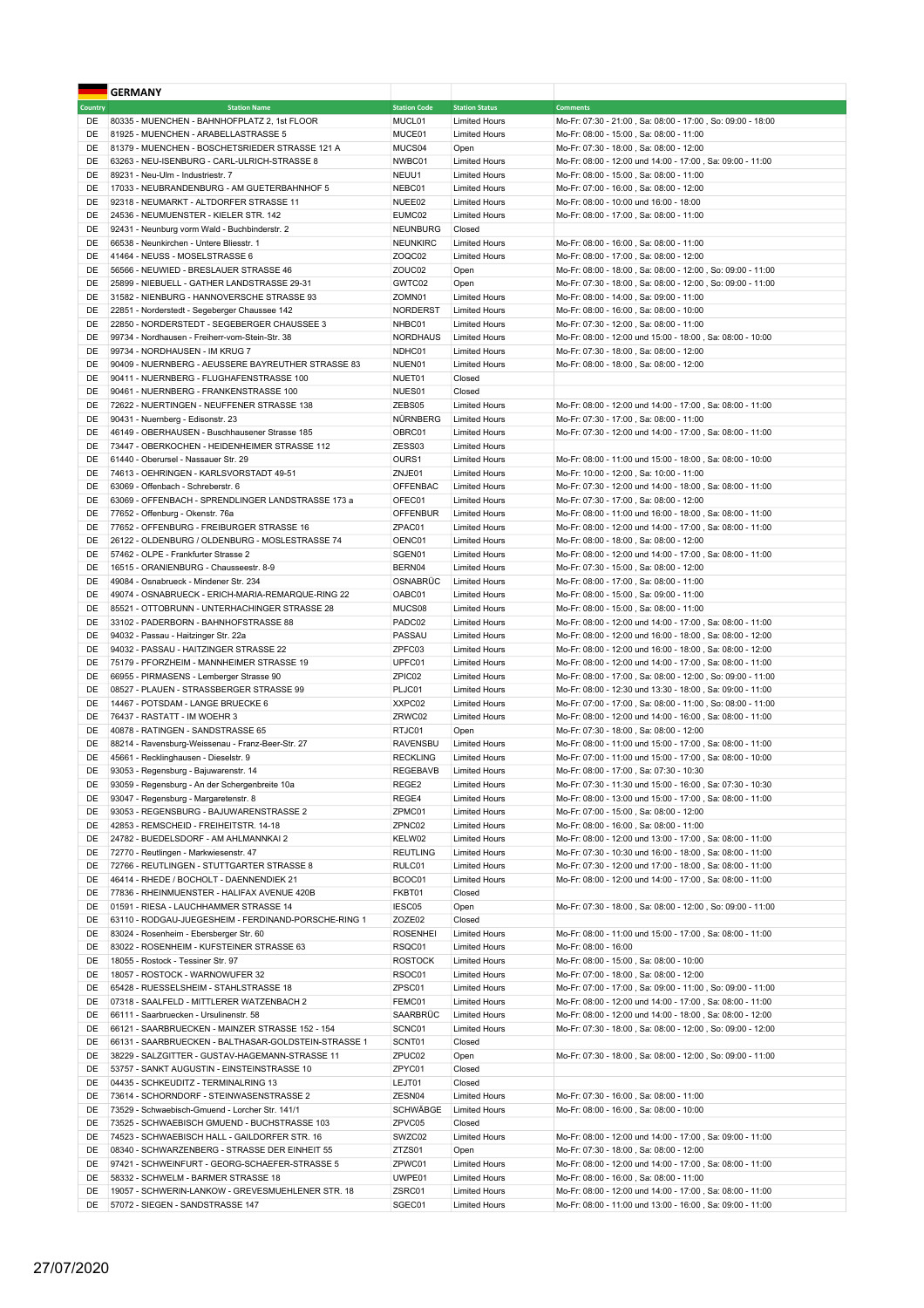|                | <b>GERMANY</b>                                     |                     |                       |                                                            |
|----------------|----------------------------------------------------|---------------------|-----------------------|------------------------------------------------------------|
| <b>Country</b> | <b>Station Name</b>                                | <b>Station Code</b> | <b>Station Status</b> | <b>Comments</b>                                            |
| DE             | 56427 - SIERSHAHN - HALSSCHLAG 7                   | ZNVN04              | Open                  | Mo-Fr: 08:00 - 17:00, Sa: 08:00 - 12:00                    |
| DE             | 72488 - Sigmaringen - In den Burgwiesen 20         | SIGMARIN            | <b>Limited Hours</b>  | Mo-Fr: 08:00 - 12:00 und 16:00 - 18:00, Sa: 08:00 - 11:00  |
| DE             | 71065 - SINDELFINGEN - BOEBLINGER STRASSE 134      | SQDC01              | <b>Limited Hours</b>  | Mo-Fr: 08:00 - 12:00, Sa: 09:00 - 11:00                    |
| DE             | 78224 - Singen - Forststr. 8                       | SINGEN              | <b>Limited Hours</b>  | Mo-Fr: 08:00 - 11:30, Sa: 08:00 - 10:30                    |
| DE             | 78224 - SINGEN - HOHENKRAEHENSTRASSE 1             | SGYC01              | <b>Limited Hours</b>  | Mo-Fr: 07:00 - 11:30, Sa: 08:00 - 11:30                    |
| DE             | 74889 - SINSHEIM - NEULANDSTRASSE 21               | HDBS01              | <b>Limited Hours</b>  | Mo-Fr: 08:00 - 12:00, Sa: 08:00 - 11:00                    |
| DE             | 42653 - SOLINGEN - SCHLAGBAUMER STRASSE 14-16      | UWPS02              | <b>Limited Hours</b>  | Mo-Fr: 08:00 - 12:00 und 14:00 - 17:00, Sa: 08:00 - 11:00  |
| DE             | 29614 - SOLTAU - CELLER STRASSE 65                 | OLGC03              | <b>Limited Hours</b>  | Mo-Fr: 08:00 - 12:00 und 14:00 - 17:00, Sa: 08:00 - 11:00  |
| DE             | 67346 - SPEYER - WORMSER LANDSTRASSE 96            | ZQCC02              | Closed                |                                                            |
| DE             | 66606 - ST. WENDEL - HAUPTSTRASSE 41               | ZOPN01              | <b>Limited Hours</b>  | Mo-Fr: 08:00 - 11:00 und 14:00 - 16:00, Sa: 08:00 - 11:00  |
| DE             | 21682 - STADE - GLUECKSTAEDTER STRASSE 21A         | ZQDC02              | Open                  | Mo-Fr: 07:30 - 18:00, Sa: 08:00 - 12:00, So: 09:00 - 11:00 |
| DE             | 48703 - STADTLOHN - MUEHLENSTRASSE 45              | FMOW01              | <b>Limited Hours</b>  | Mo-Fr: 09:30 - 12:00 und 14:00 - 17:00, Sa: 09:30 - 12:00  |
| DE             | 52222 - STOLBERG - ESCHWEILERSTR, 133              | ZQEC01              | <b>Limited Hours</b>  | Mo-Fr: 08:00 - 12:00 und 14:00 - 17:00, Sa: 08:00 - 11:00  |
| DE             | 18439 - STRALSUND - WERFTSTRASSE 6                 | ZRDC01              | <b>Limited Hours</b>  | Mo-Fr: 08:00 - 12:00 und 14:00 - 17:00, Sa: 09:00 - 11:00  |
| DE             | 70469 - Stuttgart - Borsigstr. 11                  | STUT <sub>1</sub>   | <b>Limited Hours</b>  | Mo-Fr: 07:30 - 12:00 und 14:00 - 17:00, Sa: 07:30 - 10:30  |
| DE             | 70563 - STUTTGART - HAUPTSTRASSE 189 B             | STRW01              | <b>Limited Hours</b>  | Mo-Fr: 07:30 - 18:00, Sa: 09:00 - 13:00                    |
| DE             | 70563 - STUTTGART - HAUPTSTRASSE 189 B             | STRW09              | <b>Limited Hours</b>  | Mo-Fr: 08:00 - 12:00 und 14:00 - 18:00, Sa: 09:00 - 13:00  |
| DE             | 70435 - STUTTGART - LUDWIGSBURGER STRASSE 13       | STRN01              | <b>Limited Hours</b>  | Mo-Fr: 08:00 - 16:00, Sa: 09:00 - 11:00                    |
| DE             | 70173 - STUTTGART - AM HAUPTBAHNHOF 2              | STRL01              | <b>Limited Hours</b>  | Mo-Fr: 09:00 - 13:00, Sa: 08:00 - 12:00                    |
| DE             | 70565 - STUTTGART - INDUSTRIESTRASSE 3             | STRW02              | Closed                |                                                            |
| DE             | 70629 - Stuttgart - Terminal 3 Ebene 2             | STR <sub>1</sub>    | <b>Limited Hours</b>  | Mo-Fr: 08:00 - 18:00, Sa: 08:00 - 14:00, So: 08:00 - 14:00 |
| DE             | 70629 - STUTTGART - Flughafenstrasse               | STRT01              | <b>Limited Hours</b>  | Mo-Fr: 08:00 - 20:00, Sa: 10:00 - 18:00, So: 08:00 - 19:30 |
| DE             | 54292 - Trier - Schönbornstr. 16-18                | TRIER               | <b>Limited Hours</b>  | Mo-Fr: 07:00 - 11:00 und 15:00 - 18:00, Sa: 08:00 - 11:00  |
| DE             | 54292 - TRIER - WASSERWEG 16                       | ZQFC01              | <b>Limited Hours</b>  | Mo-Fr: 08:00 - 12:30 und 13:00 - 15:30, Sa: 08:00 - 11:00  |
| DE             | 72070 - TUEBINGEN - ROSENTALSTRASSE 8-12           | TFGC01              | <b>Limited Hours</b>  | Mo-Fr: 07:30 - 17:30, Sa: 08:00 - 12:00, So: 08:00 - 10:00 |
| DE             | 78532 - TUTTLINGEN - STOCKACHER STRASSE 51         | TJTC01              | <b>Limited Hours</b>  | Mo-Fr: 08:00 - 12:00, Sa: 08:00 - 10:00                    |
| DE             | 88662 - UEBERLINGEN - ABIGSTRASSE 1A               | ZQAE01              | <b>Limited Hours</b>  | Mo-Fr: 08:00 - 16:00, Sa: 08:00 - 12:00                    |
| DE             | 29525 - UELZEN - GREYERSTRASSE 2                   | ZOGS05              | <b>Limited Hours</b>  | Mo-Fr: 08:00 - 12:00 und 14:00 - 17:00, Sa: 08:00 - 11:00  |
| DE             | 89081 - ULM - JAEGERSTRASSE 35                     | QULC01              | <b>Limited Hours</b>  | Mo-Fr: 07:30 - 18:00, Sa: 08:00 - 12:00                    |
| DE             | 85716 - UNTERSCHLEISSHEIM - DIESELSTRASSE 4        | MUCN05              | Open                  | Mo-Fr: 07:30 - 18:00, Sa: 08:00 - 12:00                    |
| DE             | 42549 - VELBERT - Heiligenhauser Strasse 80        | VEBC01              | <b>Limited Hours</b>  | Mo-Fr: 08:00 - 12:00 und 14:00 - 17:00, Sa: 08:00 - 11:00  |
| DE             | 78054 - Villingen-Schwenningen - Villinger Str.102 | <b>ROTTWEIL</b>     | <b>Limited Hours</b>  | Mo-Fr: 08:00 - 11:00 und 15:00 - 17:00, Sa: 08:00 - 11:00  |
| DE             | 78052 - VILLINGEN-SCHWENNINGEN - UTZENBUEHL 19     | ZQLC01              | <b>Limited Hours</b>  | Mo-Fr: 08:00 - 16:00, Sa: 08:00 - 10:00                    |
| DE             | 71332 - WAIBLINGEN - DEVIZESSTRASSE 18             | ZQOC01              | <b>Limited Hours</b>  | Mo-Fr: 08:00 - 12:00 und 14:00 - 17:00, Sa: 08:00 - 11:00  |
| DE             | 47652 - WEEZE - FLUGHAFENRING 1                    | NRNT02              | Closed                |                                                            |
| DE             | 92637 - Weiden - Georg-Stöckel-Str. 6              | WEIDEN              | <b>Limited Hours</b>  | Mo-Fr: 08:00 - 10:00 und 15:00 - 16:00, Sa: 08:00 - 11:00  |
| DE             | 92637 - WEIDEN - DR.-SEELING-STRASSE 23            | ZORN01              | <b>Limited Hours</b>  | Mo-Fr: 07:30 - 18:00, Sa: 08:00 - 12:00                    |
| DE             | 99427 - WEIMAR - Riessnerstrasse 12B               | ERFE01              | Open                  | Mo-Fr: 07:30 - 18:00, Sa: 08:00 - 12:00, So: 09:00 - 11:00 |
| DE             | 64331 - Weiterstadt - Lagerstr. 8                  | DARM1               | <b>Limited Hours</b>  | Mo-Fr: 08:00 - 18:00, Sa: 08:00 - 10:00                    |
| DE             | 42929 - WERMELSKIRCHEN - BERLINER STR. 74 a        | ZPNE01              | <b>Limited Hours</b>  | Mo-Fr: 08:00 - 16:00 und 00:00 - 00:00, Sa: 08:00 - 11:00  |
| DE             | 46485 - WESEL - Clarenbachstrasse 7                | ZQPC01              | <b>Limited Hours</b>  | Mo-Fr: 08:00 - 12:00 und 14:00 - 17:00, Sa: 08:00 - 11:00  |
| DE             | 25980 - WESTERLAND/SYLT - KIRCHENWEG 6             | GWTC01              | Open                  | Mo-Fr: 09:00 - 18:00, Sa: 09:00 - 18:00, So: 09:00 - 18:00 |
| DE             | 35576 - WETZLAR - ALTENBERGER STRASSE 55           | GINW02              | <b>Limited Hours</b>  | Mo-Fr: 08:00 - 12:00 und 13:00 - 16:00, Sa: 08:00 - 11:00  |
| DE             | 65197 - Wiesbaden - Wiesbadener Str. 65            | WIES1               | <b>Limited Hours</b>  | Mo-Fr: 08:00 - 11:00 und 15:00 - 18:00, Sa: 08:00 - 10:00  |
| DE             | 65189 - WIESBADEN - MAINZER STRASSE 96             | UWEC01              | <b>Limited Hours</b>  | Mo-Fr: 07:00 - 18:00, Sa: 08:00 - 12:00, So: 09:00 - 11:00 |
| DE             | 26386 - WILHELMSHAVEN - KUTTERSTRASSE 5            | WVNC03              | <b>Limited Hours</b>  | Mo-Fr: 07:30 - 16:30, Sa: 08:00 - 12:00, So: 10:00 - 11:00 |
| DE             | 58455 - WITTEN / RUHR - CRENGELDANZSTR. 49-55      | ZQRC01              | <b>Limited Hours</b>  | Mo-Fr: 08:00 - 12:00 und 14:00 - 17:00, Sa: 08:00 - 11:00  |
| DE             | 54516 - WITTLICH - JUSTUS-VON-LIEBIG-STR. 2        | ZQFN01              | <b>Limited Hours</b>  | Mo-Fr: 10:00 - 16:00, Sa: 09:00 - 11:00                    |
| DE             | 38446 - WOLFSBURG - DIESELSTRASSE 19               | ZQUC01              | <b>Limited Hours</b>  | Mo-Fr: 08:00 - 12:00 und 15:00 - 18:00, Sa: 09:00 - 11:00  |
| DE             | 67547 - Worms - Ludwigstr. 3                       | WORM1               | <b>Limited Hours</b>  | Mo-Fr: 07:30 - 00:00, Sa: 08:00 - 11:00                    |
| DE             | 67549 - WORMS - KIRSCHGARTENWEG 11                 | ZQVC01              | <b>Limited Hours</b>  | Mo-Fr: 08:00 - 12:00                                       |
| DE             | 97076 - WUERZBURG - Gattingerstrasse 5             | WUEC01              | <b>Limited Hours</b>  | Mo-Fr: 08:00 - 00:00, Sa: 08:00 - 00:00, So: 09:00 - 00:00 |
| DE             | 97070 - WUERZBURG - BAHNHOFPLATZ 4                 | WUEL01              | Open                  |                                                            |
| DE             | 42285 - Wuppertal - Friedrich-Engels-Allee 209     | <b>WUPPERTA</b>     | <b>Limited Hours</b>  | Mo-Fr: 08:00 - 12:00 und 14:00 - 17:00, Sa: 08:00 - 12:00  |
| DE             | 42103 - WUPPERTAL ELBERFELD - HOFKAMP 46           | UWPC01              | <b>Limited Hours</b>  | Mo-Fr: 08:00 - 11:00 und 13:00 - 16:00, Sa: 09:00 - 11:00  |
| DE             | 97076 - Wuerzburg - Fraunhoferstr. 2               | WÜRZBURG            | <b>Limited Hours</b>  | Mo-Fr: 07:30 - 10:30 und 15:00 - 17:00, Sa: 08:00 - 11:00  |
| DE             | 06712 - ZEITZ - BAENSCHSTRASSE 4-7                 | TXSC01              | Open                  | Mo-Fr: 07:00 - 18:00, Sa: 08:00 - 12:00, So: 09:00 - 11:00 |
| DE             | 27404 - ZEVEN - LABESSTRASSE 27                    | TQTC01              | <b>Limited Hours</b>  | Mo-Fr: 08:30 - 12:00 und 14:00 - 17:00, Sa: 10:00 - 11:00  |
| DE             | 66482 - Zweibruecken - Pirmasenser Str. 98         | ZWEIBRÜC            | <b>Limited Hours</b>  | Mo-Fr: 08:00 - 10:00 und 16:00 - 17:00, Sa: 08:00 - 11:00  |
| DE             | 08056 - ZWICKAU - OSKAR-ARNOLD-STR. 10             | ZWIC01              | <b>Limited Hours</b>  | Mo-Fr: 07:00 - 11:00 und 14:00 - 17:00, Sa: 08:00 - 11:00  |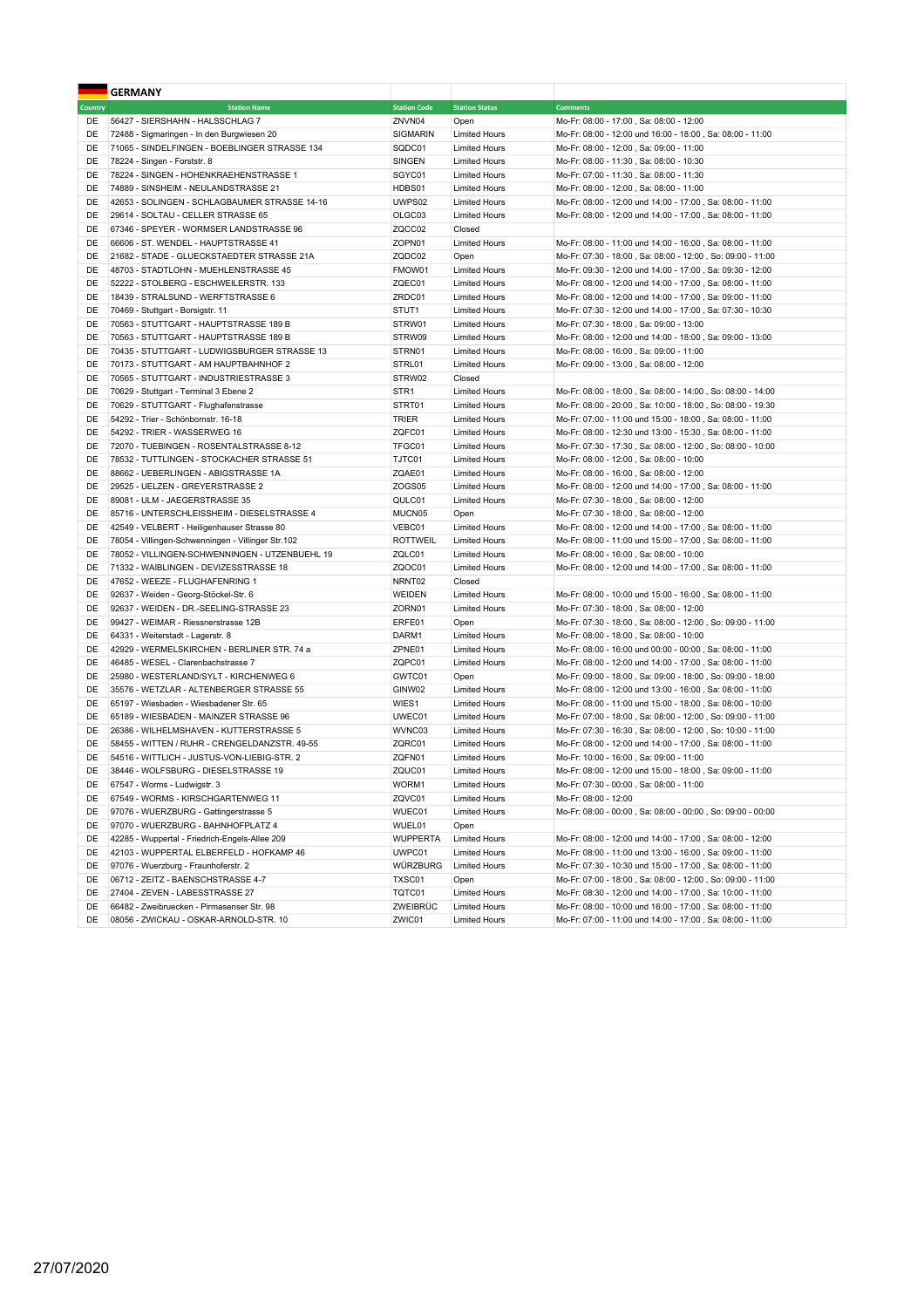|                | <b>DENMARK</b>      |                     |                                |  |
|----------------|---------------------|---------------------|--------------------------------|--|
| <b>Country</b> | <b>Station Name</b> | <b>Station Code</b> | <b>Station Status Comments</b> |  |
| <b>DK</b>      | Albertslund         | LWDWO1              | <b>Limited Houl</b>            |  |
| <b>DK</b>      | Ålborg              | AALC01              | Limited<br>Hours               |  |
| <b>DK</b>      | Ålborg AP           | AALT01              | Closed                         |  |
| DK             | <b>Billund</b>      | BLLT01              | Limited<br>Hours               |  |
| <b>DK</b>      | Esbjerg             | EBJCO1              | Limited<br>Hours               |  |
| DK             | Farum               | FAUC01              | Closed                         |  |
| <b>DK</b>      | Helsingør           | HHSN01              | Closed                         |  |
| <b>DK</b>      | Herlev              | CPHN01              | Limited<br>Hours               |  |
| <b>DK</b>      | Herning             | XAKC01              | Limited<br>Hours               |  |
| <b>DK</b>      | Hillerød            | HIQC01              | Limited<br>Hours               |  |
| DK             | Horsens             | ZILCO1              | Closed                         |  |
| DK             | Hørsholm            | HHSN01              | Closed                         |  |
| <b>DK</b>      | Karup               | KRPT01              | Closed                         |  |
| <b>DK</b>      | Kastrup             | CPHT01              | Limited<br>Hours               |  |
| <b>DK</b>      | København           | CPHC01              | Limited<br>Hours               |  |
| <b>DK</b>      | Køge DAH            | JPEC01              | Limited<br>Hours               |  |
| <b>DK</b>      | Kolding             | KOQC01              | Limited<br>Hours               |  |
| DK             | Lyngby              | CPHN06              | Limited<br>Hours               |  |
| <b>DK</b>      | Næstved             | NLWC01              | Closed                         |  |
| <b>DK</b>      | Odense              | ODECO1              | Limited<br>Hours               |  |
| DK             | PS Århus            | <b>PSA</b>          | Limited<br>Hours               |  |
| DK             | PS KBH              | <b>PSK</b>          | Limited<br>Hours               |  |
| DK             | PS Odense           | <b>PSO</b>          | Limited<br>Hours               |  |
| DK             | Randers             | ZIRCO1              | Closed                         |  |
| DK             | Rønne               | RNNC01              | Limited<br>Hours               |  |
| DK             | Roskilde            | RLQT01              | Limited<br>Hours               |  |
| DK             | Silkeborg           | XAHC01              | Closed                         |  |
| DK             | Skanderborgvej      | AARC02              | Limited<br>Hours               |  |
| DK             | Sønder Allé         | AARC01              | Limited<br>Hours               |  |
| DK             | Sønderborg CTO      | SGDC01              | Limited<br>Hours               |  |
| DK             | Tirstrup            | AART01              | Closed                         |  |
| DK             | Vejle               | VEJC01              | Limited<br>Hours               |  |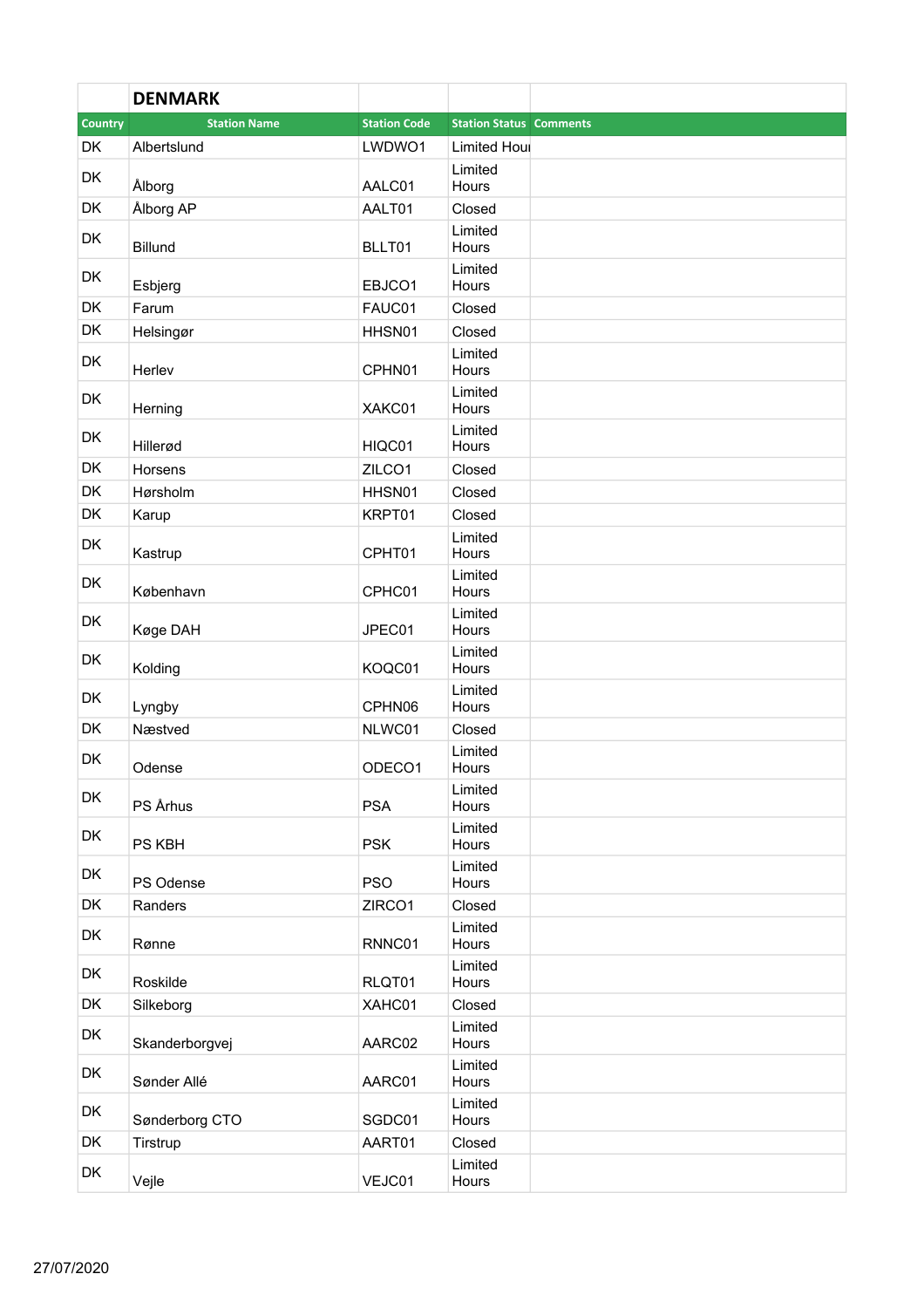|                | <b>SPAIN</b>                            |                    |                          |                                                                                 |
|----------------|-----------------------------------------|--------------------|--------------------------|---------------------------------------------------------------------------------|
| <b>Country</b> | <b>Station Name</b>                     | <b>Station</b>     | <b>Station Status</b>    | <b>Comments</b>                                                                 |
| ES             | Albacete                                | Code<br>ABCC01     | Open                     | Monday-Friday 09.00- 13.30 - 16.00 - 19.00 Satur                                |
| ES             | Alcalá de Henares                       |                    | Cada vez s Limited Hours | Monday to Friday 09.30 - 13.30. Saturday & Sunday Cl                            |
| ES             | <b>ALCOBENDAS</b>                       |                    | <b>Limited Hours</b>     | Monday-Friday 08.30-13.30 - 16.00-19.00 Saturday 09                             |
| ES             | ALCORCON                                | Nos Ilaman Open    |                          | Monday-Friday 08.30- 13.00 - 16.00 - 19.00 Saturday 0                           |
| ES             | Algeciras                               | AJVX01             | Limited Hours            | Monday-Friday 9.00-12.00 Saturday and Sunday close                              |
| ES             | Alicante (Goldcar)                      | <b>ALC</b>         | Open                     |                                                                                 |
| ES             | ALICANTE AEROPUERTO - IKC *RY*          | ALCT01             | Limited Hours            | Monday - Sunday 07.30 - 2300                                                    |
| ES             | <b>Alicante RRS</b>                     | ALCL01             | Limited Hours            |                                                                                 |
| ES             |                                         |                    |                          | Monday-Friday 09.30-14.00 Saturday & Sunday 09.30                               |
|                | Almería                                 | LEIX04             | Limited Hours            |                                                                                 |
| ES             | Almería (Goldcar)                       | LEI                | Open                     |                                                                                 |
| ES             | <b>ALMERIA Apto</b>                     | LEIT02             | <b>Limited Hours</b>     | Monday-Friday 08.00 - 13.30; 17.00- 20.00 Saturday 0                            |
| ES             | Asturias Apto                           | OVDT02             | Limited Hours            | Monday-Friday 08.00-15.30 - 16.30-19.00 . Saturday 08                           |
| ES             | Asturias-Oviedo Renfe                   | OVDC03             | Limited Hours            | Monday to Friday 08.30-13.00 - 16.00-19.00. Saturday                            |
| ES             | Badajoz                                 | BJZC03             | Limited Hours            | Monday-friday 9-14 y 17-20 Saturday10-13 Sunday:Clo                             |
| ES             | Barcelona (Goldcar)                     | BCN                | Open                     |                                                                                 |
| ES             | BARCELONA 22@                           | BCNC09             | Closed                   |                                                                                 |
| ES             | BARCELONA AEROPUERTO T1 - IKC *RY*      | BCNT01             | Limited Hours            | Monday-Sunday 07.00-23.00                                                       |
| ES             | BARCELONA AEROPUERTO T2 - IKC *RY*      | BCNT02             | Closed                   |                                                                                 |
| ES             | BARCELONA GRAN VIA CENTRO - IKC         | BCNC05             | Open                     | Monday-Saturday 09.00-18.00- Saturday 09.00 -<br>14.00. Sunday Closed           |
| ES             | BARCELONA PUERTO OLÍMPICO               | BCNC06             | Closed                   |                                                                                 |
| ES             | <b>BARCELONA SANTS RRS</b>              | BCNL01             | Open                     | Monday-Friday 07.00 - 23-00 Saturday & Sunday<br>$08.00 - 22.30$                |
| ES             | BARCELONA VILADOMAT ENSANCHE            | BCNC02             | Closed                   | <b>Strategic Closure</b>                                                        |
| ES             | Barrio del Aeropuerto                   | MADN02             | Limited Hours            | Monday to Friday 09.30 - 13.30. Saturday & Sunday Clo                           |
| ES             | Benidorm                                | BVNC05             | Limited Hours            | Monday to Friday 09.30-13.00- 16.00-18.00 Saturday&                             |
| ES             | Bilbao (Goldcar)                        | <b>BIO</b>         | Open                     |                                                                                 |
| ES             | <b>Bilbao Apto</b>                      | <b>BIOT01</b>      | <b>Limited Hours</b>     | Monday to Friday 08.00-20.00 - 16.00-18.30. Saturday                            |
| ES             | Bilbao Intermodal                       | BIOC01             | <b>Limited Hours</b>     | Monday-Friday 09.00 - 13-00 - 16.00-20.00 Saturday&                             |
| ES             | Bilbao RRS (Abando)                     | BIOL <sub>01</sub> | <b>Limited Hours</b>     | Monday-Friday 08.00 - 20-00 Saturday&Sundary 09.00                              |
| ES             | Burgos                                  | BQXC02             | Limited Hours            | Monday-Friday 09.00 - 13-00 - 15.00-19.00 Saturday&                             |
| ES             | Cáceres                                 | QUQC01             | Limited Hours            | Monday-Friday 09.00-13.00 Saturday 10.00-1300 Sur                               |
| ES             | Cadiz                                   |                    |                          |                                                                                 |
| ES             |                                         | CDIL01             | Limited Hours            | Monday-Friday 09.00 - 12.00 Saturday & Sunday Close                             |
|                | Cádiz · Sancti Petri (Goldcar)          | <b>XSP</b>         | Closed                   |                                                                                 |
| ES             | Cartagena                               | XUFC01             | Limited Hours            | Monday-Friday 09.00-13.00 - 16.0-19.00. Saturday & S                            |
| ES             | Castellon                               | CSUL01             | Open                     | Monday-Friday 9.00 - 13.00 - 16.00-19-00. Saturday 0                            |
| ES             | Castellón (Goldcar)                     | <b>CST</b>         | Closed                   |                                                                                 |
| ES             | <b>CHICLANA</b>                         | CYNR01             | Limited Hours            | Monday-Friday 08.00 -13.15 - 17.00-19.00 Saturday &                             |
| ES             | Ciudad Real                             |                    | CQMC05 Limited Hours     | Monday-Wenesday-Friday 09.00 -13,00 Saturday & Su                               |
| ES             | Collado Villalba                        |                    | MADN07 Limited Hours     | Monday-Friday 09.00 - 13.00. Saturday & Sunday Close                            |
| ES             | Conil                                   | CZQC01             | Limited Hours            | Monday-Friday 08.30 -12.30-. Saturday 09.00-12.45. S                            |
| ES             | CORDOBA                                 | ODBL02 Open        |                          | Monday-Friday 8.30 - 14.30 - 16.30 - 21.00 Saturday&                            |
| ES             | Cornella                                | BCNS09 Open        |                          | Monday-Friday de 8,30-13.00 - 16.00 - 19.00<br>Saturday: 9-13.00 Sunday: Closed |
| ES             | Denia (Goldcar)                         | ADE                | Closed                   |                                                                                 |
| ES             | El Hierro                               | VDEC02             |                          |                                                                                 |
|                |                                         |                    | Limited Hours            | Monday - Sunday 08:00 - 18:45                                                   |
| ES             | Estación de Tren de Alicante (Goldcar)  | <b>ALT</b>         | Closed                   |                                                                                 |
| ES             | Estación de Tren de Barcelona (Goldcar) | BCT                | Open                     |                                                                                 |
| ES             | Estación de Tren de Madrid (Goldcar)    | <b>MAT</b>         | Closed                   |                                                                                 |
| ES             | Estación de Tren de Málaga (Goldcar)    | AGT                | Open                     |                                                                                 |
| ES             | Estación de Tren de Sevilla (Goldcar)   | <b>SVT</b>         | Closed                   |                                                                                 |
| ES             | Estación de Tren de Valencia (Goldcar)  | <b>VLT</b>         | Closed                   |                                                                                 |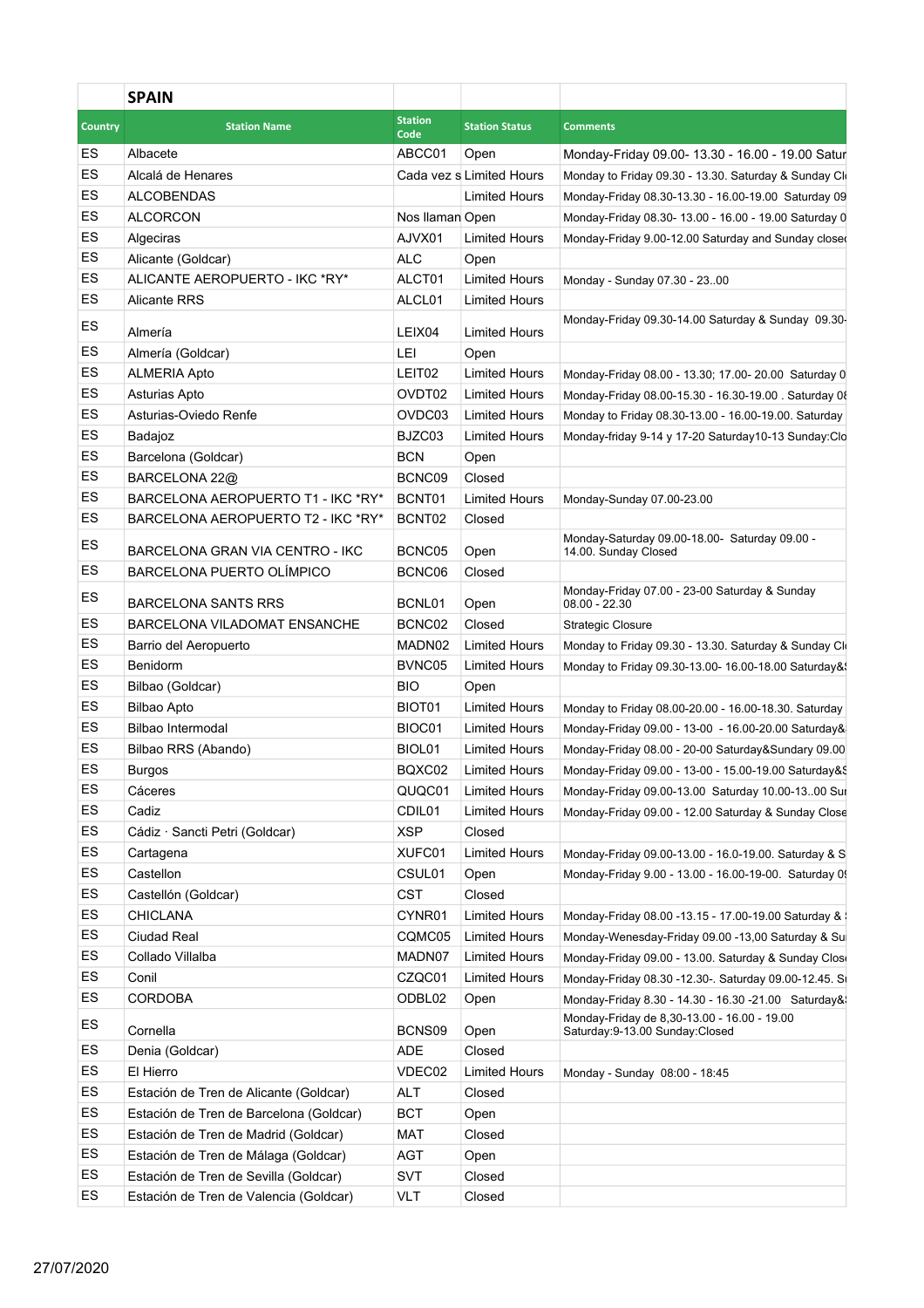|                | <b>SPAIN</b>                         |                        |                       |                                                                                                             |
|----------------|--------------------------------------|------------------------|-----------------------|-------------------------------------------------------------------------------------------------------------|
| <b>Country</b> | <b>Station Name</b>                  | <b>Station</b><br>Code | <b>Station Status</b> | <b>Comments</b>                                                                                             |
| ES             | Figueras                             | FGSC02                 | Closed                |                                                                                                             |
| ES             | Formentera                           | FONC01                 | Closed                |                                                                                                             |
| ES             | Fuerteventura (Goldcar)              | <b>FUE</b>             | Open                  |                                                                                                             |
| ES             | FUERTEVENTURA Apto                   | FUET01                 | <b>Limited Hours</b>  | Monday-Friday 07.00-14.00 15.00-17.00. Saturday 08.                                                         |
| ES             | Gerona                               | GROL01                 | <b>Limited Hours</b>  | Mondaty-Friday 09.00- 13.00 - 15.00-19.00 Saturday 8                                                        |
| ES             | Gerona (Goldcar)                     | <b>GRO</b>             | Open                  |                                                                                                             |
| ES             | Gerona Apto                          | GROT01                 | <b>Limited Hours</b>  | Mondaty-Friday 09:00 - 18.00 Saturday & Sunday<br>Closed                                                    |
| ES             | Gibraltar (Goldcar)                  | <b>GIB</b>             | Open                  |                                                                                                             |
| ES             | Gijón                                | QIJL01                 | Closed                |                                                                                                             |
| ES             | <b>GRAN CANARIA PLAYA DEL INGLES</b> | LPAS01                 | Closed                |                                                                                                             |
| ES             | Granada (Goldcar)                    | <b>GRX</b>             | Closed                |                                                                                                             |
| ES             | <b>GRANADA Apto</b>                  | GRXT01                 | Closed                | Monday-Friday 09.30-13.30 - 17.30-20.30 Saturday 09                                                         |
| ES             | <b>GRANADA RRS</b>                   | GRXL01                 | <b>Limited Hours</b>  | Monday-Friday 08.30-14.30 Saturday and Sunday :Clo                                                          |
| ES             | Granollers                           | BCNN02                 | <b>Limited Hours</b>  | Monday-Friday 09.00-13. 16.00-19.00 Saturday & Sun                                                          |
| ES             | Guadalajara                          | GDUC01                 | <b>Limited Hours</b>  | Mailbox inside Hotel now closed                                                                             |
| ES             | <b>HUELVA</b>                        | EAVC01                 | <b>Limited Hours</b>  | Monday-Friday 09.00-13.00 Saturday & Sunday Close                                                           |
| ES             | Ibiza (Goldcar)                      | <b>IBZ</b>             | Open                  |                                                                                                             |
| ES             | Ibiza Apto                           | IBZT01                 | <b>Limited Hours</b>  | Monday-Sunday 09.00-23.00                                                                                   |
| ES             | Ibiza Garaje Sta. Eulalia            | IBZN03                 | Closed                |                                                                                                             |
| ES             | Ibiza Nave                           | IBZN01                 | Closed                |                                                                                                             |
| ES             | Ibiza Playa C. Tarida                | IBZR07                 | Closed                |                                                                                                             |
| ES             | Ibiza Playa D' En Bossa              | IBZC04                 | Closed                |                                                                                                             |
| ES             | Ibiza Playa Portinatx                | IBZR01                 | Closed                |                                                                                                             |
| ES             | Ibiza Puerto                         | IBZP02                 | Closed                |                                                                                                             |
| ES             | Ibiza San Antonio                    | IBZR05                 | Closed                |                                                                                                             |
| ES             | Isla Cristina                        | OCXC01                 | Open                  | Monday-Sunday 08.00-12.00                                                                                   |
| ES             | Jaén                                 | JEAX01                 | <b>Limited Hours</b>  | Monday-Friday 09.30-13.30 Saturday & Sunday:<br>Closed                                                      |
| ES             | Jaen Furgonetas                      | JEAN02                 | <b>Limited Hours</b>  | 09.30-13.30 Mon-Fri- Saurday & Sunday Closed                                                                |
| ES             | Jerez                                | XRYR02                 | Closed                |                                                                                                             |
| ES             |                                      | <b>XRY</b>             | Open                  |                                                                                                             |
| ES             | Jerez (Goldcar)                      |                        |                       |                                                                                                             |
|                | JEREZ Apto                           | XRYT01                 | <b>Limited Hours</b>  | 8.30 - 14.30 Monday-Friday Saturday and Sunday : Clo                                                        |
| ES<br>ES       | La Coruña Apto                       | LCGT01                 | <b>Limited Hours</b>  | Monday to Friday 08.30- 16.30 - 20:00 - Saturday 8.30<br>Monday-Friday 08.30 - 13-00 - 16.00-19.30 Saturday |
|                | La Coruña RRS                        | LCGX01                 | <b>Limited Hours</b>  | 09.00-13.00 Sunday Closed                                                                                   |
| ES             | La Línea                             | AEIT02                 | <b>Limited Hours</b>  | Monday-Friday 09.00 - 12.00 Saturday & Sunday Close                                                         |
| ES             | <b>LA PALMA Apto</b>                 | SPCT01                 | <b>Limited Hours</b>  | Monday-Friday: 08.00 -13.00 16.00-19.00. Saturday<br>& Sunday 08.00-18.00                                   |
| ES             | Lanzarote (Goldcar)                  | <b>ACE</b>             | Open                  |                                                                                                             |
| ES             | LANZAROTE Apto                       | ACET01                 | <b>Limited Hours</b>  | Monday-Friday 07.30 - 20.00 Saturday & Sunday 09.00                                                         |
| ES             | Las Palmas (Goldcar)                 | <b>LPA</b>             | Open                  |                                                                                                             |
| ES             | LAS PALMAS GRAN CANARIA Apto         | LPAT01                 | <b>Limited Hours</b>  | Monday-Friday 08.00 - 16.00 Saturday & Sunday Close                                                         |
| ES             | LAS ROZAS                            | MADW02                 | Open                  | Monday-Friday 08.30 - 13.00 - 16.00-19.00 Saturday 09                                                       |
| ES             | León                                 | LHHL01                 | <b>Limited Hours</b>  |                                                                                                             |
| ES             | León Apto                            | LHHT01                 | Closed                |                                                                                                             |
| ES             | Lérida                               | QLQL01                 | Closed                |                                                                                                             |
| ES             | Lloret                               | LLOC01                 | Closed                |                                                                                                             |
| ES             | Logroño                              | LRNL01                 | <b>Limited Hours</b>  | Monday-Friday 08.00 - 13.00 . 16.00 - 18.30. Saturday<br>& Sunday Closed                                    |
| ES             | Lugo                                 | LWUC04                 | Closed                |                                                                                                             |
| ES             |                                      |                        |                       | Monday-Friday 9.30 a 18,30 Saturday 9-13 Sunday:                                                            |
|                | MADRID - LEGANES FURGONETAS          | MADS01                 | <b>Limited Hours</b>  | Closed (Only returns and deliver essential services)                                                        |
| ES             | Madrid (Goldcar)                     | <b>MAD</b>             | Open                  |                                                                                                             |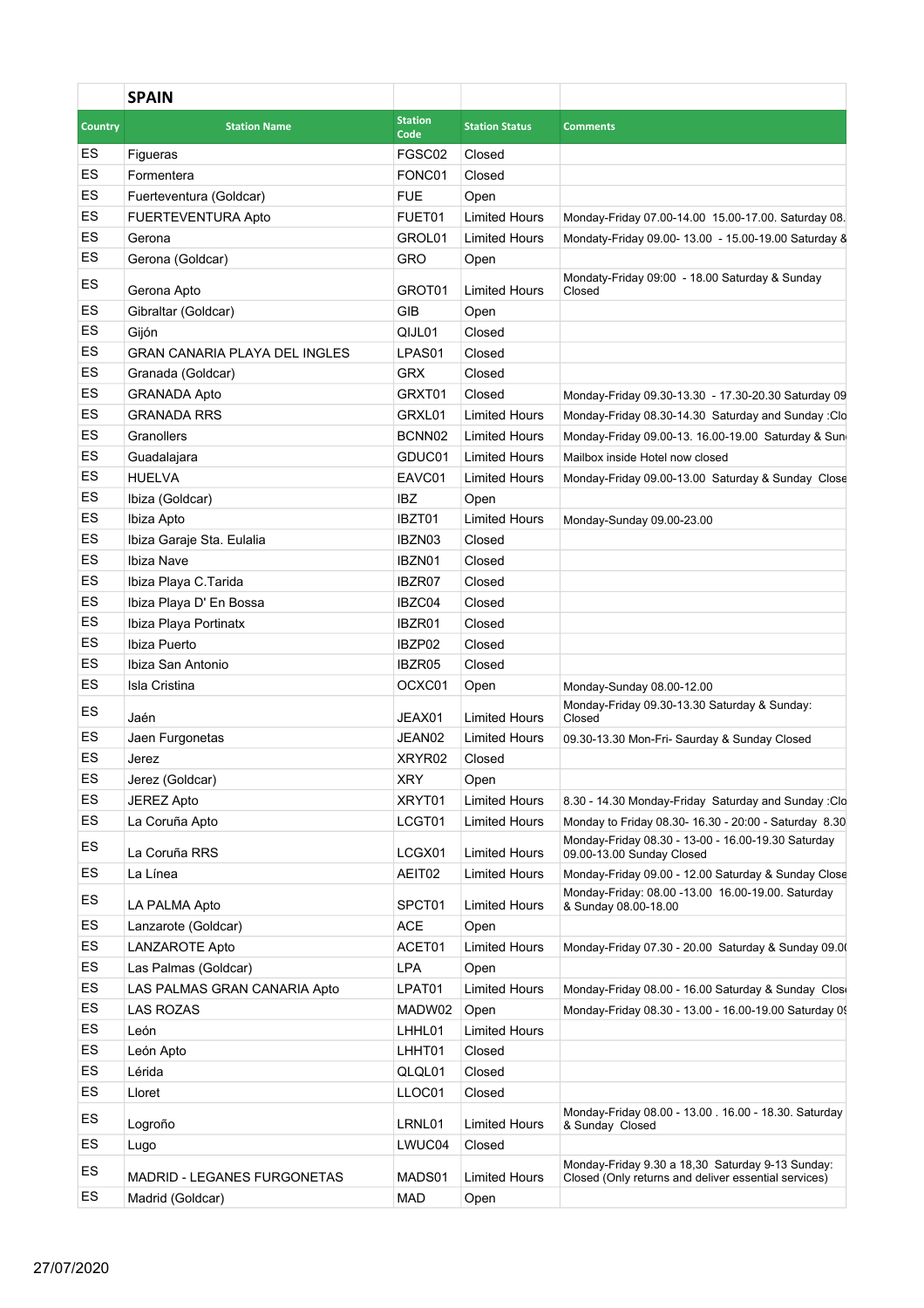|                | <b>SPAIN</b>                       |                    |                              |                                                                                   |
|----------------|------------------------------------|--------------------|------------------------------|-----------------------------------------------------------------------------------|
| <b>Country</b> | <b>Station Name</b>                | <b>Station</b>     | <b>Station Status</b>        | <b>Comments</b>                                                                   |
|                |                                    | Code               |                              |                                                                                   |
| ES<br>ES       | MADRID AEROPUERTO T1 IKC *RY*      | MADT01             | Open<br><b>Limited Hours</b> | Monday-Sunday 07.00-24.00                                                         |
|                | MADRID AEROPUERTO T4 IKC *RY*      | MADT04             |                              | Monday-Sunday 07.00-24.00<br>Monday-Friday 08.00 - 22-00; Saturday 09.00 - 17.00; |
| ES             | <b>MADRID ATOCHA RRS</b>           | MADL03             | <b>Limited Hours</b>         | Sunday 08.00 - 22.00                                                              |
| ES             | MADRID CAMPO DE LAS NACIONES-IKC   | MADN06             | Open                         | Monday-Friday 08.00 - 14-00 - 16.00-18.00 Saturday<br>& Sunday Closed             |
| ES             | <b>MADRID CHAMARTIN RRS</b>        | MADL02             | <b>Limited Hours</b>         | Adjusted schedule 08:30.00 - 13.30h and 16:00 to 18:0                             |
| ES             | <b>MADRID PLAZA CASTILLA - IKC</b> | MADC01             | Closed                       |                                                                                   |
| ES             | MADRID PLAZA ESPAÑA - IKC          | MADC02             | Open                         | Monday-Saturday 09.00 - 14-00 - Sunday Closed                                     |
| ES             | MADRID-FUENLABRADA                 | MADS04             | <b>Limited Hours</b>         | Monday - Friday 9.30 a 13.30 Saturday & Sunday:Close                              |
| ES             | Málaga (Goldcar)                   | AGP                | Open                         |                                                                                   |
| ES             | MALAGA AEROPUERTO - IKC * RY*      | AGPT01             | <b>Limited Hours</b>         | Monday - Sunday 07.00-0100                                                        |
| ES             | <b>MALAGA RRS</b>                  | AGPL01             | <b>Limited Hours</b>         | Monday-Saturday 08.00-23.30 Saturday 08.30-22.00 S                                |
| ES             | Málaga supersite                   | AGPW01             | <b>Limited Hours</b>         | Monday-Friday de 8,30-19.30 Saturday:9-13,30 Sunda                                |
| ES             | Malloca Nave                       | PMIC06             | Closed                       |                                                                                   |
| ES             | Mallorca (Goldcar)                 | PMI                | Open                         |                                                                                   |
| ES             | Mallorca Alcudia Bellevue          | PMIN04             | Closed                       |                                                                                   |
| ES             | Mallorca Alcudia Ses Fotges        | PMIR06             | <b>Limited Hours</b>         | Monday - Friday 08.30-12.30 Saturday & Sunday Close                               |
| ES             | Mallorca Arenal Playa de Palma     | PMIC07             | <b>Limited Hours</b>         | Monday-Friday 08.30-13.30 - 15.00-18.00. Saturday &                               |
| ES             | Mallorca C'an Picafort             | PMIR05             | Closed                       |                                                                                   |
| ES             | Mallorca Cala D'Or                 | PMIR <sub>02</sub> | Closed                       |                                                                                   |
| ES             | Mallorca Cala Mandia               | PMIN06             | Closed                       |                                                                                   |
| ES             | Mallorca Cala Millor               | PMIE01             | <b>Limited Hours</b>         | Monday - Friday 09.00- 13.00 - Saturday & Sunday Clo                              |
| ES             | Mallorca Cala Ratjada              | PMIR03             | Closed                       |                                                                                   |
| ES             | Mallorca Colonia San Jordi         | PMIC03             | Closed                       |                                                                                   |
| ES             | Mallorca Magalluf                  | PMIS01             | Closed                       |                                                                                   |
| ES             | Mallorca Paguera                   | PMIC04             | <b>Limited Hours</b>         | Monday - Friday 09.00-12.00 Saturday & Sunday Close                               |
| ES             | MALLORCA PALMA AEROPUERTO          | PMIT <sub>01</sub> | <b>Limited Hours</b>         | Monday - Friday 08.00 - 21.00 Saturday .& Sunday<br>$08.00 - 14.00$               |
| ES             | Mallorca Palma DT Paseo Marítimo   | PMIC01             | <b>Limited Hours</b>         | Monday to Friday 09:00-12 Saturday & Sunday Closed                                |
| ES             | Mallorca Paseo Marítimo (Goldcar)  | <b>PPM</b>         | Closed                       |                                                                                   |
| ES             | Manresa                            | NRZW01             | Open                         | Mon-Fri 08.30-13.00 & 16.00-19.00 Sat & Sun Closed                                |
| ES             | Marbella (Goldcar)                 | QRL                | Closed                       |                                                                                   |
| ES             | MARBELLA AVDA. RICARDO SORIANO     | QRLC01             | Open                         | Monday-Friday 09.00-13.00 - 16.30-19.30 Saturday 09.                              |
| ES             | Mataró                             | BCNE01             | <b>Limited Hours</b>         | Monday-Friday 09.00-13.00 Saturday and Sunday : Clo                               |
| ES             | Menora Arenal Den Castell          | MAHR20             | Closed                       |                                                                                   |
| ES             | Menorca (Goldcar)                  | MAH                | Closed                       |                                                                                   |
| ES             | Menorca Cala Galdana               | MAHR01             | Closed                       |                                                                                   |
| ES             | Menorca Mahón Apto                 | MAHT01             | <b>Limited Hours</b>         | Monday to Sunday 07.00 - 23.00                                                    |
| ES             | Menorca Nave                       | MAHN01             | Closed                       |                                                                                   |
| ES             | Menorca Port Ciudadela             | MAHP01             | Closed                       |                                                                                   |
| ES             | Menorca Punta Prima Insotel        | MAHR30             | Closed                       |                                                                                   |
| ES             | Menorca Santo Tomas AP Vistamar    | MAHR07             | Closed                       |                                                                                   |
| ES             | Menorca UR Son Bou                 | MAHR03             | Closed                       |                                                                                   |
| ES             | Mojácar                            | OGMR02             | <b>Limited Hours</b>         |                                                                                   |
| ES             | Murcia                             | MJVC03             | Open                         |                                                                                   |
| ES             | Murcia (Goldcar)                   | RMU                | Open                         | Monday-Friday 09.00 - 20.00 Saturday & Sunday Close                               |
| ES             | Murcia Apto                        | RMUT01             | Closed                       |                                                                                   |
| ES             | Nerja                              | NRJC06             | <b>Limited Hours</b>         | Monday-Friday 09.00 - 16-00 Saturday & Sunday Clos                                |
| ES             | Orense RRS                         | ORRL01             | <b>Limited Hours</b>         | Monday-Friday 09.00 - 16-00 Saturday & Sunday Clos                                |
| ES             | Oviedo (Goldcar)                   | <b>OVI</b>         | Closed                       |                                                                                   |
| ES             | Palencia                           | PCIX01             | <b>Limited Hours</b>         | Monday-Friday 09.00 - 13.30 Saturday & Sunday Close                               |
| ES             | Pamplona                           | PNAC01             | <b>Limited Hours</b>         | Monday-Friday from 09.00 - 13-00 Sat-Sun Closed                                   |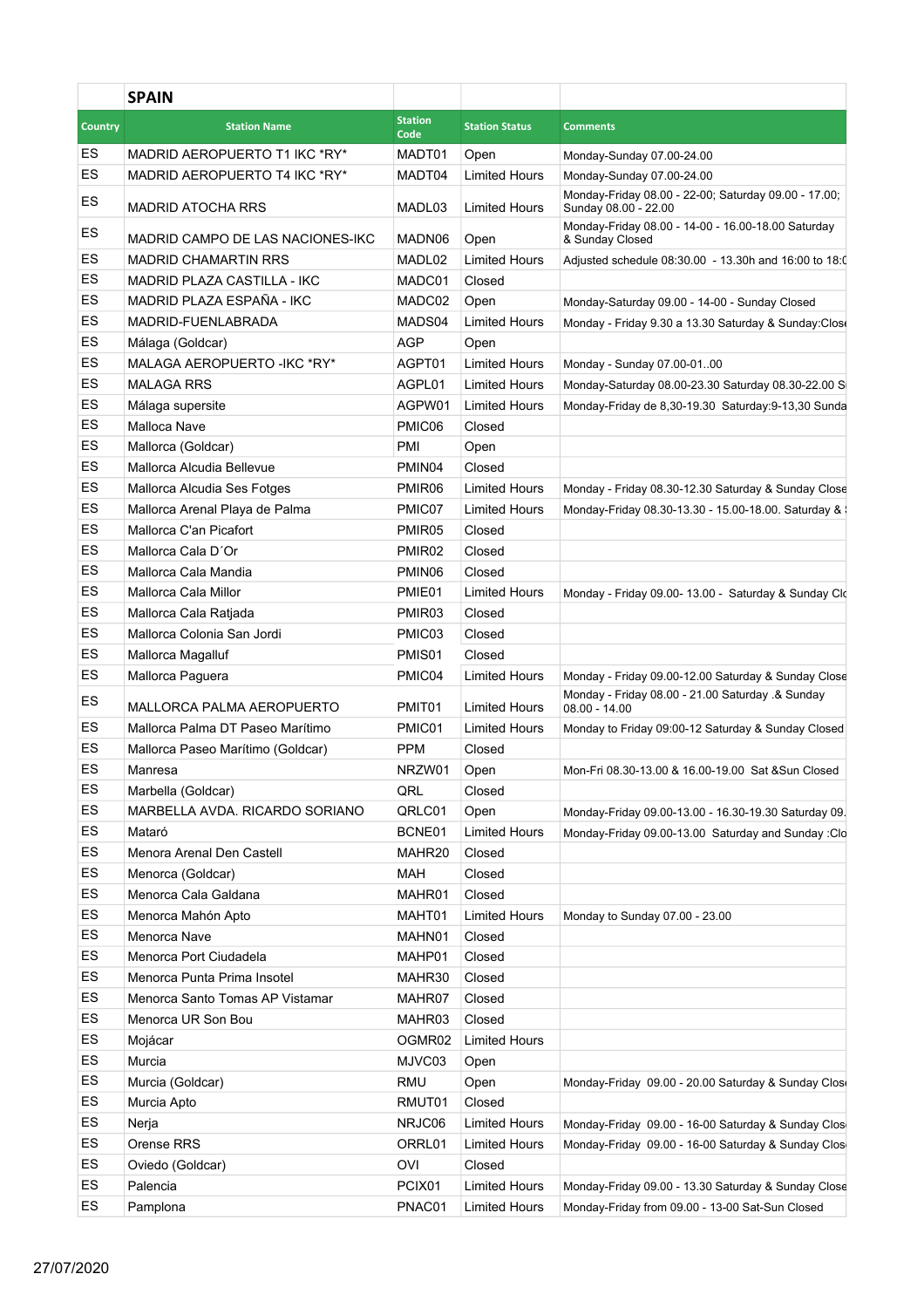|                | <b>SPAIN</b>                      |                        |                       |                                                                                    |
|----------------|-----------------------------------|------------------------|-----------------------|------------------------------------------------------------------------------------|
| <b>Country</b> | <b>Station Name</b>               | <b>Station</b><br>Code | <b>Station Status</b> | <b>Comments</b>                                                                    |
| ES             | <b>PINTO</b>                      | MADS07                 | Closed                |                                                                                    |
| ES             | POZUELO-MAJADAHONDA               | OXZL01                 | Closed                |                                                                                    |
| ES             | Reus (Goldcar)                    | <b>REU</b>             | Open                  |                                                                                    |
| ES             | Roquetas del Mar                  | LEIW03                 | <b>Limited Hours</b>  |                                                                                    |
| ES             | Rota                              | RHJR02                 | Closed                |                                                                                    |
| ES             | Sabadell                          | BCNN04                 | <b>Limited Hours</b>  | Monday-Friday from 09.00 - 18-00 Sat-Sun Closed (On                                |
| ES             | Sagunto                           | VLCP01                 | Open                  | Monday-Friday 9.30 - 13.30; 15.30 - 19.00 Saturday<br>10.00 - 13.00 Sunday: Closed |
| ES             | <b>SALAMANCA</b>                  | SLMC03                 | <b>Limited Hours</b>  | Monday-Friday: 09.00 - 13.00 and 16.00 - 18.00 Saturd                              |
| ES             | Salou                             | REUR01                 | Closed                |                                                                                    |
| ES             | San Sebastian Apto                | EAST01                 | Closed                |                                                                                    |
| ES             | San Sebastian ciudad              | EASC02                 | Open                  | Monday-Friday 09.00 - 13.00 /-15.00 - 19.00 Saturday<br>& Sunday Closed            |
| ES             | Santander (Goldcar)               | <b>SDR</b>             | Closed                |                                                                                    |
| ES             | Santander Apto                    | SDRT02                 | <b>Limited Hours</b>  | Monday - Friday 09.30-13.00 - 16.00-20.00 Saturday 14                              |
| ES             | Santander RRS                     | SDRL01                 | Closed                |                                                                                    |
| ES             | Santiago de Compostela            | SCQL01                 | <b>Limited Hours</b>  | Monday-Saturday 09.00 - 13.00 Saturday&Sunday Clos                                 |
| ES             | Santiago de Compostela (Goldcar)  | SCQ                    | Open                  |                                                                                    |
| ES             | Santiago de Compostela Apto       | SCQT01                 | <b>Limited Hours</b>  | Monday-Friday from 08.00 - 20.00 Saturday & Sunday                                 |
| ES             | Segovia                           | GVUC02                 | <b>Limited Hours</b>  | Monday-Friday 09.00 - 13.30 Saturday & Sunday Close                                |
| ES             | Sevilla (Goldcar)                 | SVQ                    | Open                  |                                                                                    |
| ES             | <b>SEVILLA Apto</b>               | SVQT01                 | <b>Limited Hours</b>  | Monday-Friday 09. - 19.00 Saturday & Sunday 09.00 -                                |
| ES             | SEVILLA SANTA JUSTA RRS           | SVQL01                 | <b>Limited Hours</b>  | Monday-Sunday:08.-23.00 Saturday 08.00-20.00 Sund                                  |
| ES             | Soria                             | OHUC01                 | <b>Limited Hours</b>  | Monday-Friday 09.00 -13.00 16.00 - 19.00; Saturday<br>10.30-13.00 Sunday Closed    |
| ES             | Talavera de la Reina              | QWTC01                 | <b>Limited Hours</b>  | Monday-Friday 09.00 - 13.30. Saturday & Sunday Close                               |
| ES             | Tarragona Ave                     | QGNX01                 | <b>Limited Hours</b>  |                                                                                    |
| ES             | Tarragona DT                      | REUC02                 | Closed                | Inside Hotel                                                                       |
| ES             | TENERIFE APTO LOS RODEOS NORTE    | TFNT01                 | <b>Limited Hours</b>  | Monday-Friday 07.00 - 15.00 Saturday & Sunday<br>Closed                            |
| ES             | TENERIFE APTO REINA SOFIA SUR     | TFST01                 | Closed                | Monday to Sunday:9-17                                                              |
| ES             | Tenerife Norte (Goldcar)          | <b>TFN</b>             | Open                  |                                                                                    |
| ES             | TENERIFE PLAYA LAS AMERICAS       | TCIC02                 | Open                  | Monday-Friday 08.00 - 15.00 Saturday 08.00-13.00& S                                |
| ES             | TENERIFE PUERTO DE LA CRUZ LA PAZ | TCIC01                 | <b>Limited Hours</b>  | Monday-Friday 09.00 - 11.00 Saturday & Sunday Close                                |
| ES             | Tenerife Sur (Goldcar)            | <b>TFS</b>             | Open                  |                                                                                    |
| ES             | Terrasa                           | BCNW01                 | Closed                |                                                                                    |
| ES             | Toledo                            | XTJC01                 | <b>Limited Hours</b>  | Monday-Friday 09.00 -13.00 Saturday & Sunday Close                                 |
| ES             | Torrejón de Ardoz                 | TOJC01                 | <b>Limited Hours</b>  | Monday-friday 09.00 -13.30 - 16.30 - 19.30 Saturday<br>& Sunday Closed             |
| ES             | Torremolinos                      | UTLC01                 | Open                  | Monday- Friday 09.00-17.00 Saturday 09.30-12.30 Sui                                |
| ES             | <b>Tres Cantos</b>                | MADN08                 | <b>Limited Hours</b>  | Monday-Friday 09.00 - 13.00 Saturday & Sunday Close                                |
| ES             | Tudela                            | TDHX04                 | Open                  | Monday-Friday 08.00h-15.00 17.00 - 23.00 Saturday 10                               |
| ES             | Ubeda                             | UDPC02                 | <b>Limited Hours</b>  | Monday-Friday 09.00h-13.30 Sturday & Sunday Closed                                 |
| ES             | Valencia (Goldcar)                | <b>VLC</b>             | Open                  |                                                                                    |
| ES             | Valencia Apto                     | VLCT01                 | Open                  | Monday to Saturday 07.00-23.59. Sunday 08.00 - 23.59                               |
| ES             | Valencia Nave                     | VLCS02                 | <b>Limited Hours</b>  | Monay -Friday 09.00-14.00- 16.00-19.00 Saturday & Su                               |
| ES             | Valencia RRS                      | VLCL01                 | Open                  | Monday to Friday 08.00-23.30. Saturday 09.00-21.00. \$                             |
| ES             | <b>VALLADOLID Apto</b>            | VLLT01                 | Closed                |                                                                                    |
| ES             | VALLADOLID CAMPO GRANDE RRS       | VLLL01                 | Open                  | Monday-Friday 08.00 - 13.30 - 16.00-20.00. Saturday<br>09.00-13.00 Sunday Closed   |
| ES             | Vigo                              | VGOC03                 | Closed                |                                                                                    |
| ES             | Vigo Apto                         | VGOT01                 | <b>Limited Hours</b>  | Monday -Friday 08.00-22.00 Saturday 09.00-14.00. Sunday<br>Closed                  |
|                |                                   |                        | Open                  |                                                                                    |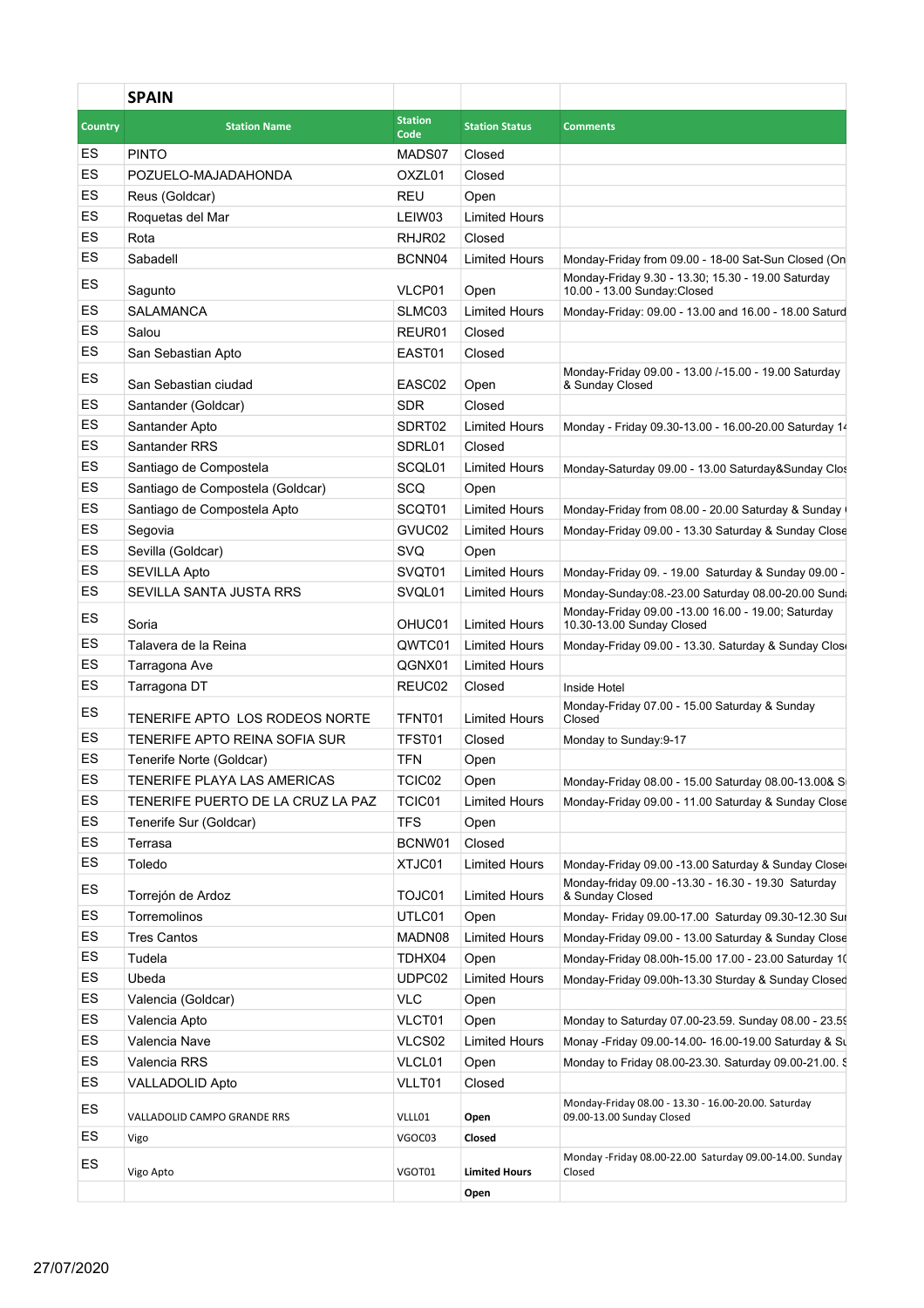|                | <b>FINLAND</b>                 |                     |                                |  |
|----------------|--------------------------------|---------------------|--------------------------------|--|
| <b>Country</b> | <b>Station Name</b>            | <b>Station Code</b> | <b>Station Status Comments</b> |  |
| FI             | Espoo                          | HELW01              | Open                           |  |
| F1             | Hämeenlinna                    | QVMN01              | Open                           |  |
| F1             | Helsinki Downtown              | HELC01              | Limited<br><b>Hours</b>        |  |
| F1             | Helsinki Railway station       | HELX01              | Limited<br>Hours               |  |
| F1             | <b>HELSINKI VANTAA AIRPORT</b> | HELT01              | Limited<br>Hours               |  |
| F1             | Herttoniemi                    | HELE01              | Open                           |  |
| F1             | Ivalo Airport                  | IVLT01              | Open                           |  |
| FI             | Joensuu                        | JOET01              | Open                           |  |
| F1             | Jyväskylä                      | JYVC01              | Open                           |  |
| F1             | Kajaani                        | KAJC01              | Open                           |  |
| F1             | Kemi                           | KEMT01              | Open                           |  |
| F1             | Kittilä Airport                | KTTT01              | Open                           |  |
| F1             | <b>KOTKA</b>                   | QVWC01              | Closed                         |  |
| F1             | <b>KOUVOLA</b>                 | UTIC01              | Closed                         |  |
| F1             | Kuopio                         | KUOT01              | Open                           |  |
| F1             | Kuusamo                        | KAOT01              | Open                           |  |
| F1             | Lahti                          | QLFC01              | Open                           |  |
| <b>FI</b>      | Oulu Airport                   | OULT01              | Open                           |  |
| F <sub>1</sub> | Oulu City                      | OULC02              | Open                           |  |
| F1             | Pori City                      | PORC01              | Open                           |  |
| F1             | Rovaniemi Airport              | RVNT01              | Open                           |  |
| F1             | Rovaniemi City                 | RVNC01              | Open                           |  |
| F1             | Rovaniemi Railway station      | RVNX01              | Open                           |  |
| <b>FI</b>      | <b>Tampere City</b>            | TMPC01              | Open                           |  |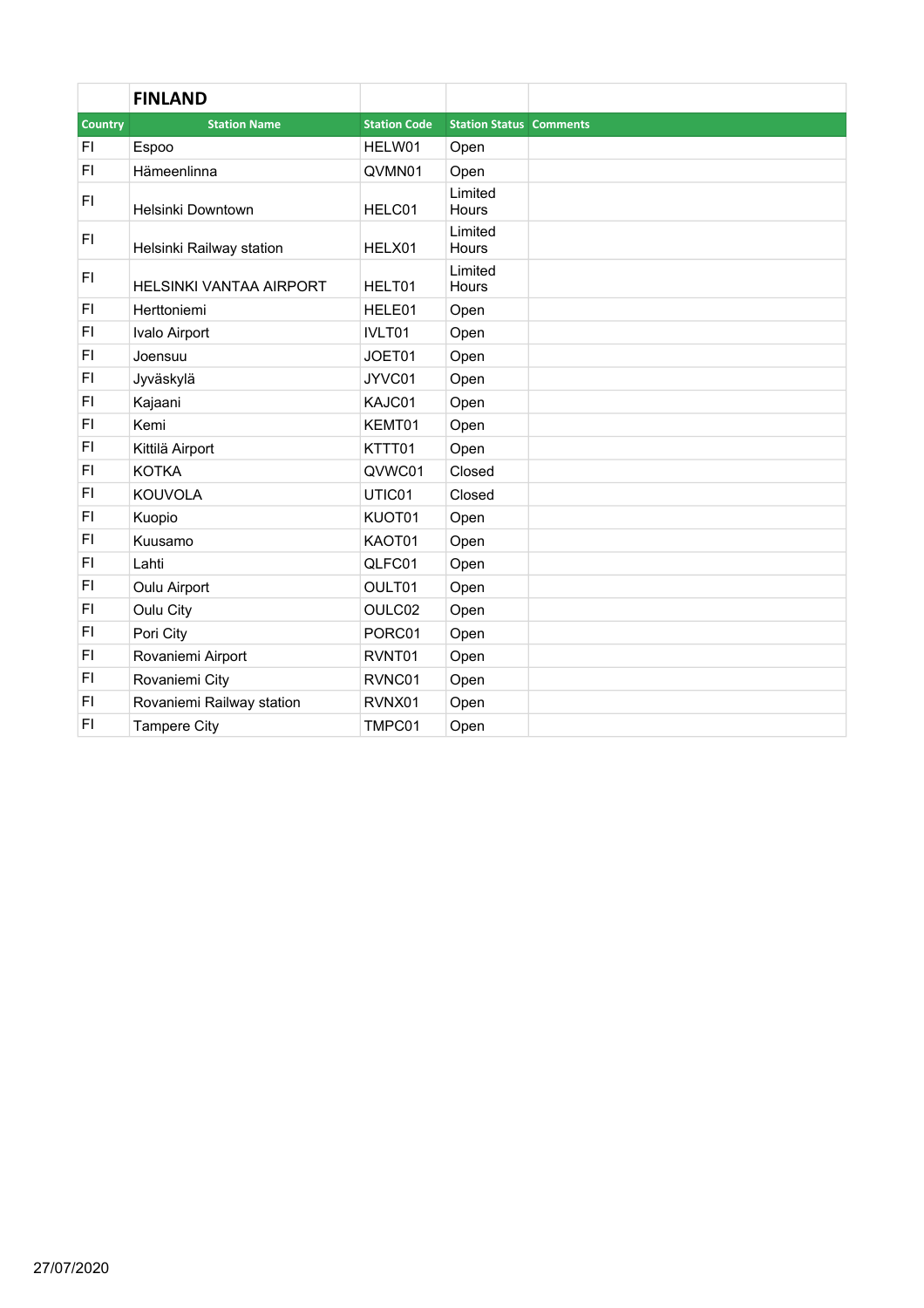|                | <b>FRANCE</b>                              |                     |                                |                                                                                                                |
|----------------|--------------------------------------------|---------------------|--------------------------------|----------------------------------------------------------------------------------------------------------------|
| <b>Country</b> | <b>Station Name</b>                        | <b>Station Code</b> | <b>Station Status Comments</b> |                                                                                                                |
| FR             | ABBEVILLE-IKC-                             | XABC03              | Closed                         |                                                                                                                |
| FR             | Aeroport de Biarritz (Goldcar)             | <b>BIQ</b>          | #N/A                           |                                                                                                                |
| FR             | Aeroport de Bordeaux (Godicar Interrrent)  | <b>BOD</b>          | #N/A                           |                                                                                                                |
| FR             | Aeroport de Lyon (Interrent)               | <b>LYS</b>          | #N/A                           |                                                                                                                |
| FR             | Aeroport de Marseille (Godicar Interrrent) | <b>MRS</b>          | #N/A                           |                                                                                                                |
| FR             | Aeroport de Nice (Godlcar Interrrent)      | <b>NCE</b>          | #N/A                           |                                                                                                                |
| FR             | AEROPORT DE STRASBOURG ENTZHEIM-           |                     | Limited                        | Monday to friday 9:30-13:00/14:30-18:00// Saturday 9:30-13:00                                                  |
|                | IKC                                        | SXBT01              | Hours                          |                                                                                                                |
| FR             | <b>AGDE</b>                                | XAGC01              | Closed                         |                                                                                                                |
| FR             | <b>AGEN</b>                                | AGFL01              | Open                           | Mon to Fri 8:00-12:00/14:00-18:00/ SAT 08H-12H                                                                 |
| FR             | <b>AGEN AIRPORT</b>                        | AGFT01              | Open                           |                                                                                                                |
| FR             | AIRE SUR L'ADOUR                           | XMJS01              | Open                           |                                                                                                                |
| <b>FR</b>      | AIX EN PROVENCE - IKC-                     | QXBC02              | Limited<br>Hours               | MONDAY to FRIDAY 8:00-12:00/14:00-17h00                                                                        |
| FR             |                                            |                     | Limited                        | MONDAY, WEDNESDAY, FRIDAY 8:00-12:00/13:00-17h00//TUESDAY ar                                                   |
|                | AIX EN PROVENCE LA PIOLINE - IKC-          | QXBW01              | Hours                          |                                                                                                                |
| FR.            | AIX TGV SNCF - IKC-                        | QXBL01              | Open                           |                                                                                                                |
| FR             | AJACCIO AIRPORT_CORSICA                    | AJAT01              | Open                           | Every day 07:-23:30                                                                                            |
| FR             | AJACCIO_CORSICA                            | AJAC01              | Seasonal<br>Closure            |                                                                                                                |
| FR             | ALBERTVILLE-IKC-                           | XAVC01              | Limited<br>Hours               | MONDAY, WEDNESDAY, FRIDAY: 9:00-12:00/15:00-18:00 TUESDAY, T                                                   |
| FR             | ALBI                                       | LBIC02              | Limited<br>Hours               | Mon to Fri 9:00-12:00/14:00-17:00                                                                              |
| FR             | ALBI H24                                   | LBIC09              | Closed                         |                                                                                                                |
| FR             | <b>ALENCON</b>                             | XANC01              | Limited<br>Hours               | Mon to Fri: 8:30-12:00/14:00-17:30 Sat: 8:30-12:00                                                             |
| FR             | ALES *VANS* - IKC-                         | AEZC02              | Limited<br>Hours               | MONDAY to FRIDAY 9:00-12:00/14:00-17:30                                                                        |
| FR             | AMBERIEU EN BUGEY - IKC-                   | XBKS01              | Closed                         |                                                                                                                |
| FR             |                                            |                     | Limited                        | MONDAY 8:00-12:00-14:00-17:00//TUESDAY, WEDNESDAY and THURS                                                    |
|                | AMIENS BOVES - IKC-                        | QAMC04              | Hours                          |                                                                                                                |
| FR             | AMIENS GARE - IKC-                         | QAMX02              | Closed                         |                                                                                                                |
| <b>FR</b>      | <b>ANCENIS</b>                             | NTEN01              | Open                           | Mon to Fri 8:00-12:00/14:00-18:00// Sat 9:00-12:00/14:00-18:00                                                 |
| FR             | ANGERS BEAUCOUZE *VANS* - IKC-             | ANEC02              | Limited<br>Hours               | MONDAY 8:00-12:00/15:00-17:30// TUESDAY WEDNESDAY THURSDAY                                                     |
| FR             | <b>ANGERS RRS - IKC-</b>                   | ANEL02              | Limited<br>Hours               | MONDAY TO FRIDAY 9:00-12:30/14:30-17:30//SATURDAY 9:30-12:30                                                   |
| FR             | ANGLES                                     | <b>LSOS01</b>       | Open                           | Mon still Fri Request 08:30-12:00/14:00-18:00                                                                  |
| FR             | ANGOULEME                                  | ANGC02              | Open                           | Mon to Fri 8:00-12:00/14:00-18:00// Sat 9:00-12:00/14:00-18:00                                                 |
| FR             | ANGOULEME RRS                              | ANGL02              | Open                           | Mon till Fri: 08H30-12:00/14:30-18:00// sat 09:00-12:00/14:30-17:00//Sun.                                      |
| FR             | ANNECY-IKC-                                | NCYL02              | Limited<br>Hours               | MONDAY TUESDAY, WEDNESDAY and FRIDAY 8:30-12:00/14:00-17:00                                                    |
| FR             | ANNEMASSE-IKC-                             | AEMC02              | Closed                         |                                                                                                                |
| FR             | <b>ANTIBES - IKC-</b>                      | XATC01              | Limited<br>Hours               | MONDAY to FRIDAY 8:30-12:30 / 13:30-16:30                                                                      |
| FR             | <b>ARCACHON</b>                            | XACL01              | Limited<br>Hours               | Mon to Fri 8:00-12:00/14:00-18:30 Sat 9:00-12:00/14:00-18:00                                                   |
| FR             | ARES H24                                   | XACN01              | Closed                         |                                                                                                                |
| FR             | <b>ARLES-IKC-</b>                          | ZAFC01              | Limited<br>Hours               | MONDAY WENESDAY THURSDAY and FRIDAY 08:00-12:00/14:00-17:00                                                    |
| FR             | <b>ARRAS-IKC-</b>                          | QRVC01              | Limited<br>Hours               | MONDAY FRIDAY WEDNESDAY 8:30-12:00/14:00-16:00//THURSDAY 8:                                                    |
| FR             |                                            |                     | Limited                        | Mon to Fri 9:00-12:00/13:00-16:00                                                                              |
|                | <b>AUCH</b>                                | AZUC01              | Hours                          |                                                                                                                |
| FR             | AURAY                                      | XUYC01              | Open                           |                                                                                                                |
| FR.            | AUXERRE-IKC-                               | OXKC01              | Limited<br>Hours               | Lundi - Mardi : 8h00 à 12h00 Mercredi : 8h00 à 12h00<br>Jeudi: closed Vendredi: 8h à 12h00<br>Sam & Dim closed |
| FR             | AVIGNON COURTINE - IKC- * VANS*            | AVNS01              | Limited<br>Hours               | MONDAY TUESDAY THURSDAY FRIDAY 8:00-12:00/ 13:00-15:00, WED                                                    |
| FR             | AVIGNON TGV SNCF - IKC- * RY*              | AVNL03              | Limited<br>Hours               | MONDAY to FRIDAY 9:00-18:00, SATURDAY : 9:00-17:00                                                             |
| FR             | AVOINE                                     | XSUE01              | Open                           | Mon still Fri 09:00-12:00/14:00-17:30                                                                          |
| FR             | <b>AVRANCHES</b>                           | GFRS01              | Limited<br>Hours               | Mon still Fri 08:30-12:00 / 14:00-17:30// Sat 08:00-12:30                                                      |
| FR             | <b>BANDOL</b>                              | BOWC01              | Limited<br>Hours               | Mon to Sat 8:00-11:00/16:00-18:00                                                                              |
| FR             | BASTIA AIRPORT_CORSICA                     | BIAT01              | Open                           | Mon Sun7:00-23:30                                                                                              |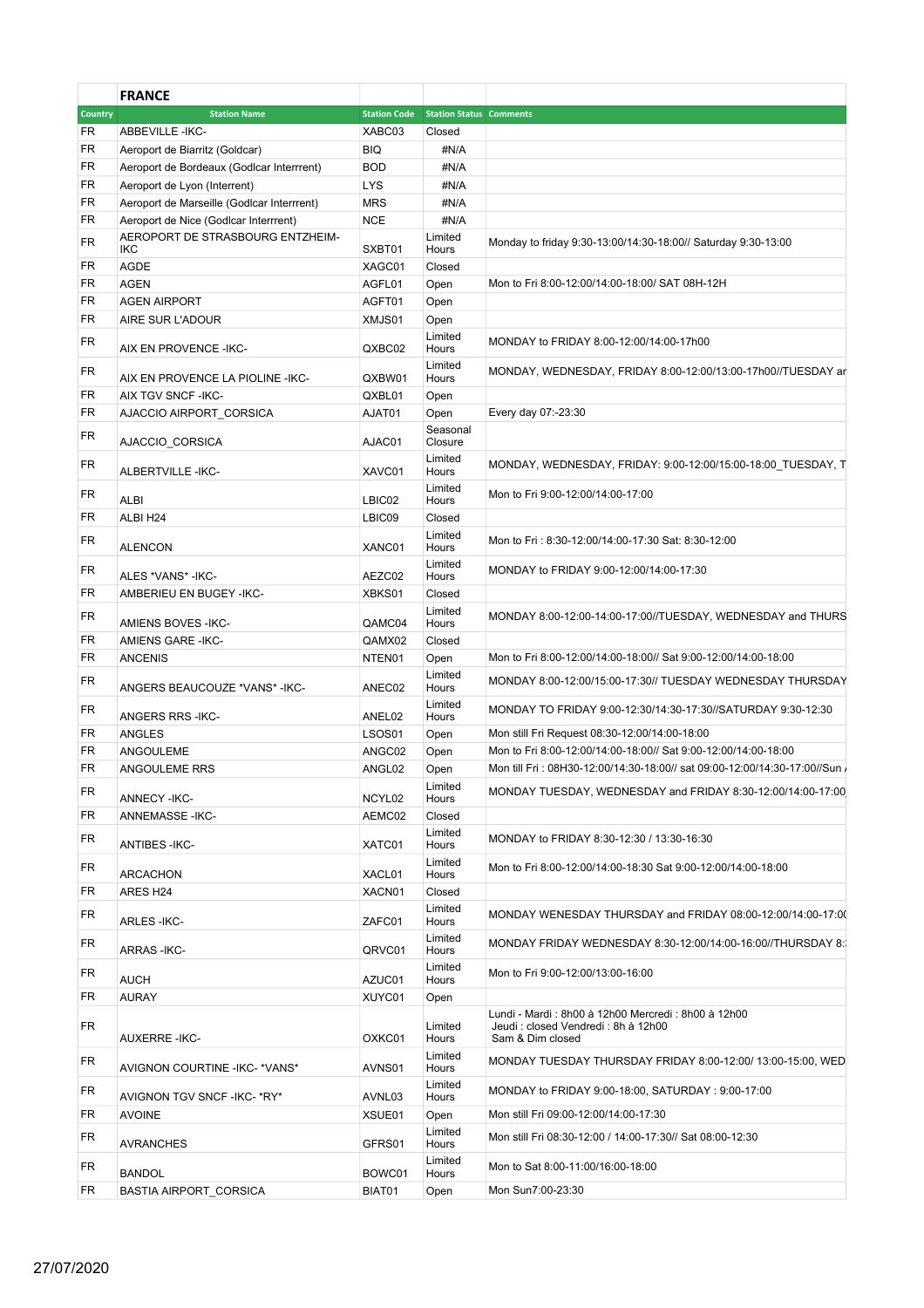|                | <b>FRANCE</b>                               |                  |                                             |                                                                                                                                                                  |
|----------------|---------------------------------------------|------------------|---------------------------------------------|------------------------------------------------------------------------------------------------------------------------------------------------------------------|
| <b>Country</b> | <b>Station Name</b>                         |                  | <b>Station Code</b> Station Status Comments |                                                                                                                                                                  |
| FR             |                                             |                  | Limited                                     | Mon-07:00-13:00/17:30-20:30//Sat 07:30-20:00                                                                                                                     |
|                | BASTIA_CORSICA                              | BIAC01           | Hours                                       | "Lundi - : 8h00 à 12h00 Mardi : closed                                                                                                                           |
| FR             |                                             |                  | Limited                                     | Mercredi : 9h00 à 12h00 Jeudi : closed                                                                                                                           |
| FR             | <b>BEAUNE -IKC-</b><br><b>BEAUVAIS-IKC-</b> | XBVC02<br>BVAC05 | Hours<br>Closed                             | Vendredi: 8h30 à 12h00 Sam & Dim closed                                                                                                                          |
|                |                                             |                  | Limited                                     |                                                                                                                                                                  |
| <b>FR</b>      | BEAUVAIS AIRPORT FR - IKC- * RY*            | BVAT04           | Hours                                       | MONDAY THUSDAY FRIDAY 8:00-12:00/14:00-22:00 WEDNESDAY THU                                                                                                       |
| <b>FR</b>      | <b>BELFORT-IKC-</b>                         | BORC02           | Closed                                      |                                                                                                                                                                  |
| FR             | BELFORT MONTBELIARD TGV -IKC-               | BORX02           | Limited<br>Hours                            | Lundi, mercredi et vendredi : 9h00 à 11h00 et 14h00 à 16h00<br>Mardi: 9h15 à 10h45 et 14h00 à 15h30<br>Jeudi : 9h15 à 10h45 et 14h00 à 15h00<br>Sam & Dim closed |
| <b>FR</b>      | <b>BERGERAC</b>                             | EGCL01           | Limited<br>Hours                            | Mon to Fri 8:00-12:00/14:00-18:00 Sat 9:00-12:00/14:00-17:00                                                                                                     |
| FR             | <b>BERGERAC AIRPORT</b>                     | EGCT01           | Open                                        |                                                                                                                                                                  |
| <b>FR</b>      | BERNAY *VANS* - IKC-                        | XBXL02           | Closed                                      |                                                                                                                                                                  |
| <b>FR</b>      |                                             |                  | Limited                                     | Lundi à Vendredi : 9h00 à 12h00 / 14h00 à 17h00                                                                                                                  |
|                | <b>BESANCON-IKC-</b>                        | QBQC02           | Hours                                       | Sam & Dim closed                                                                                                                                                 |
| <b>FR</b>      | <b>BETHUNE GARE -IKC-</b>                   | XBHX02           | Closed<br>Limited                           |                                                                                                                                                                  |
| <b>FR</b>      | <b>BEZIERS - IKC-</b>                       | BZRC02           | Hours                                       | MONDAY to FRIDAY 8:30-18:00                                                                                                                                      |
| FR             |                                             |                  | Limited                                     | lundi 14h-17h / mardi 14h30 - 17h30 / mercredi 10h-16h / vendredi 10h-13                                                                                         |
|                | <b>BEZIERS AIRPORT -IKC-</b>                | BZRT02           | Hours<br>Limited                            |                                                                                                                                                                  |
| <b>FR</b>      | BIARRITZ *VANS*                             | BIQC03           | Hours                                       | mon to Fri 8:00-18:00// Sat Request 10:30-16:00/Sun Request 14:00-18:00                                                                                          |
| FR             | <b>BIARRITZ AIRPORT</b>                     | BIQT01           | Limited<br>Hours                            | mon to Fri 8:00-18:00 Request 18:01-21:30//Sat 08:30-18:00 Request 18:0                                                                                          |
| <b>FR</b>      | <b>BIARRITZ NAVETTE GARE</b>                | BIQX01           | Limited<br>Hours                            | Mon stil Sat 12:00-17:30 Request 17:31 - 22:00                                                                                                                   |
| <b>FR</b>      | BIARRITZ TARNOS TURBOMECA DEL - IKC         | BIQN01           | Open                                        |                                                                                                                                                                  |
|                |                                             |                  | Limited                                     |                                                                                                                                                                  |
| <b>FR</b>      | <b>BISCARROSSE</b>                          | XACS01           | Hours                                       | Mon to Fri 9:00-12:00/14:00-17:00                                                                                                                                |
| FR             | BLOIS - IKC -                               | XBQC01           | Limited<br>Hours                            | MONDAY to FRIDAY 8:00-11:00/14:30-17:00                                                                                                                          |
|                |                                             |                  | Limited                                     |                                                                                                                                                                  |
| <b>FR</b>      | BONDY *VANS*                                | PARE08           | Hours                                       | MONDAY TO THURSDAY: 8H/12H 14H/17H. FRIDAY 8H/12H 14H/17H3                                                                                                       |
| <b>FR</b>      | BONIFACIO_CORSICA                           | BFQC01           | Open                                        |                                                                                                                                                                  |
| FR             | BORDEAUX AIRPORT - IKC- * RY*               | BODT01           | Limited<br>Hours                            | MONDAY au TUESDAY 8h30-16h, WEDNESDAY THURSDAY FRIDAY 8.                                                                                                         |
| <b>FR</b>      | BORDEAUX LE HAILLAN                         | BODW03           | Limited<br>Hours                            | MONDAY TUESDAY THURSDAY FRIDAY 8:00-12:00 / 14:00-18:00// WEI                                                                                                    |
|                |                                             |                  | Limited                                     |                                                                                                                                                                  |
| FR             | BORDEAUX SNCF - IKC- NO VANS RETURN         | BODL02           | Hours                                       | MONDAY au FRIDAY 9:00-19:00, SATURDAY 9:00-17:00 et SUNDAY 10:                                                                                                   |
| FR             | <b>BOULOGNE SUR MER-IKC-</b>                | BFYC01           | Closed                                      |                                                                                                                                                                  |
| FR             | <b>BOURG EN BRESSE -IKC-</b>                | XBKC02           | Limited<br>Hours                            | MONDAY to THURSDAY 8:00-12:00/14:00-17:00 FRIDAY 8:00-12:00/15:                                                                                                  |
| FR             | BOURG EN BRESSE TGV *RY* - IKC-             | XBKX01           | Closed                                      |                                                                                                                                                                  |
| FR             | <b>BOURG SAINT MAURICE -IKC-</b>            | QBML02           | Closed                                      |                                                                                                                                                                  |
| <b>FR</b>      |                                             |                  | Limited                                     | Mon to Fri 9h-12h/14h-17h                                                                                                                                        |
|                | <b>BOURGES-IKC-</b>                         | BOUC02           | Hours                                       | Sat Sun closed                                                                                                                                                   |
| <b>FR</b>      | <b>BRESSUIRE</b>                            | <b>UISS01</b>    | Open                                        |                                                                                                                                                                  |
| <b>FR</b>      | <b>BREST</b>                                | BESC01           | Open                                        |                                                                                                                                                                  |
| FR             | <b>BREST AIRPORT</b>                        | BEST01           | Limited<br>Hours                            | Sem 25 08:12:00/14:00-17:00 semaine 26 puis 10:20-11:05 semaine 27                                                                                               |
| FR             | <b>BREST DAOULAS H24</b>                    | BESE01           | Open                                        |                                                                                                                                                                  |
| FR             | <b>BREST GARE - RUE VOLTAIRE</b>            | BESL01           | Open                                        | Mon to Fri 08:00-12/ 14:00-18:00                                                                                                                                 |
| FR             | BREST GARE - RUE VOLTAIRE                   | BESL02           | Open                                        | Mon to Fri 08:00-12/ 14:00-18:00                                                                                                                                 |
| FR             | <b>BRIGNOLES-IKC-</b>                       | BJEC02           | Closed                                      |                                                                                                                                                                  |
| <b>FR</b>      |                                             |                  | Limited                                     | Mon to Fri 8:00-12:00/14:00-18:30 Sat 9:00-12:30/13:00-17:00                                                                                                     |
| FR             | <b>BRIVE</b><br><b>BRIVE APT</b>            | BVEL02<br>BVET02 | Hours<br>Open                               | Mon still Fri10:00-10:30/17:00-17:4520:40-21:10//Sat 10:00-11:00                                                                                                 |
|                |                                             |                  | Limited                                     | MONDAY 7:30-9:00/12:00-12:45 TUESDAY 10:15-11:00/12:30-13:00/16:4                                                                                                |
| <b>FR</b>      | <b>CAEN AIRPORT -IKC-</b>                   | CFRT02           | Hours                                       | SATURDAY 10:00-11:15 SUNDAY 9:00-10:30                                                                                                                           |
| FR             | CAEN DT - IKC-                              | CFRC02           | Limited<br>Hours                            | MONDAY 8:30-12:15/14:00-18:00 TUESDAY WEDNESDAY THURSDAY (                                                                                                       |
| FR             | <b>CAEN RRS-IKC-</b>                        | CFRL02           | Limited<br>Hours                            | MONDAY to FRIDAY 8:30-12:00/14:00-17:30//SATURDAY 9:30:1200/15:0                                                                                                 |
| FR             | <b>CAGNES SUR MER-IKC-</b>                  | XCGC02           | Closed                                      | Closed                                                                                                                                                           |
| FR             | <b>CAHORS GARE</b>                          | ZAOX01           | Open                                        |                                                                                                                                                                  |
| FR.            | CALAIS FERRY - IKC-                         | CQFC01           | Closed                                      |                                                                                                                                                                  |
|                |                                             |                  |                                             |                                                                                                                                                                  |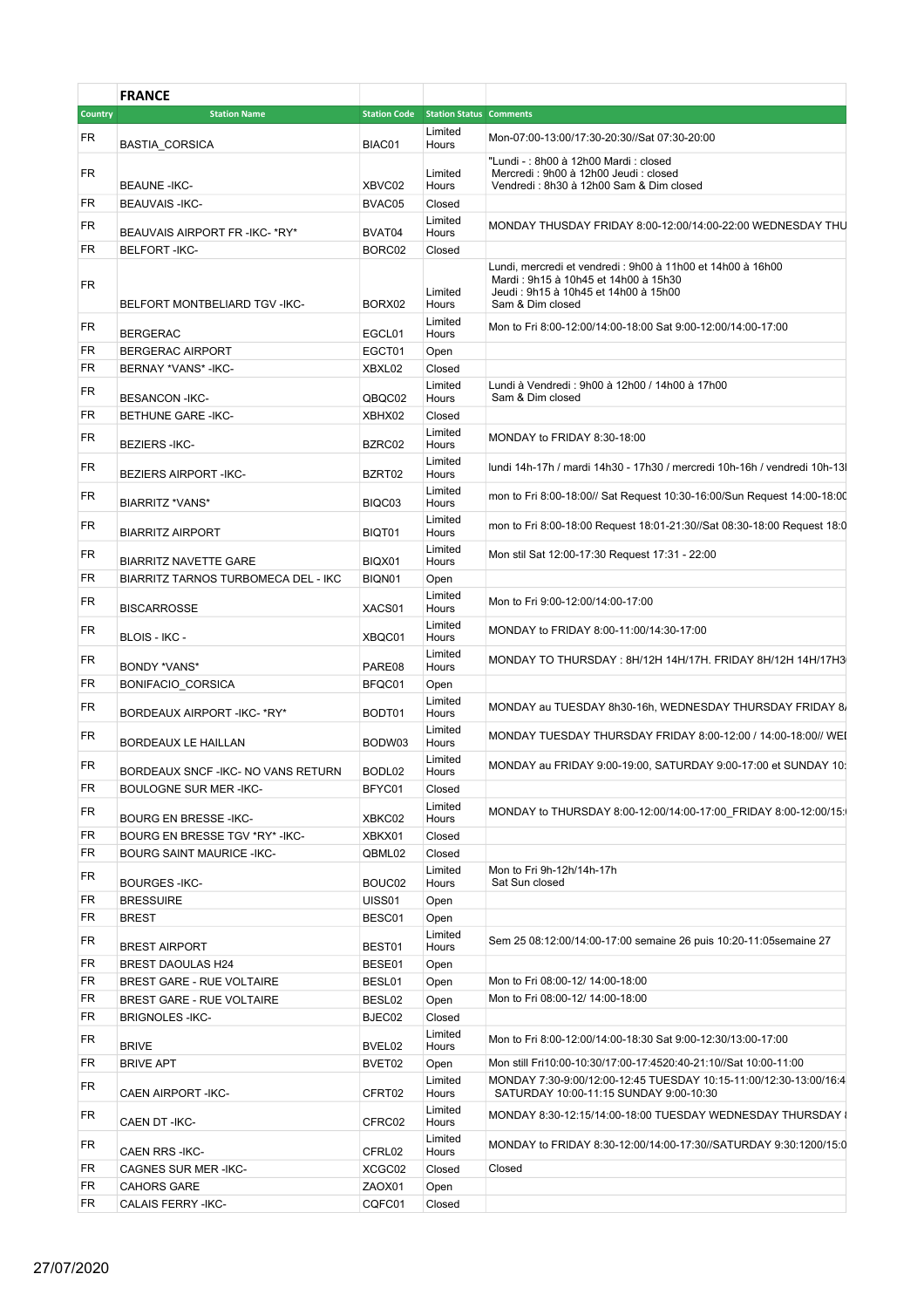|                        | <b>FRANCE</b>                          |                  |                                             |                                                                                                                                                                                    |
|------------------------|----------------------------------------|------------------|---------------------------------------------|------------------------------------------------------------------------------------------------------------------------------------------------------------------------------------|
| <b>Country</b>         | <b>Station Name</b>                    |                  | <b>Station Code</b> Station Status Comments |                                                                                                                                                                                    |
| FR                     |                                        |                  | Limited                                     | Mon 8:00-12:00//Thu to Thur 8:00-12:00: 18:00-19:00// Fri 8:00-12:00/ /13:                                                                                                         |
| <b>FR</b>              | CALVI AIRPORT CORSICA<br>CALVI_CORSICA | CLYT01<br>CLYC01 | Hours<br>Seasonal<br>Closure                | Mon to ri 08:00 -10:00/ 18:00-20:00                                                                                                                                                |
| <b>FR</b>              | CAMBRAI-IKC-                           | XCBC03           | Limited<br>Hours                            | MONDAY THURSDAY 8:00-12:00/14:00-17:00//TUESDAY WEDNESDAY                                                                                                                          |
| <b>FR</b>              | CANNES AIRPORT *VANS*-IKC              | CEQT01           | Limited<br>Hours                            | MONDAY to Friday:8:30-12:30/14H-17H Saturday 8H30 - 12H                                                                                                                            |
| <b>FR</b>              | CANNES CDT VIDAL -IKC-                 | CEQC01           | Limited<br>Hours                            | Monday to Friday 8H30 - 12H / 14H-17H Saturday 8h30 12H                                                                                                                            |
| <b>FR</b>              | CAPBRETON / HOSSEGOR                   | BIQN02           | Limited<br>Hours                            | On request Mon to fri 8:00-12:0                                                                                                                                                    |
| <b>FR</b>              | CARCASSONNE AIRPORT-IKC-               | CCFT02           | Limited<br>Hours                            | MONDAY 8h-11h30/15h-18h, TUESDAY 8h30-12h/14h-18h, WEDNESDA                                                                                                                        |
| <b>FR</b>              | CARENTAN                               | CERS01           | Open                                        |                                                                                                                                                                                    |
| <b>FR</b>              | <b>CARHAIX</b>                         | UIPE01           | Closed                                      |                                                                                                                                                                                    |
| <b>FR</b>              | <b>CASTRES</b>                         | DCMC02           | Limited<br>Hours                            | Mon to Fri 8:00-12:00/14:00-18:00 Sat 9:00-12:00/14:00-17:00                                                                                                                       |
| <b>FR</b>              | <b>CASTRES AEROPORT</b>                | DCMT02           | Open                                        |                                                                                                                                                                                    |
| <b>FR</b>              | CAVAILLON                              | CVDC03           | Limited<br>Hours                            | Mon still Fri8:30-11:30 /15:30-18:00// Sat Sun closed                                                                                                                              |
| FR                     | CHALLANS LA GARNACHE                   | EDMC03           | Open                                        | Mon to Fri: 08:00/12-14:00-18:00 // Sat 09:00/12-14:00-18:00                                                                                                                       |
| FR                     | CHALON SUR SAONE - IKC-                | XCDC02           | Limited<br>Hours                            | Lundi: 8h00 à 12h00<br>Mercredi: 8h00 à 12h00<br>Vendredi: 8h-12h et 14h-16h00<br>Mar, Jeu, Sam & Dim closed                                                                       |
| <b>FR</b>              | <b>CHALONNES SUR LOIRE</b>             | ANEW01           | Closed                                      |                                                                                                                                                                                    |
| <b>FR</b>              | CHALONS EN CHAMPAGNE - IKC-            | XCRX02           | Closed                                      |                                                                                                                                                                                    |
| <b>FR</b>              | CHAMBERY - IKC-                        | CMFL02           | Limited<br>Hours                            | MONDAY and FRIDAY 8:30-12:00-14:00/17:00_SATURDAY 9:00-12:30_1                                                                                                                     |
| <b>FR</b>              | CHAMONIX ALTITUDE STATION              | XCFC01           | Limited<br>Hours                            | Mon to Fri 08:00- 12:00 / 14:30 - 18:00// sat 09:00- 12:00 / 14:30 - 17:00                                                                                                         |
| FR                     | <b>CHANTONNAY</b>                      | EDME01           | Open                                        | Mon 14:00-18:30/ Tue still Fri 08:00-12:30/14:00-18:30//Sat 08:00-12:30/14                                                                                                         |
| <b>FR</b>              | CHARLEVILLE MEZIERES GARE -IKC-        | XCZX02           | Limited<br>Hours                            | MONDAY 8:00-12:00-14:00-17:00 // WEDNESDAY 8:00-12:00//FRIDAY 8:                                                                                                                   |
| <b>FR</b>              | CHARTRES LUISANT -IKC-                 | QTJC03           | Limited<br>Hours                            | MONDAY 9:00-12:00/14:00-17:00 TUESDAY 9:00-12:00/14:00-16:00 WEI                                                                                                                   |
| <b>FR</b>              | CHATEAU D'OLONNE                       | LSOE01           | Open                                        | Mon to Fri 08.30-12/00/ 14/00-17/30                                                                                                                                                |
| <b>FR</b>              | <b>CHATEAU THIERRY -IKC-</b>           | XCYC02           | Closed                                      |                                                                                                                                                                                    |
| <b>FR</b>              | CHATEAUBRIANT                          | CBTC01           | Open                                        | Mon to Fri 9:00-12:00/14:00-18:00                                                                                                                                                  |
| <b>FR</b>              |                                        |                  | Limited                                     | mon to fri: 9H-12h / 14h-17h                                                                                                                                                       |
| FR                     | CHATEAUROUX - IKC-                     | CHRC02           | Hours<br>Limited                            | sat & sun closed<br>Mon to Fri: 8:30-12:00/14:00-17:30 Sat: 8:30-12:00                                                                                                             |
| <b>FR</b>              | CHATELLERAULT                          | CTJC01           | Hours<br>Limited                            | Mon to Fri: 8:30-12:00/14:00-17:30                                                                                                                                                 |
| <b>FR</b>              | <b>CHATELLERAULT RRS</b>               | XCXX01           | Hours                                       |                                                                                                                                                                                    |
| FR                     | CHAUMONT-IKC-                          | XCWC03           | Closed                                      |                                                                                                                                                                                    |
| <b>FR</b>              | <b>CHAUVIGNY</b>                       | PISE01           | Open<br>Limited                             | Mon still Fri: 08:30-12:00/14:00-18:00// Sat 08:00-12:00<br>Mon to Fri: 08:00-12:00/14:00-17:30// Sat 08:30-12:00                                                                  |
|                        | <b>CHERBOURG DT</b>                    | CERC01           | Hours                                       |                                                                                                                                                                                    |
| <b>FR</b><br><b>FR</b> | CHERBOURG GARE SNCF                    | CERX01           | Open<br>Limited                             | Mon to Fri: 08:30-12:00/14:00-17:30 Sat 08:30-12:00<br>Mon to Fri: 08:30-12:00/14:00-17:30 Sat 08:30-12:00                                                                         |
|                        | <b>CHOLET DT</b>                       | CETC01           | Hours                                       |                                                                                                                                                                                    |
| FR                     | <b>CHOLET GARE</b>                     | CETX01           | Open                                        |                                                                                                                                                                                    |
| <b>FR</b>              | <b>CLERMONT FERRAND -IKC-</b>          | CFEC02           | Limited<br>Hours                            | lundi : 08h00 à 12h00 et 14h00 à 17H30 mardi : 08h00 à 12h00<br>mercredi au jeudi : 9h00 à 12h00<br>vendredi : 08h00 à 12h00 et 14h00 à 17H30<br>samedi: 9h-12h00 dimanche: closed |
| FR                     | CLERMONT FERRAND APT -IKC- *RY*        | CFET02           | Closed                                      |                                                                                                                                                                                    |
| <b>FR</b>              | <b>CLUSES</b>                          | CKLL01           | Limited<br>Hours                            | Mon to Fri 8:30-12:00/16h-18h/ Request 14:00-16:00// Sat: 10h-12h Reque                                                                                                            |
| <b>FR</b>              | COGNAC                                 | CNGC01           | Open                                        | Mon to Sat 8:00-12:00/14:00-18:00                                                                                                                                                  |
| <b>FR</b>              | COLMAR-IKC-                            | CMRN01           | Limited<br>Hours                            | MONDAY and FRIDAY 9:00-12:00// TUESDAY 10:00-12:00 // THURSDAY                                                                                                                     |
| <b>FR</b>              |                                        |                  | Limited                                     | MONDAY to FRIDAY 8:00-12:00/14:00-17:30                                                                                                                                            |
| <b>FR</b>              | <b>COMPIEGNE - IKC-</b>                | XCPC01           | Hours<br>Limited                            | Mon to Sat: 09 h 00 - 12 h 00 / 14 h 00 - 18 h 00                                                                                                                                  |
|                        | CONCARNEAU                             | UIPC02           | Hours                                       |                                                                                                                                                                                    |
| <b>FR</b>              | CORTE_CORSICA                          | BIAS02           | Open                                        |                                                                                                                                                                                    |
| <b>FR</b>              | CREIL/NOGENT SUR OISE - IKC-           | CSFC02           | Limited<br>Hours                            | MONDAY 8:00-12:00/14:00-16:00//TUESDAY and FRIDAY 14:00-18:00// 1                                                                                                                  |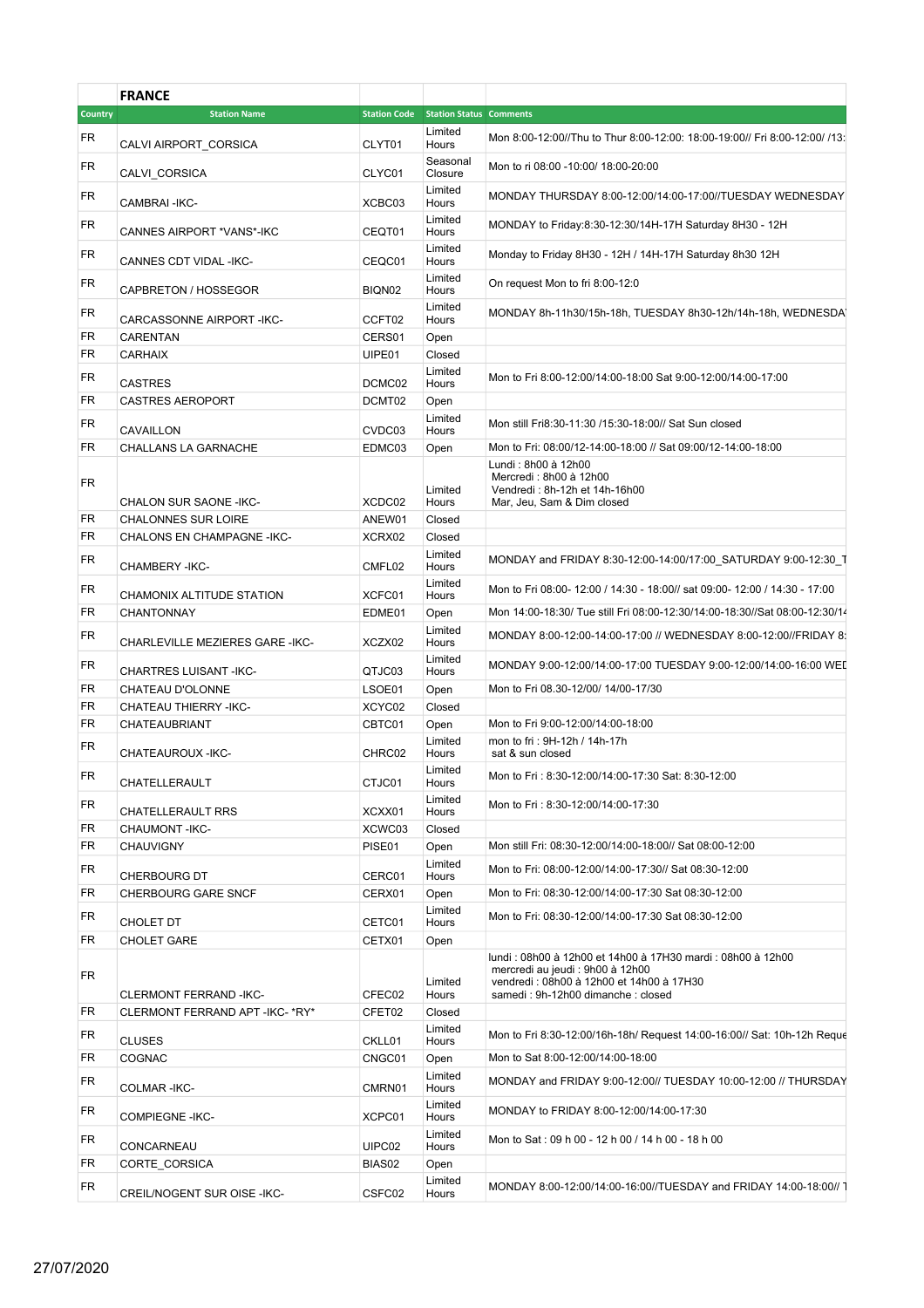|                | <b>FRANCE</b>                       |        |                                             |                                                                                                                                                                        |
|----------------|-------------------------------------|--------|---------------------------------------------|------------------------------------------------------------------------------------------------------------------------------------------------------------------------|
| <b>Country</b> | <b>Station Name</b>                 |        | <b>Station Code Station Status Comments</b> |                                                                                                                                                                        |
| FR             | DAX DT                              | XDAC01 | Limited<br>Hours                            | Mon to Fri 8:00-12:00/ 14:00-18:00                                                                                                                                     |
|                |                                     |        | Limited                                     |                                                                                                                                                                        |
| FR             | <b>DAX SNCF</b>                     | XDAX01 | Hours                                       | Mon Tue Fri Sat 09:00-17:00, Wed Thu Request 06:00-21:00, Mon Tue Fri                                                                                                  |
| <b>FR</b>      | <b>DEAUVILLE-IKC-</b>               | DOLC01 | Open                                        |                                                                                                                                                                        |
| <b>FR</b>      | <b>DERVAL</b>                       | NTEN04 | Open                                        | Mon still Fri 09:00-12:00/14:00-18:00// Sat 09:00-12:00                                                                                                                |
| <b>FR</b>      | <b>DIEPPE GARE -IKC-</b>            | DPEX02 | Limited<br>Hours                            | MONDAY 9:00-12:00/14:00-16:00// WEDNESDAY 8:00-12:00/14:00-16:00                                                                                                       |
|                |                                     |        |                                             | Lundi: 8h00 à 12h00 / 14h00 à 17h00                                                                                                                                    |
| FR             | DIJON CAP NORD - IKC-               | DIJN02 | Limited<br>Hours                            | Mardi à Jeudi : 8h30 à 12h00<br>Vendredi: 8h00 à 12h00 / 14h00 à 17h00<br>Sam & Dim closed                                                                             |
| <b>FR</b>      | DIJON MARSANNAY - IKC-              | DIJC02 | Limited                                     | Lundi: 8h30 à 12h00 / 14h00 à 17h30 Mardi: 8h00 à 12h00<br>Mercredi: 8h00 à 12h00 / 14h00 à 18h00 Jeudi: closed<br>Vend: 9h00 à 12h00 / 14h00 à 17h00 Sam & Dim closed |
| FR             | DIJON SNCF *RY* - IKC-              | DIJX01 | Hours<br>Closed                             |                                                                                                                                                                        |
| <b>FR</b>      | <b>DINAN</b>                        | DNRS01 | Closed                                      |                                                                                                                                                                        |
| FR             | DOLE-IKC-                           | DLEC02 | Closed                                      |                                                                                                                                                                        |
| <b>FR</b>      | <b>DOLE AIRPORT -IKC-</b>           | DLEO01 | Closed                                      |                                                                                                                                                                        |
| <b>FR</b>      | DOLUS D'OLERON                      | OROC01 | Open                                        | Mon till Sat: 08:30-12:00/ 14:00 -18:30 Sun closed                                                                                                                     |
| <b>FR</b>      | DOUAI-IKC-                          | XDNL01 | Limited<br>Hours                            | MONDAY 9:00-12:00//TUESDAY 14:00-18:00// WEDNESDAY 10:00-12:00                                                                                                         |
| <b>FR</b>      | <b>DOUARNENEZ</b>                   | UIPW01 | Open                                        |                                                                                                                                                                        |
| <b>FR</b>      | <b>DRAGUIGNAN-IKC-</b>              | DWGC01 | Limited<br>Hours                            | MONDAY to FRIDAY :8:30-12:00 / 14H30-18H00                                                                                                                             |
| <b>FR</b>      | DUNKERQUE - IKC- * VANS*            | DKEC02 | Limited<br>Hours                            | MONDAY & FRIDAY 8:30-12:00/14:00-16h00//TUESDAY to THURSDAY 8                                                                                                          |
| FR             | EPINAY GENNEVILLIERS - IKC-* VANS*  | PARN04 | Limited<br>Hours                            | MONDAY, TUESDAY, THURSDAY: 9H/13H et 14H/15H30. FRIDAY 9H/1                                                                                                            |
| FR             | EUROPCAR LA SEYNE                   | LSGC01 | Open                                        |                                                                                                                                                                        |
| FR             | EVREUX *VOITURES ET UTILITAIRES*    | EVXC02 | Limited<br>Hours                            | MONDAY 08h30-12h00 / 14h00-17h00 TUESDAY WEDNESDAY THURSI                                                                                                              |
| <b>FR</b>      | EVRY - IKC-                         | JEVC02 | Limited<br>Hours                            | MONDAY to FRIDAY 8:30-12:30/ 14:00 17:00_ SATURDAY SUNDAY Clos                                                                                                         |
| <b>FR</b>      |                                     |        | Limited                                     | Mon and thu 10:30-12:00// Tue and Fri 13:00-14:15// Wed 10:30-12:00//Sa                                                                                                |
|                | FIGARI AIRPORT_CORSICA              | FSCT01 | Hours                                       |                                                                                                                                                                        |
| <b>FR</b>      | <b>FIGEAC</b>                       | FGAL01 | Open                                        |                                                                                                                                                                        |
| <b>FR</b>      | FONTAINEBLEAU - AVON                | XFBC02 | Limited<br>Hours                            | Mon to Thur 8:00-12:00/14:00-17:00// Fri 8:00-12:00/14:00-16:00                                                                                                        |
| FR             | FREJUS-IKC-                         | FRJC01 | Limited<br>Hours                            | MONDAY to FRIDAY 8H-12H/14H-18H                                                                                                                                        |
| <b>FR</b>      | <b>FREJUS VALESCURE</b>             | FRJE01 | Open                                        |                                                                                                                                                                        |
| FR             | <b>FRESNES</b>                      | PARE14 | Limited<br>Hours                            | MONDAY to FRIDAY 8h30-12h 30 14h17h SATURDAY SUNDAY Close                                                                                                              |
| FR             | <b>FROMENTINE</b>                   | IDYC01 | Open                                        | Mon still Sun Request 06:00-22:00                                                                                                                                      |
| <b>FR</b>      | <b>FROMENTINE HELIPORT</b>          | IDYC02 | Open                                        | Mon still Sun: Request 09:00 -18:00                                                                                                                                    |
| FR             | GAP-IKC-                            | GATX01 | Closed                                      |                                                                                                                                                                        |
| FR             | <b>GARE TGV LORRAINE *IKC*</b>      | ETZX01 | Closed                                      |                                                                                                                                                                        |
| <b>FR</b>      | GENEVA FERNEY VOLTAIRE APT IKC *RY* | GVFT01 | Limited<br>Hours                            | MONDAY to SUNDAY 9:00-17:00                                                                                                                                            |
| FR             | GHISONACCIA_CORSICA                 | BIAS03 | Limited<br>hours                            | Mon stil Sat 08:30-12:00/14:00-18:00                                                                                                                                   |
| <b>FR</b>      | <b>GIEN-IKC-</b>                    | GIEC02 | Limited<br>Hours                            | MONDAY TUESDAY THURSDAY FRIDAY 830-12/14-1730                                                                                                                          |
| <b>FR</b>      | <b>GRANDCHAMPS DES FONTAINES</b>    | NTEN06 | Open                                        | Mon still Fri: 08:00-12:30/14:00-18:30//Sat 09:00-12:00                                                                                                                |
| FR             | <b>CHERBOURG FERRY</b>              | CERP01 | Open                                        | Mon TO Friday Request 12:45-13:45                                                                                                                                      |
| FR             | <b>GRANVILLE</b>                    | GFRC01 | Open                                        | Mon still Fri 08:00-12:00/14:00-18:00                                                                                                                                  |
| FR             | <b>GRASSE-IKC-</b>                  | GXRC02 | Closed                                      |                                                                                                                                                                        |
| <b>FR</b>      | <b>GRENOBLE AIRPORT -IKC-</b>       | GNBT01 | Closed                                      |                                                                                                                                                                        |
| <b>FR</b>      | <b>GRENOBLE ECHIROLLES -IKC-</b>    | GNBS02 | Limited<br>Hours                            | MONDAY and FRIDAY 8:00-12:00 / 14:00-18:00_TUESDAY, WEDNESDA                                                                                                           |
| <b>FR</b>      | GRENOBLE GARE -IKC- *RY*            | GNBL01 | Limited<br>Hours                            | MONDAY to FRIDAY 8:00-16:00_SATURDAY : 8:00-12:00/13:00-16:00                                                                                                          |
| <b>FR</b>      | <b>GUERET</b>                       | XGTC02 | Limited<br>Hours                            |                                                                                                                                                                        |
| <b>FR</b>      | <b>GUINGAMP</b>                     | GUKC02 | Open                                        | Mon 14:00-17:30/ Tue-Fri 09:00-12:00/14:00-17:30                                                                                                                       |
| FR             | HAGUENAU                            | HGEC01 | Open                                        |                                                                                                                                                                        |
| FR             | IMPLANT FAURECIA ONLY Q BRIERES     | JEVS03 | Limited<br>Hours                            | MONDAY 8h30-12h and Tursday 13h-17h                                                                                                                                    |
| <b>FR</b>      | IMPLANT FAURECIA ONLY D MERU        | BVAC02 | Limited<br>Hours                            | MONDAY, WEDNESDAY, FRIDAY 8h00-12h00                                                                                                                                   |
|                |                                     |        |                                             |                                                                                                                                                                        |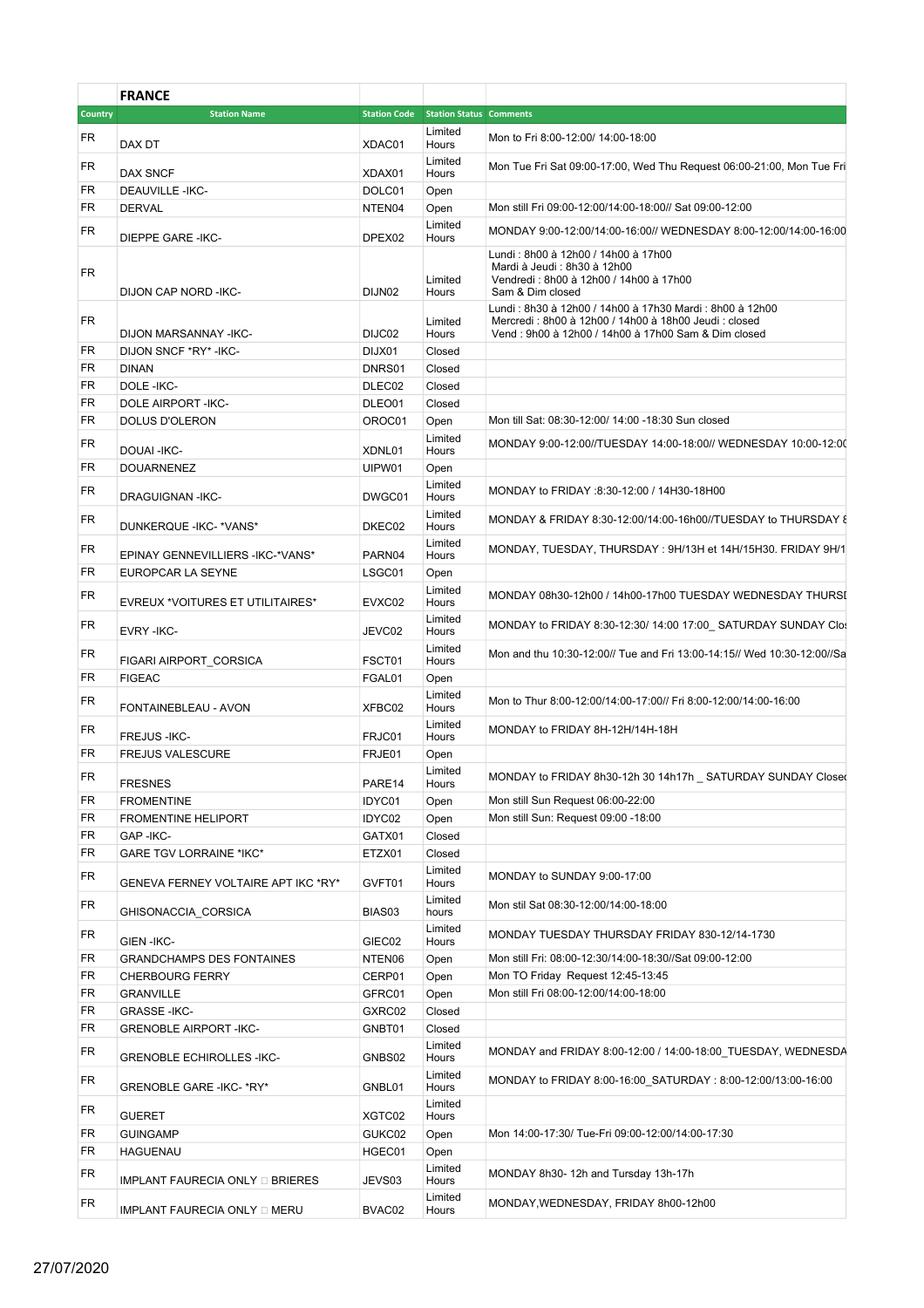|                | <b>FRANCE</b>                          |                                             |                  |                                                                            |
|----------------|----------------------------------------|---------------------------------------------|------------------|----------------------------------------------------------------------------|
| <b>Country</b> | <b>Station Name</b>                    | <b>Station Code</b> Station Status Comments |                  |                                                                            |
| FR             | IMPLANT FAURECIA ONLY - BAVANS         | XMFC13                                      | Limited<br>Hours | mon: 8h-10h30<br>tue to fri: $8h - 10h$                                    |
| FR             |                                        |                                             | Limited          | mon: 8h-10h30                                                              |
|                | IMPLANT FLEXNGATE ONLY Q AUDINCOUR     | XMFC12                                      | Hours            | tue to fri : $8h - 10h$                                                    |
| FR             | <b>JOIGNY</b>                          | JGYC01                                      | Open             | Mon to Fri 8:00-12:00/14:00-17:00                                          |
| <b>FR</b>      | <b>JONZAC</b>                          | XSTS01                                      | Open             | Mon to fri 8:00-12:00/14:00-19:00                                          |
| FR             | LA BAULE GARE                          | LBYL01                                      | Open             | Mon to Sat 8:15-12:15/14:00-19:00 //Sun 10:00-13:00/14:00-18:30            |
| FR             | LA CIOTAT                              | XCTC01                                      | Limited<br>Hours | Mon to Sat 8:00-12:00/15:00-18:00                                          |
| FR             | LA FERTE BERNARD                       | LMEW01                                      | Open             | Mon 14/00-18/00/ Tue stil Fri 08:00-12:00/14:00-18:00/ Sat 08:30-12:00     |
| <b>FR</b>      | LA PALMYRE                             | RYNW01                                      | Open             | Mon still Fri: 08:00-12:00/13:30-19:00                                     |
| FR             | LA ROCHE SUR YON                       | EDML01                                      | Open             | Mon to Fri: 08:00-12:30 /14:00-19:00 // Sat 09:00/12-14:00-18:00           |
| FR             | LA ROCHELLE - PERIGNY                  | LRHC01                                      | Open             | Mon to Fri 8:00-12:00/14:00-19:00// Sat 9:00-12:00/14:00-18:00             |
| FR             | LA ROCHELLE AIRPORT                    | LRHT01                                      | Open             | Mon stil Frid:09:00-12:00/14:00-18:00/ Request stil 22:30//Sat 08:00-11:30 |
| <b>FR</b>      | LA ROCHELLE GARE -NO VANS RETURNS-     | LRHL01                                      | Open             | Mon to Fri 8:00-19:00/Sat 9:00-12:30/13:30-19:00                           |
| <b>FR</b>      | LA TREMBLADE                           | RYNW02                                      | Open             | Mon stil Fri 09:00-12:00/14:00-19:00// Sat 09:00-12:00                     |
| FR             | LA VALETTE DU VAR                      | TLNC02                                      | Open             |                                                                            |
| <b>FR</b>      |                                        |                                             | Limited          | REQUEST Mon to Fri 9:00-12:00/ 14:30-18:00                                 |
|                | LACQ-MOURENX                           | PUFE01                                      | Hours            |                                                                            |
| FR             | LANDERNEAU                             | XLDC01                                      | Open             |                                                                            |
| <b>FR</b>      | LANGON                                 | LGJC01                                      | Limited<br>Hours | Mon to Fri 9:00-12:00/14:00-17:00                                          |
| FR             | <b>LANGRES-IKC-</b>                    | XCWS02                                      | Closed           |                                                                            |
| FR             | <b>LANNION DT</b>                      | LAIC02                                      | Open             |                                                                            |
| FR             | LAON - IKC-                            | XLNC01                                      | Closed           |                                                                            |
| <b>FR</b>      |                                        |                                             | Limited          | Mon to Fri: 8:00-12:00/14:00-8:00// Sat 08:30-12:00                        |
| <b>FR</b>      | LAVAL                                  | LVAC01                                      | Hours<br>Limited | Mon to Sat 08:00-12:00/ 14-18:00 Request from 7 to 22:30 Out of normal h   |
| <b>FR</b>      | <b>LAVAL GARE</b><br>LE CREUSOT - IKC- | LVAL01<br>XCCC04                            | Hours<br>Closed  |                                                                            |
| FR             | LE CREUSOT/MONTCHANIN TGV *RY*-IKC-    | XCCX02                                      | Closed           |                                                                            |
|                |                                        |                                             | Limited          |                                                                            |
| <b>FR</b>      | LE HAVRE VILLE - IKC- * VANS*          | LEHC02                                      | Hours            | MONDAY TO FRIDAY 9:00-12:00/14:00-18:00 SATURDAY 8:00-12:00/14:            |
| FR             | LE MANS GARE                           | LMEL01                                      | Limited<br>Hours | Mon Sun Closed /Request Mon still Fri 8:00-12:00/14:00-17:30               |
| FR             |                                        |                                             | Limited          | Mon to Fri: 8:30-12:00/14:00-17:30// Sat 08:30-12:00                       |
|                | LE MANS ZONE NORTH                     | LMEN01                                      | Hours            |                                                                            |
| FR             | LE PETIT BORNAND-ALTITUDE STATION      | NCYW01                                      | Closed           | closed definitively                                                        |
| <b>FR</b>      | LENS-IKC-                              | XLEC01                                      | Closed           |                                                                            |
| FR             | <b>LES HERBIERS</b>                    | EDME02                                      | Open             | Mon to Fri: 08:00/12-14:00-18:00                                           |
| <b>FR</b>      | LES SABLES D'OLONNE                    | LSON01                                      | Open             | Mon to Fri: 08:00/12-14:00-18:00 // Sat 09:00/12-14:00-18:00               |
| <b>FR</b>      | LESPARRE-MEDOC                         | LZPC01                                      | Limited<br>Hours | Mon to Fri 8:00-12:00/14:00-18:00                                          |
| <b>FR</b>      | LEVALLOIS - IKC-                       | PARW14                                      | Closed           |                                                                            |
|                |                                        |                                             | Limited          |                                                                            |
| <b>FR</b>      | <b>LIBOURNE</b>                        | LIUL01                                      | Hours            | Mon to Fri 9:00-12:00/14:00-18:30                                          |
| <b>FR</b>      |                                        |                                             | Limited          | MONDAY and FRIDAY 7:30-22:15// TUESDAY WEDNESDAY THURSDAY                  |
|                | LILLE AIRPORT - IKC- * RY*             | LILT01                                      | Hours            |                                                                            |
| <b>FR</b>      | LILLE LESQUIN TRUCKS -IKC-             | LILS01                                      | Limited<br>Hours | MONDAY and FRIDAY 7:30-22:15// TUESDAY WEDNESDAY THURSDAY                  |
| <b>FR</b>      | LILLE MOULINS - IKC-                   | LILC01                                      | Limited<br>Hours | MONDAY to FRIDAY 8:00-12:00/14:00-17:00//SATURDAY 9:00-12:00               |
| <b>FR</b>      | LILLE SNCF EUROPE TGV -IKC- *RY*       | LILL05                                      | Limited<br>Hours | MONDAY to FRIDAY 8:00-19:00                                                |
| FR             | LILLE SNCF FLANDRES TGV -IKC *RY*      | LILL06                                      | Closed           |                                                                            |
| <b>FR</b>      | LIMOGES AIRPORT-IKC-                   | LIGT02                                      | Closed           |                                                                            |
|                |                                        |                                             | Limited          |                                                                            |
| <b>FR</b>      | LIMOGES NORTH - IKC-* VANS*            | LIGN02                                      | Hours            | MONDAY 8:30-12:00/14:00-17:30// WEDNESDAY and FRIDAY 8:30-12:00            |
| <b>FR</b>      | <b>LIMOGES SNCF-IKC-</b>               | LIGL02                                      | Closed           |                                                                            |
| FR             | <b>LOGNES</b>                          | XLGC01                                      | Closed           |                                                                            |
| FR             | LONS LE SAUNIER - IKC-                 | XLLC01                                      | Closed           |                                                                            |
| <b>FR</b>      | <b>LORIENT</b>                         | LRTL01                                      | Open             | Mon still Fri 08:00-12:00/14:00-18:30/Request 18:31-21:30//Sat 09:00-12:0  |
| FR             |                                        |                                             | Limited          | Mon to Fri: 8:45 - 11:30 / 14:30 - 17:30 // Sat: 9:15 - 11:30              |
|                | <b>LORIENT AIRPORT</b>                 | LRTT01                                      | Hours            |                                                                            |
| FR             | LORIENT MD **NOT USE FOR RES**         | LRTC50                                      | Closed           |                                                                            |
| <b>FR</b>      | LOURDES SNCF                           | LDEX01                                      | Limited<br>Hours | Mon to Fri 11:00-12:00/14:00-17:00 Request 20:00-21:00//Sat 14:00-17:00    |
| FR             | LOUVIERS-IKC-                          | LVQC02                                      | Closed           |                                                                            |
| <b>FR</b>      | <b>LUCON</b>                           | EDMS01                                      | Open             |                                                                            |
|                |                                        |                                             |                  |                                                                            |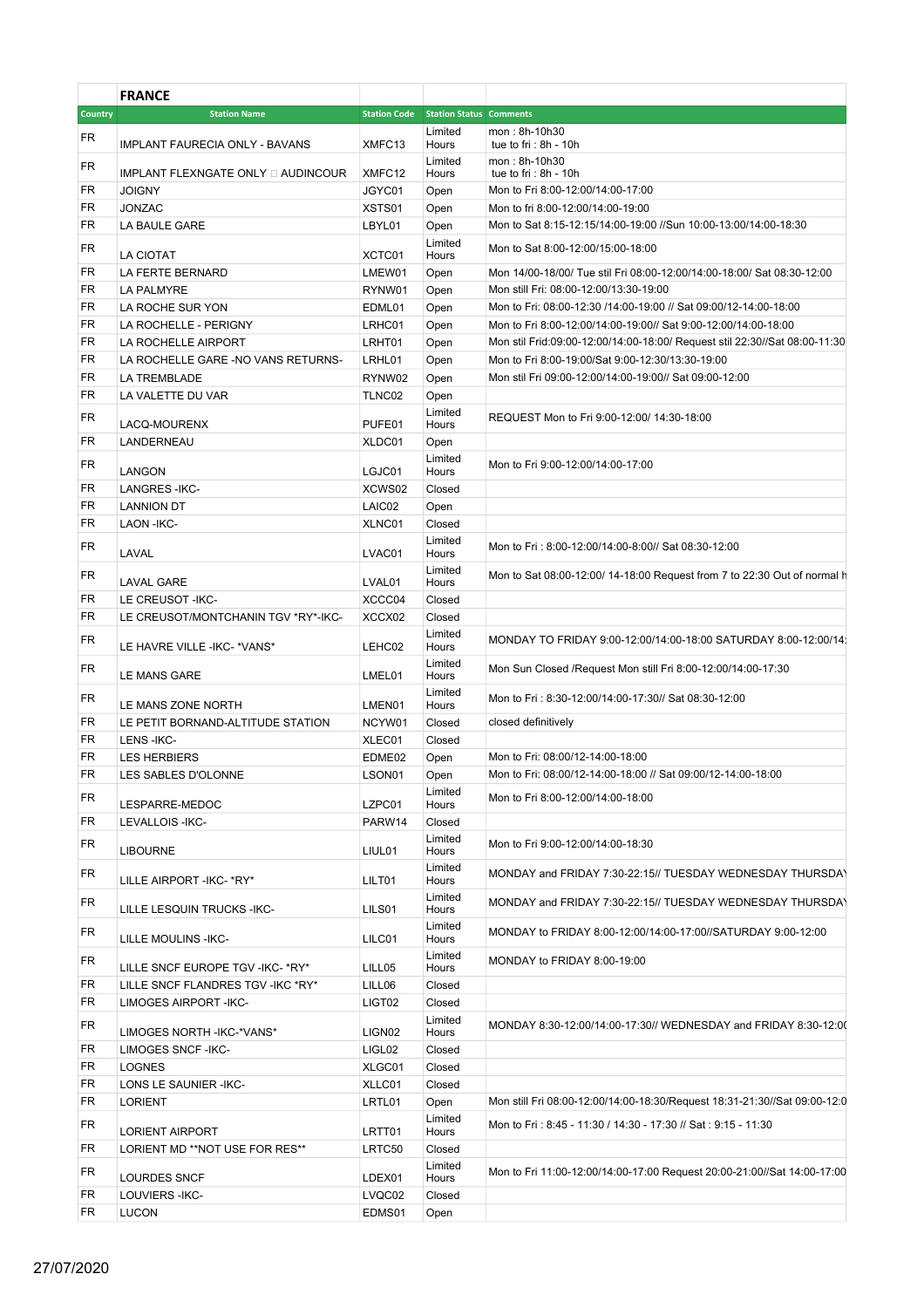|                | <b>FRANCE</b>                       |                      |                                             |                                                                    |
|----------------|-------------------------------------|----------------------|---------------------------------------------|--------------------------------------------------------------------|
| <b>Country</b> | <b>Station Name</b>                 |                      | <b>Station Code</b> Station Status Comments |                                                                    |
| FR             | LUNEVILLE-IKC-                      | ETZS01               | Closed                                      |                                                                    |
| FR             |                                     |                      | Limited                                     | MONDAY TUESDAY THURSDAY AND FRIDAY 8:30-12:30/14:00-17:00 \$       |
|                | LYON EAST *VANS* - IKC-             | LYSE01               | Hours                                       |                                                                    |
| FR             | LYON EAST DEL PRIVATE - IKC-        | LYSC05               | Closed                                      |                                                                    |
| FR             | <b>LYON MARIETTON -IKC-</b>         | LYSC08               | Closed                                      |                                                                    |
| FR             | LYON PART DIEU RRS - IKC- * RY*     | LYSL01               | open                                        |                                                                    |
| <b>FR</b>      | LYON PERRACHE SNCF-IKC-             | LYSL02               | Limited<br>Hours                            | MONDAY, THURSDAY 8:00-19:00_TUESDAY, WEDNESDAY: 8:00-16:00         |
| <b>FR</b>      | LYON SAINT EXUPERY APT-IKC-*RY*     | LYST01               | Limited<br>Hours                            | MONDAY, TUESDAY, WEDNESDAY, and THURSDAY: 8:00-20:00_FRID          |
| <b>FR</b>      | LYON SOUTH WEST BRIGNAIS-IKC-VANS   | LYSS01               | Limited<br>Hours                            | MONDAY, FRIDAY 8:30-12:00/14:00-17:30_TUESDAY, WEDNESDAY, TH       |
| FR             | LYON VENISSIEUX - IKC- VANS -       | LYSS03               | Limited<br>Hours                            | MONDAY, TUESDAY, THURSDAY 8:30-12:00 / 14:00-17:30 WEDNESD         |
| FR             | <b>MACHECOUL</b>                    | XGVN01               | Open                                        |                                                                    |
| FR             | MACON - IKC-                        | QNXC02               | Closed                                      |                                                                    |
| FR             | MACON LOCHE TGV *RY* - IKC-         | QNXX02               | Closed                                      |                                                                    |
| FR             | <b>MAISONS ALFORT</b>               | QFCN01               | Limited<br>Hours                            | MONDAY to FRIDAY 8:000-12:00-14:00-1:h00// SATURDAY:8:000-12:00    |
| <b>FR</b>      | MANOSQUE - IKC-                     | OSQC01               | Limited<br>Hours                            | MONDAY to THURSDAY 9:00-12:30 // FRIDAY 9:00-12:30/14:00-17:30     |
| <b>FR</b>      |                                     |                      | Limited                                     | MONDAY and WEDNESDAY 8h30-12h00 and FRIDAY 8:30-12:00 14h00-       |
|                | MANTES LA JOLIE *VANS*              | PHVC02               | Hours                                       |                                                                    |
| FR             | MARANS                              | LRHN01               | Open                                        |                                                                    |
| FR             | <b>MARMANDE RRS</b>                 | MMSL01               | Limited<br>Hours                            | Mon to Fri 8:00-12:00/14:00-18:00 Sat 9:00-12:00/14:00-17:00       |
| <b>FR</b>      | MARSEILLE AIRPORT-IKC-*RY*          | MRST01               | Limited<br>Hours                            | MONDAY to FRIDAY 8:00-20:00 // SATURDAY SUNDAY 8:00-19:00          |
| FR             | MARSEILLE ARNAVAUX *VANS*-IKC-      | MRSC05               | Limited<br>Hours                            | MONDAY to FRIDAY 9:00-14:00                                        |
| FR             | MARSEILLE CANEBIERE *VANS*-IKC-     | MRSC04               | Closed                                      |                                                                    |
| <b>FR</b>      |                                     |                      | Limited                                     |                                                                    |
|                | MARSEILLE PRADO VANS - IKC-         | MRSC01               | Hours                                       | MONDAY to FRIDAY 8:00-12:30/14:00-18:00_Sta 9:00-12:00-14:00-17:00 |
| FR             | MARSEILLE RABATAU - IKC-            | MRSC07               | Closed                                      |                                                                    |
| FR             | MARSEILLE TGV ST CHARLES - IKC-*RY* | MRSL01               | open                                        |                                                                    |
| FR             | MARSEILLE VALENTINE-IKC-VANS        | MRSC06               | Limited<br>Hours                            | MONDAY THURSDAY WEDNESDAY FRIDAY 9:00-12:00/14:00-16:00            |
| <b>FR</b>      | MARTIGUES PORT DE BOUC              | MJOC01               | Limited<br>Hours                            | Mon to Fri 8:00-12:00/14:00-16:30 Sat 8:00-12:00/14:00-16:30       |
| FR             | MASSY SNCF-IKC-                     | PARL09               | Limited<br>Hours                            | MONDAY-TUESDAY-FRIDAY:8h30-12h30/13h30-15h30-WEDNESDAY             |
| FR             | MAUBEUGE - IKC-                     | XMEC04               | Closed                                      |                                                                    |
|                |                                     |                      | Limited                                     |                                                                    |
| FR             | MEAUX - IKC-                        | XEDN01               | Hours                                       | MONDAY to THURSDAY: 8H/12H. FRIDAY 14H/18H. SATURDAY and SI        |
| FR.            | MEGEVE - ALTITUDE STATION -         | MVVC01               | Open                                        | Mon to Fri 8:30-12:00/14:00-18:00                                  |
| FR             |                                     |                      | Limited                                     | MONDAY 8h30-12h00 14h00 17h00 WEDNESDAY and FRIDAY 8:30-12:0       |
|                | MELUN (DAMMARIE LES LYS) - IKC-     | JEVE01               | Hours                                       |                                                                    |
| FR             | <b>MENTON-IKC-</b>                  | XMTC02               | Closed                                      |                                                                    |
| <b>FR</b>      | METZ NANCY LORRAINE AIRPORT - IKC-  | ETZT02               | Closed                                      |                                                                    |
| FR             | METZ SNCF - IKC- * RY*              | ETZX02               | Closed                                      |                                                                    |
| FR             | METZ WOIPPY - IKC-                  | ETZN02               | Limited<br>Hours                            | MONDAY 8:00-12:00/14:00-17:00// TUESDAYs to FRIDAY 8:00-12:00/14:  |
| FR             | MILLAU                              | MPYC02               | Open                                        |                                                                    |
| FR             | MIMIZAN                             | IZNC01               | Open                                        | Mon to Sat 09:00-12:00/14:00-18:00                                 |
| FR             | MONT DE MARSAN                      | XMJC01               | Limited<br>Hours                            | Mon to Fri 8:00-12:00/14:00-18:00 Sat 9:00-12:00/14:00-17:00       |
| FR             | MONTAIGU                            | EDMN01               | Open                                        | Mon to Fri: 09:00/12:30/14:00-18:45// Sat 09/00-12/00              |
| FR             | <b>MONTARGIS-IKC-</b>               | OMTC01               | Closed                                      |                                                                    |
| FR             | MONTAUBAN                           | XMWC01               | Open                                        |                                                                    |
| FR             | MONTBELIARD-IKC-                    | XMFC02               | Closed                                      |                                                                    |
| <b>FR</b>      | MONTE CARLO-IKC-                    | MCMC01               | Limited<br>Hours                            | MONDAY and FRIDAY 8:30-11:30-14:00-17:30// TUESDAY WEDNESDAY       |
|                |                                     |                      | Limited                                     |                                                                    |
| FR             | MONTELIMAR-IKC-                     | MPHL02               | Hours<br>Limited                            | MONDAY to SATURDAY 8:30-12:00                                      |
| <b>FR</b>      | MONTIGNY LE BRETONNEUX              | PARW02               | Hours<br>Limited                            | MONDAY WEDNESDAY FRIDAY 8:30-12:00                                 |
| FR<br>FR       | MONTLUCON - IKC-                    | MCUC02<br><b>MPL</b> | Hours<br>#N/A                               | MONDAY TUESDAY THURSDAY FRIDAY 8:00-12:00// WEDNESDAY: 14          |
|                | Montpellier (Godlcar Interrrent)    |                      |                                             |                                                                    |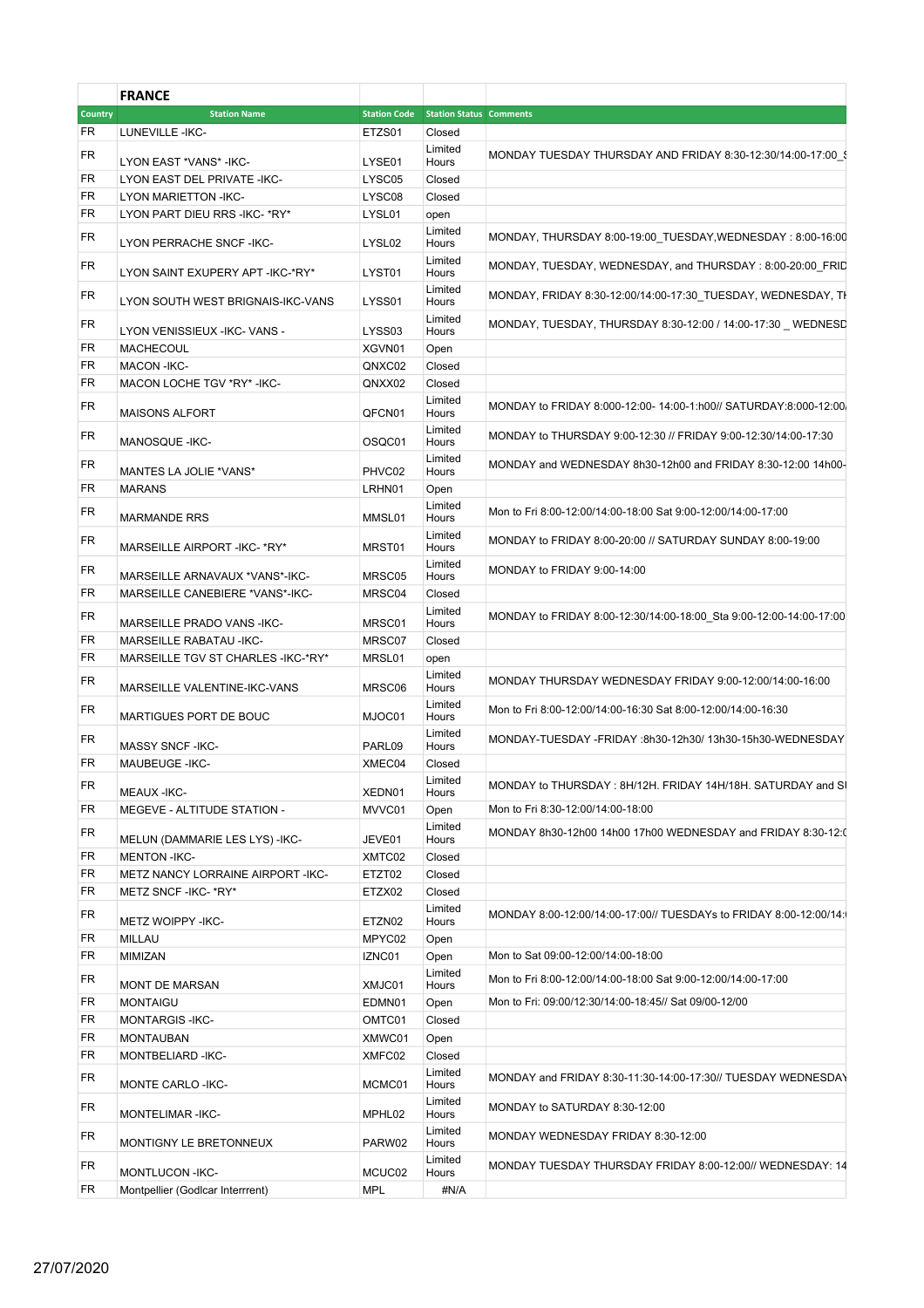|           | <b>FRANCE</b>                         |               |                                             |                                                                                                                                                      |
|-----------|---------------------------------------|---------------|---------------------------------------------|------------------------------------------------------------------------------------------------------------------------------------------------------|
| Country   | <b>Station Name</b>                   |               | <b>Station Code Station Status Comments</b> |                                                                                                                                                      |
| FR        |                                       |               | Limited                                     | MONDAY to SATURDAY 08:00-19:00                                                                                                                       |
| FR        | MONTPELLIER AIRPORT - IKC- * RY*      | MPLT01        | Hours<br>Limited                            | MONDAY to FRIDAY 10:00-17:00 // WEDNESDAY 11:00-17:00                                                                                                |
|           | MONTPELLIER LGV SUD DE FRANCE         | MPLX02        | Hours                                       |                                                                                                                                                      |
| FR        | MONTPELLIER SNCF-IKC-*RY*             | MPLL02        | Open                                        | MONDAY to THURSDAY 8:00-19:00 // FRIDAY 8:00-20:00 // WEDNESDA                                                                                       |
| FR        | MONTPELLIER WEST *VANS*-IKC-          | MPLC01        | Limited<br>Hours                            | MONDAY and FRIDAY 9:00-12:00/14:00-16:00// WEDNESDAY 9:00-13:00                                                                                      |
| FR        | <b>MORLAIX</b>                        | MXNC01        | Open                                        |                                                                                                                                                      |
| FR        | MORZINE - ALTITUDE STATION-           | MQZC01        | Open                                        | Mon to Fri : 8:30-12:00/ 14:00-18:00 // Sat 08:30-12:00/14:00-17:00                                                                                  |
| FR        | <b>MOULINS - IKC-</b>                 | XMUL01        | Limited<br>Hours                            | lundi à vendredi 9:00 à 11:00 et 14:00 à 16:00<br>Sauf le jeudi après midi : fermé<br>Sam & Dim closed                                               |
| FR        | <b>MOUTIERS-IKC-</b>                  | QMUL02        | Closed                                      |                                                                                                                                                      |
| FR        | MULHOUSE-IKC-                         | MLHC02        | Limited<br>Hours                            | MONDAY to FRIDAY :9:00-12:00/14:0016:00                                                                                                              |
| FR        | Mulhouse (Godicar Interrrent)         | MLH           | #N/A                                        |                                                                                                                                                      |
| <b>FR</b> | MULHOUSE AIRPORT FR - IKC-*RY*        | MLHT01        | Limited<br>Hours                            | MONDAY to THURSDAY 9:00-18:00// FRIDAY 8:30-23:00// SATURDAY 1                                                                                       |
| FR        | MULHOUSE GARE - IKC-                  | MLHX02        | Closed                                      |                                                                                                                                                      |
| FR        | NANCY ESSEY *VANS* - IKC-             | ETZE01        | Limited                                     | MONDAY 9:00/12:00// TUESDAY 9:00/11:00//THURSDAY 9:00/11:30//FR                                                                                      |
| FR        |                                       |               | Hours<br>Limited                            | MONDAY to FRIDAY 8h-12/14h-17h SATURDAY SUNDAY Closed                                                                                                |
| FR        | <b>NANCY GARE</b>                     | NNCL02        | Hours                                       |                                                                                                                                                      |
|           | NANTERRE DELIVERY ONLY -IKC- *RY*     | PARW09        | Closed<br>Limited                           |                                                                                                                                                      |
| FR        | NANTERRE RUEIL MALMAISON - IKC-* VANS | PARC22        | Hours                                       | MONDAY to FRIDAY 8h30-12h00/13h00-17h00 SATURDAY 08h00-12h0                                                                                          |
| FR        | NANTES - CHANTENAY                    | NTEC04        | Open                                        | Mon to Fri 8:00-19:00 // Sat 8:00-12:00/14:00-19:00// closed Sun                                                                                     |
| FR        | NANTES AIRPORT                        | NTET01        | Open                                        | Mon to Fri 1 Sun 08:00 -22:29/ Sat 08:00 -18:59                                                                                                      |
| FR        | NANTES CHAMP DE MARS                  | NTEC01        | Open                                        | Mon to Fri 8:00-19:00 // Sat 8:00-12:00/14:00-19:00// closed Sun                                                                                     |
| FR        | NANTES FORUM D'ORVAULT                | NTEC02        | Open                                        | Mon to fri Fri: 08:00-19:00/Sat 08:00-12:00/14:00-19:00                                                                                              |
| FR        | NANTES ROUTE DE PARIS                 | NTEC03        | Open                                        | Mon to Fri 8:00-19:00 // Sat 8:00-12:00/14:00-18:00// closed Sun                                                                                     |
| FR        | NANTES RRS SOUTH                      | NTEL02        | Open                                        | Mon to Thur: 07:45-21:00 /Fri 07:45-22:15 // Sat: 09H-13H/ 14:15-18:15 //                                                                            |
| FR        | <b>NARBONNE -IKC-</b>                 | NROL02        | Limited<br>Hours                            | Lundi, mardi, jeudi, vendredi 8H30-12H/ Mercredi 14H-17H30/ Samedi 9h-                                                                               |
| FR        | NEMOURS-IKC-                          | XFBS01        | Closed                                      |                                                                                                                                                      |
| FR        | NEVERS-IKC-                           | NVSC03        | Closed                                      |                                                                                                                                                      |
| FR        | NEVERS RRS *RY* - IKC-                | NVSX02        | Closed                                      |                                                                                                                                                      |
| FR        | NICE AIRPORT-IKC- PRESTIGE *RY*       | NCET02        | Limited<br>Hours                            | MONDAY to SUNDAY 8h30 - 23H30                                                                                                                        |
| FR        | NICE PLAINE DU VAR - IKC- * VANS*     | NCEW02        | Open                                        | MONDAY to FRIDAY 8H-12H/14H-18H and SATURDAY 8H-12H / 15H-18                                                                                         |
| FR        | NICE PROMENADE DES ANGLAIS-IKC-       | NCEC01        | Closed                                      | Closed                                                                                                                                               |
| FR        | NICE SNCF - IKC- * RY*                | NCEL01        | Limited<br>Hours                            | MONDAY to SATURDAY 8:30-12:00/13:30-17:00                                                                                                            |
| FR        | NIMES LGV PONT DU GARD -IKC-          | FNIX01        | Limited<br>Hours                            | MONDAY, THURSDAY, THURSDAY, FRIDAY 10:00-13:00// 14:00-16:00 \                                                                                       |
| FR        | NIMES SNCF-IKC-                       | FNIL03        | Limited<br>Hours                            | MONDAY to FRIDAY 10:30-13:30/14:30-18:30 SATURDAY 11-14:30                                                                                           |
| FR        | NIMES WEST KM DELTA *VANS*-IKC-       | FNIC01        | Limited<br>Hours                            | MONDAY, THURSDAY, THURSDAY, FRIDAY 9:00-12:00/14:00-16:00 // V                                                                                       |
| FR        | <b>NIORT</b>                          | NITL01        | Open                                        | Mon till Sat: 09H-12H/14:00-18:00                                                                                                                    |
| FR        | NIORT EST                             | NITC01        | Open                                        | Mon to Fri: 08:00-12:00/14:00-19:00//Sat 08:00-12:00/14:00-18:00                                                                                     |
| FR        | <b>NOZAY</b>                          | NTEN05        | Open                                        | Mon still 09:00-12:00/14:00-18:00// Sat 09:00-12:00                                                                                                  |
| FR        | OLERON AERODROME BOIS FLEURY          | <b>RCOO01</b> | Closed                                      | Définitively closed                                                                                                                                  |
| FR        | OLERON PORT DE BOYARDVILLE            | RCOP01        | Closed                                      | Définitively closed                                                                                                                                  |
| FR        | ORLEANS FLEURY LES AUBRAIS - IKC-     | OREC03        | Closed                                      |                                                                                                                                                      |
| <b>FR</b> | <b>ORLEANS OLIVET -IKC-</b>           | OREC04        | Limited<br>Hours                            | MONDAY TUESDAY WEDNESDAY FRIDAY 9:00-12:00/15:00-18:00// TH                                                                                          |
| FR        | <b>ORLEANS SNCF-IKC-</b>              | OREL01        | Closed                                      |                                                                                                                                                      |
| FR        | OYONNAX-IKC-                          | XBKE01        | Closed                                      |                                                                                                                                                      |
| FR        | <b>PAMIERS</b>                        | XFXN01        | Open                                        |                                                                                                                                                      |
|           |                                       |               | Limited                                     |                                                                                                                                                      |
| FR        | PARIS BASTILLE DIDEROT *VANS* - IKC-  | PARC18        | Hours                                       | MONDAY 8-18h // TUESDAY 8-16h // THURSDAY 8-17h // FRIDAY 8-18h                                                                                      |
| FR        | PARIS BATIGNOLLES - IKC -             | PARC16        | Closed                                      |                                                                                                                                                      |
| FR        | PARIS CDG TERM 2D -IKC- *RY*          | CDGT02        | Limited<br>Hours                            | MONDAY TO SUNDAY 7h00-22h00                                                                                                                          |
| FR        | Paris Charles de Gaulle (Interrent)   | <b>CDG</b>    | #N/A                                        |                                                                                                                                                      |
| FR        | PARIS ETOILE FOCH-IKC-                | PARC29        | Limited<br>Hours                            | MONDAY AND TUESDAY: 8h-12h / 13h-16h //WEDNESDAY: 08h30-12h<br>THURSDAY: 08h12h /13h-18h //FRIDAY: 08h-12h /13h-19h //<br>SATURDAY: 08h-12h /13h-16h |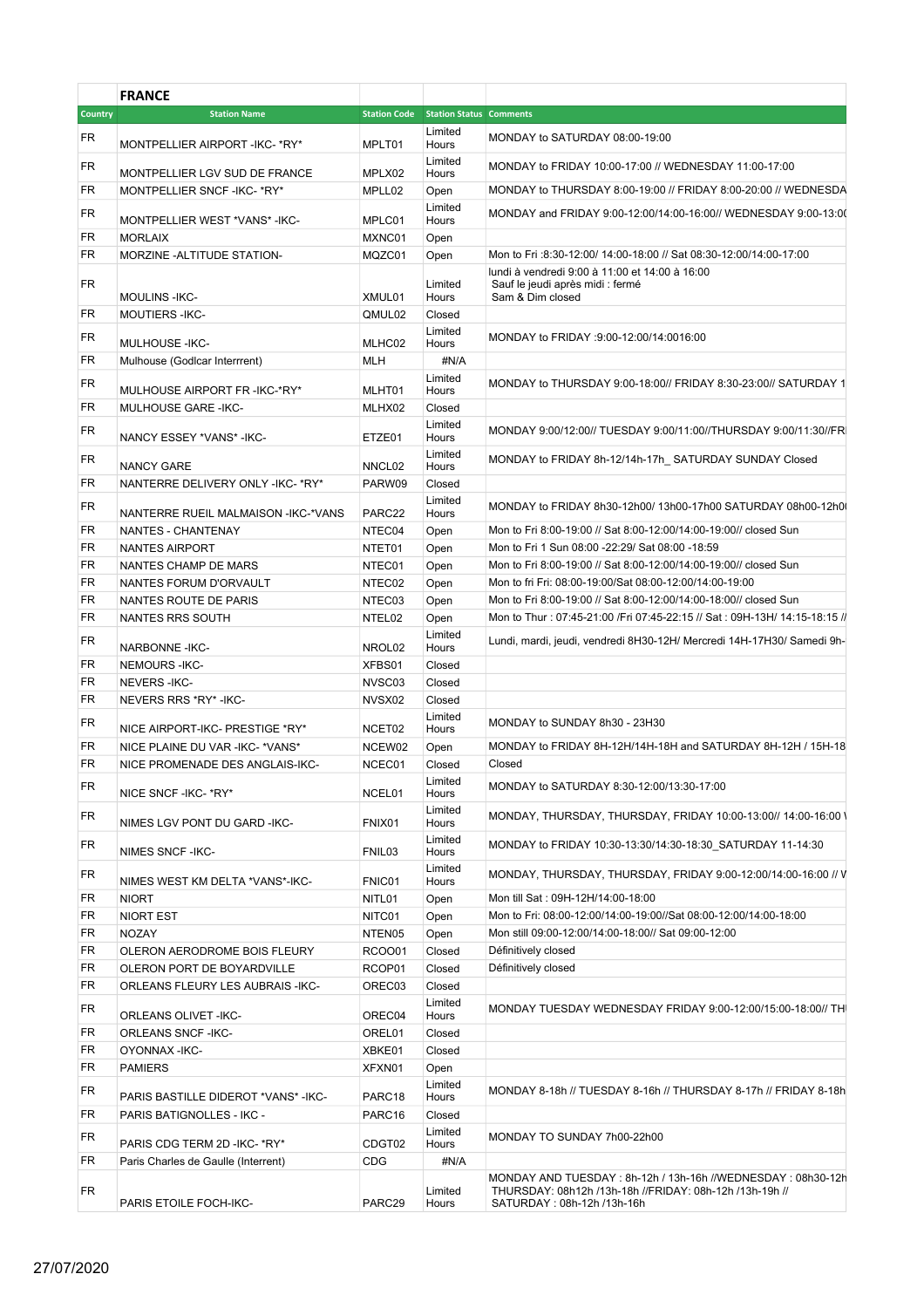|                | <b>FRANCE</b>                                       |                              |                                             |                                                                                                                                 |  |
|----------------|-----------------------------------------------------|------------------------------|---------------------------------------------|---------------------------------------------------------------------------------------------------------------------------------|--|
| <b>Country</b> | <b>Station Name</b>                                 |                              | <b>Station Code</b> Station Status Comments |                                                                                                                                 |  |
| FR             | PARIS GARE DE LYON - IKC- * RY*                     | PARL01                       | Limited<br>Hours                            | MONDAY 7h30-20h //TUESDAY to THURSDAY 8h-20h // FRIDAY 8h-21h                                                                   |  |
| FR             | PARIS GARE DU NORD - IKC-*RY*                       | PARL06                       | Limited<br>Hours                            | MONDAY: 07h-18h // TUESDAY: 08h-12h // WEDNESDAY: 08h30-13h30<br>THURSDAYsday: 07h-18h // FRIDAY 07h-19h30 // SATURDAYurday 08h |  |
| FR             | PARIS GARE ST LAZARE -IKC-                          | PARX02                       | Limited<br>Hours                            | MONDAY 8:00-13:00// TUESDAY AND THURSDAY 9:00-13:00 //FRIDAY                                                                    |  |
| FR             | PARIS INVALIDES RRS - IKC-                          | PARL03                       | Closed                                      |                                                                                                                                 |  |
| FR             | PARIS LE BOURGET APT - IKC-                         | LBGT01                       | Limited<br>Hours                            | MONDAY TO FRIDAY 8H/12H 13H/16H, SATURDAY= CLosed                                                                               |  |
| <b>FR</b>      | PARIS MARNE LA VALLEE DEL SERVICE                   | PARR01                       | Closed                                      |                                                                                                                                 |  |
| FR             | PARIS MONTMARTRE                                    | PARC36                       | Limited<br>Hours                            | MONDAY 9:00-14:00 // TUESDAY and THURSDAY 9:00-13:00 // FRIDAY                                                                  |  |
| FR             | Paris Orly (Interrent)                              | <b>ORY</b>                   | #N/A                                        |                                                                                                                                 |  |
| <b>FR</b>      | PARIS ORLY AIRPORT - IKC- * RY*                     | ORYT01                       | Limited<br>Hours                            | MONDAY to FRIDAY day 8h-18h<br>SATURDAY SUNDAY 8h-14h                                                                           |  |
| FR.            | PARIS PARC DES PRINCES - IKC-                       | PARC06                       | Limited<br>Hours                            | MONDAY to THURSDAY 9:00-13:00/14:00-17:00 //FRIDAY 9:00-13:<br>00/14:00-18:00                                                   |  |
| FR             | PARIS PLACE D'ITALIE - IKC-                         | PARC <sub>12</sub>           | Limited<br>Hours                            | MONDAY 8h30-13H/14h-17h // THURSDAY to THURSDAY 8h30 -<br>13h30 // FRIDAY 8h30-13h / 14h-18h // SATURDAY 8h30-15h30             |  |
| FR.            | PARIS PORTE DE CHATILLON                            | PARC38                       | Limited<br>Hours                            | MONDAY AND THURSDAY :08:00-12:00// FRIDAY 8:00-12:00/14:00-18:<br>00                                                            |  |
| FR             | PARIS SNCF PASTEUR MONTPARNASSE-IKC PARL11          |                              | Limited<br>Hours                            | MONDAY 07h30-18h// TUESDAY to THURSDAY 08h00-18h// FRIDAY<br>07h-21h// SATURDAY 07h-14h30 // SUNDAY 15h-20h                     |  |
| FR.            | PARIS STADE DE FRANCE *VANS*-IKC-                   | PARC03                       | Limited<br>Hours                            | MONDAY to THURSDAY 8H/12H -13H16H// FRIDAY 8H/12H-13H/18H                                                                       |  |
| FR.            | PARTHENAY                                           | NITN01                       | Open                                        | Mon to Sat 9:00-12:00/14:00-18:00                                                                                               |  |
| FR             | PAU AIRPORT                                         | PUFT01                       | Limited<br>Hours                            | Mon still Fri 08:00-18:00// Sat Request 08:00-22:00 Sun Request 08:00-<br>21:00                                                 |  |
| FR.            | PAU GARE SNCF                                       | PUFX01                       | Limited<br>Hours                            | Mon to Sat 8:00-12/14:00-18:00 - Request 20:00-21:00//Sun Request 14:<br>00-22:30                                               |  |
| FR             | PAU MAULEON RELAIS                                  | PUFW01                       | Limited<br>Hours                            | reopens on 21/03/2020 to serv car replacement                                                                                   |  |
| FR.            | PAU MAZEROLLES (RELAIS)                             | PUFN02                       | Limited<br>Hours                            | reopens on 21/03/2020 to serv car replacement                                                                                   |  |
| FR.            | PAU UZEIN-DELIVERY + LOCAL CUSTOMER                 | PUFN01                       | Limited<br>Hours                            | Mon to Fri 8:00-17:00// Sat 8:00-13:00                                                                                          |  |
| FR             | PAU UZEIN-DELIVERY + LOCAL CUSTOMER                 | PUFN01                       | Limited<br>Hours                            | Mon to Fri 8:00-17:00// Sat 8:00-13:00                                                                                          |  |
| FR             | PAU VILLE                                           | PUFC02                       | Limited<br>Hours                            | Mon to fri 8:00-18:00// Sat 09:00-12:00 /14:00-18:00                                                                            |  |
| <b>FR</b>      | PERIGUEUX                                           | PGXL01                       | Limited<br>Hours                            | Mon to Fri 08:00-12:00/14:00-18:00// Sat 09:00-12:00 /14:00-17:00                                                               |  |
| <b>FR</b>      | PERPIGNAN AIRPORT-IKC-                              | PGFT02                       | Limited<br>Hours                            | TUESDAY 11H -13H 18H- 20H/ THURSDAY 11H-15H/SATURDAY 11H-<br>15H /SUNDAY 13H-18H                                                |  |
| <b>FR</b>      | PERPIGNAN GARE                                      | PGFX02                       | LImited<br>Hours                            | MONDAY to FRIDAY 11:00 - 15:00 // SATURDAY 11:00 - 16:00                                                                        |  |
| FR             |                                                     |                              | Limited                                     |                                                                                                                                 |  |
| FR.            | PERPIGNAN POLYGONE NORTH-IKC-*VANS*<br>PERTUIS-IKC- | PGFC02<br>ERJC02             | Hours<br>Closed                             | MONDAY to FRIDAY 8:00-12:00                                                                                                     |  |
|                |                                                     |                              | Limited                                     |                                                                                                                                 |  |
| FR.            | PIERRELATTE - IKC-                                  | XMKS01                       | Hours                                       | MONDAY to FRIDAY: 8:30-12:00                                                                                                    |  |
| FR             | <b>PITHIVIERS</b>                                   | OREN02                       | Closed                                      |                                                                                                                                 |  |
| FR<br>FR       | <b>PLOERMEL</b>                                     | OPMC01                       | Open                                        | Mon to Fri 8:00-11:59/14:00-18:59/ Sat09:00-11:59/14:00-17:59 Request                                                           |  |
| FR.            | <b>POITIERS</b><br>POITIERS AIRPORT                 | PISL02<br>PIST <sub>02</sub> | Open<br>Open                                | every day still 19:00 22:59<br>Mon 09:30-10:30/15:17 WED 15:00-17:00 Fri 15:00-17:00                                            |  |
| FR.            | PONTARLIER-IKC-                                     | QBQS01                       | Closed                                      |                                                                                                                                 |  |
| FR.            | PONTCHATEAU                                         | SNRN01                       | Open                                        | Monstill Thu 08:30-12:00/14:00-18:00//Fri 08:30-12:00                                                                           |  |
| <b>FR</b>      |                                                     |                              | Limited                                     |                                                                                                                                 |  |
|                | <b>PONTIVY</b>                                      | PVTC01                       | Hours<br>Limited                            | Mon to Fri 09:00-12:00/ Request 14:00-18:00<br>MONDAY TO FRIDAY 8h00-12h00/14h00-17h00 SATURDAY AND                             |  |
| FR             | PONTOISE ST OUEN L'AUMONE -IKC-                     | PARN05                       | Hours                                       | SUNDAY: Closed                                                                                                                  |  |
| FR<br>FR.      | <b>PORNIC</b><br>PORTICCIO_CORSICA                  | SNRC02<br>PQRC01             | Open                                        | Mon still Sat 09:00-12:00/14:00-18:30                                                                                           |  |
| FR             | PORTO-VECCHIO CORSICA                               | VEHC01                       | Open<br>Open                                |                                                                                                                                 |  |
| FR             | POUZAUGES                                           | EDME03                       | Open                                        | Mon still Fri 08:00-12:00/14:00-18:00// Sat 08:00-12:00                                                                         |  |
| FR             | PROPRIANO CORSICA                                   | PRPC01                       | Open                                        |                                                                                                                                 |  |
| FR             | QUIMPER                                             | UIPL01                       | Limited<br>Hours                            | Mon to Sat: 09:00 - 12:00/14:00-18:00                                                                                           |  |
| FR             | <b>QUIMPER AIRPORT</b>                              | UIPT01                       | Closed                                      |                                                                                                                                 |  |
| FR.            | QUIMPER GARE (DE MAI A SEPTEMBRE)                   | UIPL02                       | Limited<br>Hours                            | Mon to Sat: 09:00 - 12:00/14:00-18:00                                                                                           |  |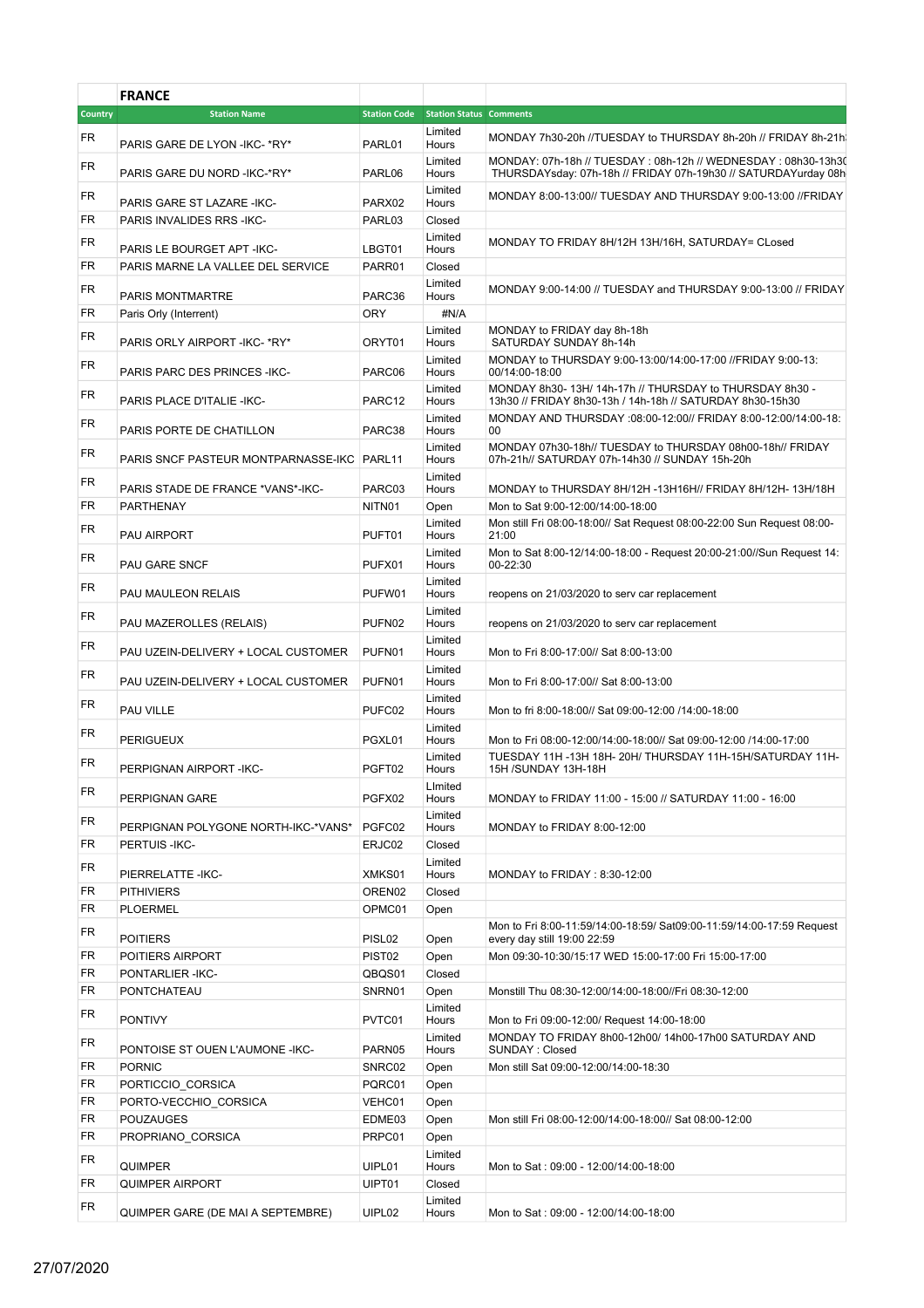|          | <b>FRANCE</b>                       |                     |                                |                                                                                                                                                                        |
|----------|-------------------------------------|---------------------|--------------------------------|------------------------------------------------------------------------------------------------------------------------------------------------------------------------|
| Country  | <b>Station Name</b>                 | <b>Station Code</b> | <b>Station Status Comments</b> |                                                                                                                                                                        |
| FR       | QUIMPERLE H24 ASSISTANCE            | LRTW05              | Open                           |                                                                                                                                                                        |
| FR       | <b>REDON</b>                        | XRNC01              | Open                           |                                                                                                                                                                        |
| FR       |                                     |                     | Limited                        |                                                                                                                                                                        |
|          | <b>REIMS-IKC-</b>                   | RHEC02              | Hours                          | MONDAY TO FRIDAY 8:00-12:00/14:00-17:00                                                                                                                                |
| FR       | RELAIS CHATEAU GONTIER              | LVAS01              | Open                           | Mon stil Fri 08:30-12:00/14:00-18:30// Sat 08:30-12:00                                                                                                                 |
| FR       | RENNES AIRPORT-IKC-*RY*             | RNST01              | Limited<br>Hours               | MONDAY 09:00-22:00/ TUESDAY 15:00-19:00/ WEDNESDAY 14:00-18:<br>00/ THURSDAY 13:00-16:00/ FRIDAY 09:00-18:00/ SATURDAY 08:00-<br>11:00/ SUNDAY 15:30-19:00/20:00-22:00 |
| FR       | RENNES CESSON *VANS*-IKC-           | RNSC01              | Limited<br>Hours               | MONDAY TUESDAY 8:00-12:00/14:00-16:30 WEDNESDAY 9:00-12:<br>00/14:00-16:30 THURSDAY 10:00-12:00/14:00-17:30 FRIDAY 9:00-12:<br>00/14:00-18:00 SATURDAY 8:00-12:00      |
| FR       | RENNES SNCF-IKC-*RY*                | RNSL01              | Limited<br>Hours               | MONDAY to THURSDAY 8:00-20:00 FRIDAY 8:00-21:00 SATURDAY 9:<br>00-17:00 SUNDAY 13:00-18:00                                                                             |
| FR       | <b>ROCHEFORT</b>                    | RCOC01              | Open                           | Mon till Fri: 08H-12H/ 14:00-19:00 Sat 08H-12H/ 14:00-18:30                                                                                                            |
| FR       | RODEZ AIRPORT-IKC-                  | RDZT02              | Closed                         |                                                                                                                                                                        |
| FR       | RODEZ MARCILLAC - IKC- USE RDZT02   | RDZN01              | Closed                         |                                                                                                                                                                        |
| FR       | <b>ROMORANTIN</b>                   | XVZN01              | Closed                         |                                                                                                                                                                        |
| FR       | <b>ROSCOFF</b>                      | RSCC01              | Closed                         | Prolongation closed                                                                                                                                                    |
|          |                                     |                     | Limited                        |                                                                                                                                                                        |
| FR       | ROUEN-IKC-                          | UROC01              | Hours<br>Limited               | MONDAY to FRIDAY 9:00-12:00/14:00-16:00                                                                                                                                |
| FR       | <b>ROUEN RRS-IKC-</b>               | UROL01              | Hours                          | MONDAY to FRIDAY 9:00-12:00/14:00-16:00                                                                                                                                |
| FR       | <b>ROYAN</b>                        | RYNL01              | Open                           | Mon till Fri: 08H-12H/ 14:00-19:00 Sat 08H-12H/ 14:00-18:00                                                                                                            |
| FR       | <b>RUFFEC</b>                       | ANGS02              | Open                           | Mon stilll Fri 08:30-12:00/14:00-18:00                                                                                                                                 |
| FR       | SAINT AVOLD - IKC-                  | ETZE06              | Closed                         |                                                                                                                                                                        |
| FR       | <b>SAINT BRIEUC</b>                 | SBKC02              | Open                           |                                                                                                                                                                        |
| FR       | SAINT BRIEUC SNCF                   | SBKL01              | Open                           |                                                                                                                                                                        |
| FR       | SAINT DIZIER - IKC-                 | XBDS01              | Closed                         |                                                                                                                                                                        |
| FR       | SAINT ETIENNE DT *VANS* - IKC-      | EBUN01              | Limited<br>Hours               | MONDAY and FRIDAY: 8:00-12:00/14:00-17:00 TUESDAY to<br>THURSDAY 8:00-12:00                                                                                            |
| FR       | SAINT ETIENNE SNCF-IKC-             | EBUL02              | Closed                         |                                                                                                                                                                        |
| FR       | <b>SAINT FLORENTIN</b>              | CIIC01              | Open                           | Mon still Fri 08:00-12:00/14!00-18:00                                                                                                                                  |
| FR       | SAINT GAUDENS-IKC-                  | JGFC01              | Closed                         |                                                                                                                                                                        |
| FR       |                                     |                     | Limited                        |                                                                                                                                                                        |
|          | SAINT GERMAIN EN LAYE *VANS*-IKC-   | PARW11              | Hours                          | MONDAY WEDNESDAY FRIDAY 8:30-12:00                                                                                                                                     |
| FR       | SAINT GILLES CROIX DE VIE           | XGVC01              | Open                           | Mon still Sat request 08:00-18:30                                                                                                                                      |
| FR       | SAINT JEAN DE MONTS                 | XGVW01              | Open                           | Mon still Sun Request 09:00-19:00                                                                                                                                      |
| FR       | <b>SAINT MAIXENT L'ECOLE</b>        | NITN02              | Closed                         | Definitively closed                                                                                                                                                    |
| FR       | SAINT MALO TGV - IKC-               | XSBX01              | Limited<br>Hours               | MONDAY TO THRUSDAY 9:00-12:00/14:00-17:30 FRIDAY 9:00-12:<br>00/14:00-18:00 SATURDAY 10:00-12:00/13:00-16:00 SUNDAY closed                                             |
| FR       | <b>SAINT NAZAIRE</b>                | SNRL01              | Open                           | Mon to Sat 9:00-12:00//14:00-17:00// Request H24                                                                                                                       |
| FR       | SAINT NAZAIRE NORTH                 | SNRC01              | Open                           | Mon till Fri: 08:00-19:00 Sat 08H-12H/ 14:00-18:30                                                                                                                     |
| FR<br>FR | SAINT OMER-IKC-                     | ONMC01              | Closed<br>Limited              | MONDAY TUESDAY THURSDAY FRIDAY 9:00-12:00/14:00-                                                                                                                       |
|          | SAINT QUENTIN (AISNE) - IKC-        | XSJC01              | Hours                          | 18h00//WEDNESDAY 8:00-12h00                                                                                                                                            |
| FR       | SAINT RAPHAEL - IKC-                | XSKL01              | Closed                         | Closed                                                                                                                                                                 |
| FR       | SAINT TROPEZ-IKC-                   | LTTC01              | Closed                         |                                                                                                                                                                        |
| FR       | SAINT TROPEZ APT - IKC-             | LTTT01              | Open                           |                                                                                                                                                                        |
| FR       | SAINT-LO                            | GFRN01              | Limited<br>Hours               | Mon still Fri 08:30-12:00 / 14:00-17:30// Sat 08:00-12:30                                                                                                              |
| FR       | SAINTE MAXIME (NEAR ST TROPEZ)-IKC- | LTTN01              | Limited<br>Hours               | 8H30-12H MONDAY to FRIDAY                                                                                                                                              |
| FR       | <b>SAINTES</b>                      | SKXL01              | Open                           | Mon till Fri: 08H-12H/ 14:00-19:00 Sat 08H-12H/ 14:00-18:00                                                                                                            |
| FR       | SALLANCHES                          | SQHC01              | Limited<br>Hours               | Mon to Fri 8:30-12h/14:00-18:00 //Sat: 9:00-12:00/14:00-16:00                                                                                                          |
| FR       | SALON DE PROVENCE - IKC-            | NPIC02              | Limited<br>Hours               | MONDAY and FRIDAY 8:00-12:00 / 14:0017:00 other week day : 9:00-<br>12:00                                                                                              |
| FR       | SARLAT LA CANEDA                    | XSLC01              | Open                           | Mon stil Fri 08:00-12:00/14:00-18:00// Sat 08:30-12:00/14:00-18:00                                                                                                     |
| FR       | SARREBOURG DT                       | SXBW05              | Open                           |                                                                                                                                                                        |
| FR       | SAUMUR                              | XSUC01              | Limited<br>Hours               | Mon to Fri: 8:30-12:00/14:00-17:30 Sat: 8:30-12:00                                                                                                                     |
| FR       | SAUMUR GARE SNCF                    | XSUX01              | Limited<br>Hours               | Request only 8:00:12:00-14:00-18:00                                                                                                                                    |
| FR       | <b>SAVERNE</b>                      | SVHC01              | Open                           |                                                                                                                                                                        |
| FR       | SENS-IKC-                           | XSFC02              | Closed                         |                                                                                                                                                                        |
| FR       | SETE-IKC-                           | SXZC02              | Closed                         |                                                                                                                                                                        |
| FR       | SOISSONS - IKC-                     | XSSC01              | Limited<br>Hours               | MONDAY TUESDAY 9:00-12:00/14:00-16:00, THURSDAY 9:00-12:<br>00/14:00-15:00, FRIDAY 9:00-12:00/14:00-17:00                                                              |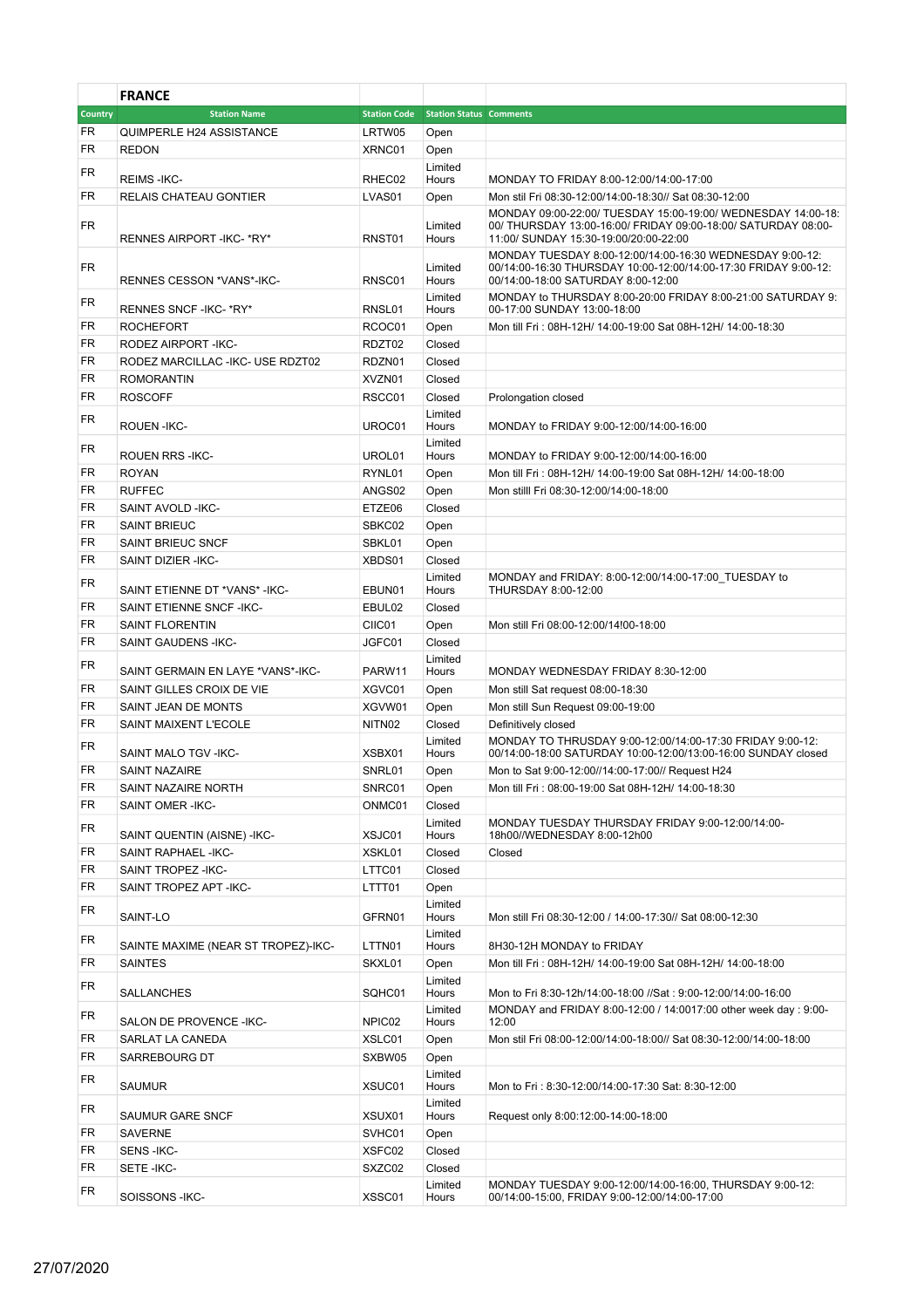|          | <b>FRANCE</b>                                           |                     |                                |                                                                                                                                                         |
|----------|---------------------------------------------------------|---------------------|--------------------------------|---------------------------------------------------------------------------------------------------------------------------------------------------------|
| Country  | <b>Station Name</b>                                     | <b>Station Code</b> | <b>Station Status Comments</b> |                                                                                                                                                         |
| FR       | STRASBOURG ECKBOLSHEIM - IKC                            | SXBW01              | Limited<br>Hours               | MONDAY 10h00-12h00 /14h00-16h00//TUESDAY 14h00-<br>16h00//WEDNESDAY 09h30-12h00/ 14h00-16h00//THURSDAY 14h00-<br>16h00//FRIDAY 10h00-12h00 /14h00-16h00 |
| FR       | STRASBOURG ENTZHEIM DELIVERY -IKC-                      | SXBC67              | Closed                         |                                                                                                                                                         |
| FR       | STRASBOURG GARE CENTRE - IKC-                           | SXBL01              | Limited<br>Hours               | MONDAY to FRIDAY : 9:30-13:00/14:30-18:00//SATURDAY 9:30-13:00                                                                                          |
| FR       | <b>SURGERES</b>                                         | RCON <sub>02</sub>  | Open                           | Mon stil Sat 06:30-20:00                                                                                                                                |
| FR       | <b>TARBES/LOURDES AIRPORT</b>                           | LDET01              | Limited<br>Hours               | Mon to Sat 8:00-13:00-14:00-18:00:: Sun 09:15-10:15 /14:00-15:00                                                                                        |
| FR       | <b>TAVERS</b>                                           | OREW02              | Closed                         |                                                                                                                                                         |
| FR       | THIONVILLE(YUTZ)-IKC-                                   | XTHC03              | Limited<br>Hours               | MONDAY-TUESDAY 9:30-12:00/14:00-16:00 // THURSDAY 14:00-17:00<br>// FRIDAY 9:30-12/14:00-16:30// WEDNESDAY and SATURDAY closed                          |
| FR       | <b>THONON EVIAN</b>                                     | XTSC01              | Limited<br>Hours               | Mon to Fri 8:30-12:00/15:00-17:30 Sat: 09:00-12:00                                                                                                      |
| FR       | <b>THOUARS</b>                                          | THDC01              | Limited<br>Hours               | Only to Fri 09h-12h PM on request                                                                                                                       |
| FR       | <b>TOULON CENTRE</b>                                    | TLNC01              | Limited<br>Hours               | Mon to Thur 8:00-12:00/15:00-18:00//Fri Sat 8:00-12:00/15:00-18:30                                                                                      |
| FR       | <b>TOULON GARE SNCF</b>                                 | TLNL01              | Limited<br>Hours               | Mon stil Sat 09:00-12:00/13:00-19:00// Sun13:00-19:00 Request H24 rest<br>of time                                                                       |
| FR       | <b>TOULON HYERES AIRPORT</b>                            | TLNT01              | Limited<br>Hours               | Mon still Sun 9:00-21:00                                                                                                                                |
| FR       | Toulouse (Godlcar Interrrent)                           | TLS                 | #N/A                           |                                                                                                                                                         |
| FR.      | TOULOUSE AIRPORT - IKC- * RY*                           | TLST01              | Limited<br>Hours               | 08h30-23H00 du Lundi au Vendredi + Dimanche - Le samedi de 08h30 à<br>20H00                                                                             |
| FR       | TOULOUSE BLAGNAC GANELOUS*VANS-IKC- TLSW02              |                     | Limited<br>Hours               | MONDAY TUESDAY FRIDAY: 08H-12H 14H 17H// WEDNESDAY<br>THURSDAY: 08H-12H                                                                                 |
| FR       | TOULOUSE COLOMIERS *VANS*                               | TLSW01              | Closed                         |                                                                                                                                                         |
| FR       | TOULOUSE GARE SNCF - USE TLSL02-IKC-                    | TLSL01              | Closed                         |                                                                                                                                                         |
| FR       | <b>TOULOUSE SNCF - IKC-</b>                             | TLSL02              | Limited<br>Hours               | LU + VE 0830am-7pm / MA + ME + JE 08:30am-12:15pm/1pm-7pm / SA<br>08h30-5pm / DI 1pm-7pm                                                                |
| FR       | TOULOUSE SUD LABEGE                                     | TLSS01              | Limited<br>Hours               | MONDAY au FRIDAY 08h00-12h00                                                                                                                            |
| FR       | <b>TOURS AIRPORT-IKC-</b>                               | TUFT02              | Closed                         |                                                                                                                                                         |
| FR       | TOURS NORTH *VANS* - IKC-                               | TUFC04              | Limited<br>Hours               | MONDAY 8/12 14/16 TUESDAY WEDNESDAY THURSDAY 9/12 14/16<br>FRIDAY 9/12 14/18 SATURDAY 10/12 14/17 SUNDAY CLOSED                                         |
| FR       | TOURS SAINT PIERRE DES CORPS - IKC-                     | TUFL02              | Closed                         |                                                                                                                                                         |
| FR       | TROYES GARE *RY* - IKC-                                 | QYRX02              | Closed                         |                                                                                                                                                         |
| FR       | TROYES-LA CHAPELLE SAINT LUC - IKC-                     | QYRN02              | Limited<br>Hours               | Lundi: 08h 12h / 14h 17h30 Mardi: 8h30 12h<br>Mercredi: 08h30 12h / 14h 17h30 Jeudi: 08h30 12h<br>Vendredi: 08h 12h / 14h 18h sat & sun closed          |
| FR       | VALENCE (RIGNOL) - IKC-                                 | VAFN02              | Closed                         |                                                                                                                                                         |
| FR       | <b>VALENCE D'AGEN</b>                                   | AGFE01              | Open                           |                                                                                                                                                         |
| FR       | <b>VALENCE LIVRAISON</b>                                | VAFE01              | Closed                         |                                                                                                                                                         |
| FR       | VALENCE TGV SNCF - IKC- * RY*                           | VAFL03              | Limited<br>Hours               | MONDAY 8:30-18:00 TUESDAY, WEDNESDAY and THURSDAY: 9:00-<br>16:00 FRIDAY 9:00-20:00 SATURDAY 9:30-17:00                                                 |
| FR       | VALENCIENNES-IKC-                                       | XVSL01              | Limited<br>Hours               | MONDAY 8:00-12:00/14:00-16:30// TUESDAY WEDNESDAY FRIDAY 8:<br>00-12:00/14:00-16:00                                                                     |
| FR<br>FR | <b>VANNES</b>                                           | VNEC01              | Open                           |                                                                                                                                                         |
| FR       | <b>VANNES RRS</b><br>VELIZY - IKC-                      | VNEL01<br>PARW12    | Open<br>Closed                 | Mon to Sat 9:00-11:30/13:30-17:45? H24 sur request, closed sudnay<br>Closed                                                                             |
| FR       | <b>VENDOME</b>                                          | XVDC02              | Closed                         |                                                                                                                                                         |
| FR       | <b>VERSAILLES-IKC-</b>                                  | PARW01              | Limited<br>Hours               | MONDAY to FRIDAY 8:30-12:00                                                                                                                             |
| FR       | VICHY-IKC-                                              | VHYL01              | Closed                         |                                                                                                                                                         |
| FR       | <b>VIENNE-IKC-</b>                                      | WMYC02              | Closed                         |                                                                                                                                                         |
| FR       | VILLEFRANCHE SUR SAONE - IKC-                           | XVFC01              | Limited<br>Hours               | MONDAY to FRIDAY 8:30-12:00                                                                                                                             |
| FR       | VITROLLES *VANS* - IKC-                                 | MRSS01              | Limited<br>Hours               | MONDAY and THURSDAY 8:00-12:00/14:00-16:00 // TUESDAY Wen 8:<br>00-12:00 // FRIDAY 8:00-12:00/14:00-17:00 // WEDNESDAY Closed                           |
| FR       | YVES ROCHER LA GACILLY *ONLY DEL*                       | XRNC10              | Open                           |                                                                                                                                                         |
| FR       | ZD DEL AIRBUS GRON ONLY                                 | SNRC05              | Open                           | Mon stil Fri 08:00-19:00// Sat 08:00-12:00                                                                                                              |
| FR       | ZD DEL EDF AIX LES BAINS                                | CMFC30              | Closed                         |                                                                                                                                                         |
| FR       | ZD DEL EDF AUXERRE GARE                                 | OXKC30              | Closed                         |                                                                                                                                                         |
| FR       | ZD DEL EDF BAYONNE                                      | BIQC31              | Open                           |                                                                                                                                                         |
| FR<br>FR | ZD DEL EDF BIARRITZ<br>ZD DEL EDF BOULOGNE SUR MER GARE | BIQC30<br>XBSC30    | Open                           |                                                                                                                                                         |
| FR       | ZD DEL EDF CALAIS FRETHUN TGV                           | XFFC30              | Closed<br>Closed               |                                                                                                                                                         |
| FR       | ZD DEL EDF CHALON SUR SAONE GARE                        | XCDC30              | Closed                         |                                                                                                                                                         |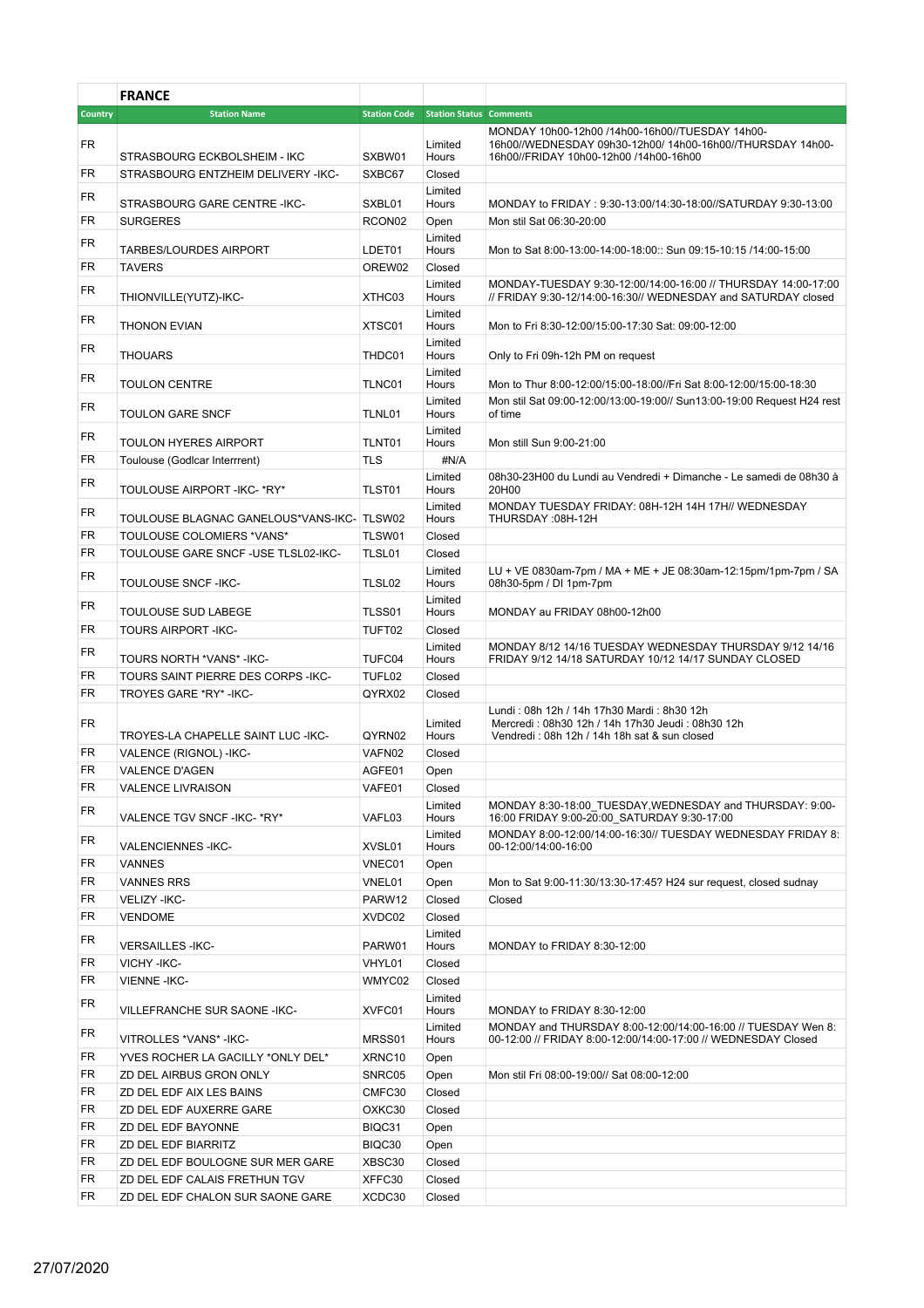|           | <b>FRANCE</b>                      |                     |                                |                                                                              |
|-----------|------------------------------------|---------------------|--------------------------------|------------------------------------------------------------------------------|
| Country   | <b>Station Name</b>                | <b>Station Code</b> | <b>Station Status Comments</b> |                                                                              |
| FR        | ZD DEL EDF CHALONS EN CHAMPAGNE    | XCRC30              | Closed                         |                                                                              |
| <b>FR</b> | ZD DEL EDF CHAMPAGNE ARDENNES GARE | RHEC30              | Closed                         |                                                                              |
| FR.       | ZD DEL EDF CLERMONT FERRAND        | CFEC30              | Closed                         |                                                                              |
| <b>FR</b> | ZD DEL EDF COLMAR GARE             | CMRC30              | Closed                         |                                                                              |
| FR.       | ZD DEL EDF FONTAINEBLEAU - AVON    | XFBC30              |                                | Limited Houl Mon to Thur 8:00-12:00/14:00-17:00// Fri 8:00-12:00/14:00-16:00 |
| FR.       | ZD DEL EDF GOLFECH                 | AGFC30              | Open                           |                                                                              |
| <b>FR</b> | ZD DEL EDF MAUBEUGE GARE           | XMEC30              | Closed                         |                                                                              |
| FR.       | ZD DEL EDF MONTAUBAN               | XMWC30              | Open                           |                                                                              |
| FR.       | ZD DEL EDF REIMS                   | RHEC31              | Closed                         |                                                                              |
| FR.       | ZD DEL EDF ST QUENTIN GARE         | XSJC30              | Closed                         |                                                                              |
| FR.       | ZD DEL EDF TGV HAUTE PICARDIE      | XSJC31              | Closed                         |                                                                              |
| FR.       | ZD DEL EDF THIONVILLE RRS-IKC      | XTHC31              | Closed                         |                                                                              |
| <b>FR</b> | ZD MMA DELIVERY ONLY               | LMEC50              |                                | Limited Houl Mon stil Fri: Request 08:00-12:00/14:00-17:00                   |
| FR.       | ZD-BIARRITZ DELIVERY               | BIQC02              |                                | Limited Houl mon to Fri 8:00-18:00                                           |
| <b>FR</b> | ZD-BORDEAUX *NOT FOR RESERVATIONS* | BODC05              | Closed                         |                                                                              |
| <b>FR</b> | ZD-BREST MD *NOT USE FOR RES*      | BESC50              | Closed                         |                                                                              |
| FR.       | ZD-DAX DELIVERY                    | XDAC03              | Open                           |                                                                              |
| FR.       | ZD-HYERES *NOT USE FOR RES         | TLNT02              | Open                           |                                                                              |
| FR.       | ZD-MASSY DELIVERY ONLY NO RES      | PARS03              | Closed                         |                                                                              |
| FR.       | ZD-TARBES DELIVERY ONLY            | XTBC01              |                                | Limited Houl Mon to Sat 8:00-12:00-14:00-18:30                               |
| <b>FR</b> | ZD-TOURS DEL SERVICE *NO RES*      | TUFC05              | Closed                         |                                                                              |
| <b>FR</b> |                                    |                     |                                |                                                                              |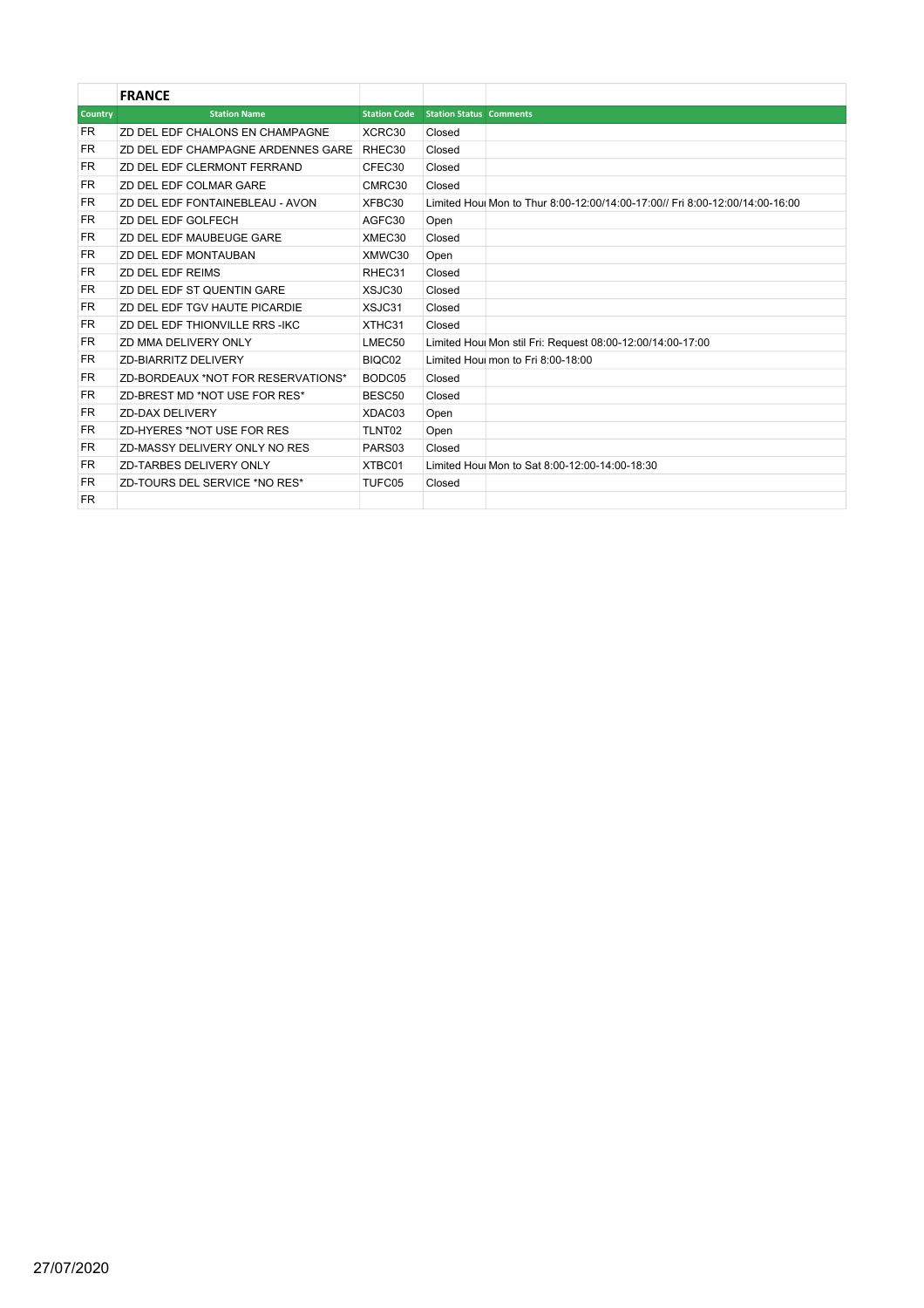|                | <b>IRELAND</b>                            |                     |                                |                                                              |
|----------------|-------------------------------------------|---------------------|--------------------------------|--------------------------------------------------------------|
| <b>Country</b> | <b>Station Name</b>                       | <b>Station Code</b> | <b>Station Status Comments</b> |                                                              |
| IE             | Athlone                                   | AFPC01              |                                | Limited Houl Closed Saturdays until further notice           |
| IE             | Cavan                                     | DVUC01              | Limited<br><b>Hours</b>        | Closed Saturdays until further notice                        |
| IE             | Clonmel                                   | WATW01              | Open                           | Closed Until further notice                                  |
| IE             | Cork Airport                              | ORKT01              | Limited<br>Hours               |                                                              |
| IE             | <b>Cork City Centre</b>                   | ORKC01              | Limited<br>Hours               | Closed Saturdays until further notice                        |
| IE             | Drogheda                                  | DGHC01              | Limited<br>Hours               | Closed Saturdays until further notice                        |
| IE             | Dublin Airport                            | DUBT01              | Limited<br>Hours               | Terminal 1 : closed<br>Terminal 2: 5am-12am Monday to Sunday |
| IE             | Dublin North                              | DUBN01              | Limited<br>Hours               |                                                              |
| IE             | Dublin City Centre, Lombard Street DUBC03 |                     | Limited<br>Hours               | Closed Sundays until further notice                          |
| IE             | Dublin City, Spencer Dock                 | DUBC04              | Limited<br>Hours               | Closed Sundays until further notice                          |
| IE             | Dublin South                              | DUBS01              | Limited<br>Hours               | Closed Saturdays & Sundays until further notice              |
| IE             | <b>Galway City Centre</b>                 | GWYC01              | Limited<br>Hours               | Closed Saturdays until further notice                        |
| IE             | Kerry Airport                             | KIRT01              | Limited<br>Hours               | Closed Saturdays & Sundays until further notice              |
| IE             | Kilkenny                                  | KKYC01              | Limited<br>Hours               | Closed Saturdays until further notice                        |
| IE             | Knock Airport                             | NOCT01              | Limited<br>Hours               | Closed Saturdays until further notice                        |
| IE             | Limerick City, Dock Road                  | LMKC02              | Limited<br>Hours               | Closed Saturdays until further notice                        |
| IE             | Limerick City, Ennis Road                 | LMKC03              | Closed                         | Business will be handled via Limerick Dock Road              |
| IE             | Naas                                      | KKYE01              | Limited<br>Hours               | Closed Saturdays & Sundays until further notice              |
| IE             | Navan                                     | NCVC01              | Limited<br>Hours               | Closed Saturdays until further notice                        |
| IE             | Shannon Airport                           | SNNT01              | Limited<br>Hours               |                                                              |
| IE             | Sligo                                     | SXLC01              | Open                           |                                                              |
| IE             | Waterford                                 | WATC01              | Open                           |                                                              |
| IE             | Wexford                                   | WEXC02              | Closed                         | Closed Until further notice                                  |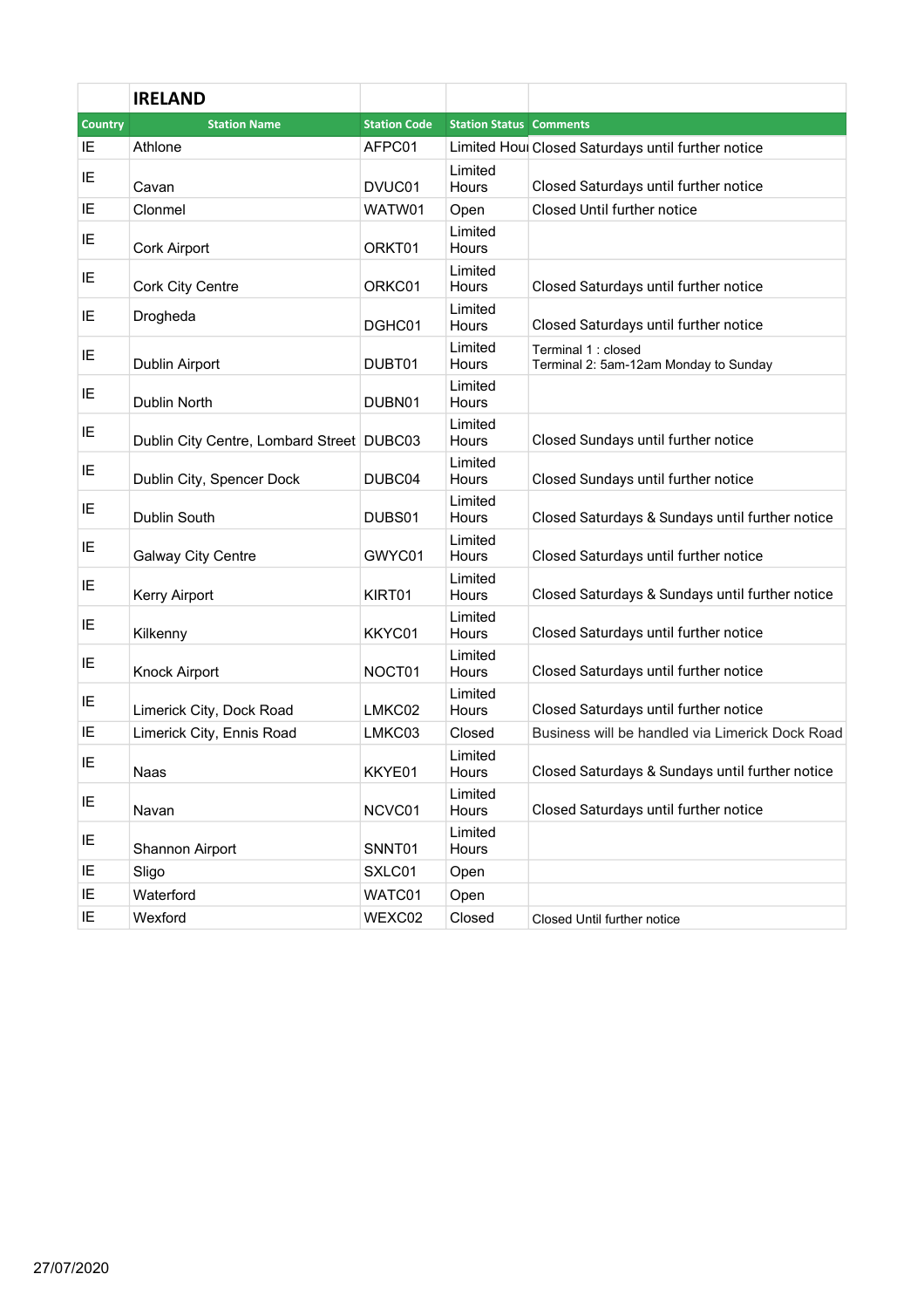|                        | <b>ITALY</b>                 |                     |                                |                                                                                 |
|------------------------|------------------------------|---------------------|--------------------------------|---------------------------------------------------------------------------------|
| Country                | <b>Station Name</b>          | <b>Station Code</b> | <b>Station Status Comments</b> |                                                                                 |
| IT                     | <b>AGRIGENTO</b>             | PMOS01              |                                | Limited Houl Mon- Fri10.00-12.30-16-00-1800; Sat.10.00-12.30                    |
| IT                     |                              |                     | Limited                        |                                                                                 |
|                        | <b>ALBA</b>                  | AVHC01              | Hours                          | Mon-Fri 09.30-12.00 / 15.30-18.00                                               |
| IT                     | <b>ALESSANDRIA</b>           | QALC04              | Limited<br>Hours               | Mon Fri 08:30-12:30                                                             |
| IT                     | <b>ALGHERO</b>               | AHO                 | Closed                         |                                                                                 |
| IT                     | <b>ALGHERO APT</b>           | AHOT <sub>02</sub>  | Limited<br>Hours               |                                                                                 |
| IT                     | ALGHERO DT                   | AHOC03              | Limited<br>Hours               |                                                                                 |
| $\sf IT$               | <b>ANCONA APT</b>            | AOIT01              | Limited<br>Hours               |                                                                                 |
| IT                     | <b>AOSTA APT</b>             | AYOT01              | Limited<br>Hours               | MON-SAT 08.30-12.30                                                             |
| $\sf IT$               | <b>APRILIA CP</b>            | QZRC01              | Limited<br>Hours               | Mon-Fri 08.30-13.00 - 14:00-16:00                                               |
| IT                     | <b>AREZZO</b>                | QZOC06              | Limited<br><b>Hours</b>        | from 5/5 to 18/5 on req mode from 9.00 -12.00)                                  |
| IT                     | <b>AUGUSTA</b>               | QICN <sub>02</sub>  | Limited<br>Hours               | MON-Fri 9:00-13.00 - On Req in the Afternoon                                    |
| $\mathsf{I}\mathsf{T}$ | <b>AVELLINO</b>              | QVNC01              | Open                           |                                                                                 |
| IT                     | <b>AVIANO</b>                | AVBR01              | Closed                         |                                                                                 |
| IT                     | <b>BAJA SARDINIA</b>         | AZYC01              | Closed                         | Seasonal station                                                                |
| IT                     | <b>BARI</b>                  | <b>BRI</b>          | Closed                         |                                                                                 |
| IT                     | <b>BARI APT</b>              | BRIT01              | Limited<br>Hours               | 08:00 - 19:00                                                                   |
| IT                     | <b>BARI DT</b>               | BRIC02              | Limited<br>Hours               | MON-FRI OPENED in the morning 08:30 -13:00 - ON<br>REQ MODE FROM 15:00 to 19:00 |
| IT                     | <b>BARLETTA</b>              | BYVC02              | Limited<br>Hours               | Mon-Fri 8.30-13.00 -15:30-18:30                                                 |
| IT                     | <b>BASSANO DEL GRAPPA CP</b> | VICN <sub>07</sub>  | Open                           |                                                                                 |
| IT                     | <b>BENEVENTO CP</b>          | QBVC01              | Limited<br>Hours               | Closed                                                                          |
| IT                     | <b>BERGAMO</b>               | <b>BGY</b>          | Closed                         |                                                                                 |
| IT                     | <b>BERGAMO APT</b>           | BGYT01              | Limited<br>Hours               |                                                                                 |
| IT                     | <b>BERGAMO DT</b>            | BGYC01              | Limited<br>Hours               | MON-FRI 09.00-12.00                                                             |
| IT                     | <b>BIELLA</b>                | IYLC01              | Limited<br>Hours               | Mon-Fri 08.30-12.30 PM Sat Closed                                               |
| $\mathsf{I}\mathsf{T}$ | <b>BOLOGNA</b>               | <b>BLQ</b>          | Closed                         |                                                                                 |
| IT                     | <b>BOLOGNA APT</b>           | BLQT01              | Limited<br>Hours               | Mon Fri 08:00-20:00 Sat Sun10:00-18:00                                          |
| IT                     | <b>BOLOGNA BOLDRINI</b>      | BLQC04              | Limited<br>Hours               | Mon Fri 08:00-12:00/15:00-19:00 Sat 08:00-12:00                                 |
| IT                     | <b>BOLOGNA NORD</b>          | BLQC05              | Limited<br>Hours               | Mon Fri 08:00-12:00/15:00-19:00 on request Sat 08:<br>00-12:00 on request       |
| IT                     | <b>BOLZANO APT</b>           | BZOT03              | Limited<br>Hours               | Mon-Fri 09.00-11.00 - 14.30-16.30 - PM Sat 09.00-<br>11.00                      |
| IT                     | <b>BRESCIA</b>               | QBSC01              | Limited<br>Hours               | MON-FRI 09.00-12.00                                                             |
| IT                     | <b>BRINDISI</b>              | BD <sub>5</sub>     | Closed                         |                                                                                 |
| IT                     | <b>BRINDISI</b>              | <b>BDS</b>          | Closed                         |                                                                                 |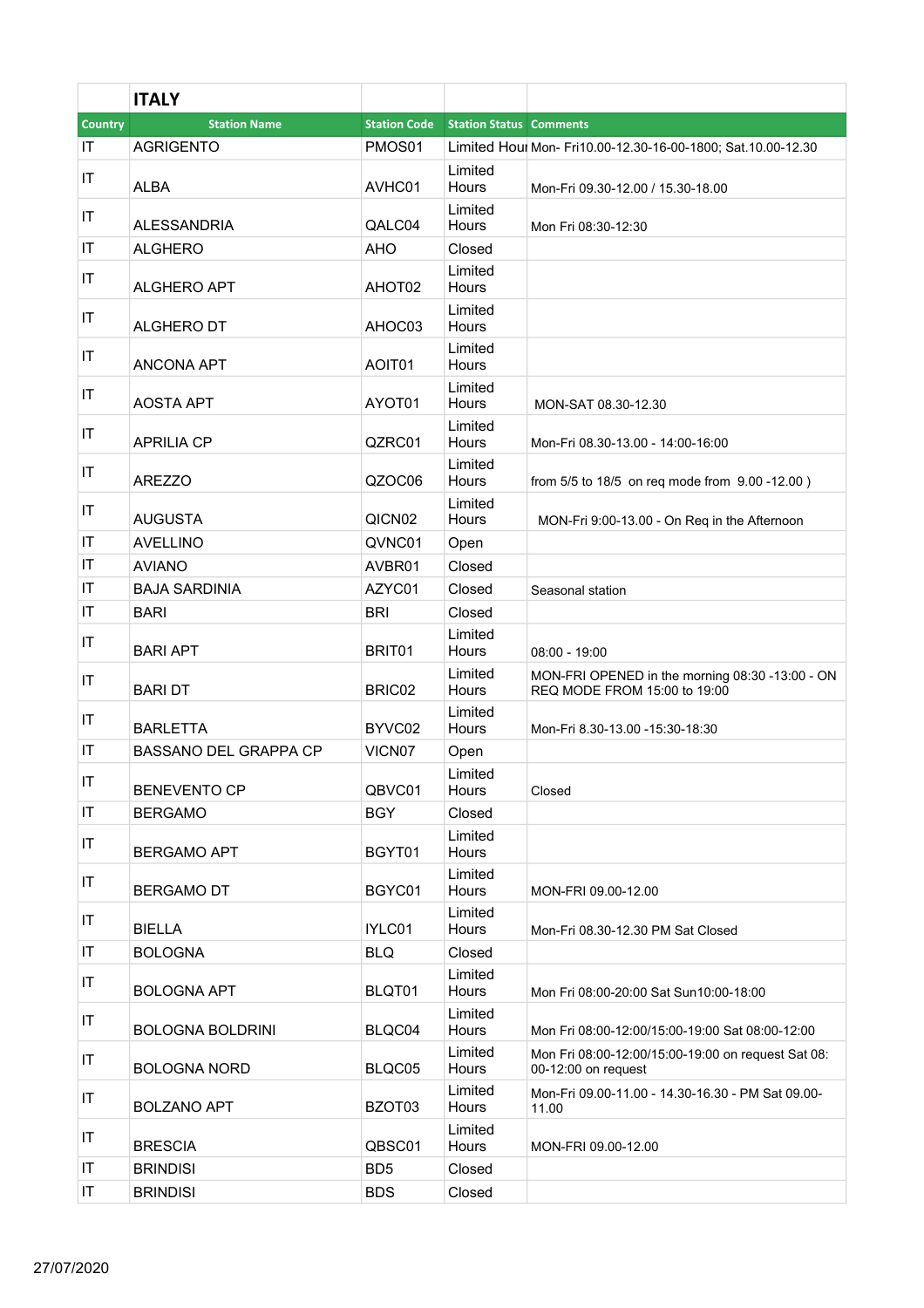|          | <b>ITALY</b>                      |                     |                                |                                                                 |
|----------|-----------------------------------|---------------------|--------------------------------|-----------------------------------------------------------------|
| Country  | <b>Station Name</b>               | <b>Station Code</b> | <b>Station Status Comments</b> |                                                                 |
| IT       | <b>BRINDISI APT</b>               | BDST01              | Limited<br>Hours               | OPEN: 9:00-13:00 - ON REQ MODE 13:00 - 19:00<br>ON REQ (Ah a 0) |
| IT       | <b>BUDONI</b>                     | OLBS07              | Limited<br>Hours               |                                                                 |
| IT       | <b>CAGLIARI</b>                   | CAG                 | Closed                         |                                                                 |
| $\sf IT$ | <b>CAGLIARI APT</b>               | CAGT02              | Limited<br>Hours               | Closed                                                          |
| IT       | <b>CAGLIARI DT</b>                | CAGC02              | Limited<br>Hours               |                                                                 |
| IT       | CALA GONONE CP                    | QNUC10              | Closed                         | Seasonal station                                                |
| IT       | <b>CAMP DARBY</b>                 | KKVR01              | Closed                         | station definitively closed                                     |
| IT       | <b>CAMPOBASSO CP</b>              | QPBC02              | Limited<br>Hours               | Mon-Fri 9-12 / PM, sab e dom chiuso                             |
| IT       | <b>CAMPOSAMPIERO</b>              | QPAN01              | Limited<br>Hours               | Mon-Fri 08:30-18:30 sat 08:30:12:30 On Request                  |
| IT       | <b>CASALE MONFERRATO</b>          | QALN01              | Limited<br><b>Hours</b>        | Mon-Fri 08.:00-12.00 14.00-18.00, Sat, Sun closed               |
| IT       | <b>CASERTA</b>                    | QTCC01              | Limited<br>Hours               | Mon-Sat 08:30 - 13:00                                           |
| IT       | CASTELFRANCO VENETO               | TSFW02              | Limited<br>Hours               |                                                                 |
| IT       | CASTELLAMMARE DI STABIA CP NAPS02 |                     | Limited<br>Hours               | Mon-Sat 08:30 - 13:00                                           |
| IT       | CASTELLANZA                       | QVAW01              | Limited<br>Hours               | Mon Fri 09:00-12:00                                             |
| IT       | <b>CATANIA</b>                    | <b>CTA</b>          | Limited<br>Hours               |                                                                 |
| IT       | <b>CATANIA APT</b>                | CTAT01              | Limited<br>Hours               | Closed                                                          |
| IT       | <b>CATANIA DT</b>                 | CTAC07              | Limited<br>Hours               |                                                                 |
| IT       | <b>CECINA</b>                     | DCNC02              | Limited<br>Hours               | on Reg Mode                                                     |
| IT       | CEFALU'                           | CFLC02              | Limited<br>Hours               |                                                                 |
| IT       | <b>CHIUSI</b>                     | IZUC03              | Limited<br><b>Hours</b>        |                                                                 |
| IT       | <b>CIAMPINO</b>                   | CI5                 | Closed                         |                                                                 |
| IT       | <b>CIAMPINO APT</b>               | CIAT01              | Limited<br>Hours               |                                                                 |
| IT       | <b>CIAMPINO APT</b>               | <b>CIA</b>          | Closed                         |                                                                 |
| IT       | <b>CINISI CP</b>                  | PMOC03              | Closed                         | Mon - Sat 09.00-13.00 15.00-19.00 on request;                   |
| IT       | <b>CIVITANOVA MARCHE</b>          | CJVC02              | Limited<br>Hours               |                                                                 |
| IT       | <b>CIVITAVECCHIA</b>              | CYQC03              | Limited<br>Hours               | Mon-Fri 9:00-12.30                                              |
| IT       | <b>COMO</b>                       | QCMC02              | Limited<br>Hours               | Open in the morning                                             |
| IT       | <b>CORNUDA</b>                    | TSFN02              | Open                           |                                                                 |
| IT       | <b>CORTONA CP</b>                 | QZOC10              | Closed                         | Closed                                                          |
| IT       | <b>CREMONA</b>                    | QPZE02              | Limited<br>Hours               | Mon- Fri 08.30-12.30 - Sat 09.00-12.00                          |
| IT       | <b>CROTONE DT</b>                 | CRVC01              | Limited<br>Hours               | Mon-Sat 08.30-12.30                                             |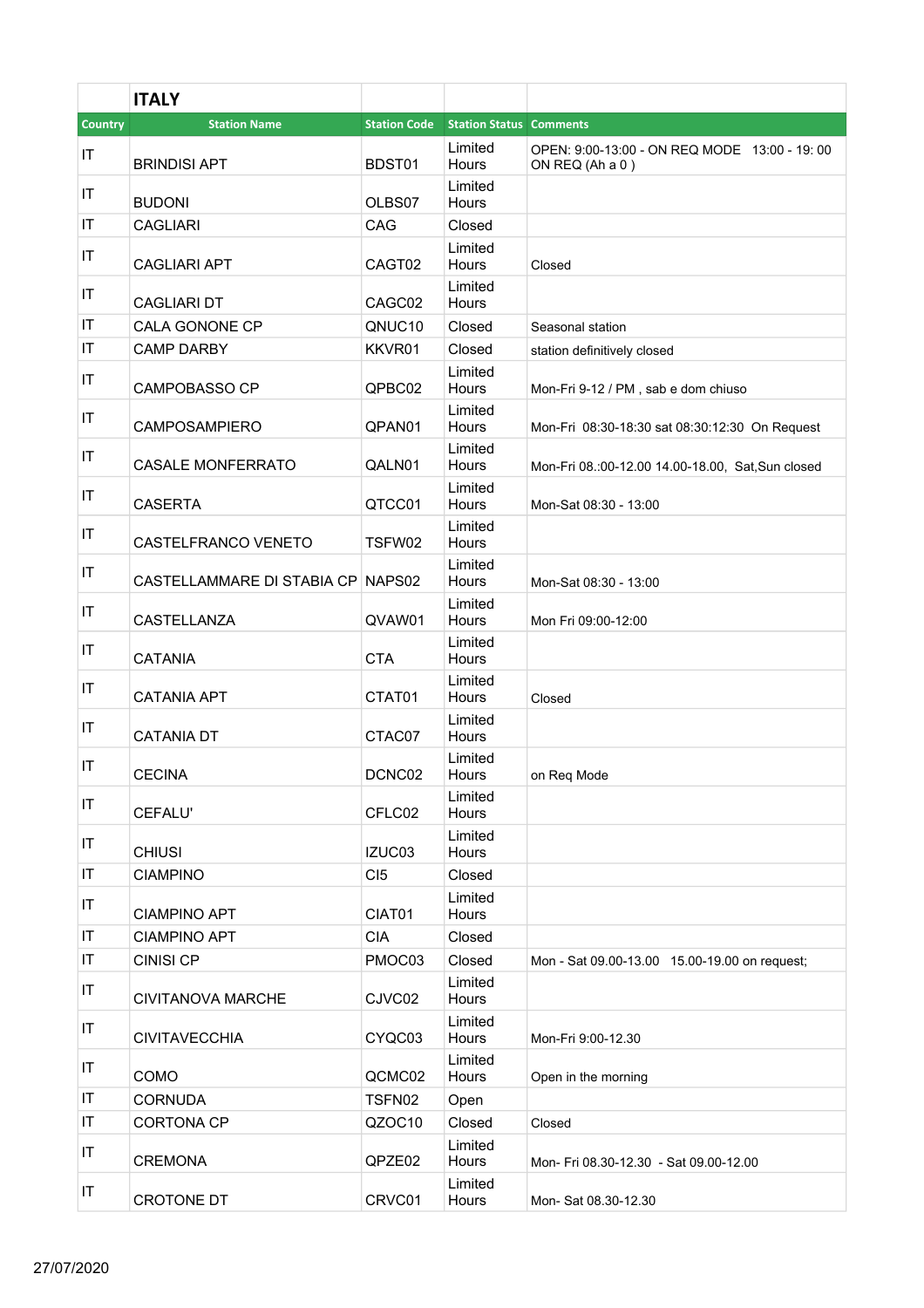|                | <b>ITALY</b>                      |                     |                                |                                                                                            |
|----------------|-----------------------------------|---------------------|--------------------------------|--------------------------------------------------------------------------------------------|
| <b>Country</b> | <b>Station Name</b>               | <b>Station Code</b> | <b>Station Status Comments</b> |                                                                                            |
| IT             | DESENZANO DEL GARDA               | DLZC02              | Limited<br>Hours               | Mon- Fri 09.00-12.00 / 15.00-17.00 Sat Closed                                              |
| IT             | <b>FABRIANO</b>                   | RCIW01              | Open                           | closed                                                                                     |
| IT             | <b>FERRARA</b>                    | FRVC02              | Limited<br>Hours               | Mon.Sat 08:30-12:30 Mon Fri 14:30-18:30 on request<br>Sat 08:30-12:30 on request           |
| IT             | <b>FIRENZE</b>                    | FLR.                | Limited<br>Hours               |                                                                                            |
| IT             | <b>FIRENZE APT</b>                | FLRT01              | Limited<br>Hours               |                                                                                            |
| IT             | FIRENZE DT                        | FLRC01              | Limited<br>Hours               | Mon- Fri 08:00 -16:00 - Sat 08:00-15:00 - Sun Closed                                       |
| IT             | <b>FIRENZE NOVOLI</b>             | FLRC07              | Limited<br>Hours               | Mon-Fri 10:00 - 13:00 - 16:00 -18:00 - Sat: 10:00 - 13:<br>00                              |
| IT             | <b>FIUMICINO</b>                  | <b>FCO</b>          | Limited<br>Hours               |                                                                                            |
| IT             | <b>FIUMICINO APT</b>              | FCOT <sub>01</sub>  | Limited<br>Hours               | 08.00-22.00 (no on reg)                                                                    |
| IT             | <b>FOGGIA</b>                     | FOGC01              | Limited<br>Hours               | Mon-Fri 09:00 - 13:00                                                                      |
| IT             | <b>FOLIGNO</b>                    | PEGE01              | Limited<br>Hours               | Mon-Sat 9-12 Closed PM                                                                     |
| IT             | <b>FOLLONICA</b>                  | GRSN03              | Limited<br>Hours               | closed                                                                                     |
| IT             | <b>FORLI' APT</b>                 | FRLT01              | Limited<br>Hours               | Mon Fri 08:30-16:00 Sat Sun Closed                                                         |
| IT             | <b>FROSINONE</b>                  | QFRC03              | Limited<br>Hours               | Mon-Sat 9.00-12.00 - PM Closed Sat Closed                                                  |
| IT             | <b>GAETA DT</b>                   | GTAC01              | Limited<br>Hours               | Mon-Fri 8.30-12.30 PM Closed Sat Closed                                                    |
| IT             | <b>GELA</b>                       | CIYN01              | Limited<br>Hours               | closed                                                                                     |
| IT             | <b>GENOVA APT</b>                 | GOAT01              | Limited<br>Hours               | Mon-Fri 08.00-20.00 Sat-Sun 08.30-15.00                                                    |
| IT             | <b>GENOVA LEVANTE</b>             | GOAC03              | Limited<br>Hours               | Mon - Sat 09.00-12.00 - On reg in the Afternoon                                            |
| IT             | <b>GIARDINI NAXOS</b>             | TQOC02              | Closed                         | Seasonal station                                                                           |
| IT             | GORGONZOLA - PESSANO CON I MILE01 |                     | Closed                         | Closed                                                                                     |
| IT             | <b>GROSSETO</b>                   | GRSC03              | Limited<br>Hours               |                                                                                            |
| IT             | <b>L'AQUILA</b>                   | QAQC01              | Limited<br>Hours               | Mon-Fri (open 8.30-12.30 - On req 14:00-18:00) - Sat<br>(on reg 8.30 -18:00) - Sun: Closed |
| IT<br>IT       | <b>LA SPEZIA</b>                  | QLPC02              | Open<br>Limited                | Mon-Fri 09:00 - 18:00 Sat Sun09:00 - 12:00/15:00 -                                         |
| IT             | <b>LAMEZIA APT</b>                | SUFT01              | Hours<br>Limited               | 18:00                                                                                      |
|                | <b>LAMEZIA CP</b>                 | SUFC01              | Hours                          | Mon - Fri08:30 AM-06:30 PM, Sat 08:30 AM-01:30 PM                                          |
| IT<br>IT       | <b>LAMEZIA TERME</b>              | <b>SUF</b>          | Closed<br>Limited              |                                                                                            |
| IT             | <b>LANCIANO CP</b><br>LATINA      | PSRS05<br>QLTC01    | Hours<br>Limited<br>Hours      | Mon-Fri 09:00 - 18:00<br>Mon-Frid 8.30-13/14.00-16.00                                      |
| IT             | <b>LECCE SUD</b>                  | LCCC01              | Limited<br>Hours               | Mon-Fri 08:30 - 13:00 OPEN / 15:00 - 18:00 ON REQ<br>Mode (Ah a 0) sab 08:30 - 12:00 OPEN  |
| IT             | <b>LINATE APT</b>                 | LINT01              | Closed                         |                                                                                            |
|                |                                   |                     |                                |                                                                                            |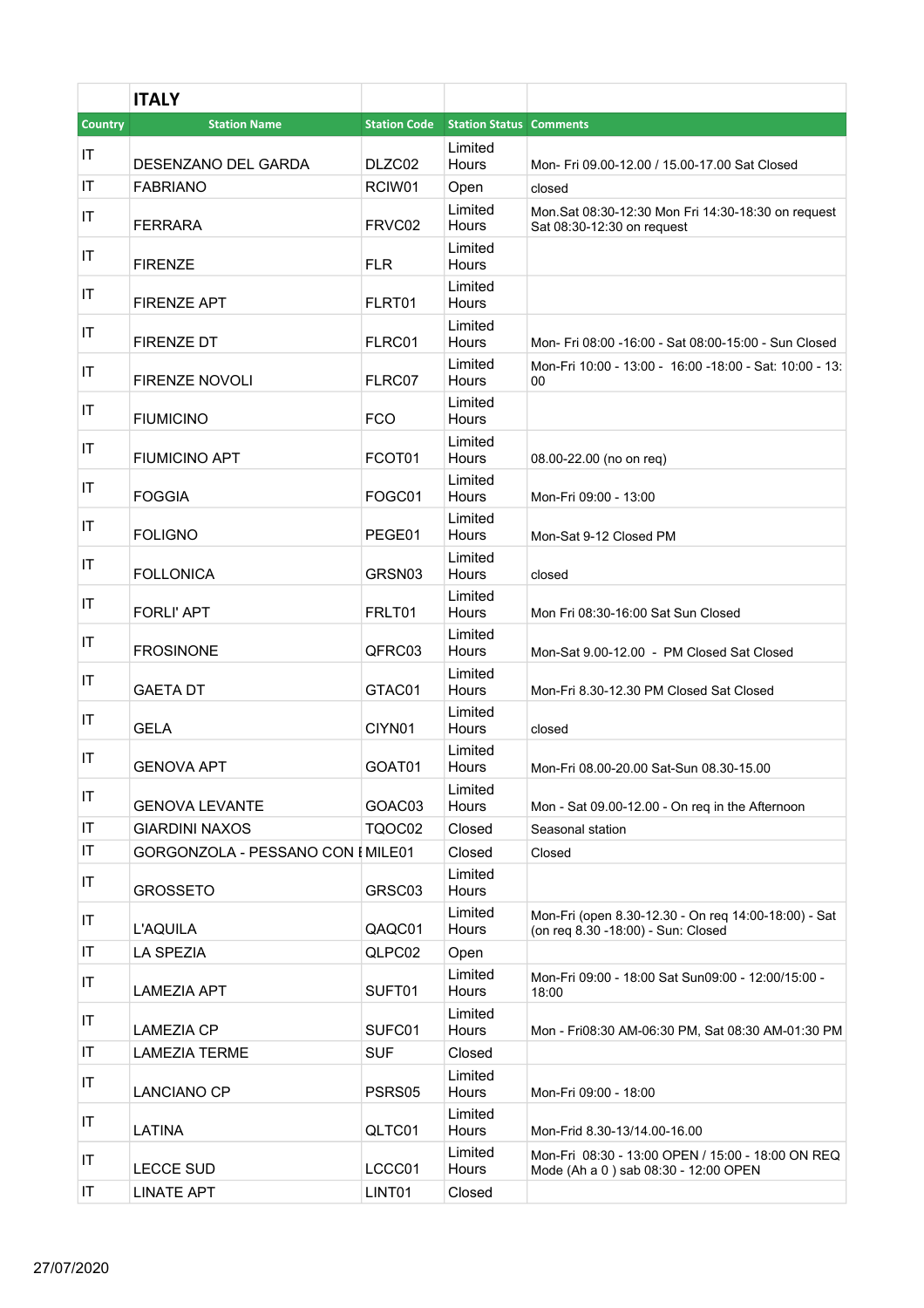|                        | <b>ITALY</b>                          |                     |                                |                                                                              |
|------------------------|---------------------------------------|---------------------|--------------------------------|------------------------------------------------------------------------------|
| <b>Country</b>         | <b>Station Name</b>                   | <b>Station Code</b> | <b>Station Status Comments</b> |                                                                              |
| IT                     | <b>LIVORNO</b>                        | LYVC02              | Limited<br>Hours               | Mon Fri 08:30-12:30 on request                                               |
| IT                     | <b>LODI</b>                           | ODIC01              | Limited<br>Hours               | Mon Fri 09:00-12:00                                                          |
| ΙT                     | <b>LUCCA</b>                          | LCVC03              | Limited<br>Hours               | Mon Fri 08:30-12:30 on request                                               |
| ΙT                     | <b>MACERATA</b>                       | RFEC01              | Open                           |                                                                              |
| ΙT                     | <b>MALPENSA APT TERMINAL 1</b>        | MXPT01              | Limited<br>Hours               |                                                                              |
| IT                     | MALPENSA APT TERMINAL 1               | <b>MXP</b>          | Limited<br>Hours               |                                                                              |
| IT                     | MALPENSA APT TERMINAL 2               | MXPT02              | Closed                         | Airport management comapny reopened T1 and<br>closed T2 till the end of 2020 |
| ΙT                     | <b>MESSINA</b>                        | QMEC06              | Limited<br>Hours               |                                                                              |
| IT                     | <b>MESSINA PORTO CP</b>               | MEZP01              | Closed                         | Seasonal station                                                             |
| IT                     | <b>MESTRE</b>                         | VCEC05              | Limited<br>Hours               | Mon Fri 08:30-18:30 on request Sat 08:30-12:30 on<br>request                 |
| ΙT                     | <b>MILANO ASSAGO</b>                  | MILC05              | Limited<br>Hours               | Mon- Fri 09.00-12.00 - 14.00-17.00 (on request)                              |
| IT                     | <b>MILANO ESPINASSE</b>               | MILC04              | Limited<br>Hours               | open in the mornong                                                          |
| ΙT                     | <b>MILANO GALVANI</b>                 | MILC01              | Limited<br>Hours               | 08.00-18.00                                                                  |
| IT                     | <b>MILANO LORENTEGGIO</b>             | MILC10              | Limited<br>Hours               | open in the mornong                                                          |
| IT                     | MILANO MISSORI PIAZZA<br><b>DUOMO</b> | MILC03              | Limited<br>Hours               | Mon - Fri 08.30 - 12.00                                                      |
| IT                     | <b>MILANO SARCA</b>                   | MILC02              | Limited<br>Hours               | Mon - Fri 08.30 - 12.00                                                      |
| ΙT                     | MILANO V.LE UMBRIA                    | MILC19              | Limited<br>Hours               | Mon - Fri 09.00 -12.30 /14.00-17.00 - Sat Closed                             |
| IT                     | <b>MILAZZO</b>                        | QMEW01              | Closed                         | Closed                                                                       |
| IT                     | <b>MODENA</b>                         | DAOC03              | Limited<br>Hours               |                                                                              |
| IT                     | <b>MODICA CP</b>                      | QRGS01              | Limited<br>Hours               | On reg mode                                                                  |
| $\mathsf{I}\mathsf{T}$ | <b>MONTECATINI TERME</b>              | FLRW02              | Closed                         | Closed                                                                       |
| IT                     | <b>MONZA</b>                          | ZANC01              | Limited<br>Hours               | Mon - Fri 09.00 - 12.00                                                      |
| IT                     | <b>NAPOLI APT</b>                     | NAPT01              | Limited<br>Hours               | $08:00 - 18:00$                                                              |
| IT                     | NAPOLI CAPODICHINO NATO               | NAPR05              | Open                           |                                                                              |
| IT                     | NAPOLI DT GIULIO CESARE               | NAPC04              | Limited<br>Hours               | Mon-Sat 08:30 - 13:00                                                        |
| IT                     | <b>NAPOLIFS</b>                       | NAPX01              | Limited<br>Hours               | Mon-Fri 09:00 - 18:00 Sat 09:00 - 13:00 Sun Closed                           |
| IT                     | <b>NAPOLI GRICIGNANO</b>              | NAPR04              | Limited<br>Hours               | Mon-Fri 10:00 - 18:00 Sat 10:00 - 16:00                                      |
| IT                     | NAPOLI LAGO PATRIA BASE NATI NAPR03   |                     | Limited<br>Hours               |                                                                              |
| IT                     | <b>NOCERA INFERIORE</b>               | QSRN01              | Limited<br>Hours               | Mon-Fri 08:30 - 13:00/15:30 - 18:00 Sat 08:30 - 13:00                        |
| IT                     | <b>NOVARA</b>                         | LINW01              | Limited<br>Hours               |                                                                              |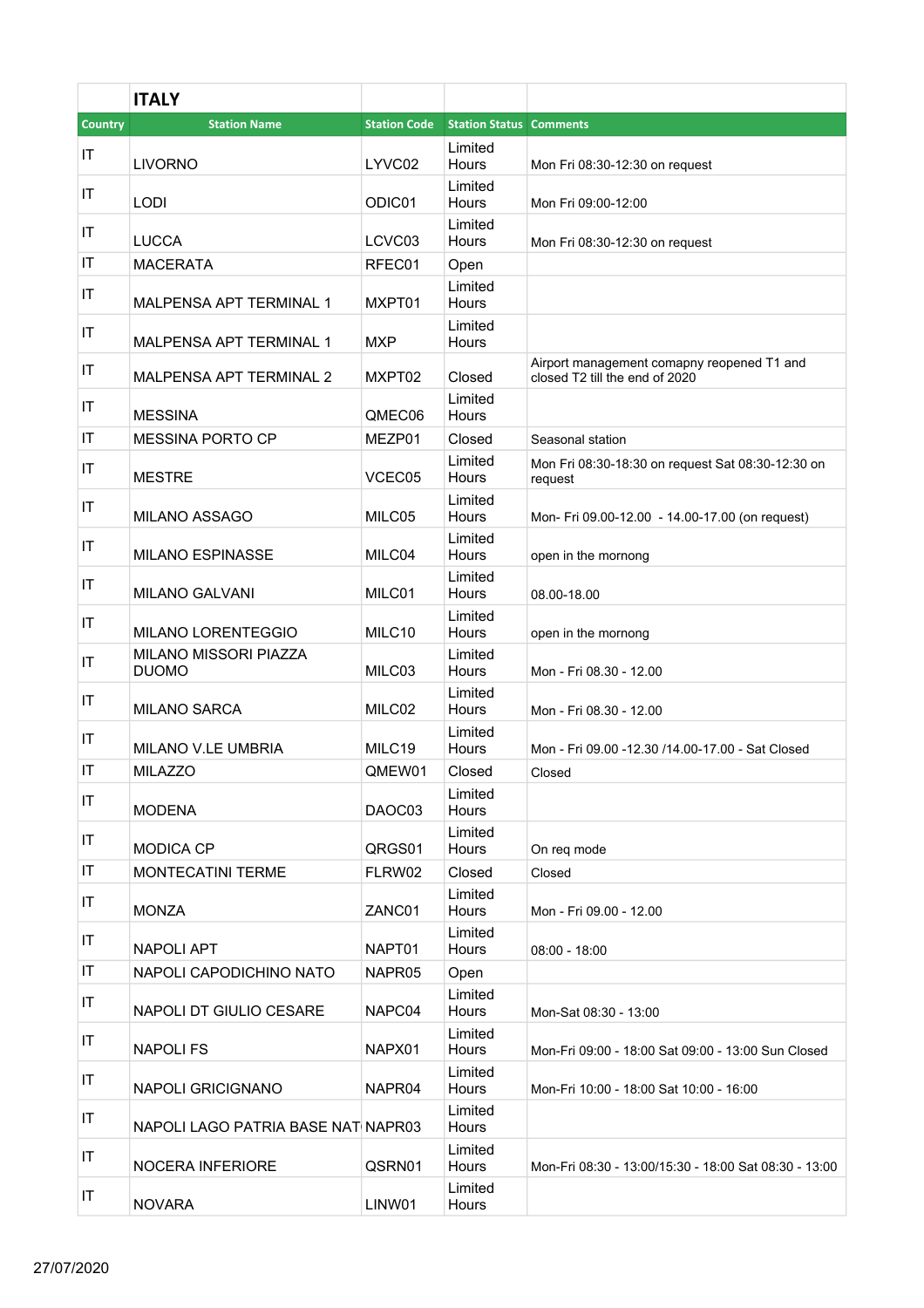|                        | <b>ITALY</b>                     |                     |                                |                                                                             |
|------------------------|----------------------------------|---------------------|--------------------------------|-----------------------------------------------------------------------------|
| <b>Country</b>         | <b>Station Name</b>              | <b>Station Code</b> | <b>Station Status Comments</b> |                                                                             |
| IT                     | <b>NUORO</b>                     | QNUC06              | Limited<br>Hours               |                                                                             |
| IT                     | <b>OLBIA</b>                     | <b>OLB</b>          | Limited<br>Hours               | Closed                                                                      |
| IT                     | <b>OLBIA APT</b>                 | OLBT02              | Limited<br>Hours               |                                                                             |
| IT                     | <b>OLBIA DT</b>                  | OLBC04              | Limited<br>Hours               | 09:00-13:00 - afternoon closed                                              |
| IT                     | <b>OSTUNI CP</b>                 | BDSW01              | Limited<br>Hours               | On req mode                                                                 |
| IT                     | <b>PADOVA</b>                    | QPAC01              | Open                           |                                                                             |
| IT                     | PALAU CP                         | OLBN06              | Closed                         | Seasonal station                                                            |
| IT                     | <b>PALERMO</b>                   | <b>PMO</b>          | Limited<br>Hours               |                                                                             |
| IT                     | PALERMO APT                      | PMOT01              | Limited<br>Hours               | Closed                                                                      |
| IT                     | PALERMO FS - NOTARBARTOLO PMOL01 |                     | Limited<br>Hours               | Mon-Sat 09.00-13.00; 15.30- 19.00 on req;                                   |
| IT                     | <b>PARMA DT</b>                  | PMFC03              | Limited<br>Hours               | Mon Sat 08:30-12:30 - 14:30-18:30 on request                                |
| IT                     | <b>PAVIA</b>                     | PVXC02              | Limited<br>Hours               | Mon Fri 08:30-12:30 - 15:00-19:00 Sat closed                                |
| IT                     | PERUGIA APT                      | PEGT04              | Closed                         |                                                                             |
| IT                     | PERUGIA DT                       | PEGC05              | Limited<br>Hours               | Mon-Frid 09.00-14.00 Sat&Sun Closed                                         |
| IT                     | <b>PESARO</b>                    | PZIC01              | Limited<br>Hours               | Mon Fri 08:30-12:30 - 15:00-18:30 on request Sat 08:<br>30-12:00 on request |
| IT                     | PESCARA APT                      | PSRT01              | Limited<br>Hours               | Mon-Fri 8.30-12.30 / on req 12.30-18/ Sat: 8.30-12.30                       |
| IT                     | PESCARA DT                       | PSRC01              | Limited<br>Hours               | <b>ON REQ 9-18</b>                                                          |
| IT                     | <b>PIACENZA</b>                  | QPZC01              | Open                           |                                                                             |
| IT                     | <b>PISA</b>                      | <b>PSA</b>          | Limited<br>Hours               |                                                                             |
| $\mathsf{I}\mathsf{T}$ | PISA APT                         | PSAT01              | Closed                         | Closed                                                                      |
| IT                     | PISA DT                          | PSAC04              | Limited<br>Hours               | Mon Fri 09:30-12:30/16:00-18:00 Sat 09:00-12:00                             |
| IT                     | <b>POMEZIA</b>                   | QEZC01              | Limited<br>Hours               | Mon-Fri 8.30-13/14:00-16:00                                                 |
| IT                     | <b>PORDENONE</b>                 | QADC01              | Limited<br>Hours               |                                                                             |
| IT                     | PORTO CERVO                      | OLBN01              | Closed                         | Seasonal station                                                            |
| IT                     | PORTO ROTONDO                    | OLBN03              | Closed                         | Seasonal station                                                            |
| IT                     | <b>POTENZA</b>                   | PZVC01              | Limited<br>Hours               | Mon-Fri 09:00 - 13:00 OPEN / 15:30 - 19:30 ON REQ                           |
| IT                     | <b>PRATO</b>                     | QPRC02              | Limited<br>Hours               | on request                                                                  |
| IT                     | <b>PULA</b>                      | CAGS01              | Closed                         | Seasonal station                                                            |
| IT                     | <b>RAGUSA</b>                    | PMOE01              | Limited<br>Hours               |                                                                             |
| IT                     | <b>RAPALLO</b>                   | RPLC02              | Limited<br>Hours               |                                                                             |
| IT                     | <b>RAVENNA</b>                   | RANC04              | Limited<br>Hours               | Mon Fri 08:30-12:30 Sat 09:00-12:00                                         |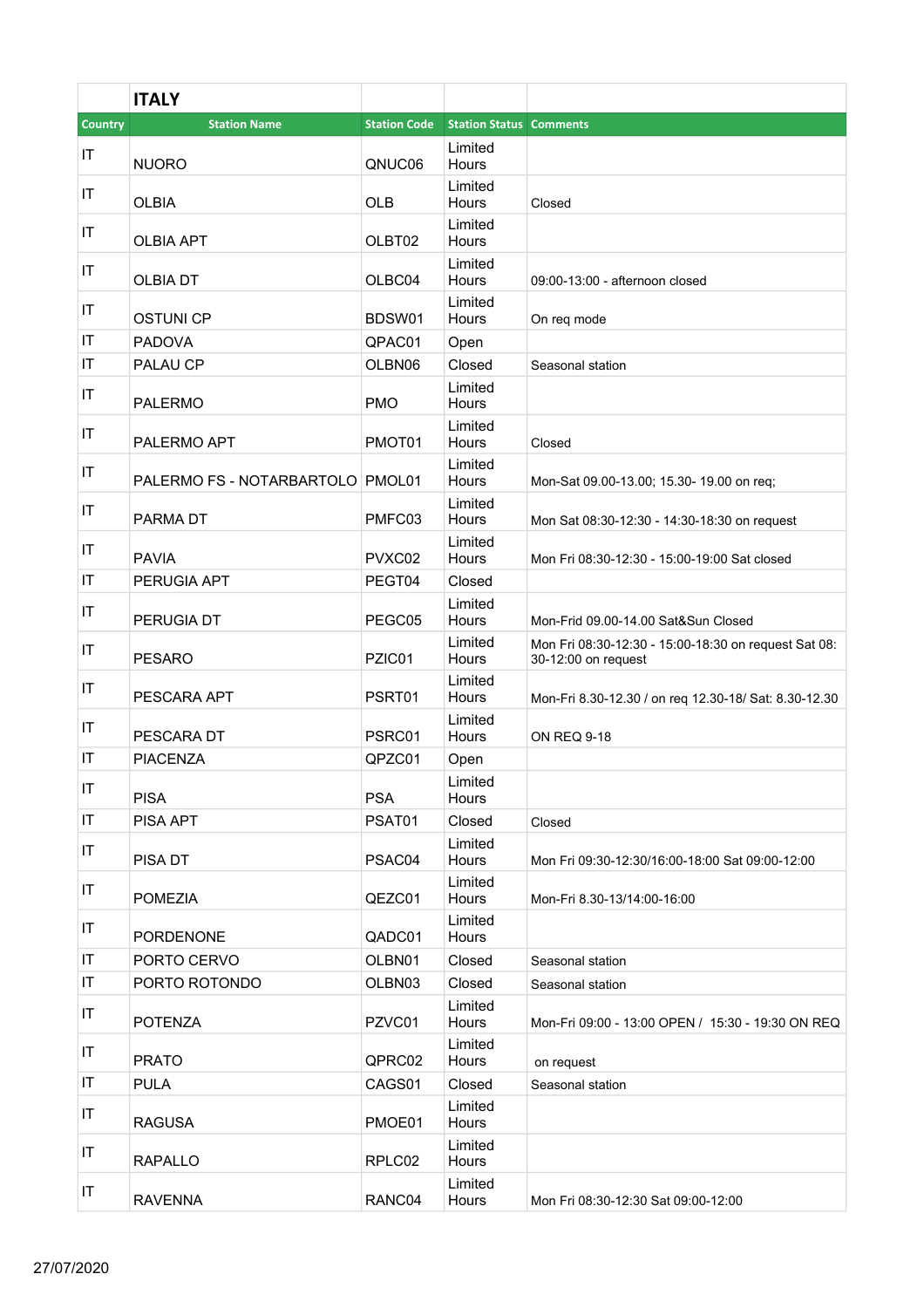|         | <b>ITALY</b>                         |                     |                                |                                                           |
|---------|--------------------------------------|---------------------|--------------------------------|-----------------------------------------------------------|
| Country | <b>Station Name</b>                  | <b>Station Code</b> | <b>Station Status Comments</b> |                                                           |
| IT      | <b>REGGIO CALABRIA APT</b>           | REGT01              | Limited<br>Hours               | MON-FRI 9:00--> 13:00                                     |
| IT      | <b>RENDE</b>                         | QCSC02              | Limited<br>Hours               | Mon-Fri 08:30 - 12:00/15:30 - 17:30 Sat 08:30 - 12:00     |
| IT      | <b>RIMINI</b>                        | RMIC01              | Limited<br>Hours               | Mon-Sat: 08.30-12.30/12.031-18.00 on request<br>SunClosed |
| IT      | RIPOSTO-PORTO CP                     | TFCS01              | Closed                         | On Reg Mode                                               |
| IT      | ROMA CORSO FRANCIA                   | ROMC <sub>12</sub>  | Limited<br>Hours               | Closed                                                    |
| IT      | ROMA EUR                             | ROMC02              | Limited<br>Hours               | Mon-Fri 8.30-13:00 - Sat, Sun Closed                      |
| IT      | ROMA GIANICOLENSE                    | ROMC32              | Limited<br>Hours               | Mon-Fri 8.30-13:00 - Sat, Sun Closed                      |
| IT      | <b>ROMA PRATI FISCALI</b>            | ROMC07              | Limited<br>Hours               | Mon-Fri 9.00 - 12:00 - Sat&Sun Closed                     |
| IT      | ROMA STAZIONE FS TIBURTINA           | ROMX03              | Limited<br>Hours               | Mon-Fri 08.30-13:00 - Sat&Sun Closed                      |
| IT      | <b>ROMA TERMINI FS</b>               | ROML01              | Limited<br>Hours               | Mon -Fri 8-13 / Sat 8-12 / SunClosed                      |
| IT      | ROMA TUSCOLANA                       | ROMC06              | Limited<br>Hours               | Mon-Fri 9.30-12:30 - Sat, Sun Closed                      |
| IT      | ROMA VIA APPIA                       | ROMC <sub>23</sub>  | Limited<br>Hours               | Mon-Fri 8.30-12:00 - Sat, Sun Closed                      |
| IT      | ROMA VIA CIPRO                       | ROMC05              | Limited<br>Hours               | Mon-Fri 9.00 - 12:00 - Sat&Sun Closed                     |
| IT      | ROMA VIA TIBURTINA                   | ROMC04              | Limited<br>Hours               | Mon-Fri 8.30-13:00 - Sat, Sun Closed                      |
| IT      | ROMA VIA VENETO                      | ROMC01              | Limited<br>Hours               | Mon- Fri 09:30 - 12:30 - Sat&Sun Closed                   |
| IT      | <b>ROVERETO</b>                      | RVBC01              | Open                           |                                                           |
| IT      | <b>ROVIGO</b>                        | RWGC02              | Limited<br>Hours               | Mon - Sat 08:30 -12:30 - Mon - Fri 14:30 -19:00           |
| IT      | <b>SALERNO</b>                       | QSRC02              | Limited<br>Hours               | Mon-Sat 08:30 - 13:00                                     |
| IT      | SAN BENEDETTO DEL TRONTO             | QNOW01              | Open                           |                                                           |
| IT      | SARONNO-CARONNO<br><b>PERTUSELLA</b> | UPWC01              | Closed                         | on Req                                                    |
| IT      | <b>SASSARI</b>                       | QSSC01              | Limited<br>Hours               | Mon - Sat 09:00 - 12:00                                   |
| IT      | SASSUOLO                             | ZMOS01              | Open                           |                                                           |
| IT      | <b>SAVONA</b>                        | ZVZC02              | Limited<br>Hours               | on Req                                                    |
| IT      | SCHIO CP                             | VICC03              | Limited<br>Hours               | Mon - Fri08:00 AM-06:30 PM                                |
| IT      | <b>SCIACCA</b>                       | QAOS01              | Closed                         | Seasonal station                                          |
| IT      | <b>SELINUNTE CP</b>                  | ILTC01              | Closed                         | Seasonal station                                          |
| IT      | <b>SIENA</b>                         | SAYC01              | Limited<br>Hours               |                                                           |
| IT      | SIGONELLA NAS II                     | NSYR <sub>02</sub>  | Closed                         |                                                           |
| IT      | <b>SIRACUSA</b>                      | QICC02              | Limited<br>Hours               |                                                           |
| ΙT      | <b>SORRENTO</b>                      | RROC02              | Limited<br>Hours               |                                                           |
| ΙT      | <b>TAORMINA CP</b>                   | TQOC03              | Closed                         | Seasonal station                                          |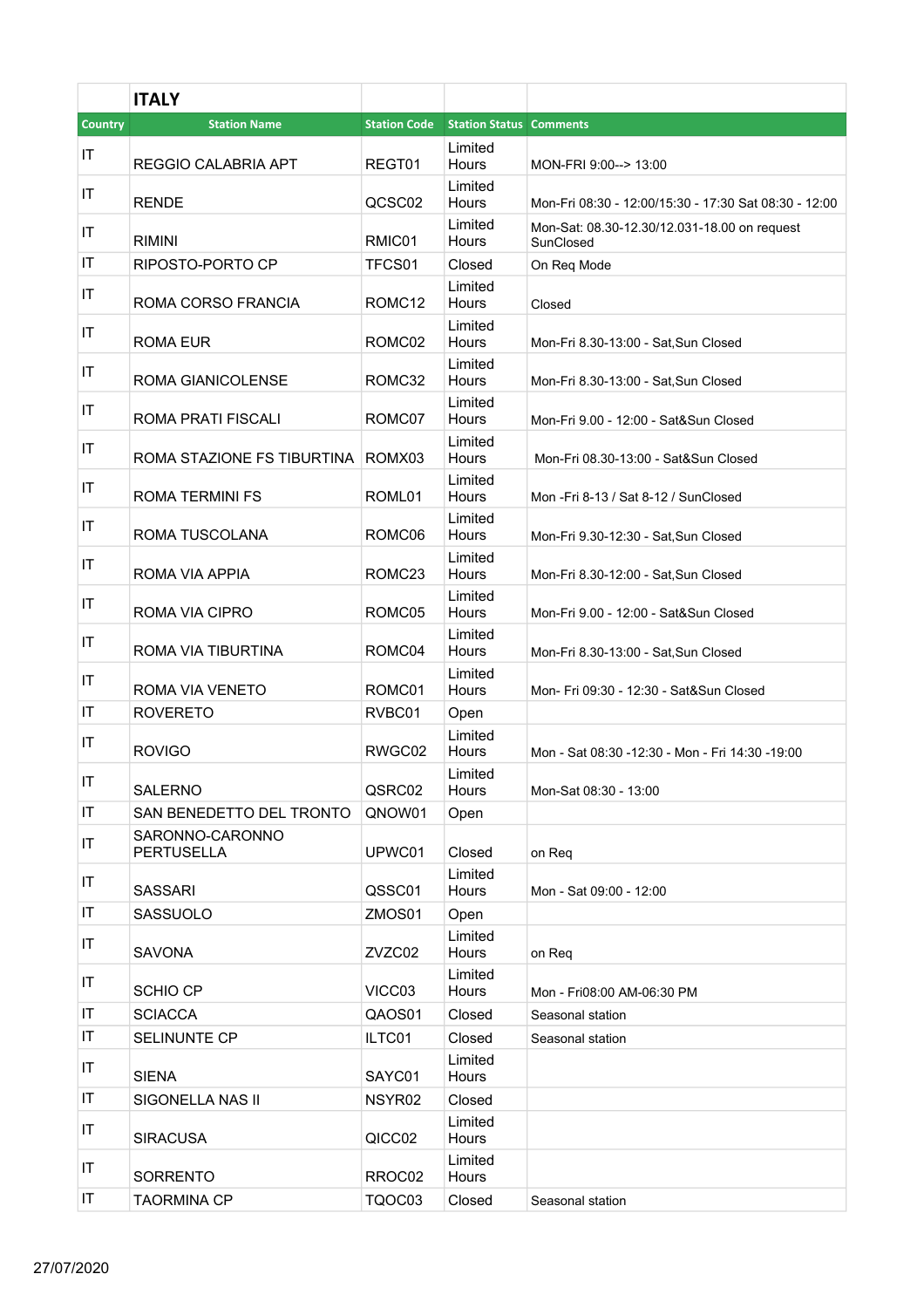|                        | <b>ITALY</b>          |                     |                                |                                                                       |
|------------------------|-----------------------|---------------------|--------------------------------|-----------------------------------------------------------------------|
| <b>Country</b>         | <b>Station Name</b>   | <b>Station Code</b> | <b>Station Status Comments</b> |                                                                       |
| IT                     | <b>TARANTO</b>        | TARC02              | Open                           |                                                                       |
| $\mathsf{I}\mathsf{T}$ |                       |                     | Limited                        |                                                                       |
|                        | <b>TERMOLI</b>        | EOLC01              | Hours<br>Limited               | Mon-Fri 9-12 PM Closed Sat Closed                                     |
| IT                     | <b>TERNI</b>          | QRTN01              | Hours                          | Mon - Fri 9-12/15-18 Sat Closed                                       |
| IT                     | <b>TERRALBA CP</b>    | FNUN01              | Closed                         | On Req Mode                                                           |
| IT                     | <b>TORINO APT</b>     | TRNT01              | Limited<br>Hours               | 08.00-16.30                                                           |
| IT                     | <b>TORINO DT</b>      | TRNC01              | Limited<br>Hours               |                                                                       |
|                        |                       |                     | Limited                        | MON-FRI 8:30-12:00                                                    |
| IT                     | <b>TORINO OVEST</b>   | TRNC09              | Hours                          | MON-FRI 8:30-12:00                                                    |
| IT                     | TORINO SUD-LINGOTTO   | TRNC08              | Open                           |                                                                       |
| IT                     | <b>TORTOLI'</b>       | TTBC02              | Limited<br><b>Hours</b>        | Mon-Fri 08:30-12:30 /16:00-19:00-<br>sat 09:00-12:<br>00              |
| IT                     | <b>TORTONA</b>        | QALE01              | Limited<br><b>Hours</b>        | MON-SAT 8:30-12:30                                                    |
| IT                     | <b>TRAPANI APT</b>    | TPST01              | Closed                         |                                                                       |
|                        |                       |                     | Limited                        | Mon-Fri open 08:30-12:30 / on req 14:30-18:30 -                       |
| IT                     | <b>TRENTO</b>         | ZIAC01              | Hours                          | sat 08:30-12:30                                                       |
| IT                     | <b>TREVIGLIO</b>      | BGYS01              | Limited<br>Hours               | Mon-Fri 9:00-12:00                                                    |
| IT                     | <b>TREVISO</b>        | <b>TSF</b>          | Closed                         |                                                                       |
| IT                     | <b>TREVISO APT</b>    | TSFT01              | Closed                         |                                                                       |
| IT                     | <b>TREVISO DT</b>     | TSFC02              | Limited<br>Hours               | Mon-Fri 08:30-12:30<br>/14:30-16:30 on request<br>sat 08:30-12:30     |
| IT                     | <b>TRIESTE APT</b>    | TRST01              | Limited<br>Hours               | Mon-Fri 08:00-18:00 + Sat-Sun 08:00-12:00 + on<br>request 12:00-18:00 |
| IT                     | <b>TRIESTE CP</b>     | TRSC01              | Limited<br>Hours               | on reg mode                                                           |
| IT                     | <b>TROPEA</b>         | RPWC01              | Open                           |                                                                       |
| $ \mathsf{T} $         | <b>UDINE</b>          | UDNC02              | Limited<br>Hours               |                                                                       |
| IT                     | VALLEDORIA            | RYLC01              | Limited<br>Hours               | On Req Mode 09:00 12:00 - 16:00 - 19:00                               |
| IT                     | <b>VARESE</b>         | QVAC04              | Open                           |                                                                       |
| IT                     | <b>VASTO</b>          | AWSC01              | Limited<br>Hours               | 9:00-18:00 MON-FRI                                                    |
| IT                     | <b>VENEZIA</b>        | <b>VCE</b>          | Limited<br>Hours               |                                                                       |
| IT                     | <b>VENEZIA APT</b>    | VCET01              | Limited<br>Hours               | 08.00-22.00                                                           |
| IT                     | <b>VENEZIA DT</b>     | VCEC01              | Limited<br>Hours               | 08:30-12:30 14:30-18:30                                               |
| $\mathsf{I}\mathsf{T}$ | <b>VERONA</b>         | VR <sub>5</sub>     | Closed                         |                                                                       |
| IT                     | <b>VERONA</b>         | <b>VRN</b>          | Closed                         |                                                                       |
| IT                     | <b>VERONA APT</b>     | VRNT01              | Limited<br>Hours               |                                                                       |
| IT                     | <b>VERONA DT</b>      | VRNC01              | Open                           |                                                                       |
| IT                     | <b>VICENZA</b>        | VICC01              | Open                           |                                                                       |
| IT                     | <b>VICENZA USAF</b>   | WWZC01              | Closed                         | Closed                                                                |
| IT                     | <b>VILLASIMIUS CP</b> | CAGE02              | Closed                         | on req mode - Seasonal station                                        |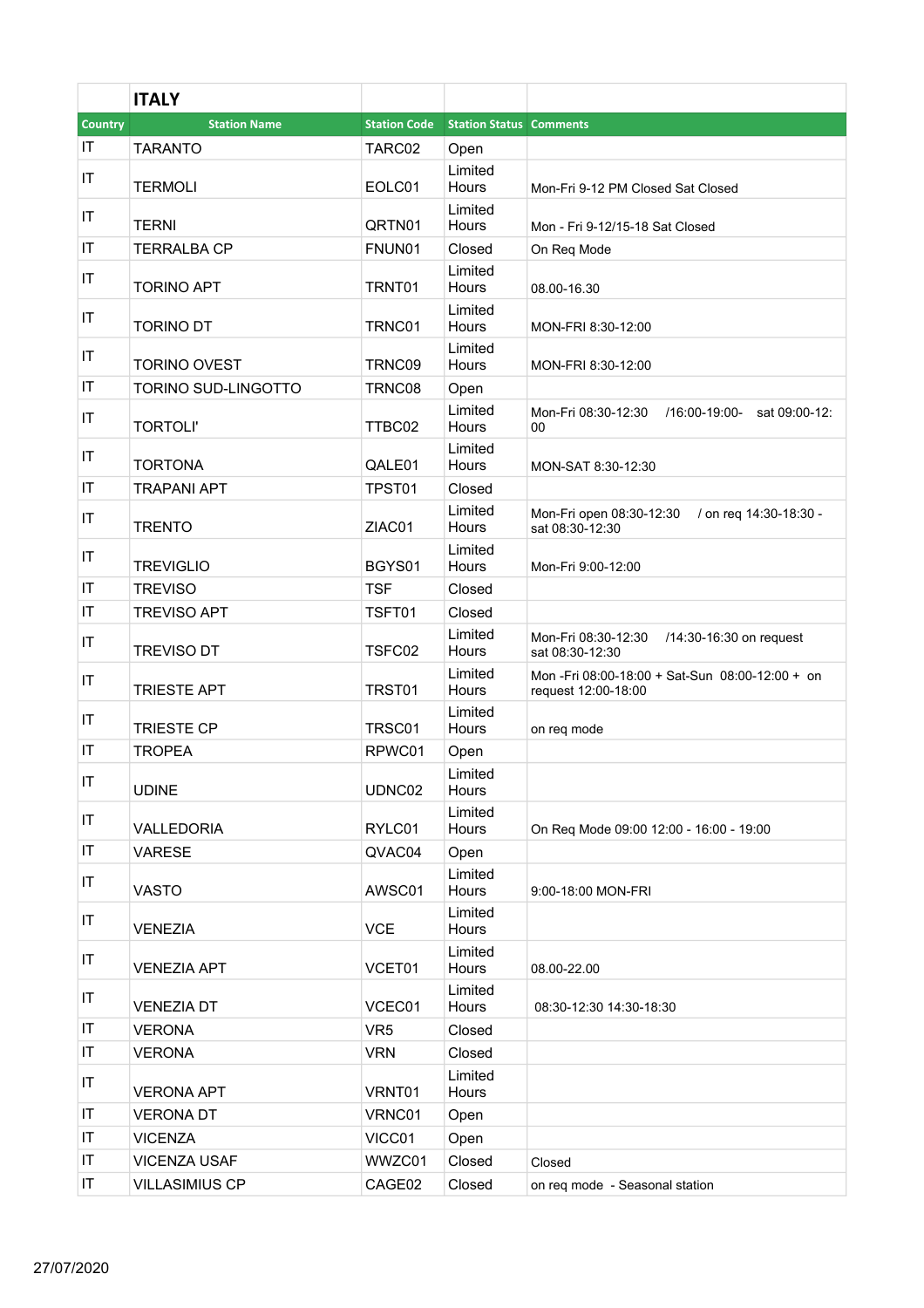|                | <b>ITALY</b>        |        |                                             |                                                   |
|----------------|---------------------|--------|---------------------------------------------|---------------------------------------------------|
| <b>Country</b> | <b>Station Name</b> |        | <b>Station Code</b> Station Status Comments |                                                   |
|                | <b>VITERBO</b>      | IOLC01 | Limited<br><b>Hours</b>                     | Mon-Fri 9-13/ ON REQ 15.30-18.30 / Sat 9:00.12:30 |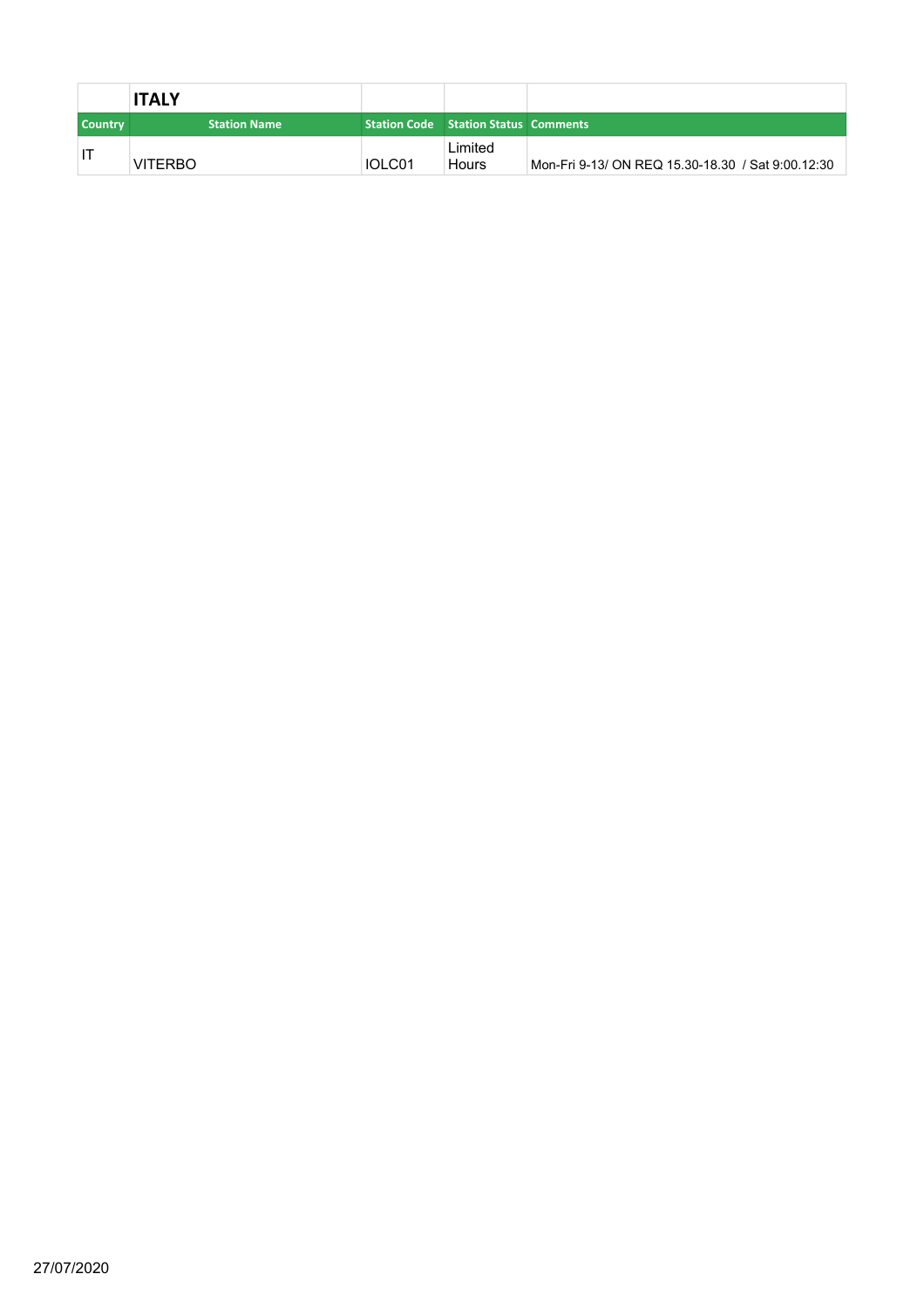|                | <b>PORTUGAL</b>                 |                     |                                |                                                                                          |
|----------------|---------------------------------|---------------------|--------------------------------|------------------------------------------------------------------------------------------|
| <b>Country</b> | <b>Station Name</b>             | <b>Station Code</b> | <b>Station Status Comments</b> |                                                                                          |
| PT             | Ponta Delgada Airport           | PDLT02              | Open                           | <b>MON-SUN</b><br>$06:00 - 24:00$                                                        |
| PT             | Lisbon Airport                  | LIST01              | Open                           | <b>MON-SUN</b><br>$07:00 - 23:59$<br>00:00 - 01:00 On Request                            |
| <b>PT</b>      | Lisbon Downtown Marvila/Olivais | LISN <sub>01</sub>  | Open                           | <b>MON-SUN</b><br>$08:00 - 20:00$                                                        |
| PT             | Gare do Oriente RRS             | LISL <sub>02</sub>  | Open                           |                                                                                          |
| PT             | Lisbon Downtown                 | LISC01              | Open                           | <b>MON-SUN</b><br>$08:00 - 23:59$                                                        |
| PT             | Lisbon Downtown Alameda         | LISC05              | Open                           |                                                                                          |
| PT             | Lisbon Downtown Castilho        | LISC09              | Open                           |                                                                                          |
| PT             | Lisbon Downtown City Center     | LISC07              | Limited<br>Hours               | <b>MON-SUN</b><br>$09:00 - 13:00$                                                        |
| PT             | Lisbon Downtown El Corte Ingles | LISC08              | Open                           |                                                                                          |
| <b>PT</b>      | Lisbon Santa Apolónia RRS       | LISX01              | Open                           | <b>MON-FRI</b><br>09h - 13h __ 14h - 17h                                                 |
| PT             | Abrantes                        | AWFC01              | Limited<br>Hours               | Limited Hours:<br>From 01-06 to 31-07 MON - FRI: 09:00-12:30 and<br>14:00-17:00          |
| PT             | Almada                          | LISC03              | Limited<br>Hours               | Limited Hours: From 08-06 to 31-08 from 09H to 13H.<br>ular schedule from 01-09 onwords. |
| PT             | Cacem                           | CXZN02              | Limited<br>Hours               | Limited Hours from 01-06 to 31-08 from 09H to 13H.<br>ular schedule from 01-09 onwords.  |
| PT             | Caldas Da Rainha                | CDXC01              | Open                           | New Schedule:<br>From 01-06 to 31-07 MON - FRI: 09:00-13:00 and<br>14:30-18:30           |
| PT             | Cascais                         | CXZC01              | Open                           | Regular schedule                                                                         |
| PT             | Castelo Branco                  | CCBC01              | Open                           | Regular schedule                                                                         |
| PT             | Covilha                         | COVC01              | Limited<br>Hours               | Limited Hours:<br>From 06-07 to 01-08 MON - FRI: 09:00-13:00 / 14:30-<br>18:00.          |
| <b>PT</b>      | Elvas                           | EWLC01              | Open                           | Regular schedule                                                                         |
| PT             | Evora                           | EVIC01              | Limited<br>Hours               | Limited Hours:<br>MON - FRI: 09:00-13:00 / 15:00-17:00 - Until the 01-08                 |
| PT             | Fundao                          | COVS01              | Limited<br>Hours               | Limited Hours:<br>MON - FRI:<br>09:00-13:00 e 14:30-17:00 until 31-08                    |
| PT             | Leiria                          | QLRC01              | Limited<br>Hours               | New Schedule:<br>From 01-06 to 31-07 MON - FRI: 09:00-13:00 and<br>14:00-18:00           |
| PT             | <b>Mem Martins</b>              | CXZN01              | Open                           | Regular schedule                                                                         |
| PT             | <b>Miraflores</b>               | LISW02              | Limited<br>Hours               | New Schedule:<br>MON - FRI: 08:30-12:30 / 14:30-18:30 until 31-07                        |
| PT             | Pombal                          | QLRN01              | Open                           | Regular schedule                                                                         |
| PT             | Portalegre                      | EGTC01              | Open                           | Regular schedule                                                                         |
| PT             | Santarem                        | RMMC02              | Open                           | Regular schedule                                                                         |
| PT             | Serta                           | ERXC01              | Open                           | Regular schedule                                                                         |
| PT             | Setubal                         | XSZC01              | Limited<br>Hours               | Limited Hours from 01-06 to 31-08 from 09H to 13H.<br>ular schedule from 01-09 onwords.  |
| PT             | Sines                           | SIEC01              | Limited<br>Hours               | New Schedule:<br>MON-SAT 08.30-12.30 / 14.30-18.30                                       |
| PT             | Tomar                           | AOMC01              | Open                           | Regular schedule                                                                         |
| PT             | <b>Torres Novas</b>             | TEVC01              | Open                           | Regular schedule                                                                         |
| PT             | <b>Torres Vedras</b>            | TVZC01              | Open                           | Regular schedule                                                                         |
| PT             | Vila Franca de Xira             | LISN04              | Open                           | Regular schedule                                                                         |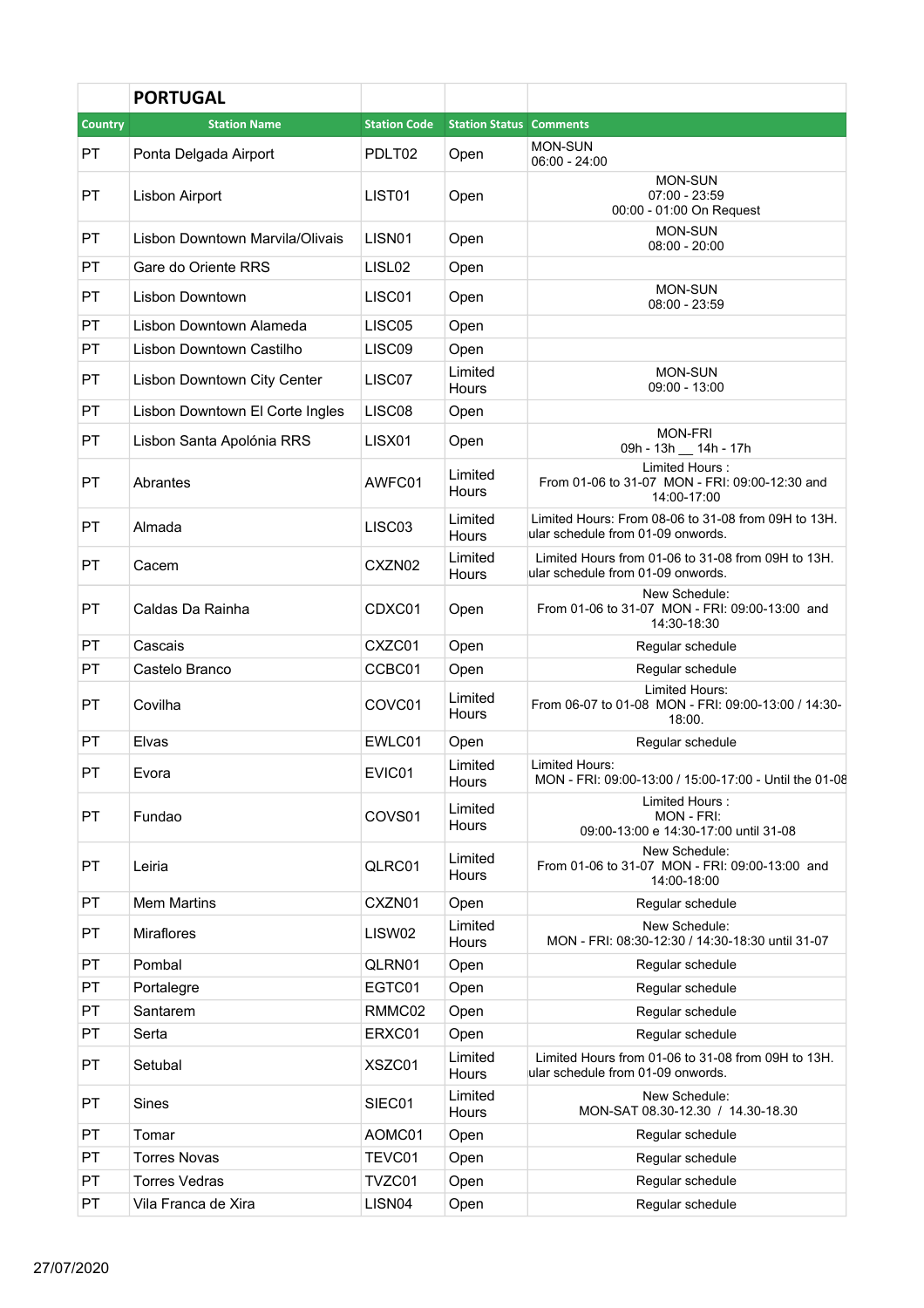|                | <b>PORTUGAL</b>              |                     |                                |                                                                         |
|----------------|------------------------------|---------------------|--------------------------------|-------------------------------------------------------------------------|
| <b>Country</b> | <b>Station Name</b>          | <b>Station Code</b> | <b>Station Status Comments</b> |                                                                         |
| PT             | <b>Funchal Airport</b>       | FNCT01              | Open                           | 8h-23h59 MON-SUN                                                        |
| PT             | Funchal                      | FNCC01              | Open                           | 09h00/12h00 - 13h00/17h00                                               |
| PT             | Porto Airport                | OPOT01              | Open                           | <b>MON-SUN</b><br>$06:30 - 23:59$                                       |
| <b>PT</b>      | Porto/Maia                   | OPOC04              | Open                           | <b>MON-SUN</b><br>09:00-13:00 / 14:30-18:30                             |
| PT             | Porto Campanhã RRS           | OPOX01              | Open                           | <b>MON-FRI</b><br>09h - 13h__ 15h 17h30m<br><b>SAT</b><br>10h - 12h30m. |
| <b>PT</b>      | Porto Downtown               | OPOC01              | Open                           | <b>MON-SUN</b><br>09:00-13:00 / 14:30-18:30                             |
| <b>PT</b>      | <b>Barcelos</b>              | BGZE01              | Open                           |                                                                         |
| PT             | Viana do Castelo             | WDOC01              | Open                           |                                                                         |
| PT             | Vila do Conde                | OPON <sub>02</sub>  | Open                           |                                                                         |
| PT             | Vila Nova de Gaia            | OPOS05              | Open                           |                                                                         |
| PT             | Amarante                     | VRLE01              | Open                           |                                                                         |
| PT             | Aveiro                       | ZAVC02              | Open                           |                                                                         |
| PT             | Braga                        | BGZC01              | Open                           |                                                                         |
| PT             | <b>Braganca</b>              | BGCC01              | Open                           |                                                                         |
| PT             | Chaves                       | CHVC01              | Open                           |                                                                         |
| PT             | Coimbra                      | CBPC01              | Open                           |                                                                         |
| <b>PT</b>      | Coimbra RRS                  | CBPX01              | Limited<br>Hours               | On Request                                                              |
| PT             | Felgueiras                   | FESC01              | Open                           |                                                                         |
| PT             | Figueira Da Foz              | FEOC01              | Open                           |                                                                         |
| PT             | Guarda                       | GPJC01              | Open                           |                                                                         |
| PT             | Guimaraes                    | GYZC01              | Open                           |                                                                         |
| PT             | Mirandela                    | IDLC01              | Open                           |                                                                         |
| PT             | Pacos de Ferreira            | OPXC01              | Open                           |                                                                         |
| PT             | Penafiel                     | PNMC01              | Open                           |                                                                         |
| PT             | Peso Da Regua                | VRLS01              | Open                           |                                                                         |
| PT             | Santa Maria Da Feira         | OSJN01              | Open                           |                                                                         |
| PT             | Seia                         | COVN01              | Open                           |                                                                         |
| PT             | Vila Nova Famalicao          | VAJC01              | Open                           |                                                                         |
| PT             | Vila Real                    | VRLC01              | Open                           |                                                                         |
| PT             | Viseu                        | VSEC01              | Open                           |                                                                         |
| <b>PT</b>      | Faro Airport                 | FAOT01              | Open                           | <b>MON-SUN</b><br>07:00 / 22:00                                         |
| PT             | Faro/Montenegro              | FAOT02              | Open                           | <b>MON-SUN</b><br>08.00-19:00                                           |
| PT             | Albufeira Cidade             | PRME01              | Open                           | SEG-SEX<br>14.30-18.30                                                  |
| PT             | <b>Albufeira Pine Cliffs</b> | EFRE01              | Open                           |                                                                         |
| PT             | Albufeira-Marina             | AUFC01              | Open                           | <b>MON-SUN</b><br>08.30-12.30/14.30-19:00                               |
| PT             | Armacao de Pera              | AJPC01              | Open                           | <b>MON-SUN</b><br>08.30-12.30/14.30-19:00                               |
| PT             | Beja Cidade                  | BYJC01              | Open                           | <b>MON-FRI</b><br>08.30-12.30/14.30-18.30<br><b>SAT</b><br>08.30-12.30  |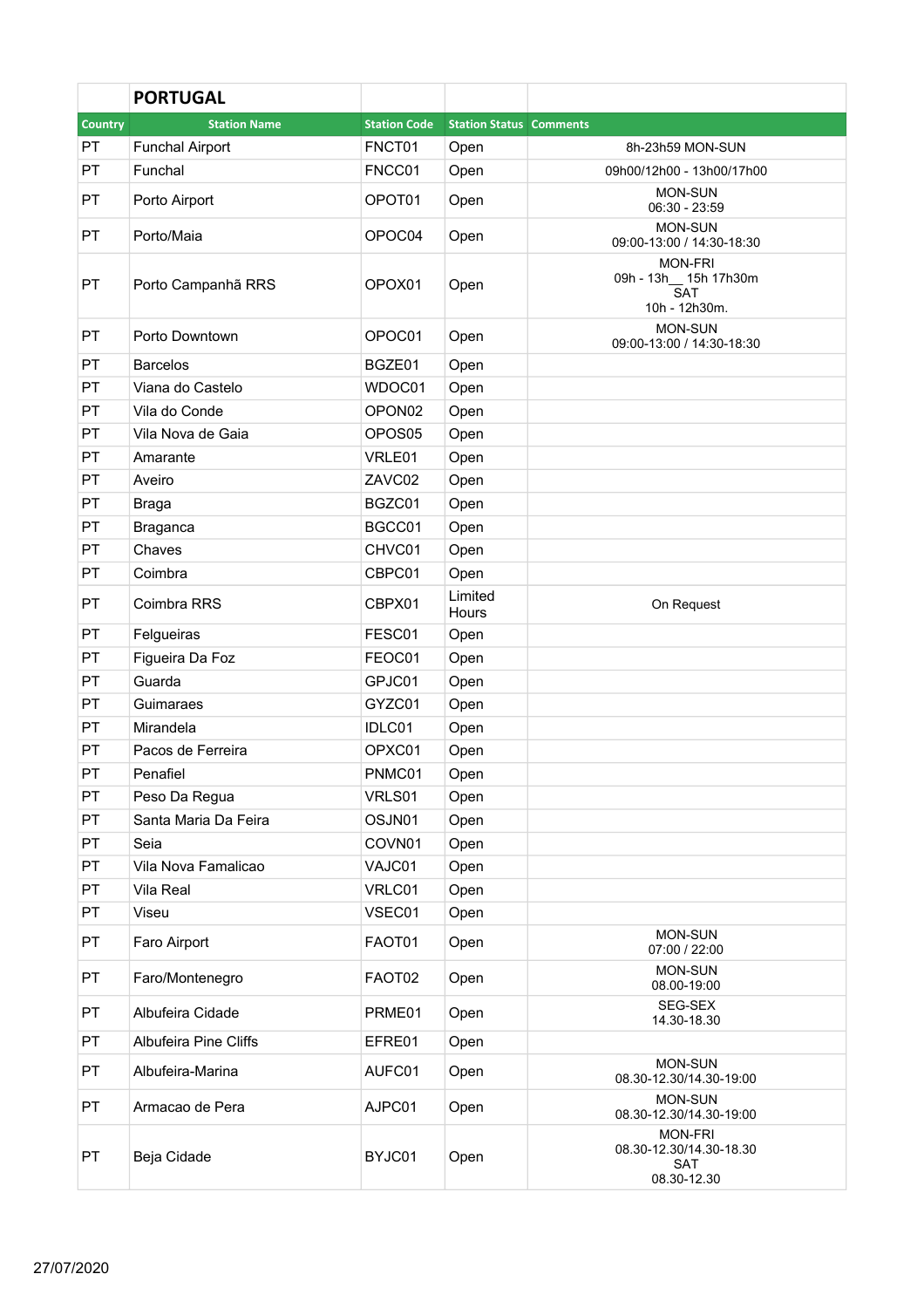|                | <b>PORTUGAL</b>               |                     |                                |                                           |
|----------------|-------------------------------|---------------------|--------------------------------|-------------------------------------------|
| <b>Country</b> | <b>Station Name</b>           | <b>Station Code</b> | <b>Station Status Comments</b> |                                           |
| <b>PT</b>      | Lagos                         | LJOC01              | Open                           | <b>MON-SUN</b><br>08.30-12.30/14.30-19:00 |
| PT.            | Montegordo                    | NUOC01              | Open                           | <b>MON-SUN</b><br>08.30-12.30/14.30-19:00 |
| <b>PT</b>      | Praia da Rocha                | PRMC01              | Open                           | <b>MON-SUN</b><br>08.30-12.30/14.30-19:00 |
| PT.            | Vilamoura                     | WOUC01              | Open                           | <b>MON-SUN</b><br>08.30-12.30/14.30-19:00 |
| <b>PT</b>      | Faro                          | <b>FAO</b>          | Open                           |                                           |
| <b>PT</b>      | Lajes - Terceira              | TER                 | Open                           |                                           |
| <b>PT</b>      | Lisboa Portela                | LIS.                | Open                           |                                           |
| <b>PT</b>      | Lisboa Portela. Aeropuerto IR | LI <sub>5</sub>     | Open                           |                                           |
| PT.            | Madeira                       | <b>FNC</b>          | Open                           |                                           |
| <b>PT</b>      | Oporto                        | <b>OPO</b>          | Open                           |                                           |
| <b>PT</b>      | Oporto. Aeropuerto IR         | OP <sub>5</sub>     | Open                           |                                           |
| PT.            | Ponta Delgada                 | <b>PDL</b>          | Open                           |                                           |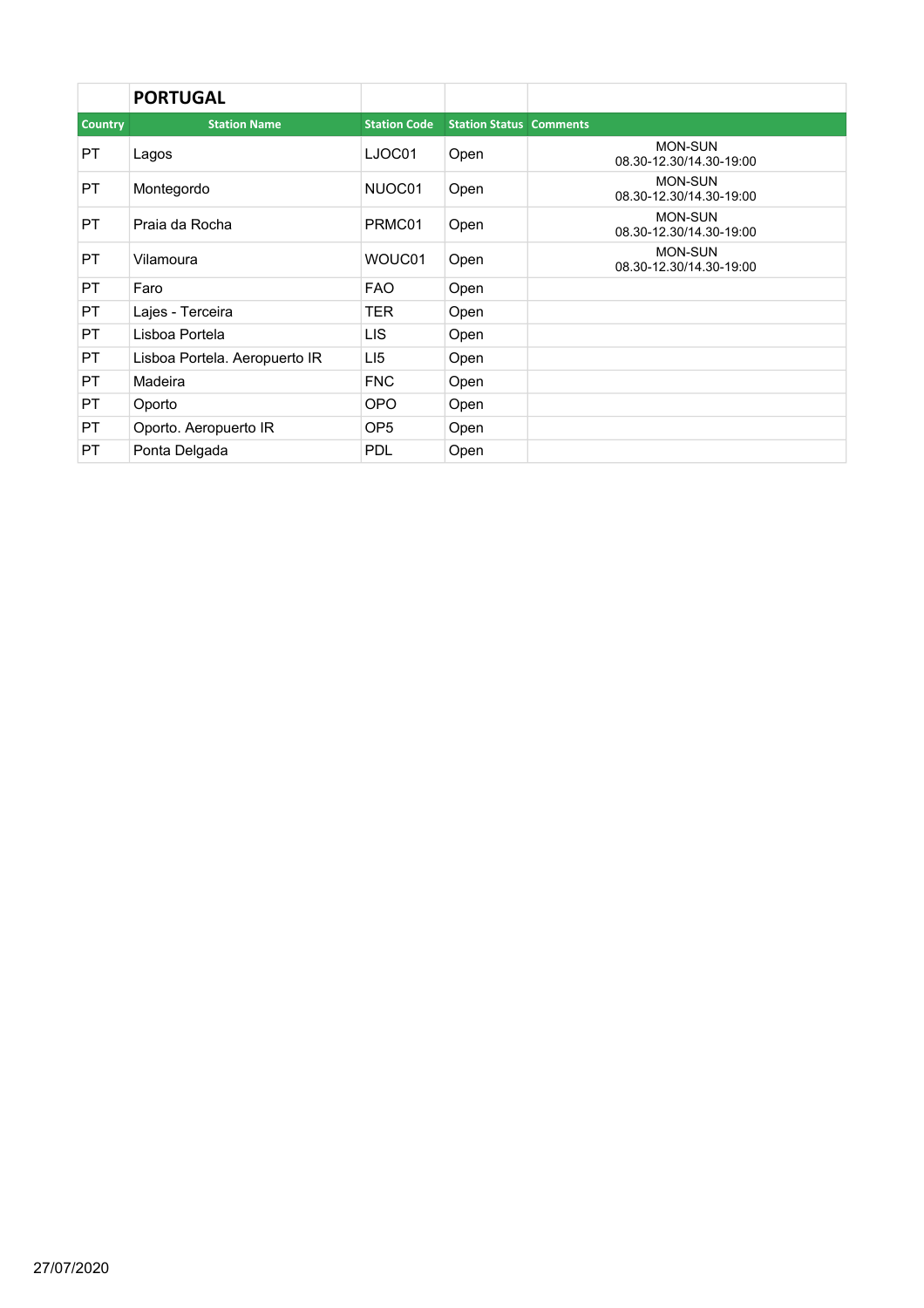|                | <b>NORWAY</b>           |        |                                    |                                                                                                                                      |
|----------------|-------------------------|--------|------------------------------------|--------------------------------------------------------------------------------------------------------------------------------------|
| <b>Country</b> | <b>Station Name</b>     |        | <b>Station Code Station Status</b> | <b>Comments</b>                                                                                                                      |
| NO.            | Alesund Airport         | AEST01 | <b>Limited Hours</b>               | is open from 8-16, / request on other times and weekends                                                                             |
| NO.            | Alta Airprort           | ALFT01 | Open                               |                                                                                                                                      |
| NO.            | Bergen Airport          | BGOT01 | <b>Limited Hours</b>               | is open from 8-16, / request on other times and weekends till 30.04                                                                  |
| NO.            | Bergen DT               | BGOS01 | <b>Limited Hours</b>               | is open from 01.04 with opening hours from 8-16, / request on<br>other times and weekends                                            |
| NO.            | <b>Bodo Airport</b>     | BOOT01 | <b>Limited Hours</b>               | open on weekdays from 08-16, weekends is on request AFH                                                                              |
| NO.            | <b>Bodo City</b>        | BOOC01 | <b>Limited Hours</b>               | will be closed permanently 30.11.2020                                                                                                |
| <b>NO</b>      | Evenes                  | EVET01 | <b>Limited Hours</b>               | "Opening Hours from 01.07-16.08:<br>Monday - Friday: 10:00 -23:30<br>Saturday: on request AFH-<br>Sunday:is<br>open from 10:00-24:00 |
| <b>NO</b>      | Gardermoen              | OSLT01 | <b>Limited Hours</b>               | is open from 8-16, / request on other times and weekends                                                                             |
| <b>NO</b>      | Harstad                 | HTTC01 | Open                               |                                                                                                                                      |
| <b>NO</b>      | Haugesund               | HAUT01 | Open                               |                                                                                                                                      |
| <b>NO</b>      | <b>Kirkenes</b>         | KKNT01 | Closed                             |                                                                                                                                      |
| <b>NO</b>      | Leknes Airport          | LKNT01 | Closed                             |                                                                                                                                      |
| NO.            | Leknes City             | LKNC01 | Closed                             | Request AFH on all days of the week                                                                                                  |
| <b>NO</b>      | Oslo City               | OSLC02 | <b>Limited Hours</b>               | is open from 8-16, / request on other times and weekends                                                                             |
| NO.            | Oslo Okern              | OSLE01 | <b>Limited Hours</b>               | On request                                                                                                                           |
| NO.            | Stavanger Airport       | SVGT01 | <b>Limited Hours</b>               | is open from 8-16, / request on other times and weekends                                                                             |
| NO.            | Svolvear Airport        | SVJT01 | Closed                             | "Opening Hours from 01.06-31.08:<br>Monday - Friday: 08-16:00<br>Saturday & Sunday: on request AFH-                                  |
| NO.            | Svolvear City           | SVJC01 | Closed                             | On request                                                                                                                           |
| NO.            | <b>Torp Airport</b>     | TRFT01 | Closed                             | closed permanently                                                                                                                   |
| NO             | Tromso                  | TOST01 | Limited Hours                      | "Opening Hours from 01.07-31.07:<br>Monday - Friday: 10:00 -22:00<br>Saturday: on request AFH-<br>Sunday:is<br>open from 10:00-22:00 |
| NO.            | <b>Tromso City</b>      | TOSC01 | <b>Limited Hours</b>               | on request                                                                                                                           |
| <b>NO</b>      | Trondheim airport       | TRDT01 | <b>Limited Hours</b>               | weekdays from 08-16:00, weekends on request                                                                                          |
| <b>NO</b>      | <b>Trondheim City</b>   | TRDN01 | <b>Limited Hours</b>               | from 01.06-31.08 station on request AFH                                                                                              |
|                | Hammerfest              | HFTT01 | Closed                             | on request                                                                                                                           |
|                | <b>BROENNOEYSUND AP</b> | BNNT01 | Closed                             | Station will be closed 01.05                                                                                                         |
|                | <b>BROENNOEYSUND DT</b> | BNNC01 | Closed                             | Station will be closed 01.05                                                                                                         |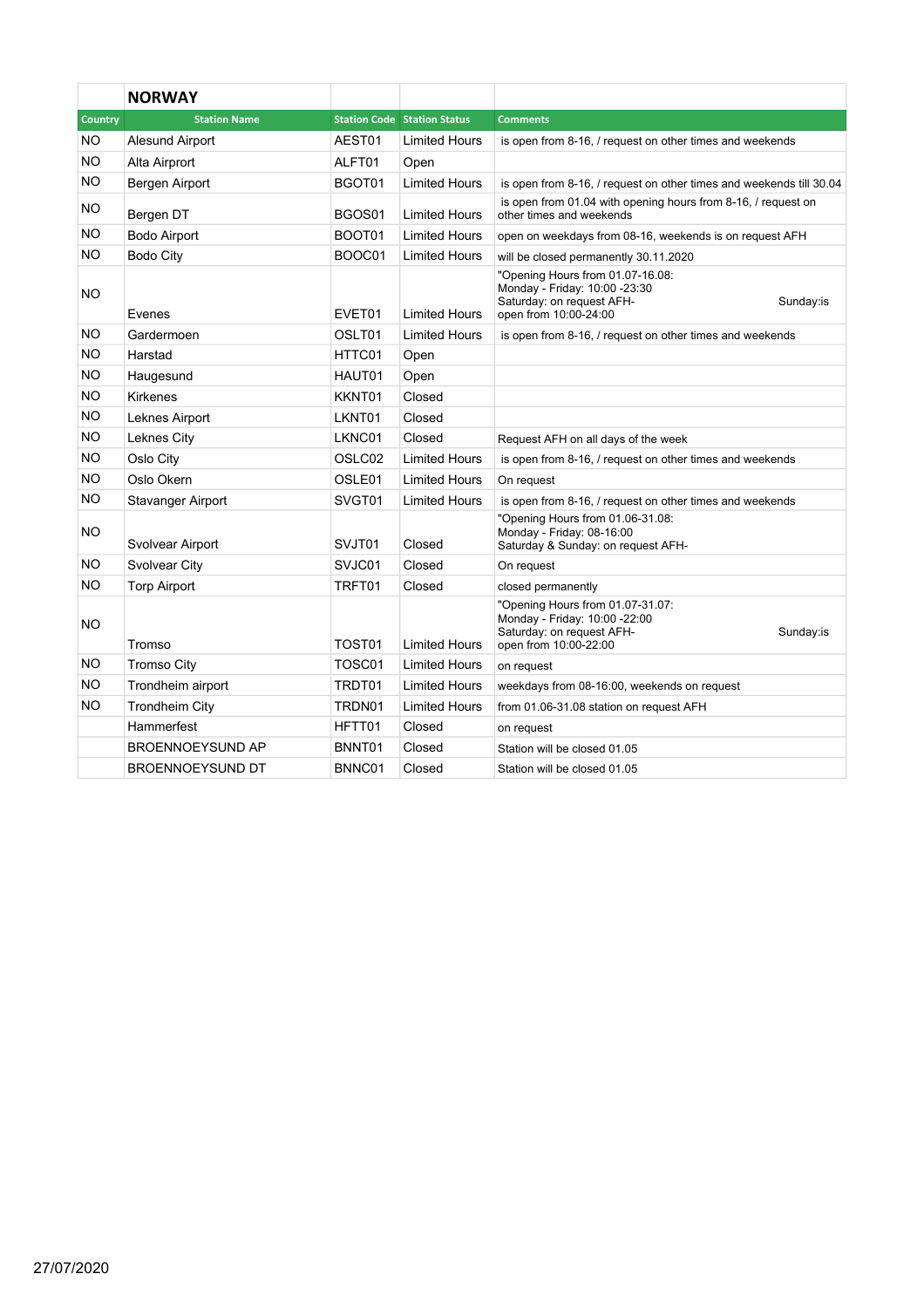|                | <b>NEW ZEALAND</b>               |                     |                                |                                                                                                                                                                                                     |
|----------------|----------------------------------|---------------------|--------------------------------|-----------------------------------------------------------------------------------------------------------------------------------------------------------------------------------------------------|
| <b>Country</b> | <b>Station Name</b>              | <b>Station Code</b> | <b>Station Status Comments</b> |                                                                                                                                                                                                     |
| NZ             | <b>Auckland Airport</b>          | AKLT01              | Limited Hour                   | Current trading hours until 31/7/20<br>Monday - Sunday: 0700 - 2100                                                                                                                                 |
| <b>NZ</b>      | <b>Auckland City</b>             | AKLC01              | Limited<br><b>Hours</b>        | Current trading hours until 31/7/20<br>Monday - Friday: 0900 - 1500<br>Weekends: 0900 - 1300                                                                                                        |
| <b>NZ</b>      | Christchurch Airport             | CHCT01              | Limited<br><b>Hours</b>        | Current trading hours until 31/7/20<br>Monday - Sunday: 0700 - 2000<br>After hours on request (2001 - 2259)                                                                                         |
| NZ             | Dunedin Airport                  | DUDT01              | Limited<br><b>Hours</b>        | Current trading hours until 31/7/20<br>Monday - Friday: 0800 - 1800 (after<br>hours on request 1801 - 2100)<br>Weekends: 0900 - 1700                                                                |
| <b>NZ</b>      | Greymouth                        | GMNL01              | Closed                         |                                                                                                                                                                                                     |
| <b>NZ</b>      | Invercargill Airport             | IVCT01              | Open                           |                                                                                                                                                                                                     |
| <b>NZ</b>      | Marlborough                      | BHET01              | Limited<br><b>Hours</b>        | Current operating hours until 31/7/20<br>Monday - Sunday: 0800 - 1700                                                                                                                               |
| <b>NZ</b>      | Napier Airport                   | NPET01              | Limited<br><b>Hours</b>        | Current operating hours until 31/7/20<br>Monday - Friday: 0900 - 1730<br>Weekends: 1000 - 1700                                                                                                      |
| <b>NZ</b>      | Nelson                           | NSNT01              | Open                           |                                                                                                                                                                                                     |
| NZ             | New Plymouth AP                  | NPLT01              | Open                           |                                                                                                                                                                                                     |
| <b>NZ</b>      | Palmerston North Airport         | PMRT01              | Limited<br><b>Hours</b>        | Current trading hours until 31/7/20<br>Monday - Friday: 0800 - 1730<br>Saturday: 0800 - 1200 (after hours on<br>request 1201 - 1700)<br>Sunday: 1200 - 1700 (after hours on<br>request 0800 - 1159) |
| <b>NZ</b>      | Picton                           | PCNC01              | Limited<br><b>Hours</b>        | Current trading hours until 31/7/20<br>Monday - Sunday: 1000 - 1800                                                                                                                                 |
| NZ             | Queenstown Airport               | ZQNT01              | Limited<br>Hours               | Current trading hours until 31/9/20<br>Monday - Sunday: 0800 - 2030                                                                                                                                 |
| NZ             | Rotorua Airport                  | ROTT01              | Limited<br><b>Hours</b>        | Current trading hours until 31/7/20<br>Monday - Friday: 0900 - 1700<br>Weekends: 0900 - 1400                                                                                                        |
| NZ             | Tauranga City/AP                 | TRGC01/TR<br>GO01   | Closed                         |                                                                                                                                                                                                     |
| NZ             | <b>Wellington Airport</b>        | WLGT01              | Limited<br>Hours               | Current trading hours until 30/6/20<br>Monday - Sunday: 0700 - 1900                                                                                                                                 |
| NZ             | <b>Wellington Ferry Terminal</b> | WLGP01              |                                | Current trading hours until 31/7/20<br>Limited Hours Monday - Sunday: 1600 - 1800                                                                                                                   |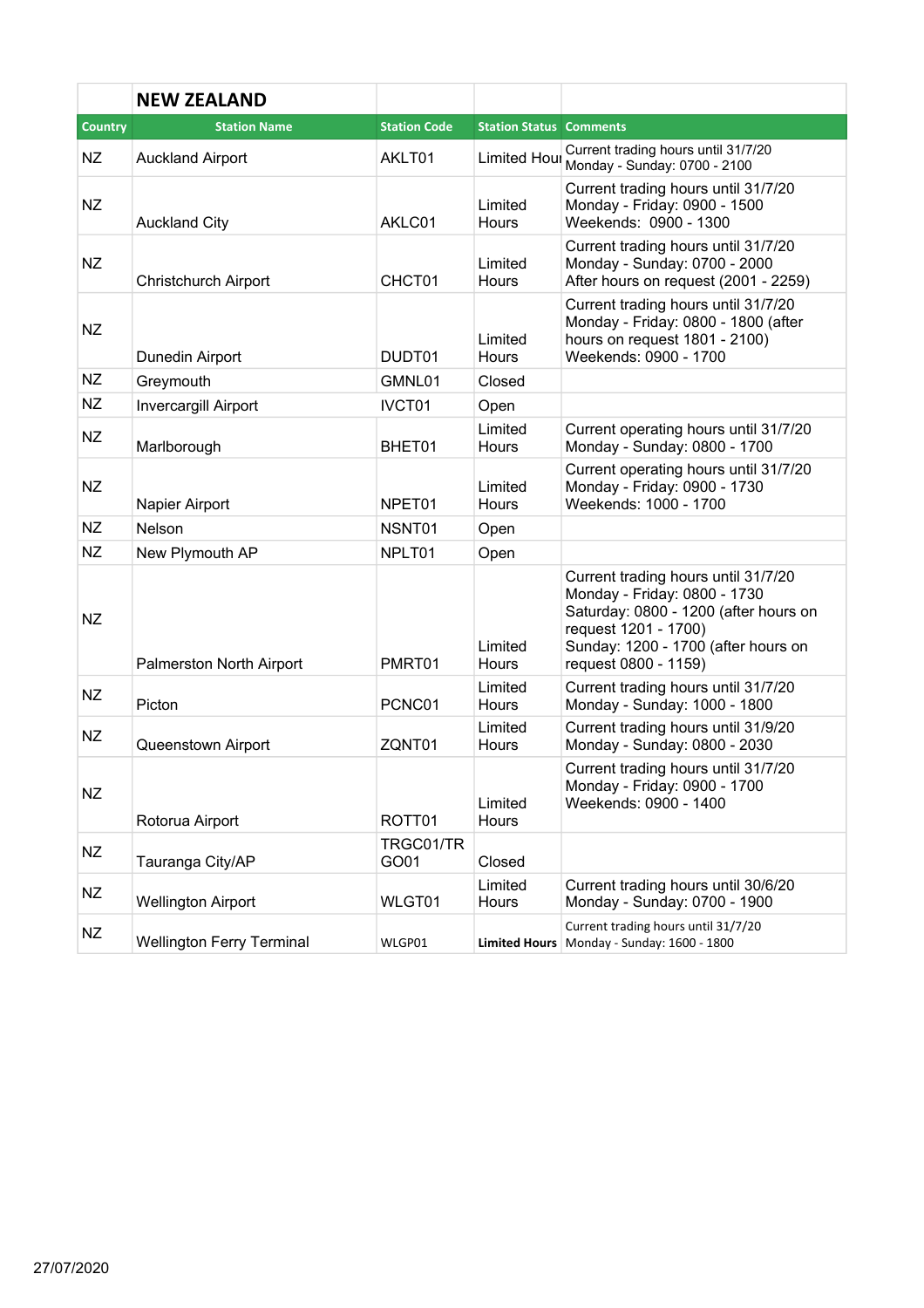|                | <b>UNITED KINGDOM</b>                         |                     |                                |                                                                                               |
|----------------|-----------------------------------------------|---------------------|--------------------------------|-----------------------------------------------------------------------------------------------|
| <b>Country</b> | <b>Station Name</b>                           | <b>Station Code</b> | <b>Station Status Comments</b> |                                                                                               |
| <b>UK</b>      | <b>BATH</b>                                   | QIAC01              |                                | Opening Hours:<br>Limited Houl Monday - Friday: 08:00 - 16:00<br>Saturday - Sunday: Closed    |
| <b>UK</b>      | <b>BEDFORD</b>                                | XQDC01              | Closed                         |                                                                                               |
| <b>UK</b>      | <b>BIRMINGHAM HALESOWEN</b>                   | BHXW01              | Closed                         |                                                                                               |
| UK.            | <b>BOLTON DELIVERIES</b>                      | MANN <sub>13</sub>  | Limited<br>Hours               | Opening Hours:<br>Monday - Friday: 08:00 - 16:00<br>Saturday - Sunday: Closed                 |
| <b>UK</b>      | <b>BOURNEMOUTH</b>                            | BOHC06              | Open                           | Opening Hours:<br>Monday - Friday: 08:00 - 18:00<br>Saturday: 08:00 - 13:00<br>Sunday: Closed |
| <b>UK</b>      | <b>BRIGHTON</b>                               | BSHC05              | Limited<br>Hours               | Opening Hours:<br>Monday - Friday: 08:00 - 16:00<br>Saturday: 08:00 - 13:00<br>Sunday: Closed |
| <b>UK</b>      | <b>CAERNARFON</b>                             | LLDN02              | Limited<br><b>Hours</b>        | Opening Hours:<br>Monday - Friday: 08:00 - 16:00<br>Saturday - Sunday: Closed                 |
| <b>UK</b>      | <b>CARLISLE</b>                               | CAXC03              | Closed                         |                                                                                               |
| <b>UK</b>      | <b>DARLINGTON</b>                             | MMEC02              | Closed                         |                                                                                               |
| UK.            | <b>DARTFORD</b>                               | DVEE01              | Limited<br>Hours               | Opening Hours:<br>Monday - Friday: 08:00 - 16:00<br>Saturday - Sunday: Closed                 |
| <b>UK</b>      | <b>DOVER</b>                                  | DVEC03              | Limited<br>Hours               | Opening Hours:<br>Monday - Friday: 08:00 - 16:00<br>Saturday - Sunday: Closed                 |
| UK.            | <b>GUILDFORD</b>                              | LONS <sub>10</sub>  | Closed                         |                                                                                               |
| <b>UK</b>      | <b>HAMILTON</b>                               | GLAS01              | Limited<br>Hours               | Opening Hours:<br>Monday - Friday: 08:00 - 16:00<br>Saturday - Sunday: Closed                 |
| UK             | <b>HUMBERSIDE DELIVERIES</b>                  | HUYC01              | Limited<br>Hours               | Opening Hours:<br>Monday - Friday: 08:00 - 16:00<br>Saturday - Sunday: Closed                 |
| UK             | <b>INVERNESS DELIVERIES</b>                   | INVC01              | Limited<br>Hours               | Opening Hours:<br>Monday - Friday: 08:00 - 16:00<br>Saturday - Sunday: Closed                 |
| UK             | <b>LANCASTER &amp; MORECAMBE</b>              | BLKC04              | Closed                         |                                                                                               |
| UK             | <b>LINCOLN</b>                                | HUYS02              | Open                           | Opening Hours:<br>Monday - Friday: 08:00 - 18:00<br>Saturday: 08:00 - 13:00<br>Sunday: Closed |
| UK             | <b>LONDON BAYSWATER</b>                       | LONC <sub>12</sub>  | Limited<br>Hours               | Opening Hours:<br>Monday - Friday: 08:00 - 16:00<br>Saturday - Sunday: Closed                 |
| <b>UK</b>      | <b>LONDON EDGWARE</b>                         | LONC05              | Closed                         |                                                                                               |
| UK.            | <b>LONDON ENFIELD</b>                         | LONN04              | Limited<br>Hours               | Opening Hours:<br>Monday - Friday: 08:00 - 16:00<br>Saturday - Sunday: Closed                 |
| UK             | <b>LONDON FINCHLEY</b>                        | LONN07              | Limited<br>Hours               | Opening Hours:<br>Monday - Friday: 08:00 - 16:00<br>Saturday - Sunday: Closed                 |
| UK.            | <b>LONDON KENSINGTON</b><br><b>DELIVERIES</b> | LONS28              | Limited<br>Hours               | Opening Hours:<br>Monday - Friday: 08:00 - 16:00<br>Saturday - Sunday: Closed                 |
| <b>UK</b>      | LONDON KINGSTON UPON<br><b>THAMES</b>         | LONW19              | Limited<br>Hours               | Opening Hours:<br>Monday - Friday: 08:00 - 16:00<br>Saturday - Sunday: Closed                 |
| UK.            | LONDON MARBLE ARCH                            | LONC <sub>13</sub>  | Limited<br>Hours               | Opening Hours:<br>Monday - Friday: 08:00 - 16:00<br>Saturday - Sunday: Closed                 |
| <b>UK</b>      | <b>LONDON PADDINGTON</b>                      | LONL15              | Closed                         |                                                                                               |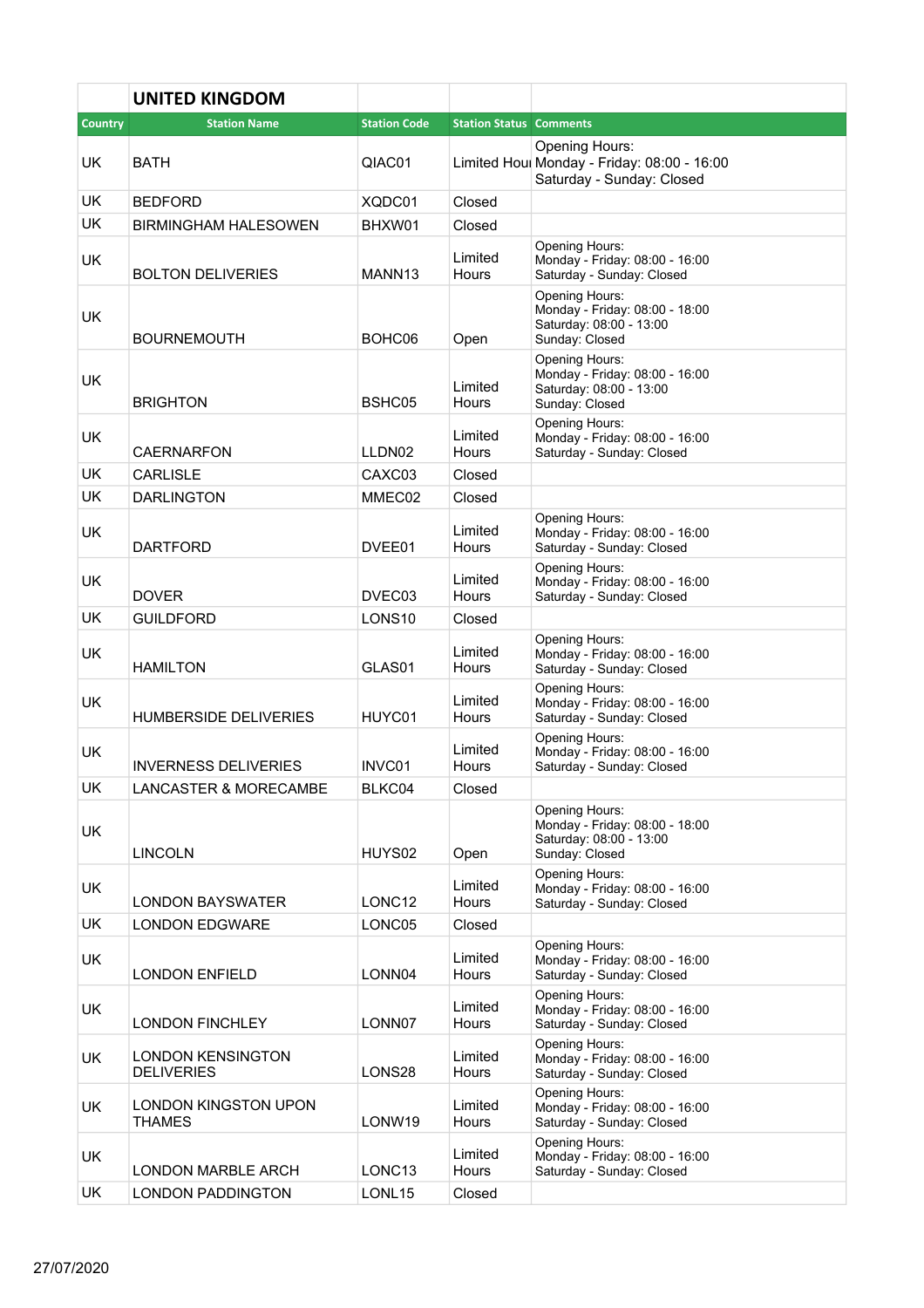|                | <b>UNITED KINGDOM</b>                         |                     |                                |                                                                                               |
|----------------|-----------------------------------------------|---------------------|--------------------------------|-----------------------------------------------------------------------------------------------|
| <b>Country</b> | <b>Station Name</b>                           | <b>Station Code</b> | <b>Station Status Comments</b> |                                                                                               |
| UK             | <b>LONDON PUTNEY BRIDGE</b>                   | LONC53              | Closed                         |                                                                                               |
| UK.            | <b>LONDON ST PANCRAS</b>                      | LONL20              | Limited<br>Hours               | Opening Hours:<br>Monday - Friday: 08:00 - 16:00<br>Saturday - Sunday: Closed                 |
| UK.            | LONDON STREATHAM                              | LONS <sub>03</sub>  | Limited<br>Hours               | Opening Hours:<br>Monday - Friday: 08:00 - 16:00<br>Saturday - Sunday: Closed                 |
| UK.            | LONDON WOODFORD GREEN                         | LCYN01              | Limited<br>Hours               | Opening Hours:<br>Monday - Friday: 08:00 - 16:00<br>Saturday - Sunday: Closed                 |
| UK             | MANCHESTER PICCADILLY<br><b>TRAIN STATION</b> | MANL02              | Closed                         |                                                                                               |
| UK             | <b>MIDDLESBROUGH</b>                          | MMEC01              | Open                           | Opening Hours:<br>Monday - Friday: 08:00 - 18:00<br>Saturday: 08:00 - 13:00<br>Sunday: Closed |
| UK             | <b>MILTON KEYNES</b>                          | KYNC01              | Limited<br>Hours               | Opening Hours:<br>Monday - Friday: 08:00 - 16:00<br>Saturday - Sunday: Closed                 |
| UK             | NEWCASTLE TRAIN STATION                       | NCLL <sub>02</sub>  | Open                           | Opening Hours:<br>Monday - Friday: 08:00 - 18:00<br>Saturday: 08:00 - 13:00<br>Sunday: Closed |
| <b>UK</b>      | <b>NEWPORT</b>                                | NHWC02              | Limited<br>Hours               | Opening Hours:<br>Monday - Friday: 08:00 - 16:00<br>Saturday - Sunday: Closed                 |
| UK.            | <b>NORWICH D&amp;C</b>                        | NWIC05              | Limited<br>Hours               | Opening Hours:<br>Monday - Friday: 08:00 - 16:00<br>Saturday - Sunday: Closed                 |
| <b>UK</b>      | <b>NOTTINGHAM</b>                             | EMAC01              | Open                           | Opening Hours:<br>Monday - Friday: 08:00 - 18:00<br>Saturday: 08:00 - 13:00<br>Sunday: Closed |
| <b>UK</b>      | <b>PENZANCE</b>                               | NQYS06              | Limited<br>Hours               | Opening Hours:<br>Monday - Friday: 08:00 - 16:00<br>Saturday - Sunday: Closed                 |
| <b>UK</b>      | <b>PERTH</b>                                  | PSLC05              | Limited<br>Hours               | Opening Hours:<br>Monday - Friday: 08:00 - 16:00<br>Saturday - Sunday: Closed                 |
| UK             | <b>PETERBOROUGH</b>                           | CBGN02              | Open                           | Opening Hours:<br>Monday - Friday: 08:00 - 18:00<br>Saturday: 08:00 - 13:00<br>Sunday: Closed |
| UK             | <b>PORTADOWN</b>                              | BFSS03              | Open                           | Opening Hours:<br>Monday - Friday: 08:00 - 18:00<br>Saturday: 08:00 - 13:00<br>Sunday: Closed |
| UK             | PORTSMOUTH HARBOUR (THE<br>HARD)              | PMEP01              | Closed                         |                                                                                               |
| <b>UK</b>      | PORTSMOUTH HILSEA                             | PMEC01              | Closed                         |                                                                                               |
| UK.            | <b>PRESTON</b>                                | MANW02              | Limited<br>Hours               | Opening Hours:<br>Monday - Friday: 08:00 - 16:00<br>Saturday - Sunday: Closed                 |
| UK.            | PRESTWICK AYR                                 | PIKO01              | Closed                         |                                                                                               |
| UK             | <b>READING</b>                                | REIC01              | Open                           | Opening Hours:<br>Monday - Friday: 08:00 - 18:00<br>Saturday: 08:00 - 13:00<br>Sunday: Closed |
| UK.            | <b>ROCHESTER</b>                              | NEDN02              | Limited<br>Hours               | Opening Hours:<br>Monday - Friday: 08:00 - 16:00<br>Saturday - Sunday: Closed                 |
| UK             | <b>SOUTHAMPTON</b>                            | SOUC01              | Open                           | Opening Hours:<br>Monday - Friday: 08:00 - 18:00<br>Saturday: 08:00 - 13:00<br>Sunday: Closed |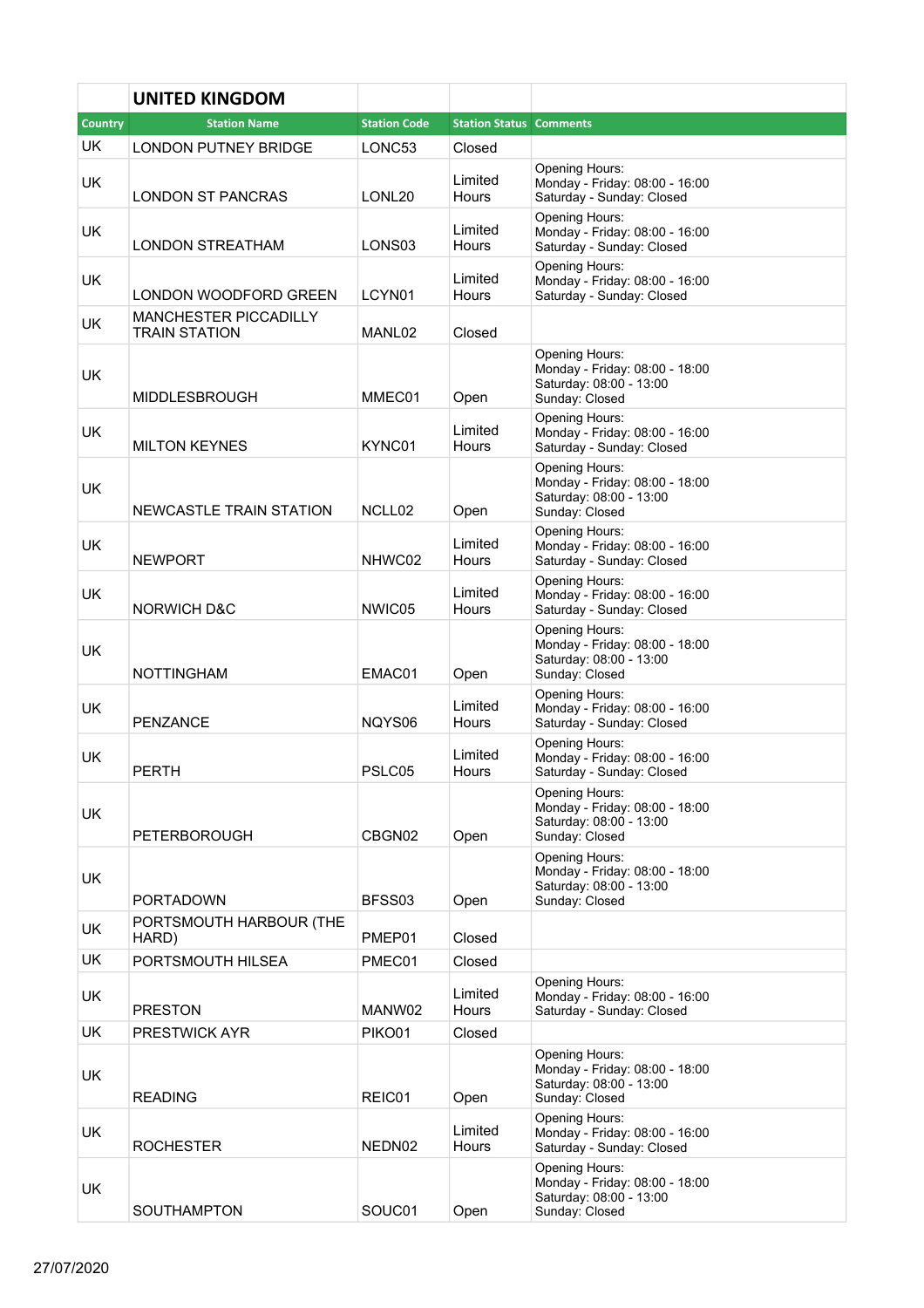|           | <b>UNITED KINGDOM</b>                     |                     |                                |                                                                                                                                           |
|-----------|-------------------------------------------|---------------------|--------------------------------|-------------------------------------------------------------------------------------------------------------------------------------------|
| Country   | <b>Station Name</b>                       | <b>Station Code</b> | <b>Station Status Comments</b> |                                                                                                                                           |
| <b>UK</b> | SOUTHEND DELIVERIES                       | SENS01              | Limited<br><b>Hours</b>        | Opening Hours:<br>Monday - Friday: 08:00 - 18:00<br>Saturday - Sunday: Closed                                                             |
| <b>UK</b> | STANSTED DELIVERIES                       | STNS03              | Open                           | Opening Hours:<br>Monday - Friday: 08:00 - 18:00<br>Saturday: 08:00 - 13:00<br>Sunday: Closed                                             |
| <b>UK</b> | STEVENAGE                                 | XVJC01              | Limited<br>Hours               | Opening Hours:<br>Monday - Friday: 08:00 - 16:00<br>Saturday - Sunday: Closed                                                             |
| <b>UK</b> | STIRLING                                  | ZTIC01              | Limited<br>Hours               | Opening Hours:<br>Monday - Friday: 08:00 - 16:00<br>Saturday - Sunday: Closed                                                             |
| <b>UK</b> | <b>STOKE ON TRENT</b>                     | ZOTC03              | Limited<br>Hours               | Opening Hours:<br>Monday - Friday: 08:00 - 16:00<br>Saturday - Sunday: Closed                                                             |
| UK.       | STRATFORD INTERNATIONAL<br><b>STATION</b> | LONL26              | Closed                         |                                                                                                                                           |
| <b>UK</b> | SUNDERLAND                                | NCLS03              | Open                           | Opening Hours:<br>Monday - Friday: 08:00 - 18:00<br>Saturday: 08:00 - 13:00<br>Sunday: Closed                                             |
| <b>UK</b> | <b>SWINDON</b>                            | SWIC01              | Open                           | Opening Hours:<br>Monday - Friday: 08:00 - 18:00<br>Saturday: 08:00 - 13:00<br>Sunday: Closed                                             |
| UK        | TAMWORTH                                  | BHXN06              | Limited<br>Hours               | Opening Hours:<br>Monday - Friday: 08:00 - 16:00<br>Saturday - Sunday: Closed                                                             |
| <b>UK</b> | <b>TELFORD</b>                            | WOVN04              | Closed                         |                                                                                                                                           |
| UK.       | <b>TONBRIDGE</b>                          | NEDS04              | Limited<br>Hours               | Opening Hours:<br>Monday - Friday: 08:00 - 16:00<br>Saturday - Sunday: Closed                                                             |
| <b>UK</b> | TREDEGAR                                  | XNEE01              | Limited<br>Hours               | Opening Hours:<br>Monday - Friday: 08:00 - 16:00<br>Saturday - Sunday: Closed                                                             |
| <b>UK</b> | <b>WARRINGTON</b>                         | WRRC02              | Limited<br>Hours               | Opening Hours:<br>Monday - Friday: 08:00 - 16:00<br>Saturday - Sunday: Closed                                                             |
| <b>UK</b> | <b>WELLINGBOROUGH</b>                     | ORMN01              | Limited<br>Hours               | Opening Hours:<br>Monday - Friday: 08:00 - 16:00<br>Saturday - Sunday: Closed                                                             |
| UK        | WORCESTER                                 | BHXW05              | Closed                         |                                                                                                                                           |
| UK.       | <b>WORTHING &amp; LANCING</b>             | BSHN02              | Limited<br>Hours               | Opening Hours:<br>Monday - Friday: 08:00 - 16:00<br>Saturday - Sunday: Closed                                                             |
| UK.       | <b>YEOVIL</b>                             | BRSS01              | Limited<br>Hours               | Opening Hours:<br>Monday - Friday: 08:00 - 16:00<br>Saturday - Sunday: Closed                                                             |
| UK        | YORK DELIVERIES                           | YORC01              | Limited<br>Hours               | Opening Hours:<br>Monday - Friday: 08:00 - 16:00<br>Saturday - Sunday: Closed                                                             |
| <b>UK</b> | YORK TRAIN STATION                        | YORX03              | Limited<br>Hours               | Opening Hours:<br>Monday - Friday: 08:00 - 16:00<br>Saturday - Sunday: Closed                                                             |
| <b>UK</b> | <b>ABERDEEN AIRPORT</b>                   | ABZT01              | Limited<br>Hours               | Please see the following page for opening hours<br>details: https://www.europcar.co.uk/en-<br>gb/stations/united-kingdom/aberdeen-airport |
| UK.       | ABERDEEN DYCE DELIVERIES                  | ABZE01              | Limited<br>Hours               | Opening Hours:<br>Monday - Friday: 08:00 - 16:00<br>Saturday - Sunday: Closed                                                             |
| UK        | <b>BASINGSTOKE</b>                        | REIS03              | Open                           | Opening Hours:<br>Monday - Friday: 08:00 - 18:00<br>Saturday: 08:00 - 13:00<br>Sunday: Closed                                             |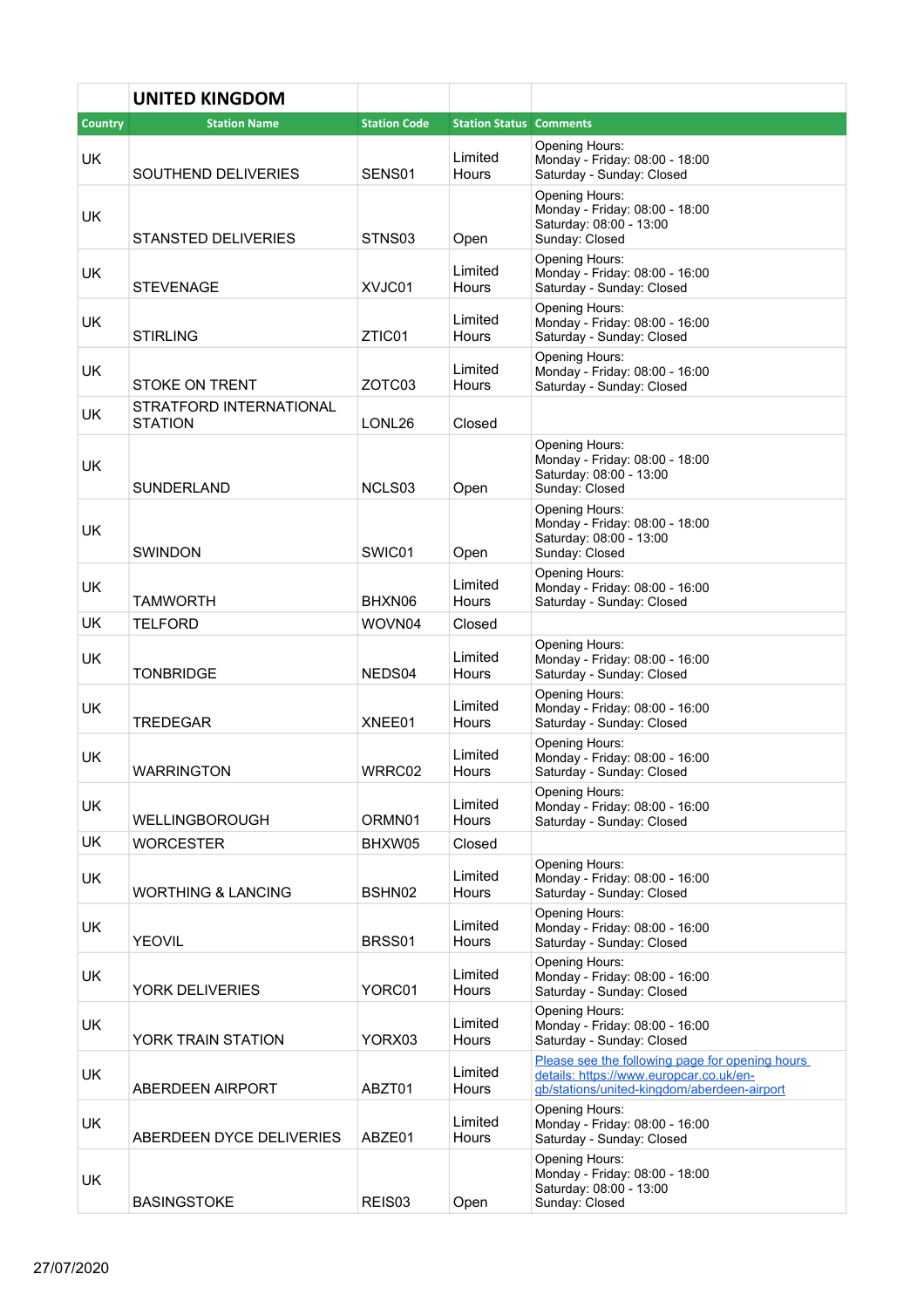|                | <b>UNITED KINGDOM</b>        |                     |                                |                                                                                                                                                |
|----------------|------------------------------|---------------------|--------------------------------|------------------------------------------------------------------------------------------------------------------------------------------------|
| <b>Country</b> | <b>Station Name</b>          | <b>Station Code</b> | <b>Station Status Comments</b> |                                                                                                                                                |
| <b>UK</b>      | <b>BELFAST CITY AIRPORT</b>  | BFST05              | Closed                         | Please see the following page for opening hours<br>details: https://www.europcar.co.uk/en-<br>gb/stations/united-kingdom/belfast-city-airport  |
| <b>UK</b>      | <b>BRISTOL HORFIELD</b>      | BRSN04              | Open                           | Opening Hours:<br>Monday - Friday: 08:00 - 18:00<br>Saturday: 08:00 - 13:00<br>Sunday: Closed                                                  |
| <b>UK</b>      | <b>CAMBRIDGE</b>             | CBGC01              | Limited<br>Hours               | Opening Hours:<br>Monday - Friday: 08:00 - 16:00<br>Saturday - Sunday: Closed                                                                  |
| <b>UK</b>      | <b>CARDIFF AIRPORT</b>       | CWLT01              | Closed                         |                                                                                                                                                |
| <b>UK</b>      | <b>CARDIFF ROATH</b>         | CWLC08              | Open                           | Opening Hours:<br>Monday - Friday: 08:00 - 18:00<br>Saturday: 08:00 - 13:00<br>Sunday: Closed                                                  |
| UK             | <b>CHESTER</b>               | CEGC02              | Open                           | Opening Hours:<br>Monday - Friday: 08:00 - 18:00<br>Saturday: 08:00 - 13:00<br>Sunday: Closed                                                  |
| <b>UK</b>      | <b>COVENTRY</b>              | CVTC01              | Limited<br>Hours               | <b>Opening Hours:</b><br>Monday - Friday: 08:00 - 16:00<br>Saturday - Sunday: Closed                                                           |
| UK             | <b>DERBY</b>                 | EMAW08              | Limited<br>Hours               | Opening Hours:<br>Monday - Friday: 08:00 - 16:00<br>Saturday - Sunday: Closed                                                                  |
| UK             | <b>EAST MIDLANDS AIRPORT</b> | EMAT01              | Limited<br>Hours               | Opening Hours:<br>Monday - Friday: 08:00 - 16:00<br>Saturday: 08:00 - 13:00<br>Sunday: Closed                                                  |
| <b>UK</b>      | <b>EDINBURGH WAVERLEY</b>    | EDIL <sub>02</sub>  | Limited<br>Hours               | Opening Hours:<br>Monday - Saturday: 09:00 - 14:00<br>Sunday: Closed                                                                           |
| <b>UK</b>      | <b>EXETER AIRPORT</b>        | EXTT02              | Closed                         | Please see the following page for opening hours<br>details:<br>https://www.europcar.co.uk/en-gb/stations/united-<br>kingdom/exeter-airport     |
| <b>UK</b>      | <b>EXETER CITY</b>           | EXTC01              | Limited<br>Hours               | <b>Opening Hours:</b><br>Monday - Friday: 08:00 - 16:00<br>Saturday - Sunday: Closed                                                           |
| <b>UK</b>      | <b>FAREHAM</b>               | PMEW01              | Open                           | Opening Hours:<br>Monday - Friday: 08:00 - 18:00<br>Saturday: 08:00 - 13:00<br>Sunday: Closed                                                  |
| <b>UK</b>      | <b>GLOUCESTER</b>            | GLOC01              | Limited<br>Hours               | Opening Hours:<br>Monday - Friday: 08:00 - 18:00<br>Saturday - Sunday: Closed                                                                  |
| UK             | <b>HULL</b>                  | HUNC01              | Open                           | Opening Hours:<br>Monday - Friday: 08:00 - 18:00<br>Saturday: 08:00 - 13:00<br>Sunday: Closed                                                  |
| UK.            | <b>HUMBERSIDE AIRPORT</b>    | HUYT01              | Closed                         | Please see the following page for opening hours<br>details:<br>https://www.europcar.co.uk/en-gb/stations/united-<br>kingdom/humberside-airport |
| UK.            | <b>INVERNESS EASTGATE</b>    | INVN02              | Limited<br>Hours               | Opening Hours:<br>Monday - Friday: 08:00 - 16:00<br>Saturday - Sunday: Closed                                                                  |
| <b>UK</b>      | <b>IPSWICH</b>               | IPWE01              | Open                           | Opening Hours:<br>Monday - Friday: 08:00 - 18:00<br>Saturday: 08:00 - 13:00<br>Sunday: Closed                                                  |
| <b>UK</b>      | LEEDS BRADFORD AIRPORT       | LBAT01              | Limited<br>Hours               | Opening Hours:<br>Monday - Friday: 08:00 - 16:00<br>Saturday: 08:00 - 13:00<br>Sunday: Closed                                                  |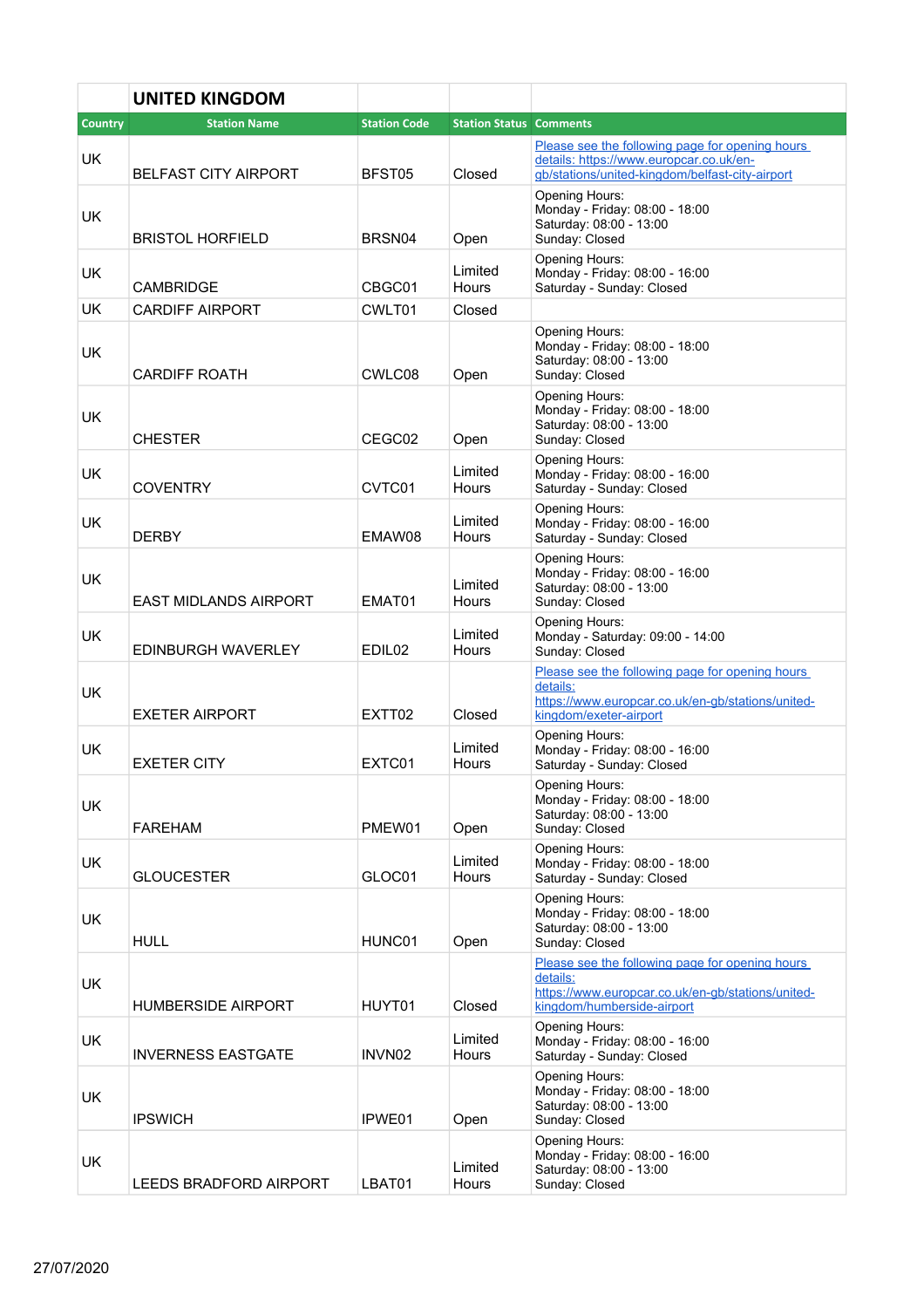|                | <b>UNITED KINGDOM</b>        |                     |                                |                                                                                                                                                 |
|----------------|------------------------------|---------------------|--------------------------------|-------------------------------------------------------------------------------------------------------------------------------------------------|
| <b>Country</b> | <b>Station Name</b>          | <b>Station Code</b> | <b>Station Status Comments</b> |                                                                                                                                                 |
| <b>UK</b>      | LEICESTER ST MATTHEWS<br>WAY | LCZC04              | Open                           | <b>Opening Hours:</b><br>Monday - Friday: 08:00 - 18:00<br>Saturday: 08:00 - 13:00<br>Sunday: Closed                                            |
| <b>UK</b>      | <b>LIVERPOOL CITY</b>        | LPLC01              | Open                           | Opening Hours:<br>Monday - Friday: 08:00 - 18:00<br>Saturday: 08:00 - 13:00<br>Sunday: Closed                                                   |
| UK.            | <b>LONDON KENNINGTON</b>     | LONS <sub>14</sub>  | Limited<br>Hours               | Opening Hours:<br>Monday - Friday: 08:00 - 16:00<br>Saturday - Sunday: Closed                                                                   |
| <b>UK</b>      | <b>LONDON LEWISHAM</b>       | LONS <sub>13</sub>  | Limited<br>Hours               | Opening Hours:<br>Monday - Friday: 08:00 - 16:00<br>Saturday - Sunday: Closed                                                                   |
| <b>UK</b>      | LONDON SOUTHEND AIRPORT      | SENO01              | Closed                         | Please see the following page for opening hours<br>details:<br>https://www.europcar.co.uk/en-gb/stations/united-<br>kingdom/southend-airport    |
| <b>UK</b>      | <b>LONDON VICTORIA</b>       |                     | Closed                         |                                                                                                                                                 |
| <b>UK</b>      | <b>MAIDSTONE</b>             | LONL01<br>NEDN01    | Open                           | Opening Hours:<br>Monday - Friday: 08:00 - 18:00<br>Saturday: 08:00 - 13:00<br>Sunday: Closed                                                   |
| <b>UK</b>      | NEWQUAY AIRPORT              | NQYT01              | Limited<br>Hours               | Please see the following page for opening hours<br>details:<br>https://www.europcar.co.uk/en-gb/stations/united-<br>kingdom/newquay-airport     |
| UK.            | <b>NORTHAMPTON</b>           | ORMC01              | Limited<br>Hours               | <b>Opening Hours:</b><br>Monday - Friday: 08:00 - 16:00<br>Saturday - Sunday: Closed                                                            |
| UK             | <b>OXFORD</b>                | OXFC01              | Open                           | Opening Hours:<br>Monday - Friday: 08:00 - 18:00<br>Saturday: 08:00 - 13:00<br>Sunday: Closed                                                   |
| <b>UK</b>      | <b>PLYMOUTH</b>              | PLHC01              | Limited<br>Hours               | Opening Hours:<br>Monday - Friday: 08:00 - 18:00<br>Saturday - Sunday: Closed                                                                   |
| <b>UK</b>      | SLOUGH                       | LONW21              | Limited<br>Hours               | Opening Hours:<br>Monday - Friday: 08:00 - 18:00<br>Saturday - Sunday: Closed                                                                   |
| UK             | SOUTHAMPTON AIRPORT          | SOUT01              | Limited<br><b>Hours</b>        | Please see the following page for opening hours<br>details:<br>https://www.europcar.co.uk/en-gb/stations/united-<br>kingdom/southampton-airport |
| UK             | <b>STOCKPORT</b>             | XVAC04              | Limited<br><b>Hours</b>        | Opening Hours:<br>Monday - Friday: 08:00 - 16:00<br>Saturday - Sunday: Closed                                                                   |
| UK.            | SWANSEA                      | SWSC01              | Limited<br>Hours               | Opening Hours:<br>Monday - Friday: 08:00 - 16:00<br>Saturday - Sunday: Closed                                                                   |
| UK             | <b>TRURO</b>                 | NQYS03              | Open                           | Opening Hours:<br>Monday - Friday: 08:00 - 18:00<br>Saturday: 08:00 - 13:00<br>Sunday: Closed                                                   |
| UK             | <b>WATFORD</b>               | LONN09              | Limited<br>Hours               | Opening Hours:<br>Monday - Friday: 08:00 - 16:00<br>Saturday - Sunday: Closed                                                                   |
| <b>UK</b>      | <b>WOLVERHAMPTON</b>         | WOVC01              | Limited<br>Hours               | Opening Hours:<br>Monday - Friday: 08:00 - 16:00<br>Saturday - Sunday: Closed                                                                   |
| UK             | <b>BELFAST CITY</b>          | BFSC02              | Open                           | Opening Hours:<br>Monday - Friday: 08:00 - 18:00<br>Saturday: 08:00 - 13:00<br>Sunday: Closed                                                   |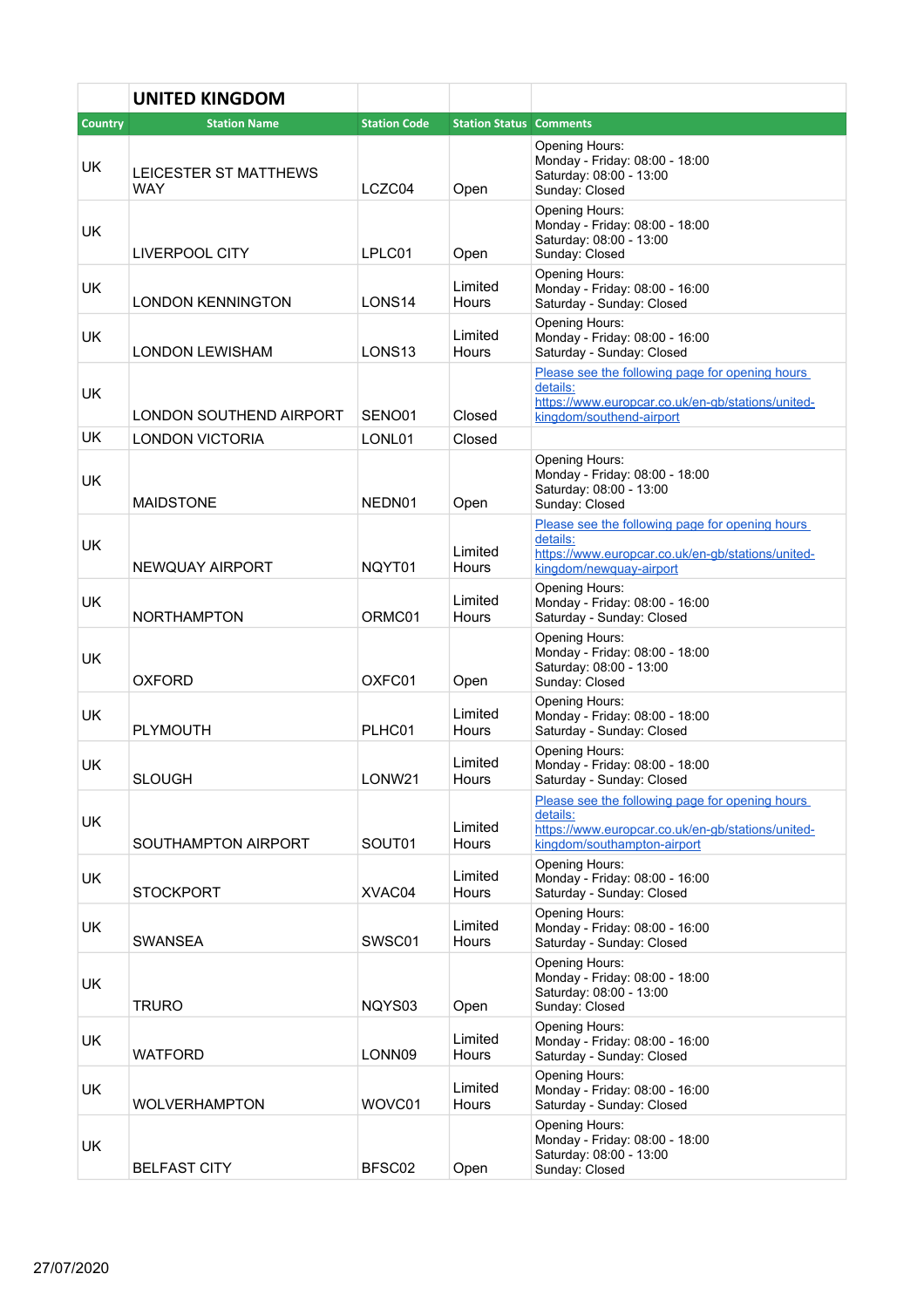|                | <b>UNITED KINGDOM</b>                   |                     |                                |                                                                                                                                                                   |  |
|----------------|-----------------------------------------|---------------------|--------------------------------|-------------------------------------------------------------------------------------------------------------------------------------------------------------------|--|
| <b>Country</b> | <b>Station Name</b>                     | <b>Station Code</b> | <b>Station Status Comments</b> |                                                                                                                                                                   |  |
| UK             | <b>BELFAST INTERNATIONAL</b><br>AIRPORT | BFST06              | Limited<br>Hours               | Please see the following page for opening hours<br>details:<br>https://www.europcar.co.uk/en-gb/stations/united-<br>kingdom/belfast-international-airport         |  |
| <b>UK</b>      | <b>BIRMINGHAM AIRPORT</b>               | BHXT01              | Limited<br>Hours               | Please see the following page for opening hours<br>details:<br>https://www.europcar.co.uk/en-gb/stations/united-<br>kingdom/birmingham-airport                    |  |
| UK             | BIRMINGHAM NEWTOWN                      | BHXS02              | Open                           | <b>Opening Hours:</b><br>Monday - Friday: 08:00 - 18:00<br>Saturday: 08:00 - 13:00<br>Sunday: Closed                                                              |  |
| <b>UK</b>      | <b>BRISTOL AIRPORT</b>                  | BRST01              | Limited<br>Hours               | Opening Hours:<br>Monday - Friday: 08:00 - 18:00<br>Saturday - Sunday: Closed                                                                                     |  |
| UK             | <b>BRISTOL SOUTH</b>                    | BRSS04              | Open                           | Opening Hours:<br>Monday - Friday: 08:00 - 18:00<br>Saturday: 08:00 - 13:00<br>Sunday: Closed                                                                     |  |
| <b>UK</b>      | <b>CHELMSFORD</b>                       | STNS01              | Limited<br>Hours               | Opening Hours:<br>Monday - Friday: 08:00 - 16:00<br>Saturday - Sunday: Closed                                                                                     |  |
| <b>UK</b>      | EDINBURGH AIRPORT                       | EDIT01              | Limited<br>Hours               | Please see the following page for opening hours<br>details:<br>https://www.europcar.co.uk/en-gb/stations/united-<br>kingdom/edinburgh-airport                     |  |
| <b>UK</b>      | <b>EDINBURGH LEITH</b>                  | EDIS01              | Open                           | Opening Hours:<br>Monday - Friday: 08:00 - 18:00<br>Saturday: 08:00 - 13:00<br>Sunday: Closed                                                                     |  |
| <b>UK</b>      | <b>GATESHEAD</b>                        | NCLC02              | Open                           | Opening Hours:<br>Monday - Friday: 08:00 - 18:00<br>Saturday: 08:00 - 13:00<br>Sunday: Closed                                                                     |  |
| <b>UK</b>      | <b>GLASGOW AIRPORT</b>                  | GLAT01              | Limited<br>Hours               | Please see the following page for opening hours<br>details:<br>https://www.europcar.co.uk/en-gb/stations/united-<br>kingdom/glasgow-airport                       |  |
| UK             | <b>GLASGOW LANCEFIELD QUAY</b>          | GLAC08              | Open                           | Opening Hours:<br>Monday - Friday: 08:00 - 18:00<br>Saturday: 08:00 - 13:00<br>Sunday: Closed                                                                     |  |
| <b>UK</b>      | <b>INVERNESS AIRPORT</b>                | INVT01              | Limited<br>Hours               | Please see the following page for opening hours<br>details:<br>https://www.europcar.co.uk/en-gb/stations/united-<br>kingdom/inverness-airport                     |  |
| UK             | <b>LEEDS CITY</b>                       | LBAC01              | Open                           | Opening Hours:<br>Monday - Friday: 08:00 - 18:00<br>Saturday: 08:00 - 13:00<br>Sunday: Closed                                                                     |  |
| <b>UK</b>      | <b>LIVERPOOL AIRPORT</b>                | LPLT01              | Limited<br>Hours               | Please see the following page for opening hours<br>details:<br>https://www.europcar.co.uk/en-gb/stations/united-<br>kingdom/liverpool-airport                     |  |
| <b>UK</b>      | <b>LONDON CITY AIRPORT</b>              | LCYT01              | Limited<br>Hours               | Please see the following page for opening hours<br>details:<br>https://www.europcar.co.uk/en-gb/stations/united-<br>kingdom/london-city-airport                   |  |
| <b>UK</b>      | <b>LONDON CROYDON</b>                   | LONS <sub>02</sub>  | Open                           | Opening Hours:<br>Monday - Friday: 08:00 - 18:00<br>Saturday: 08:00 - 13:00<br>Sunday: Closed                                                                     |  |
| UK             | <b>LONDON GATWICK AIRPORT</b>           | LGWT01              | Limited<br>Hours               | Please see the following page for opening hours<br>details:<br>https://www.europcar.co.uk/en-gb/stations/united-<br>kingdom/london-gatwick-airport-south-terminal |  |
| UK             | <b>LONDON HEATHROW AIRPORT</b>          | LHRT01              | Open                           |                                                                                                                                                                   |  |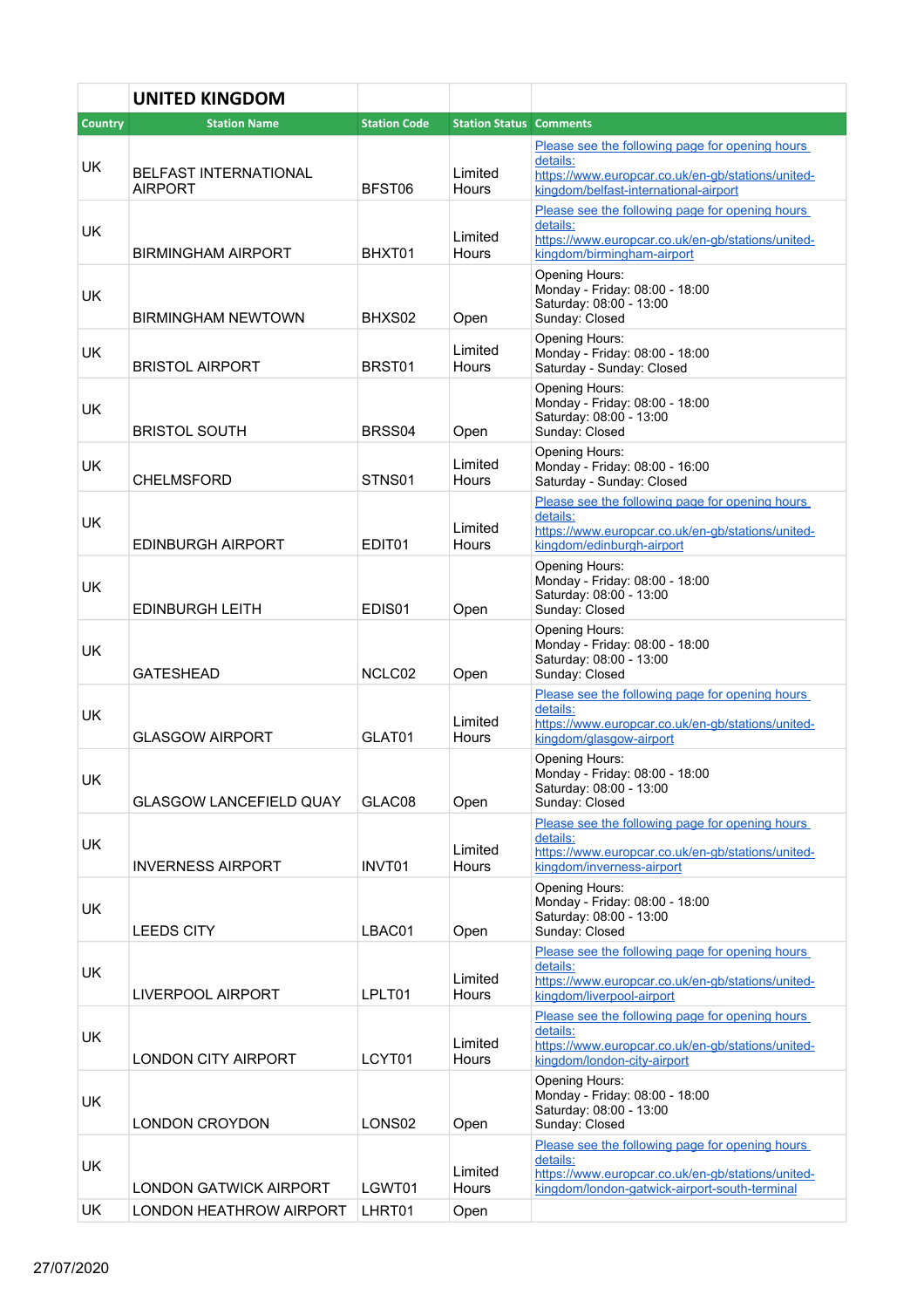|           | <b>UNITED KINGDOM</b>                          |                     |                                |                                                                                                                                                     |
|-----------|------------------------------------------------|---------------------|--------------------------------|-----------------------------------------------------------------------------------------------------------------------------------------------------|
| Country   | <b>Station Name</b>                            | <b>Station Code</b> | <b>Station Status Comments</b> |                                                                                                                                                     |
| <b>UK</b> | <b>LONDON KINGS CROSS</b>                      | LONL <sub>11</sub>  | Open                           | Opening Hours:<br>Monday - Friday: 08:00 - 18:00<br>Saturday: 08:00 - 13:00<br>Sunday: Closed                                                       |
| <b>UK</b> | LONDON PARK ROYAL                              | LONN08              | Open                           | Opening Hours:<br>Monday - Friday: 08:00 - 18:00<br>Saturday: 08:00 - 13:00<br>Sunday: Closed                                                       |
| <b>UK</b> | <b>LONDON WEST SUPERSITE</b><br><b>SKYPORT</b> | LONS41              | Open                           | Opening Hours:<br>Monday - Friday: 08:00 - 18:00<br>Saturday: 08:00 - 13:00<br>Sunday: Closed                                                       |
| <b>UK</b> | <b>LUTON AIRPORT</b>                           | LTNT01              | Limited<br>Hours               | Please see the following page for opening hours<br>details:<br>https://www.europcar.co.uk/en-qb/stations/united-<br>kingdom/luton-airport           |
| <b>UK</b> | <b>LUTON DOWNTOWN</b>                          | LTNC04              | Closed                         |                                                                                                                                                     |
| UK        | <b>MANCHESTER AIRPORT</b>                      | MANT01              | Limited<br><b>Hours</b>        | Please see the following page for opening hours<br>details:<br>https://www.europcar.co.uk/en-gb/stations/united-<br>kingdom/manchester-airport      |
| UK        | <b>MANCHESTER TRAFFORD</b><br><b>PARK</b>      | MANW01              | Open                           | <b>Opening Hours:</b><br>Monday - Friday: 08:00 - 18:00<br>Saturday: 08:00 - 13:00<br>Sunday: Closed                                                |
| <b>UK</b> | <b>NEWCASTLE AIRPORT</b>                       | NCLT01              | Limited<br><b>Hours</b>        | Please see the following page for opening hours<br>details:<br>https://www.europcar.co.uk/en-gb/stations/united-<br>kingdom/newcastle-airport       |
| <b>UK</b> | <b>NORWICH AIRPORT</b>                         | NWIT01              | Closed                         | Please see the following page for opening hours<br>details:<br>https://www.europcar.co.uk/en-gb/stations/united-<br>kingdom/norwich-airport         |
| <b>UK</b> | <b>PURFLEET</b>                                | LONW03              | Open                           | <b>Opening Hours:</b><br>Monday - Friday: 08:00 - 18:00<br>Saturday: 08:00 - 13:00<br>Sunday: Closed                                                |
| <b>UK</b> | SHEFFIFI D PARKWAY                             | SZDC02              | Open                           | <b>Opening Hours:</b><br>Monday - Friday: 08:00 - 18:00<br>Saturday: 08:00 - 13:00<br>Sunday: Closed                                                |
| UK        | <b>STANSTED AIRPORT</b>                        | STNT01              | Limited<br>Hours               | Please see the following page for opening hours<br>details:<br>https://www.europcar.co.uk/en-qb/stations/united-<br>kingdom/london-stansted-airport |
| UK        |                                                |                     |                                |                                                                                                                                                     |